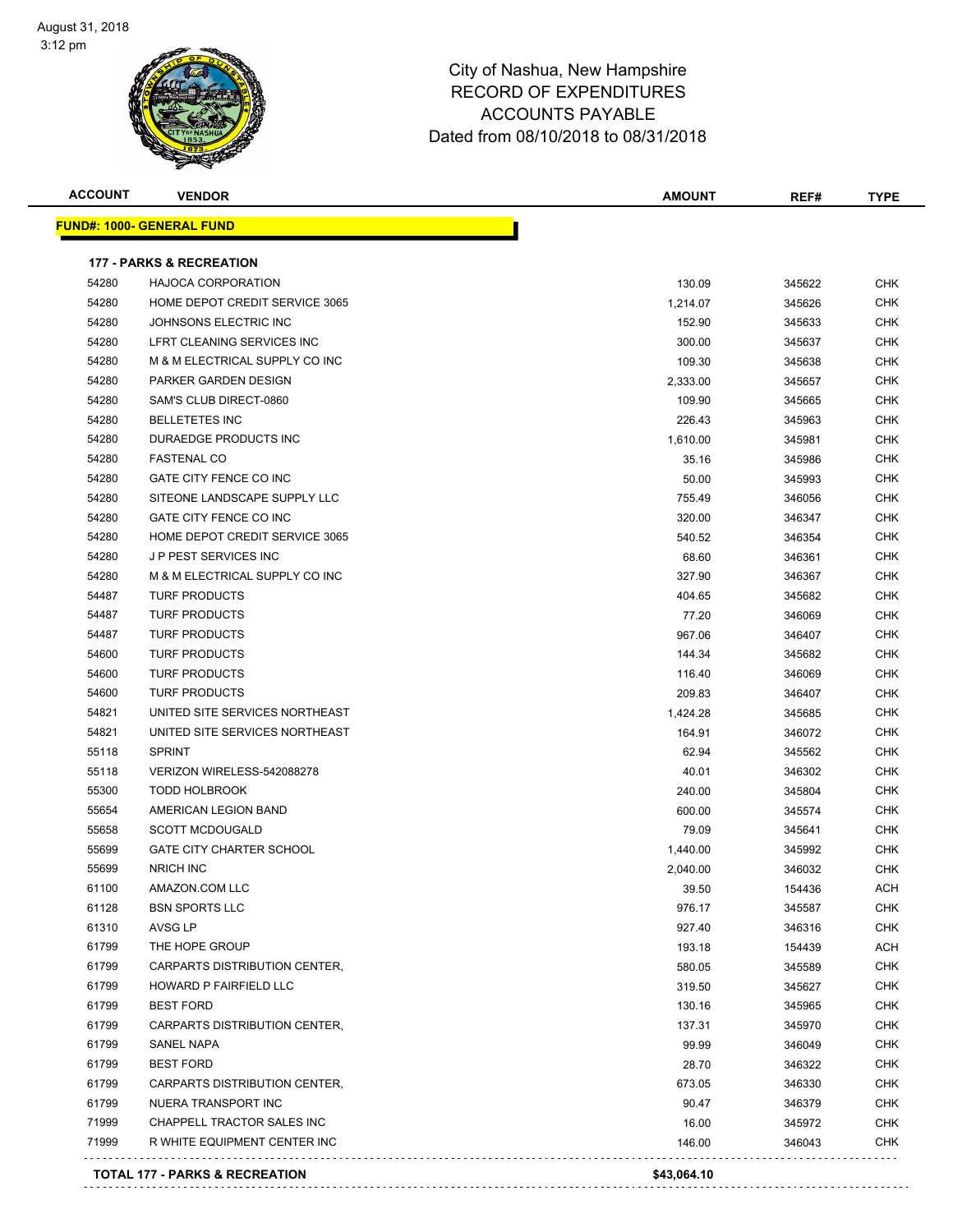| <b>ACCOUNT</b> | <b>VENDOR</b>                     | <b>AMOUNT</b> | REF#   | <b>TYPE</b> |
|----------------|-----------------------------------|---------------|--------|-------------|
|                | <b>FUND#: 1000- GENERAL FUND</b>  |               |        |             |
|                |                                   |               |        |             |
| 179 - LIBRARY  |                                   |               |        |             |
| 54114          | LIBERTY UTILITIES - NH            | 162.60        | 345483 | <b>CHK</b>  |
| 54114          | <b>LIBERTY UTILITIES - NH</b>     | 181.02        | 345868 | <b>CHK</b>  |
| 54141          | PENNICHUCK WATER WORKS INC        | 350.45        | 346293 | CHK         |
| 54280          | <b>GRAINGER</b>                   | 121.44        | 345620 | CHK         |
| 54280          | HOME DEPOT CREDIT SERVICE 3065    | 309.47        | 345626 | CHK         |
| 54280          | M & M ELECTRICAL SUPPLY CO INC    | 65.80         | 345638 | <b>CHK</b>  |
| 54280          | FISH WINDOW CLEANING              | 2,975.00      | 345988 | CHK         |
| 54280          | P & L LANDSCAPING LLC             | 1,600.00      | 346033 | CHK         |
| 54280          | J P PEST SERVICES INC             | 114.00        | 346361 | <b>CHK</b>  |
| 54428          | <b>OCLC INC</b>                   | 197.67        | 154443 | ACH         |
| 54428          | PACIFIC TELEMANAGEMENT SERVICE    | 53.00         | 345655 | CHK         |
| 54428          | COMCAST CABLE COMMUNICATIONS I    | 189.85        | 346276 | CHK         |
| 54487          | <b>PIANOARTS INC</b>              | 99.00         | 346037 | CHK         |
| 55109          | <b>SPRINT</b>                     | 49.51         | 345562 | CHK         |
| 55607          | WB MASON CO INC                   | 55.99         | 345692 | CHK         |
| 61100          | WB MASON CO INC                   | 204.47        | 345692 | CHK         |
| 61100          | WB MASON CO INC                   | 35.71         | 346078 | <b>CHK</b>  |
| 61100          | WB MASON CO INC                   | 45.19         | 346413 | CHK         |
| 61299          | AMAZON.COM LLC                    | 32.97         | 154475 | ACH         |
| 61299          | <b>DEMCO</b>                      | 92.96         | 345977 | <b>CHK</b>  |
| 61428          | NEW ENGLAND PAPER & SUPPLY        | 381.52        | 346028 | CHK         |
| 61428          | WB MASON CO INC                   | 28.62         | 346078 | CHK         |
| 61650          | WB MASON CO INC                   | 58.06         | 345692 | CHK         |
| 61650          | WB MASON CO INC                   | 168.75        | 346078 | <b>CHK</b>  |
| 61650          | WB MASON CO INC                   | 15.19         | 346413 | <b>CHK</b>  |
| 61807          | AMAZON.COM LLC                    | 30.61         | 154404 | ACH         |
| 61807          | APPLE BOOKS                       | 1,097.57      | 345575 | CHK         |
| 61807          | <b>BAKER &amp; TAYLOR</b>         | 442.53        | 345578 | <b>CHK</b>  |
| 61807          | <b>INGRAM LIBRARY SERVICES</b>    | 165.33        | 345628 | CHK         |
| 61807          | J APPLESEED                       | 2,082.85      | 345630 | <b>CHK</b>  |
| 61807          | LERNER PUBLISHING GROUP           | 2,024.89      | 345636 | CHK         |
| 61807          | SCHOLASTIC LIBRARY PUBLISHING     | 169.02        | 345666 | <b>CHK</b>  |
| 61807          | <b>BAKER &amp; TAYLOR</b>         | 1,520.10      | 345960 | CHK         |
| 61807          | <b>INGRAM LIBRARY SERVICES</b>    | 986.31        | 346008 | <b>CHK</b>  |
| 61807          | J APPLESEED                       | 75.80         | 346010 | CHK         |
| 61807          | <b>BAKER &amp; TAYLOR</b>         | 583.15        | 346317 | CHK         |
| 61807          | HARPER COLLINS PUBLISHERS LLC     | 38.11         | 346353 | <b>CHK</b>  |
| 61807          | J APPLESEED                       | 83.80         | 346360 | CHK         |
| 61814          | <b>BLACKSTONE PUBLISHING</b>      | 207.99        | 345582 | <b>CHK</b>  |
| 61814          | <b>MIDWEST TAPE</b>               | 472.33        | 345644 | <b>CHK</b>  |
| 61814          | <b>MIDWEST TAPE</b>               | 295.12        | 346021 | <b>CHK</b>  |
| 61814          | RANDOM HOUSE LLC                  | 123.75        | 346044 | CHK         |
| 61814          | <b>MIDWEST TAPE</b>               | 277.53        | 346372 | CHK         |
| 61814          | RANDOM HOUSE LLC                  | 101.25        | 346393 | CHK         |
| 61821          | <b>EBSCO INFORMATION SERVICES</b> | 104.19        | 346342 | CHK         |
| 61830          | <b>MORNINGSTAR</b>                | 2,017.00      | 345939 | CHK         |
| 68322          | PETTY CASH                        | 46.27         | 346263 | CHK         |
| 71000          | SCHOOL OUTFITTERS, LLC            | 1,275.90      | 346053 | <b>CHK</b>  |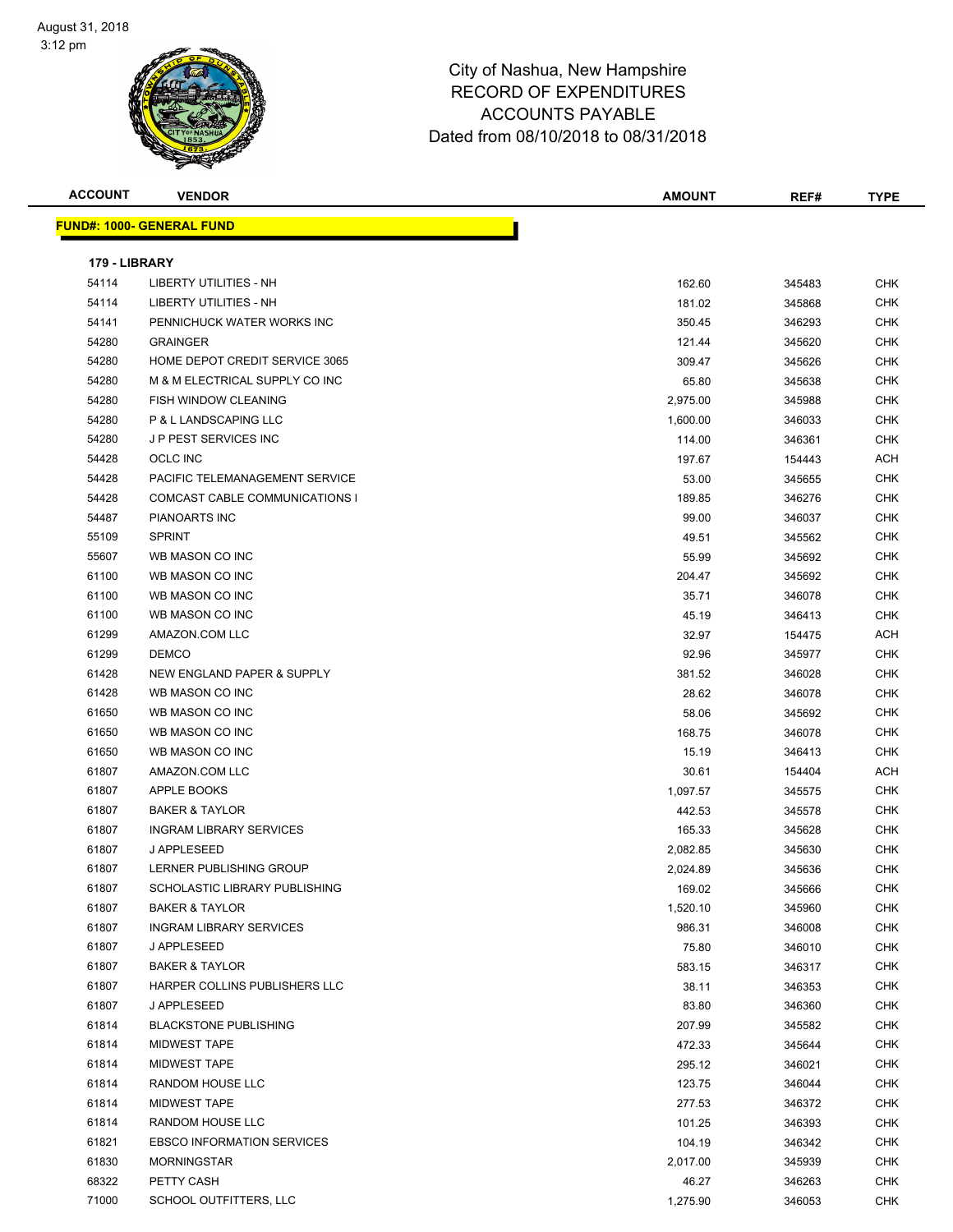| <b>ACCOUNT</b>      | <b>VENDOR</b>                                                       | <b>AMOUNT</b> | REF#   | <b>TYPE</b> |
|---------------------|---------------------------------------------------------------------|---------------|--------|-------------|
|                     | <u> FUND#: 1000- GENERAL FUND</u>                                   |               |        |             |
|                     | TOTAL 179 - LIBRARY                                                 | \$21,809.64   |        |             |
|                     | <b>181 - COMMUNITY DEVELOPMENT</b>                                  |               |        |             |
| 55307               | <b>JULIE CHIZMAS</b>                                                | 73.65         | 345524 | <b>CHK</b>  |
| 61100               | AMAZON.COM LLC                                                      | 56.49         | 154436 | <b>ACH</b>  |
| 61100               | WB MASON CO INC                                                     | 43.70         | 346078 | <b>CHK</b>  |
| 61650               | WB MASON CO INC                                                     | 29.03         | 346078 | <b>CHK</b>  |
| 61830               | THE TELEGRAPH                                                       | 208.00        | 345942 | CHK         |
|                     | TOTAL 181 - COMMUNITY DEVELOPMENT                                   | \$410.87      |        |             |
|                     | <b>182 - PLANNING AND ZONING</b>                                    |               |        |             |
| 55200               | AMERICAN PLANNING ASSOC                                             | 263.00        | 345546 | <b>CHK</b>  |
| 55307               | <b>ROGER HOUSTON</b>                                                | 195.11        | 345916 | <b>CHK</b>  |
| 61807               | THE ECONOMIST                                                       | 200.00        | 346296 | CHK         |
| 61807               | THE WALL STREET JOURNAL                                             | 525.00        | 346297 | <b>CHK</b>  |
|                     | <b>TOTAL 182 - PLANNING AND ZONING</b>                              | \$1,183.11    |        |             |
|                     |                                                                     |               |        |             |
| 55200               | <b>183 - ECONOMIC DEVELOPMENT</b><br>GREATER NASHUA CHAMBER OF COMM | 500.00        | 345553 | <b>CHK</b>  |
| 55200               | NASHUA MILLYARD ASSOC INC                                           | 373.13        | 346025 | <b>CHK</b>  |
|                     |                                                                     |               |        |             |
|                     | TOTAL 183 - ECONOMIC DEVELOPMENT                                    | \$873.13      |        |             |
| <b>191 - SCHOOL</b> |                                                                     |               |        |             |
| 44700               | <b>KRISTEN BRADY</b>                                                | 32.50         | 346444 | <b>CHK</b>  |
| 52150               | NH RETIREMENT SYSTEM                                                | 1,174.79      | 345514 | CHK         |
| 52300               | <b>GUARDIAN</b>                                                     | 4,151.03      | 346123 | CHK         |
| 52300               | UNUM LIFE INSURANCE                                                 | 732.34        | 346179 | CHK         |
| 53128               | <b>JACKSON LEWIS LLP</b>                                            | 3,250.00      | 346490 | CHK         |
| 53607               | MIKE ANDERSON CONSULTING LLC                                        | 2,500.00      | 346509 | <b>CHK</b>  |
| 53614               | <b>CLARK ASSOC</b>                                                  | 7,357.73      | 345715 | CHK         |
| 53614               | <b>GATEWAYS COMMUNITY SERVICES</b>                                  | 3,222.50      | 345738 | <b>CHK</b>  |
| 53614               | AMY MCCARTNEY                                                       | 3,542.50      | 346089 | CHK         |
| 53628               | AMERICAN SECURITY & FIRE PROTE                                      | 170.00        | 346088 | <b>CHK</b>  |
| 53628               | RMG ENTERPRISE LLC                                                  | 1,500.00      | 346171 | <b>CHK</b>  |
| 53628               | CARD TECH ID                                                        | 15.91         | 346448 | <b>CHK</b>  |
| 53628               | DTS COMMUNICATIONS LLC                                              | 5,561.13      | 346463 | <b>CHK</b>  |
| 53628               | NORTHEAST PRO-CON SOLUTIONS                                         | 1,020.00      | 346521 | <b>CHK</b>  |
| 53628               | SECURADYNE SYSTEMS                                                  | 1,373.00      | 346542 | <b>CHK</b>  |
| 53628               | SIS CONSULTING SERVICES                                             | 720.00        | 346544 | <b>CHK</b>  |
| 54100               | <b>EVERSOURCE</b>                                                   | 47,596.29     | 345700 | <b>CHK</b>  |
| 54100               | <b>EVERSOURCE</b>                                                   | 76,652.33     | 346418 | <b>CHK</b>  |
| 54114               | LIBERTY UTILITIES                                                   | 2,661.60      | 345702 | <b>CHK</b>  |
| 54114               | <b>DIRECT ENERGY BUSINESS</b>                                       | 1,235.47      | 345726 | <b>CHK</b>  |
| 54114               | LIBERTY UTILITIES                                                   | 1,902.81      | 346419 | <b>CHK</b>  |
| 54114               | DIRECT ENERGY BUSINESS                                              | 1,555.38      | 346461 | <b>CHK</b>  |
|                     |                                                                     |               |        |             |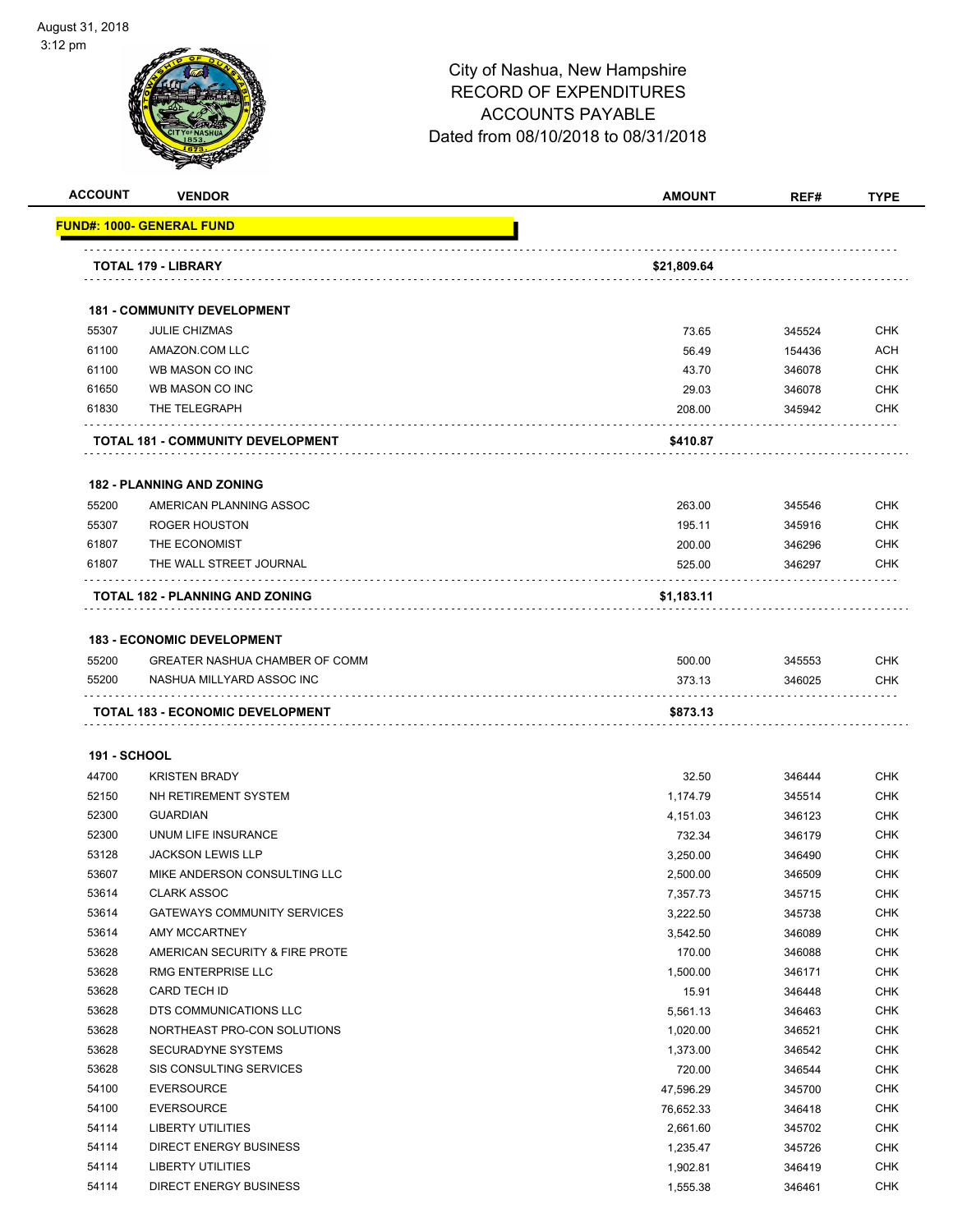| <b>ACCOUNT</b>      | <b>VENDOR</b>                    | AMOUNT    | REF#   | <b>TYPE</b> |
|---------------------|----------------------------------|-----------|--------|-------------|
|                     | <b>FUND#: 1000- GENERAL FUND</b> |           |        |             |
|                     |                                  |           |        |             |
| <b>191 - SCHOOL</b> |                                  |           |        |             |
| 54141               | PENNICHUCK WATER WORKS INC       | 4,402.05  | 345703 | <b>CHK</b>  |
| 54141               | PENNICHUCK WATER WORKS INC       | 4,338.49  | 346422 | <b>CHK</b>  |
| 54280               | <b>BELLETETES INC</b>            | 307.36    | 345710 | <b>CHK</b>  |
| 54280               | <b>GRAND RENTAL STATION</b>      | 180.99    | 345739 | <b>CHK</b>  |
| 54280               | HOME DEPOT CREDIT SERVICES       | 171.60    | 345745 | <b>CHK</b>  |
| 54280               | LOWE'S HOME CENTERS LLC          | 986.10    | 345756 | <b>CHK</b>  |
| 54280               | NASHUA WALLPAPER & PAINT CO      | 869.31    | 345766 | <b>CHK</b>  |
| 54280               | <b>BELLETETES INC</b>            | 247.79    | 346091 | <b>CHK</b>  |
| 54280               | HOME DEPOT CREDIT SERVICES       | 411.17    | 346128 | <b>CHK</b>  |
| 54280               | M E O'BRIEN & SONS INC           | 62.90     | 346142 | <b>CHK</b>  |
| 54280               | NASHUA WALLPAPER & PAINT CO      | 115.04    | 346150 | <b>CHK</b>  |
| 54280               | <b>PASEK CORP</b>                | 522.66    | 346158 | <b>CHK</b>  |
| 54280               | <b>BELLETETES INC</b>            | 126.81    | 346438 | CHK         |
| 54280               | HOME DEPOT CREDIT SERVICES       | 248.94    | 346486 | <b>CHK</b>  |
| 54280               | M E O'BRIEN & SONS INC           | 75.37     | 346501 | <b>CHK</b>  |
| 54280               | NASHUA WALLPAPER & PAINT CO      | 605.25    | 346513 | <b>CHK</b>  |
| 54280               | PAGE STREET LEASING LLC          | 218.75    | 346524 | <b>CHK</b>  |
| 54280               | <b>PASEK CORP</b>                | 23.36     | 346526 | <b>CHK</b>  |
| 54421               | SPECIALIZED PURCHASING CONSULT   | 78,441.15 | 346547 | <b>CHK</b>  |
| 54450               | <b>BIBLIOTHECA LLC</b>           | 1,155.00  | 345711 | <b>CHK</b>  |
| 54487               | DAVID BAILEY                     | 150.00    | 345708 | <b>CHK</b>  |
| 54487               | <b>COLLINS SPORTS</b>            | 9,453.28  | 345717 | <b>CHK</b>  |
| 54487               | CEN-COM                          | 417.50    | 346450 | <b>CHK</b>  |
| 54487               | RIDDELL/ALL AMERICAN SPORTS CO   | 383.50    | 346537 | <b>CHK</b>  |
| 54487               | UNITED MACHINE REPAIR INC        | 3,372.77  | 346549 | <b>CHK</b>  |
| 54600               | <b>HP FAIRFIELD</b>              | 60.67     | 345747 | <b>CHK</b>  |
| 54600               | <b>MAYNARD &amp; LESIEUR INC</b> | 69.35     | 345760 | <b>CHK</b>  |
| 54600               | <b>BEST FORD</b>                 | 186.77    | 346440 | <b>CHK</b>  |
| 54821               | PITNEY BOWES                     | 370.18    | 346085 | <b>CHK</b>  |
| 54899               | <b>SERESC</b>                    | 18,796.39 | 346174 | <b>CHK</b>  |
| 55109               | CONSOLIDATED COMMUNICATIONS      | 866.47    | 345547 | CHK         |
| 55109               | CONSOLIDATED COMMUNICATIONS      | 104.10    | 345697 | CHK         |
| 55109               | <b>EARTHLINK BUSINESS</b>        | 914.87    | 345698 | <b>CHK</b>  |
| 55109               | <b>EARTHLINK BUSINESS</b>        | 426.18    | 345699 | <b>CHK</b>  |
| 55109               | <b>FIRSTLIGHT</b>                | 2,281.01  | 345701 | CHK         |
| 55109               | CONSOLIDATED COMMUNICATIONS      | 36.29     | 346083 | CHK         |
| 55109               | VERIZON WIRELESS 742005979       | 353.87    | 346086 | CHK         |
| 55109               | CONSOLIDATED COMMUNICATIONS      | 3,313.87  | 346417 | CHK         |
| 55200               | <b>CPI INC</b>                   | 150.00    | 345719 | <b>CHK</b>  |
| 55200               | DIVISION 1 ATHLETIC DIRECTORS    | 200.00    | 345727 | <b>CHK</b>  |
| 55200               | MICHAEL K MARSHALL               | 500.00    | 346143 | CHK         |
| 55200               | <b>NHIAA</b>                     | 200.00    | 346154 | <b>CHK</b>  |
| 55200               | <b>NHSAA</b>                     | 5,003.53  | 346518 | CHK         |
| 55300               | TRACEY A CASSADY                 | 802.76    | 345714 | CHK         |
| 55300               | ALEXIS DUVAL                     | 575.00    | 345728 | <b>CHK</b>  |
| 55307               | AMANDA BASTONI                   | 397.85    | 345709 | CHK         |
| 55307               | MICHAEL SCARPATO                 | 22.89     | 345778 | CHK         |
| 55307               | <b>GARTH MCKINNEY</b>            | 121.64    | 346145 | CHK         |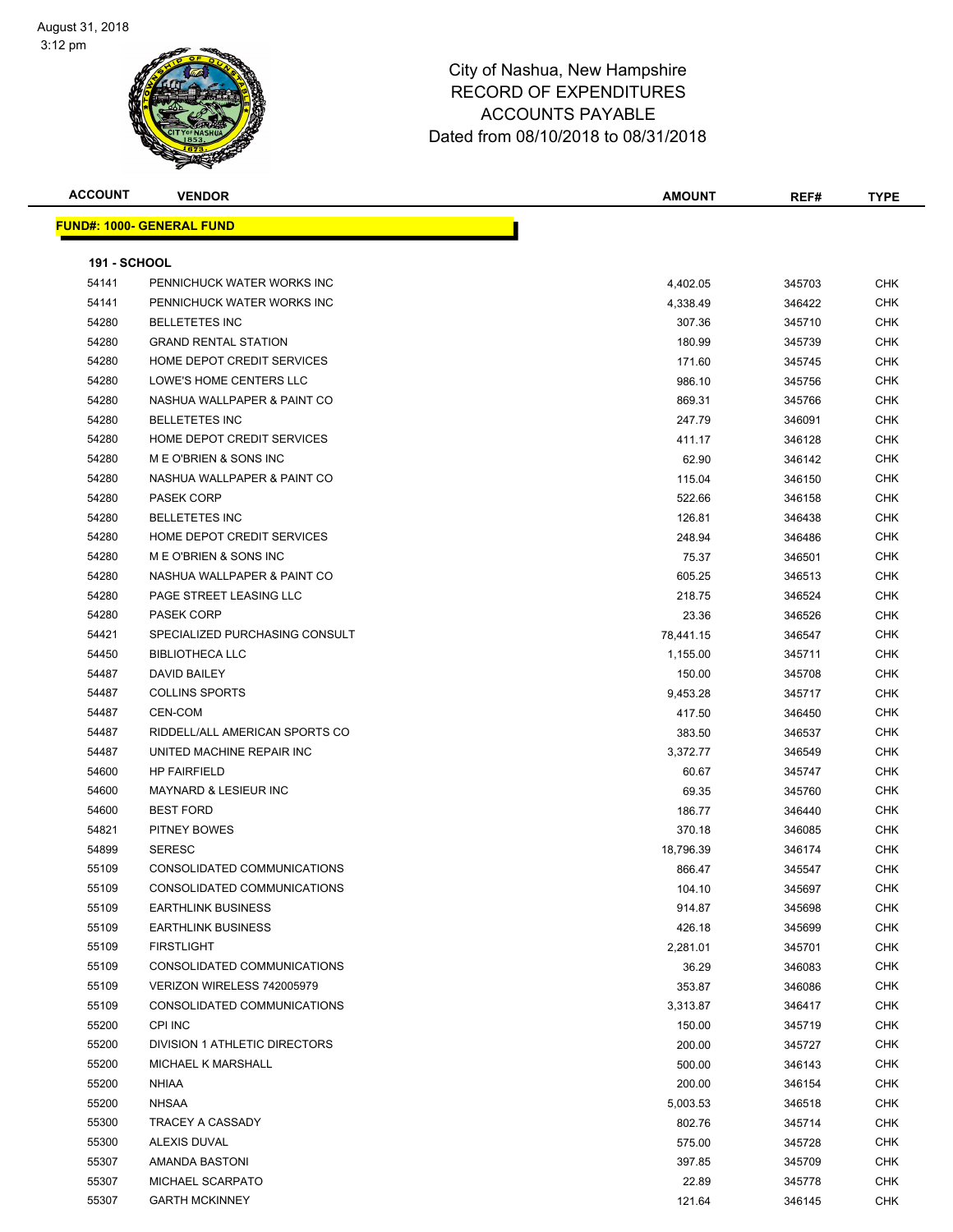### Page 20 of 108

| <b>ACCOUNT</b>      | <b>VENDOR</b>                        | <b>AMOUNT</b> | REF#   | <b>TYPE</b> |
|---------------------|--------------------------------------|---------------|--------|-------------|
|                     | <b>FUND#: 1000- GENERAL FUND</b>     |               |        |             |
|                     |                                      |               |        |             |
| <b>191 - SCHOOL</b> |                                      |               |        |             |
| 55400               | NORTHWEST ENERGY EFFICIENCY          | 99.00         | 345770 | <b>CHK</b>  |
| 55400               | <b>DESK-FREE LLC</b>                 | 300.00        | 346459 | CHK         |
| 55600               | <b>JOSTENS INC</b>                   | 12.45         | 345754 | CHK         |
| 55600               | <b>CARD TECH ID</b>                  | 700.00        | 346097 | CHK         |
| 55600               | THE COPY SHOP                        | 1,598.68      | 346103 | <b>CHK</b>  |
| 55600               | PREMIER AGENDAS                      | 2,135.00      | 346165 | <b>CHK</b>  |
| 55600               | <b>CARD TECH ID</b>                  | 699.95        | 346448 | CHK         |
| 55600               | THE COPY SHOP                        | 290.00        | 346456 | <b>CHK</b>  |
| 55600               | <b>GLOBE TICKET COMPANY</b>          | 731.00        | 346477 | <b>CHK</b>  |
| 55600               | PREMIER AGENDAS                      | 2,432.00      | 346532 | <b>CHK</b>  |
| 55607               | US POSTAL SERVICE                    | 450.00        | 345791 | CHK         |
| 55607               | AMHERST ST PETTY CASH                | 11.85         | 346081 | <b>CHK</b>  |
| 55607               | <b>RESERVE ACCOUNT</b>               | 2,000.00      | 346170 | CHK         |
| 55607               | MT PLEASANT SCH PETTY CASH           | 115.59        | 346420 | <b>CHK</b>  |
| 55607               | PITNEY BOWES INC                     | 128.55        | 346423 | CHK         |
| 55607               | UNITED PARCEL SERVICE                | 9.57          | 346425 | CHK         |
| 55607               | <b>GLOBE TICKET COMPANY</b>          | 100.00        | 346477 | CHK         |
| 55607               | <b>US POSTAL SERVICE</b>             | 400.00        | 346550 | CHK         |
| 55649               | <b>CARLEEN PFLUGER</b>               | 70.00         | 346163 | CHK         |
| 55649               | ERNEST A CLARK II                    | 60.00         | 346452 | <b>CHK</b>  |
| 55690               | FIRST STUDENT INC                    | 140.74        | 345735 | <b>CHK</b>  |
| 55690               | FIRST STUDENT INC                    | 1,229.10      | 346468 | <b>CHK</b>  |
| 55691               | <b>BRAD CANFIELD</b>                 | 926.50        | 346095 | CHK         |
| 55691               | DANIELLE PONTI                       | 76.30         | 346164 | CHK         |
| 55691               | DURHAM SCHOOL SERVICES               | 40,813.88     | 346464 | CHK         |
| 55691               | FIRST STUDENT INC                    | 173,847.00    | 346468 | CHK         |
| 55691               | SARAH WINSLOW                        | 395.13        | 346556 | <b>CHK</b>  |
| 55694               | <b>BOOTHBY THERAPY SERVICES LLC</b>  | 812.00        | 345712 | <b>CHK</b>  |
| 55694               | <b>CREST</b>                         | 12,760.00     | 345720 | CHK         |
| 55694               | CROTCHED MOUNTAIN REHAB CTR          | 720.00        | 345721 | CHK         |
| 55694               | <b>EASTER SEALS OF NEW HAMPSHIRE</b> | 5,205.00      | 345729 | <b>CHK</b>  |
| 55694               | <b>EVERGREEN CENTER INC</b>          | 21,188.19     | 345731 | <b>CHK</b>  |
| 55694               | NFI NORTH INC                        | 1,324.80      | 345767 | <b>CHK</b>  |
| 55694               | SPAULDING YOUTH CTR                  | 16,846.10     | 345788 | <b>CHK</b>  |
| 55694               | VALLEY COLLABORATIVE                 | 20,040.00     | 345792 | CHK         |
| 55694               | YORK MS CCC SLP TRICIA               | 1,806.25      | 345796 | CHK         |
| 55694               | YOUTH VILLAGES                       | 5,329.12      | 345797 | CHK         |
| 55694               | DOCTOR FRANKLIN PERKINS SCH          | 5,544.21      | 346106 | CHK         |
| 55694               | EASTER SEALS OF NEW HAMPSHIRE        | 25,247.80     | 346107 | <b>CHK</b>  |
| 55694               | EVERGREEN CENTER INC                 | 493.83        | 346110 | <b>CHK</b>  |
| 55694               | INSTITUTE OF PROFESSIONAL PRAC       | 5,733.00      | 346130 | <b>CHK</b>  |
| 55694               | MERRIMACK SCHOOL DISTRICT            | 9,035.32      | 346147 | <b>CHK</b>  |
| 55694               | NFI NORTH INC                        | 2,208.00      | 346153 | <b>CHK</b>  |
| 55694               | PARKER EDUCATION                     | 9,521.40      | 346157 | <b>CHK</b>  |
| 55694               | PAUL CENTER                          | 5,408.46      | 346159 | <b>CHK</b>  |
| 55694               | REGIONAL SERVICES & EDUCATION        | 1,200.00      | 346169 | CHK         |
| 55694               | SPAULDING YOUTH CTR                  | 37,660.10     | 346176 | CHK         |
| 55694               | VALLEY COLLABORATIVE                 | 27,096.00     | 346180 | <b>CHK</b>  |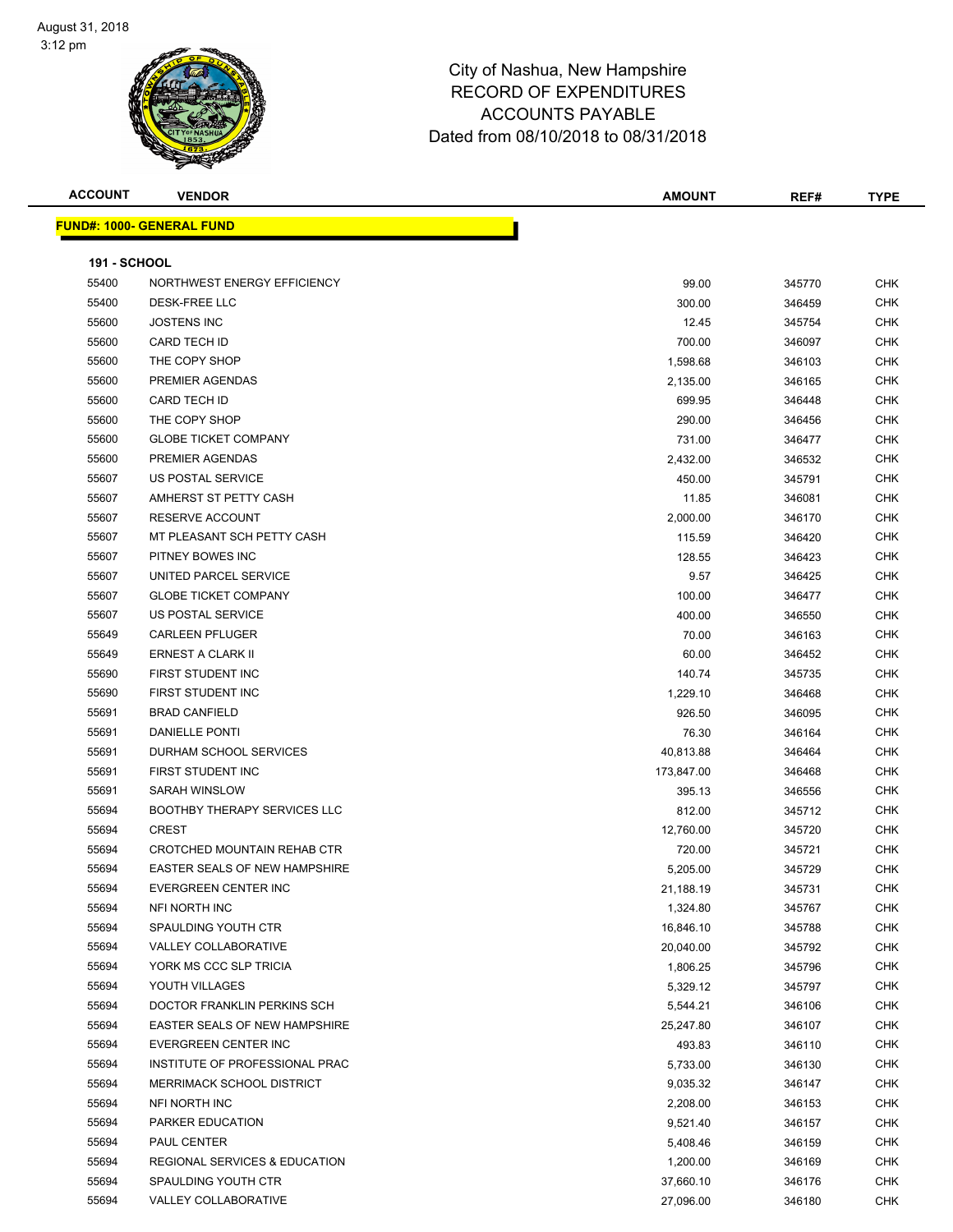### Page 21 of 108

| <b>ACCOUNT</b>      | <b>VENDOR</b>                            | <b>AMOUNT</b> | REF#             | <b>TYPE</b> |
|---------------------|------------------------------------------|---------------|------------------|-------------|
|                     | <b>FUND#: 1000- GENERAL FUND</b>         |               |                  |             |
|                     |                                          |               |                  |             |
| <b>191 - SCHOOL</b> |                                          |               |                  |             |
| 55694               | <b>CEDARCREST INC</b>                    | 8,000.10      | 346449           | <b>CHK</b>  |
| 55694               | DEVEREUX ADVANCED BEHAVIORAL             | 16,276.24     | 346460           | <b>CHK</b>  |
| 55694               | <b>MELMARK NEW ENGLAND</b>               | 4,806.00      | 346507           | <b>CHK</b>  |
| 55694               | MOUNT PROSPECT ACADEMY INC               | 1,580.93      | 346510           | <b>CHK</b>  |
| 55694               | NASHOBA LEARNING GROUP                   | 17,060.86     | 346512           | <b>CHK</b>  |
| 55694               | NFI NORTH INC                            | 220.80        | 346517           | <b>CHK</b>  |
| 55694               | PARKER EDUCATION                         | 1,040.00      | 346525           | <b>CHK</b>  |
| 55694               | <b>REGIONAL SERVICES &amp; EDUCATION</b> | 5,158.62      | 346535           | CHK         |
| 61100               | <b>JAY HARDING</b>                       | 68.07         | 345743           | CHK         |
| 61100               | WB MASON CO INC                          | 2,903.00      | 345794           | <b>CHK</b>  |
| 61100               | ANCO SIGNS & STAMPS INC                  | 57.00         | 346082           | <b>CHK</b>  |
| 61100               | <b>SCHOOL SPECIALTY</b>                  | 32.45         | 346172           | CHK         |
| 61100               | WB MASON CO INC                          | 941.31        | 346182           | <b>CHK</b>  |
| 61100               | WB MASON CO INC                          | 1,217.09      | 346553           | <b>CHK</b>  |
| 61135               | AMAZON.COM LLC                           | 52.93         | 154407           | ACH         |
| 61135               | AMAZON.COM LLC                           | 238.56        | 154444           | <b>ACH</b>  |
| 61135               | AMAZON.COM LLC                           | 24.74         | 154478           | <b>ACH</b>  |
| 61135               | <b>JENNIFER FITZGERALD</b>               | 45.50         | 345736           | <b>CHK</b>  |
| 61135               | FREESTYLE PHOTOGRAPHIC SUPPLIE           | 477.26        | 345737           | <b>CHK</b>  |
| 61135               | <b>HAL LEONARD CORP</b>                  | 235.00        | 345742           | <b>CHK</b>  |
| 61135               | <b>SCOTT JAQUITH</b>                     | 387.86        | 345752           | <b>CHK</b>  |
| 61135               | KONICA MINOLTA BUSINESS                  | 80.25         | 345755           | CHK         |
| 61135               | MARKET BASKET ACCT 2589096               | 32.76         | 345758           | <b>CHK</b>  |
| 61135               | <b>NASCO</b>                             | 301.22        | 345765           | <b>CHK</b>  |
| 61135               | <b>ASHLEY ODIERNO</b>                    | 22.92         | 345771           | <b>CHK</b>  |
| 61135               | PHOTO WAREHOUSE                          | 2,577.65      | 345773           | <b>CHK</b>  |
| 61135               | <b>ANNE PRICE</b>                        | 150.70        | 345774           | <b>CHK</b>  |
| 61135               | ROCHESTER 100 INC                        | 540.00        | 345775           | <b>CHK</b>  |
| 61135               | <b>SCHOOL SPECIALTY</b>                  | 4,561.53      | 345780           | CHK         |
| 61135               | <b>SCHOOLMATE</b>                        |               |                  | <b>CHK</b>  |
| 61135               | SENTRY AIR SYSTEMS INC                   | 627.00        | 345781<br>345783 | <b>CHK</b>  |
|                     |                                          | 1,720.82      |                  |             |
| 61135               | VARSITY ATHLETIC APPAREL INC             | 1,435.96      | 345793           | CHK         |
| 61135               | WB MASON CO INC                          | 2,463.77      | 345794           | CHK         |
| 61135               | <b>BARCO PRODUCTS CO</b>                 | 157.03        | 346090           | <b>CHK</b>  |
| 61135               | <b>DEMCO</b>                             | 310.29        | 346105           | CHK         |
| 61135               | ETA HAND2MIND                            | 24.95         | 346109           | <b>CHK</b>  |
| 61135               | FIRE MOUNTAIN GEMS                       | 349.64        | 346115           | <b>CHK</b>  |
| 61135               | FREESTYLE PHOTOGRAPHIC SUPPLIE           | 465.48        | 346118           | <b>CHK</b>  |
| 61135               | <b>GENERAL LINEN SERVICE INC</b>         | 201.11        | 346121           | <b>CHK</b>  |
| 61135               | HOME DEPOT CREDIT SERVICE                | 50.95         | 346127           | <b>CHK</b>  |
| 61135               | J W PEPPER & SONS INC                    | 708.84        | 346132           | CHK         |
| 61135               | <b>MARY KROM</b>                         | 37.98         | 346136           | <b>CHK</b>  |
| 61135               | LAKESHORE LEARNING MATERIALS             | 564.45        | 346137           | CHK         |
| 61135               | <b>CAITLIN LOMANDO</b>                   | 183.79        | 346140           | CHK         |
| 61135               | <b>NASCO</b>                             | 84.96         | 346148           | <b>CHK</b>  |
| 61135               | <b>NELMS</b>                             | 350.00        | 346152           | CHK         |
| 61135               | PELLET.COM / GENESIS INC                 | 1,405.75      | 346160           | CHK         |
| 61135               | PERFECTION LEARNING CORP                 | 229.70        | 346161           | <b>CHK</b>  |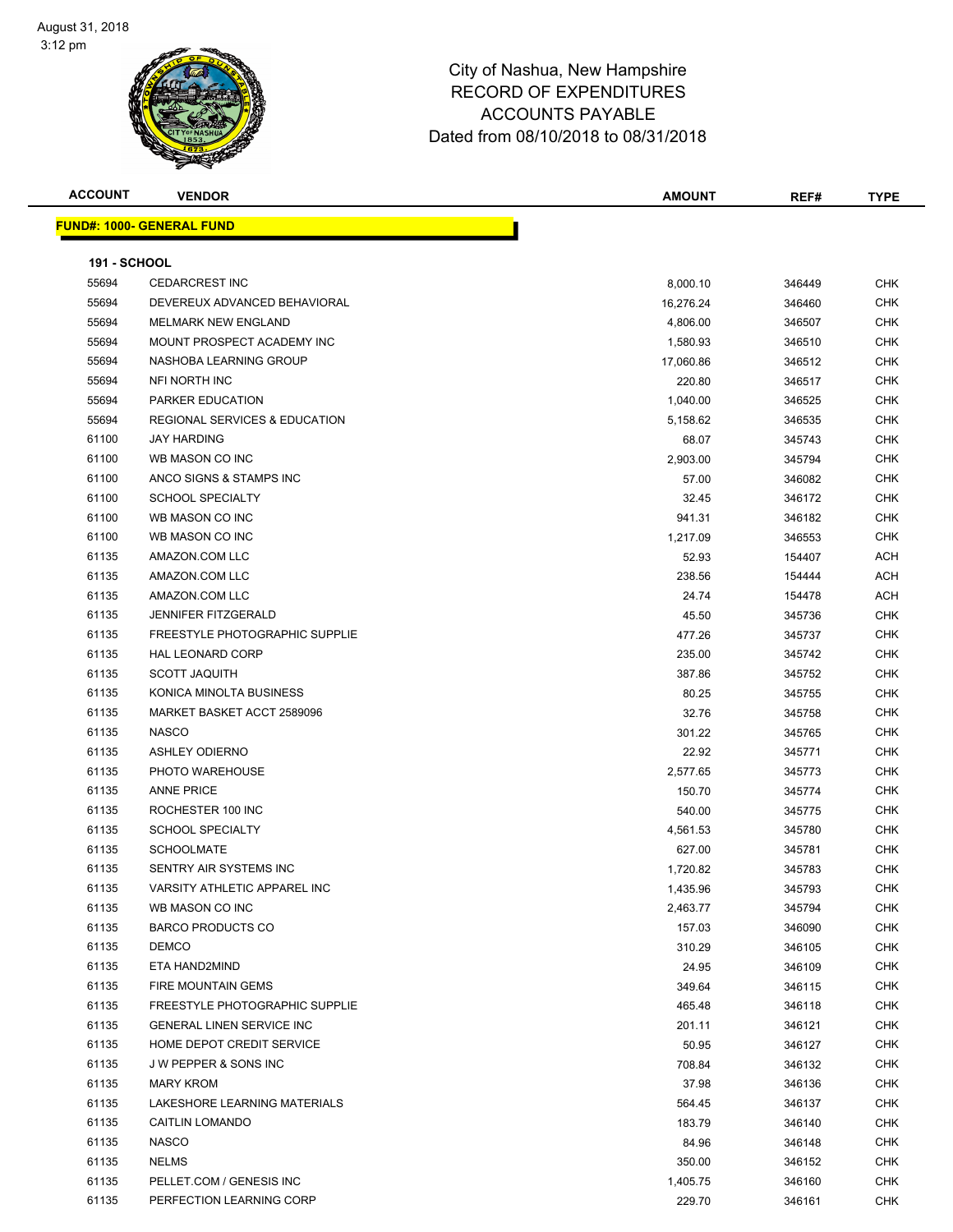### Page 22 of 108

| <b>ACCOUNT</b>      | <b>VENDOR</b>                    | <b>AMOUNT</b> | REF#   | <b>TYPE</b> |
|---------------------|----------------------------------|---------------|--------|-------------|
|                     | <b>FUND#: 1000- GENERAL FUND</b> |               |        |             |
|                     |                                  |               |        |             |
| <b>191 - SCHOOL</b> |                                  |               |        |             |
| 61135               | <b>DENISE PETZ</b>               | 30.38         | 346162 | <b>CHK</b>  |
| 61135               | REALLY GOOD STUFF LLC            | 139.80        | 346168 | <b>CHK</b>  |
| 61135               | <b>SCHOOL SPECIALTY</b>          | 10,883.45     | 346172 | <b>CHK</b>  |
| 61135               | <b>ULINE</b>                     | 205.74        | 346178 | <b>CHK</b>  |
| 61135               | WB MASON CO INC                  | 5,071.97      | 346182 | <b>CHK</b>  |
| 61135               | <b>WEST MUSIC</b>                | 127.44        | 346183 | CHK         |
| 61135               | <b>WILSON LANGUAGE</b>           | 35.00         | 346184 | <b>CHK</b>  |
| 61135               | MT PLEASANT SCH PETTY CASH       | 63.06         | 346420 | CHK         |
| 61135               | OTC BRANDS INC                   | 57.73         | 346421 | CHK         |
| 61135               | THE NASHUA TELEGRAPH             | 161.20        | 346424 | CHK         |
| 61135               | <b>CHELSEA ANDERSON</b>          | 232.58        | 346431 | CHK         |
| 61135               | <b>DAVID BAILEY</b>              | 340.00        | 346435 | CHK         |
| 61135               | <b>BARNES &amp; NOBLE INC</b>    | 1,013.47      | 346436 | CHK         |
| 61135               | <b>BETH BENNETT</b>              | 20.37         | 346439 | CHK         |
| 61135               | <b>BLICK ART MATERIALS</b>       | 98.94         | 346442 | <b>CHK</b>  |
| 61135               | PAMELA M BUE                     | 12.00         | 346445 | CHK         |
| 61135               | <b>CARD TECH ID</b>              | 300.24        | 346448 | CHK         |
| 61135               | <b>DEMCO</b>                     | 180.96        | 346458 | <b>CHK</b>  |
| 61135               | DONORSCHOOSE.ORG                 | 50,000.00     | 346462 | <b>CHK</b>  |
| 61135               | EDUCATIONAL INNOVATIONS INC      | 21.85         | 346466 | <b>CHK</b>  |
| 61135               | <b>JENNIFER FITZGERALD</b>       | 55.51         | 346470 | CHK         |
| 61135               | <b>GENERAL LINEN SERVICE INC</b> | 75.28         | 346476 | <b>CHK</b>  |
| 61135               | <b>GREAT MINDS</b>               | 158.04        | 346481 | <b>CHK</b>  |
| 61135               | J W PEPPER & SONS INC            | 581.49        | 346489 | <b>CHK</b>  |
| 61135               | LAKESHORE LEARNING MATERIALS     | 57.49         | 346496 | CHK         |
| 61135               | CASSANDRA LANCE                  | 164.89        | 346497 | <b>CHK</b>  |
| 61135               | JEANAMARIE LOPEZ-CARRASCO        | 15.92         | 346499 | <b>CHK</b>  |
| 61135               | <b>MARKERTEK VIDEO SUPPLY</b>    | 97.00         | 346503 | CHK         |
| 61135               | <b>MAURA MCINTYRE</b>            | 158.93        | 346506 | <b>CHK</b>  |
| 61135               | NORTHCENTER FOODS                | (30.00)       | 346520 | <b>CHK</b>  |
| 61135               | NORTHEAST RECORD RETENTION       | 527.50        | 346522 | <b>CHK</b>  |
| 61135               | PAXTON PATTERSON                 | 671.89        | 346527 | <b>CHK</b>  |
| 61135               | <b>KELLY PETERSON</b>            | 55.81         | 346530 | <b>CHK</b>  |
| 61135               | PHOTO WAREHOUSE                  | 59.85         | 346531 | CHK         |
| 61135               | PRO AV SYSTEMS INC               | 1,156.00      | 346533 | <b>CHK</b>  |
| 61135               | REALLY GOOD STUFF LLC            | 78.65         | 346534 | <b>CHK</b>  |
| 61135               | <b>KEITH RICHARD</b>             | 120.00        | 346536 | <b>CHK</b>  |
| 61135               | <b>SARGENT WELCH</b>             | 338.94        | 346538 | <b>CHK</b>  |
| 61135               | <b>SCHOOL SPECIALTY</b>          | 1,359.98      | 346541 | <b>CHK</b>  |
| 61135               | SUPER DUPER INC                  | 99.00         | 346548 | CHK         |
| 61135               | WAL-MART                         | 163.71        | 346552 | <b>CHK</b>  |
| 61135               | WB MASON CO INC                  | 6,177.69      | 346553 | CHK         |
| 61135               | WOODWIND & BRASSWIND             | 228.86        | 346557 | CHK         |
| 61142               | MEDCO SUPPLY INC                 | 3,369.29      | 154445 | ACH         |
| 61142               | <b>SCHOOL HEALTH CORP</b>        | 145.22        | 346540 | CHK         |
| 61299               | ERIN ANDERSON                    | 12.36         | 345705 | CHK         |
| 61299               | ARCSOURCE INC                    | 153.00        | 345706 | CHK         |
| 61299               | <b>FASTENAL CO</b>               | 6.00          | 345733 | CHK         |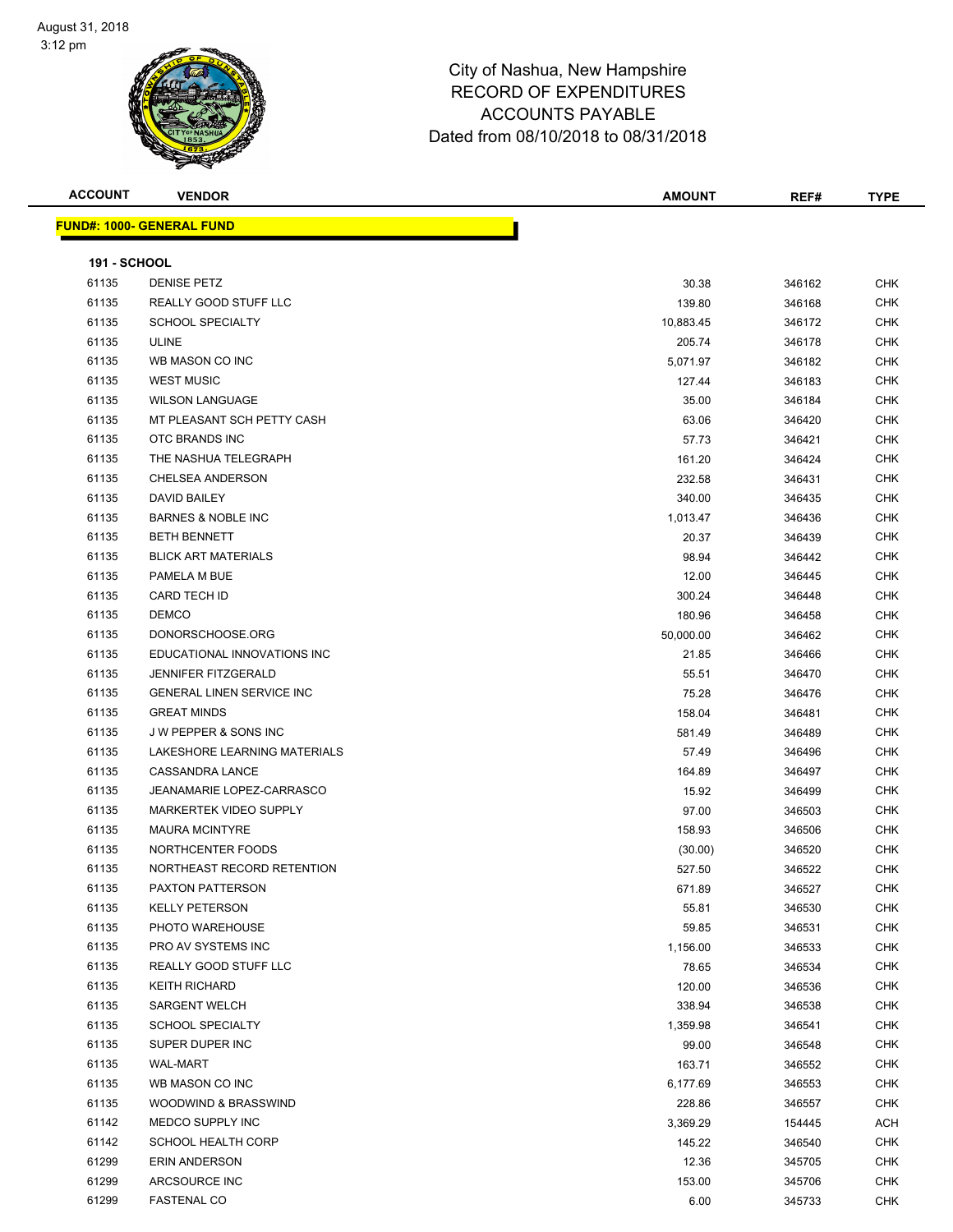

**ACCOUNT VENDOR AMOUNT REF# TYPE**

Page 23 of 108

**FUND#: 1000- GENERAL FUND 191 - SCHOOL**

| 61299          | LISA JANOSIK                                   | 390.09   | 345751 | CHK        |
|----------------|------------------------------------------------|----------|--------|------------|
| 61299          | <b>CARD TECH ID</b>                            | 310.16   | 346097 | <b>CHK</b> |
| 61299          | ROBERT CIOPPA                                  | 18.48    | 346100 | <b>CHK</b> |
| 61299          | <b>FASTENAL CO</b>                             | 352.89   | 346113 | CHK        |
| 61299          | <b>TARA KINSELLA</b>                           | 860.15   | 346135 | CHK        |
| 61299          | <b>LETICIA R MEEHAN</b>                        | 59.98    | 346146 | <b>CHK</b> |
| 61299          | <b>CARMEN SOLIS</b>                            | 149.21   | 346175 | CHK        |
| 61299          | <b>ERIN ANDERSON</b>                           | 18.91    | 346432 | <b>CHK</b> |
| 61299          | <b>FASTENAL CO</b>                             | 111.91   | 346467 | <b>CHK</b> |
| 61407          | M & M ELECTRICAL SUPPLY CO INC                 | 256.77   | 345757 | <b>CHK</b> |
| 61407          | M & M ELECTRICAL SUPPLY CO INC                 | 1,880.30 | 346141 | <b>CHK</b> |
| 61407          | <b>GRAINGER</b>                                | 1,661.76 | 346479 | <b>CHK</b> |
| 61407          | M & M ELECTRICAL SUPPLY CO INC                 | 288.12   | 346500 | <b>CHK</b> |
| 61414          | F W WEBB COMPANY                               | 675.65   | 345732 | <b>CHK</b> |
| 61414          | <b>HAJOCA CORPORATION</b>                      | 602.79   | 345741 | CHK        |
| 61414          | F W WEBB COMPANY                               | 1,004.44 | 346112 | <b>CHK</b> |
| 61414          | <b>HAJOCA CORPORATION</b>                      | 1,114.85 | 346124 | CHK        |
| 61414          | <b>HAJOCA CORPORATION</b>                      | 53.81    | 346483 | CHK        |
| 61421          | CONTROL TECHNOLOGIES INC                       | 161.27   | 345718 | <b>CHK</b> |
| 61421          | SIEMENS INDUSTRY INC                           | 770.00   | 345785 | <b>CHK</b> |
| 61421          | <b>CAPP INC</b>                                | 185.00   | 346096 | <b>CHK</b> |
| 61421          | JOMAR DISTRIBUTORS INC                         | 451.41   | 346133 | <b>CHK</b> |
| 61421          | <b>CAPP INC</b>                                | 2,788.00 | 346447 | CHK        |
| 61421          | SIEMENS INDUSTRY INC                           | 231.00   | 346543 | <b>CHK</b> |
| 61428          | CLEAN-O-RAMA                                   | 1,375.19 | 345716 | <b>CHK</b> |
| 61428          | SHIFFLER EQUIPMENT SALES INC                   | 1,296.98 | 345784 | CHK        |
| 61428          | CENTRAL PAPER PRODUCTS CO                      | 3,449.28 | 346451 | <b>CHK</b> |
| 61428          | CLEAN-O-RAMA                                   |          |        | <b>CHK</b> |
|                | <b>BROX INDUSTRIES INC</b>                     | 431.86   | 346453 | <b>CHK</b> |
| 61599<br>61599 | SITEONE LANDSCAPE SUPPLY LLC                   | 129.74   | 345713 | <b>CHK</b> |
|                |                                                | 106.24   | 345786 |            |
| 61599          | <b>BROX INDUSTRIES INC</b>                     | 120.23   | 346094 | <b>CHK</b> |
| 61599          | FRANKLIN PAINT CO INC                          | 214.90   | 346117 | <b>CHK</b> |
| 61599          | NASHUA OUTDOOR POWER EQUIPMENT                 | 1,253.14 | 346149 | <b>CHK</b> |
| 61607          | AMAZON.COM LLC<br>COMPUTER HUT dba IT INSIDERS | 330.87   | 154407 | ACH        |
| 61607          |                                                | 2,098.50 | 345750 | <b>CHK</b> |
| 61607          | COMPUTER HUT dba IT INSIDERS                   | 239.85   | 346488 | <b>CHK</b> |
| 61814          | PERMA-BOUND                                    | 650.45   | 345772 | <b>CHK</b> |
| 61814          | <b>GALE/CENGAGE LEARNING</b>                   | 4,690.33 | 346119 | CHK        |
| 61814          | FOLLETT SCHOOL SOLUTIONS INC                   | 1,026.98 | 346473 | CHK        |
| 61814          | PERMA-BOUND                                    | 1,025.03 | 346529 | CHK        |
| 61821          | ASCD                                           | 59.00    | 345707 | <b>CHK</b> |
| 61821          | NOODLETOOLS INC                                | 420.00   | 345768 | <b>CHK</b> |
| 61821          | SPRINGSHARE, LLC                               | 873.00   | 345789 | <b>CHK</b> |
| 61821          | <b>EBSCO INFORMATION SERVICES</b>              | 475.36   | 346108 | CHK        |
| 61821          | <b>COOKING LIGHT</b>                           | 36.00    | 346455 | <b>CHK</b> |
| 61821          | <b>EBSCO INFORMATION SERVICES</b>              | 287.09   | 346465 | <b>CHK</b> |
| 61821          | FOLLETT SCHOOL SOLUTIONS INC                   | 1,916.00 | 346472 | <b>CHK</b> |
| 61830          | SCHOLASTIC INC                                 | 3,716.71 | 346539 | <b>CHK</b> |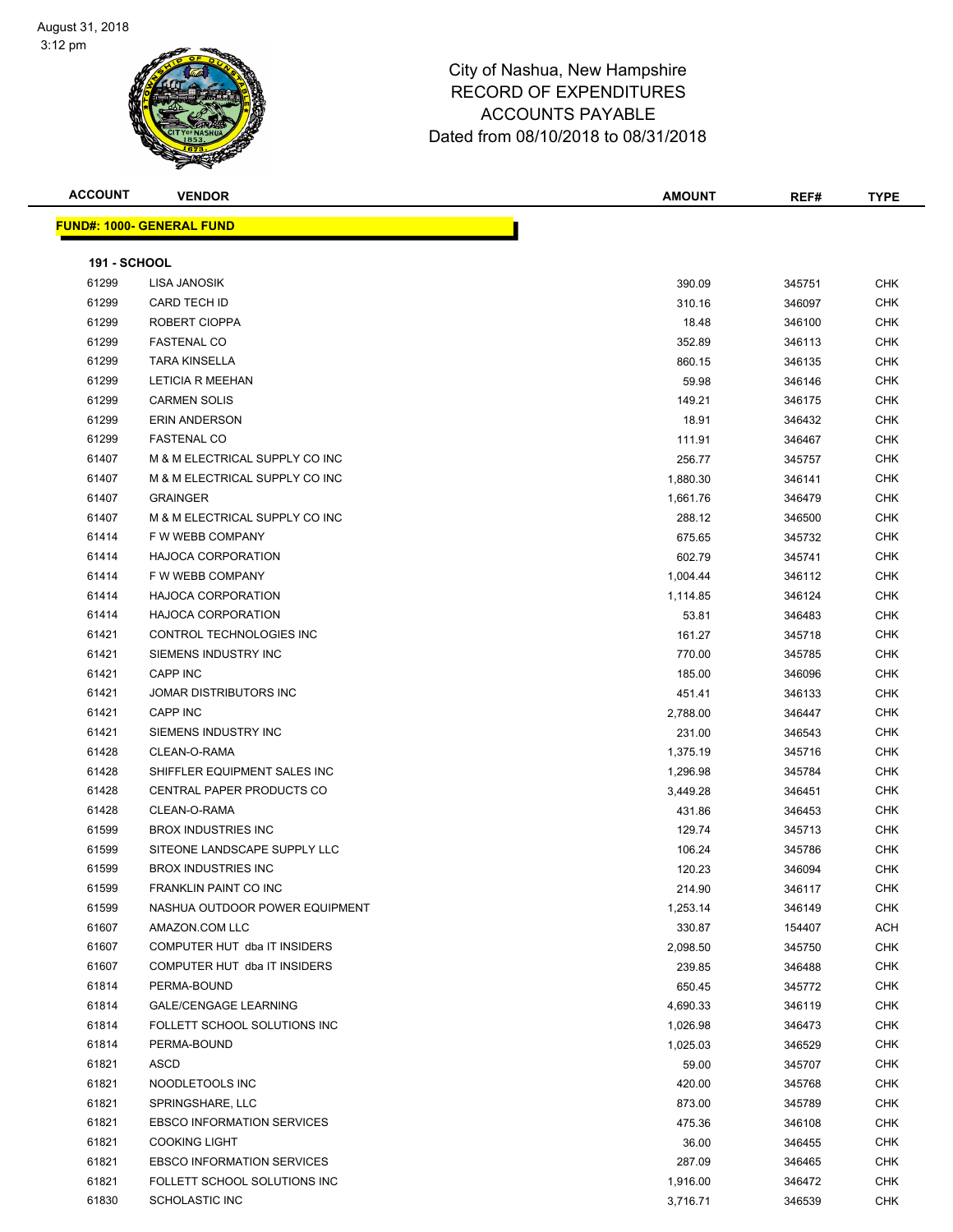#### Page 24 of 108

## City of Nashua, New Hampshire RECORD OF EXPENDITURES ACCOUNTS PAYABLE Dated from 08/10/2018 to 08/31/2018

| <b>ACCOUNT</b> | <b>VENDOR</b>                         | <b>AMOUNT</b>  | REF#   | <b>TYPE</b> |
|----------------|---------------------------------------|----------------|--------|-------------|
|                | <b>FUND#: 1000- GENERAL FUND</b>      |                |        |             |
| 191 - SCHOOL   |                                       |                |        |             |
| 61875          | AMAZON.COM LLC                        | 110.00         | 154478 | <b>ACH</b>  |
| 61875          | <b>CURRICULUM ASSOCIATES LLC</b>      | 192.58         | 345722 | <b>CHK</b>  |
| 61875          | FOLLETT SCHOOL SOLUTIONS INC          | 36,696.50      | 346116 | <b>CHK</b>  |
| 61875          | LAKESHORE LEARNING MATERIALS          | 419.70         | 346137 | <b>CHK</b>  |
| 61875          | <b>MASCENIC REGIONAL SAU 87</b>       | 1,500.00       | 346144 | <b>CHK</b>  |
| 61875          | OFFICE DEPOT                          | 30,361.00      | 346156 | <b>CHK</b>  |
| 61875          | <b>BARNES &amp; NOBLE INC</b>         | 227.40         | 346436 | <b>CHK</b>  |
| 61875          | FOLLETT SCHOOL SOLUTIONS INC          | 28,766.64      | 346471 | <b>CHK</b>  |
| 61875          | HOUGHTON MIFFLIN HARCOURT PUB.        | 23,868.60      | 346487 | <b>CHK</b>  |
| 61875          | OFFICE DEPOT                          | 36,769.90      | 346523 | <b>CHK</b>  |
| 71221          | HP INC                                | 110,000.00     | 345748 | <b>CHK</b>  |
| 71221          | <b>CUSTOM COMPUTER SPECIALIST INC</b> | 12,462.70      | 346104 | <b>CHK</b>  |
| 71221          | <b>APPLE INC</b>                      | 3,591.00       | 346433 | <b>CHK</b>  |
| 71228          | <b>CUSTOM COMPUTER SPECIALIST INC</b> | 5,769.89       | 345723 | <b>CHK</b>  |
| 71228          | TMA SYSTEMS LLC                       | 6,608.50       | 346177 | <b>CHK</b>  |
| 71228          | <b>CUSTOM COMPUTER SPECIALIST INC</b> | 10,940.00      | 346457 | <b>CHK</b>  |
| 71800          | AMAZON.COM LLC                        | 78.99          | 154407 | <b>ACH</b>  |
| 71800          | NATIONAL BUSINESS FURNITURE           | 2,880.82       | 346151 | <b>CHK</b>  |
| 71800          | <b>SCHOOL SPECIALTY</b>               | 1,315.85       | 346172 | <b>CHK</b>  |
| 71999          | AMAZON.COM LLC                        | 158.46         | 154407 | <b>ACH</b>  |
| 71999          | AMAZON.COM LLC                        | 199.95         | 154478 | <b>ACH</b>  |
| 71999          | <b>CUSTOM COMPUTER SPECIALIST INC</b> | 502.92         | 345723 | <b>CHK</b>  |
| 71999          | WB MASON CO INC                       | 90.07          | 345794 | <b>CHK</b>  |
| 71999          | PRO AV SYSTEMS INC                    | 2,643.00       | 346166 | <b>CHK</b>  |
| 71999          | MCINTIRE BUSINESS PRODUCTS INC        | 1,459.00       | 346505 | <b>CHK</b>  |
| 71999          | PRO AV SYSTEMS INC                    | 1,319.30       | 346533 | <b>CHK</b>  |
| 71999          | WOODWIND & BRASSWIND                  | 428.30         | 346557 | <b>CHK</b>  |
|                | <b>TOTAL 191 - SCHOOL</b>             | \$1,281,419.06 |        |             |

### **TOTAL FUND 1000 - GENERAL FUND \$2,802,864.24**

### **FUND#: 1001- GF-CAPITAL IMPROVEMENTS**

| 81100 | <b>177 - PARKS &amp; RECREATION</b><br>SMART WATER MANAGEMENT LLC | 33,180.00 | 345669 | <b>CHK</b> |
|-------|-------------------------------------------------------------------|-----------|--------|------------|

#### **191 - SCHOOL**

| 81100 | CONTROL TECHNOLOGIES INC | 2.500.00 | 346102 | СНК |
|-------|--------------------------|----------|--------|-----|
|-------|--------------------------|----------|--------|-----|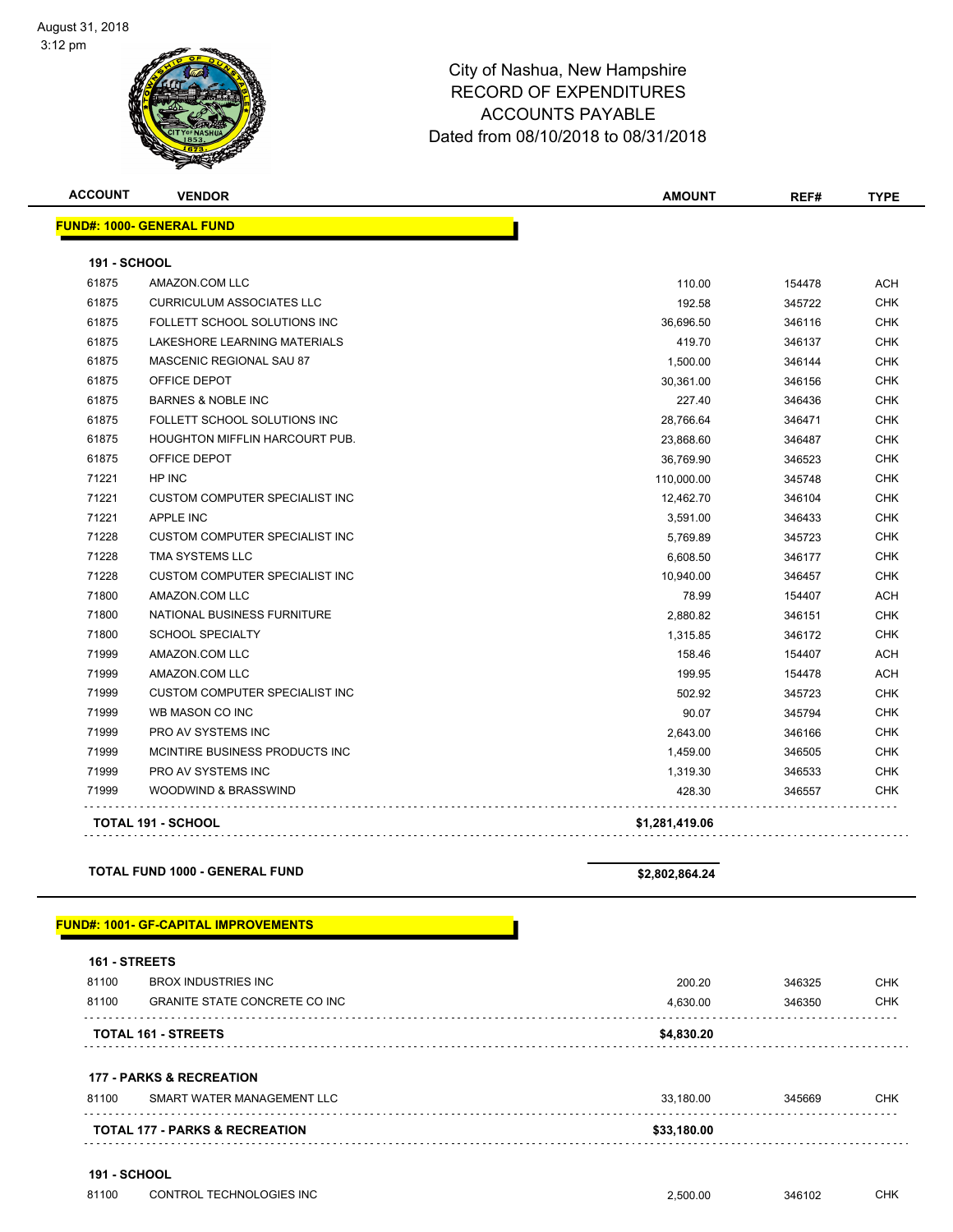| August 31, 2018<br>3:12 pm |                                                     |                                                                                                                                  | Page 25 of 108   |                          |
|----------------------------|-----------------------------------------------------|----------------------------------------------------------------------------------------------------------------------------------|------------------|--------------------------|
|                            |                                                     | City of Nashua, New Hampshire<br><b>RECORD OF EXPENDITURES</b><br><b>ACCOUNTS PAYABLE</b><br>Dated from 08/10/2018 to 08/31/2018 |                  |                          |
| <b>ACCOUNT</b>             | <b>VENDOR</b>                                       | <b>AMOUNT</b>                                                                                                                    | REF#             | <b>TYPE</b>              |
|                            | <b>FUND#: 1001- GF-CAPITAL IMPROVEMENTS</b>         |                                                                                                                                  |                  |                          |
|                            | <b>TOTAL 191 - SCHOOL</b>                           | \$2,500.00                                                                                                                       |                  |                          |
|                            | <b>TOTAL FUND 1001 - GF-CAPITAL IMPROVEMENTS</b>    | \$40,510.20                                                                                                                      |                  |                          |
|                            | <b>FUND#: 1010- GF-PRIOR YEAR ENC &amp; ESCROWS</b> |                                                                                                                                  |                  |                          |
| 53142                      | <b>111 - HUMAN RESOURCES</b><br><b>ACCOUNTEMPS</b>  | 50.25                                                                                                                            | 345568           | <b>CHK</b>               |
|                            | <b>TOTAL 111 - HUMAN RESOURCES</b>                  | \$50.25                                                                                                                          |                  |                          |
| 132 - ASSESSING            |                                                     |                                                                                                                                  |                  |                          |
| 61299                      | <b>M &amp; N SPORTS LLC</b><br>.                    | 61.90                                                                                                                            | 345920           | <b>CHK</b>               |
|                            | <b>TOTAL 132 - ASSESSING</b>                        | \$61.90                                                                                                                          |                  |                          |
| 150 - POLICE               |                                                     |                                                                                                                                  |                  |                          |
| 61110<br>61299             | ATLANTIC TACTICAL INC<br><b>GOVCONNECTION INC</b>   | 8,217.50<br>375.00                                                                                                               | 345576<br>345619 | <b>CHK</b><br><b>CHK</b> |
|                            | <b>TOTAL 150 - POLICE</b>                           | \$8,592.50                                                                                                                       |                  |                          |
| <b>152 - FIRE</b>          |                                                     |                                                                                                                                  |                  |                          |
| 71999<br>.                 | LIFEGUARD SYSTEMS INC<br>.                          | 2,003.00                                                                                                                         | 346366           | <b>CHK</b>               |
| <b>TOTAL 152 - FIRE</b>    |                                                     | \$2,003.00                                                                                                                       |                  |                          |
|                            | <b>157 - CITYWIDE COMMUNICATIONS</b>                |                                                                                                                                  |                  |                          |
| 54487                      | MOTOROLA SOLUTIONS INC                              | 380.00                                                                                                                           | 346291<br>.      | <b>CHK</b>               |
|                            | <b>TOTAL 157 - CITYWIDE COMMUNICATIONS</b>          | \$380.00                                                                                                                         |                  |                          |
| 161 - STREETS              |                                                     |                                                                                                                                  |                  |                          |
| 54492                      | ROUTEMATCH SOFTWARE INC                             | 1,580.00                                                                                                                         | 346394           | <b>CHK</b>               |
|                            | <b>TOTAL 161 - STREETS</b>                          | \$1,580.00                                                                                                                       |                  |                          |
|                            | <b>177 - PARKS &amp; RECREATION</b>                 |                                                                                                                                  |                  |                          |
| 54280                      | SOLITUDE LAKE MANAGEMENT LLC                        | 1,980.00                                                                                                                         | 345670           | <b>CHK</b>               |
|                            | <b>TOTAL 177 - PARKS &amp; RECREATION</b>           | \$1,980.00                                                                                                                       |                  |                          |
|                            | <b>181 - COMMUNITY DEVELOPMENT</b>                  |                                                                                                                                  |                  |                          |
| 81100                      | JOHNSONS ELECTRIC INC                               | 10,850.00                                                                                                                        | 346362           | <b>CHK</b>               |
|                            | <b>TOTAL 181 - COMMUNITY DEVELOPMENT</b>            | \$10,850.00                                                                                                                      |                  |                          |

-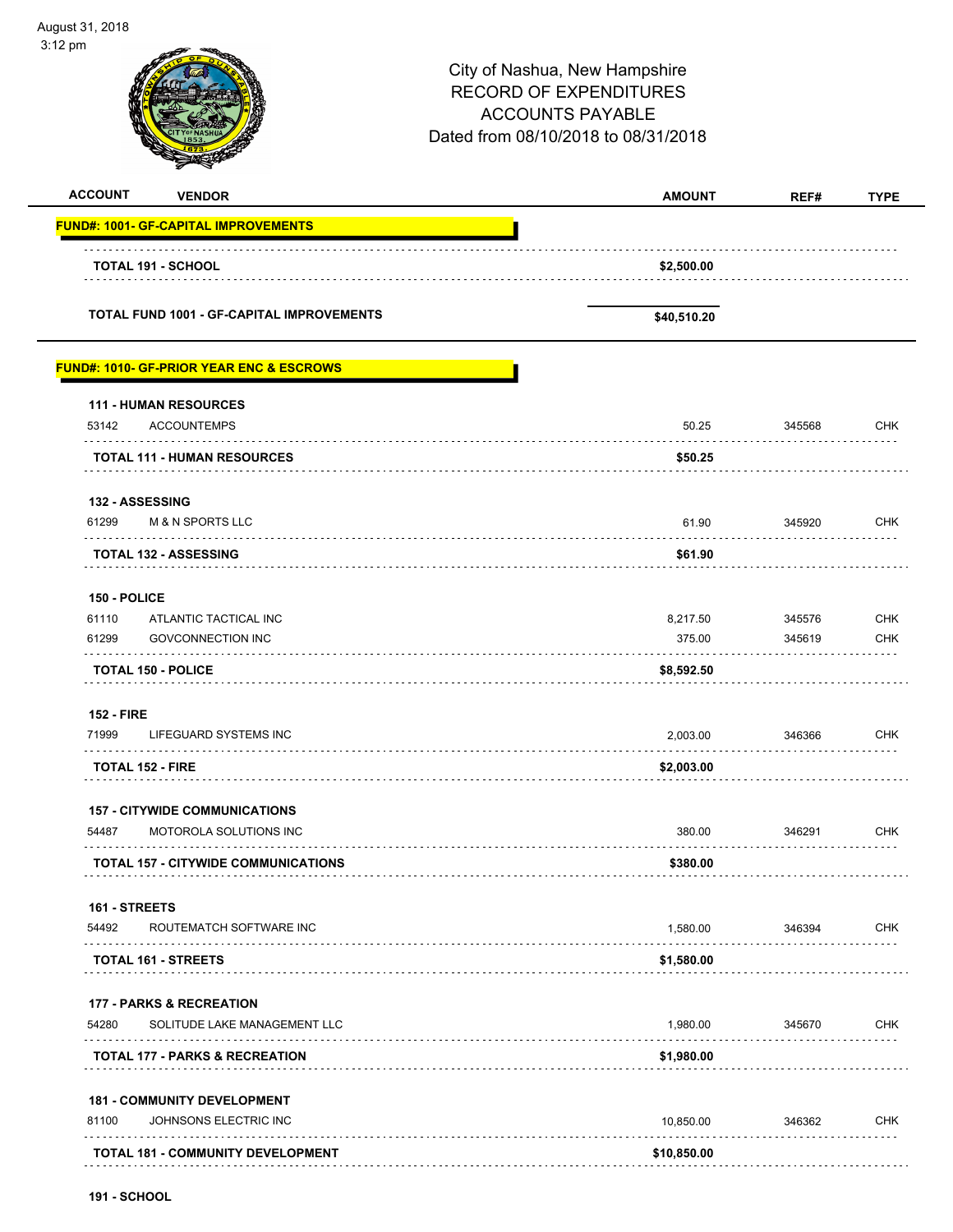| <b>ACCOUNT</b>      | <b>VENDOR</b>                                       | <b>AMOUNT</b> | REF#   | <b>TYPE</b> |
|---------------------|-----------------------------------------------------|---------------|--------|-------------|
|                     | <b>FUND#: 1010- GF-PRIOR YEAR ENC &amp; ESCROWS</b> |               |        |             |
| <b>191 - SCHOOL</b> |                                                     |               |        |             |
| 53628               | <b>D &amp; M STRIPING</b>                           | 16,000.00     | 345724 | <b>CHK</b>  |
| 53628               | MSB CONSULTING GROUP LLC                            | 502.67        | 345763 | <b>CHK</b>  |
| 53628               | DTS COMMUNICATIONS LLC                              | 3,460.00      | 346463 | <b>CHK</b>  |
| 53628               | METRO GROUP INC                                     | 829.00        | 346508 | <b>CHK</b>  |
| 54487               | <b>HOWARD P FAIRFIELD LLC</b>                       | 6,616.00      | 345746 | <b>CHK</b>  |
| 61100               | PREMIER AGENDAS                                     | 897.60        | 346532 | <b>CHK</b>  |
| 61875               | <b>GREAT MINDS</b>                                  | 1,515.40      | 346122 | <b>CHK</b>  |
| 71800               | DECKER SCHOOL FIX                                   | 1,406.73      | 345725 | <b>CHK</b>  |
|                     | TOTAL 191 - SCHOOL                                  | \$31,227.40   |        |             |

| <b>TOTAL FUND 1010 - GF-PRIOR YEAR ENC &amp; ESCROWS</b> |  |  |  |
|----------------------------------------------------------|--|--|--|
|                                                          |  |  |  |

 $$56,725.05$ 

|       | <b>FUND#: 2100- FOOD SERVICES FUND</b>      |             |        |            |
|-------|---------------------------------------------|-------------|--------|------------|
| 44503 | <b>KATHLEEN KOSER</b>                       | 40.65       | 346495 | <b>CHK</b> |
| 44503 | <b>JORDAN MURPHY</b>                        | 86.20       | 346511 | <b>CHK</b> |
| 53628 | ASAP FIRE & SAFETY CORP                     | 3,302.95    | 346434 | <b>CHK</b> |
| 55600 | <b>ALPHAGRAPHICS</b>                        | 6,913.83    | 346430 | <b>CHK</b> |
| 61100 | <b>ODETTE SLOSEK</b>                        | 15.00       | 346545 | <b>CHK</b> |
| 61214 | <b>BIMBO FOODS BAKERIES INC.</b>            | 110.85      | 346093 | <b>CHK</b> |
| 61214 | BELLAVANCE BEVERAGE CO INC                  | 1,846.60    | 346437 | <b>CHK</b> |
| 61214 | <b>BIMBO FOODS BAKERIES INC</b>             | 624.32      | 346441 | <b>CHK</b> |
| 61214 | <b>CENTRAL PAPER PRODUCTS CO</b>            | 4,988.21    | 346451 | <b>CHK</b> |
| 61214 | COCA COLA BOTTLING CO                       | 2,533.50    | 346454 | <b>CHK</b> |
| 61214 | <b>HERSHEY'S ICE CREAM</b>                  | 2,909.70    | 346485 | <b>CHK</b> |
| 61214 | <b>M SAUNDERS INC</b>                       | 79.75       | 346502 | <b>CHK</b> |
| 61214 | NATIVE MAINE PRODUCE & SPEC                 | 1,754.08    | 346514 | <b>CHK</b> |
| 61214 | NORTHCENTER FOODS                           | 38,292.33   | 346520 | <b>CHK</b> |
| 61299 | <b>WAYNE WIDTFELDT</b>                      | 168.00      | 346555 | <b>CHK</b> |
| 71000 | KITTREDGE EQUIPMENT CO - NH                 | 251.00      | 346494 | <b>CHK</b> |
| 71000 | <b>VEND-UCATION</b>                         | 5,195.00    | 346551 | <b>CHK</b> |
| 71221 | PCS REVENUE CONTROL SYSTEMS IN              | 2,020.00    | 346528 | <b>CHK</b> |
|       | <b>TOTAL FUND 2100 - FOOD SERVICES FUND</b> | \$71,131.97 |        |            |

| <b>FUND#: 2120- SUMMER FEEDING PROGRAM FUND</b> |        |
|-------------------------------------------------|--------|
| 61214<br><b>GARELICK FARMS LLC</b>              | 246.28 |
| 61214<br>M SAUNDERS INC                         | 162.26 |
| 61299<br><b>GARELICK FARMS LLC</b>              | 112.70 |

**FUND#: 2201- DRIVERS EDUCATION FUND**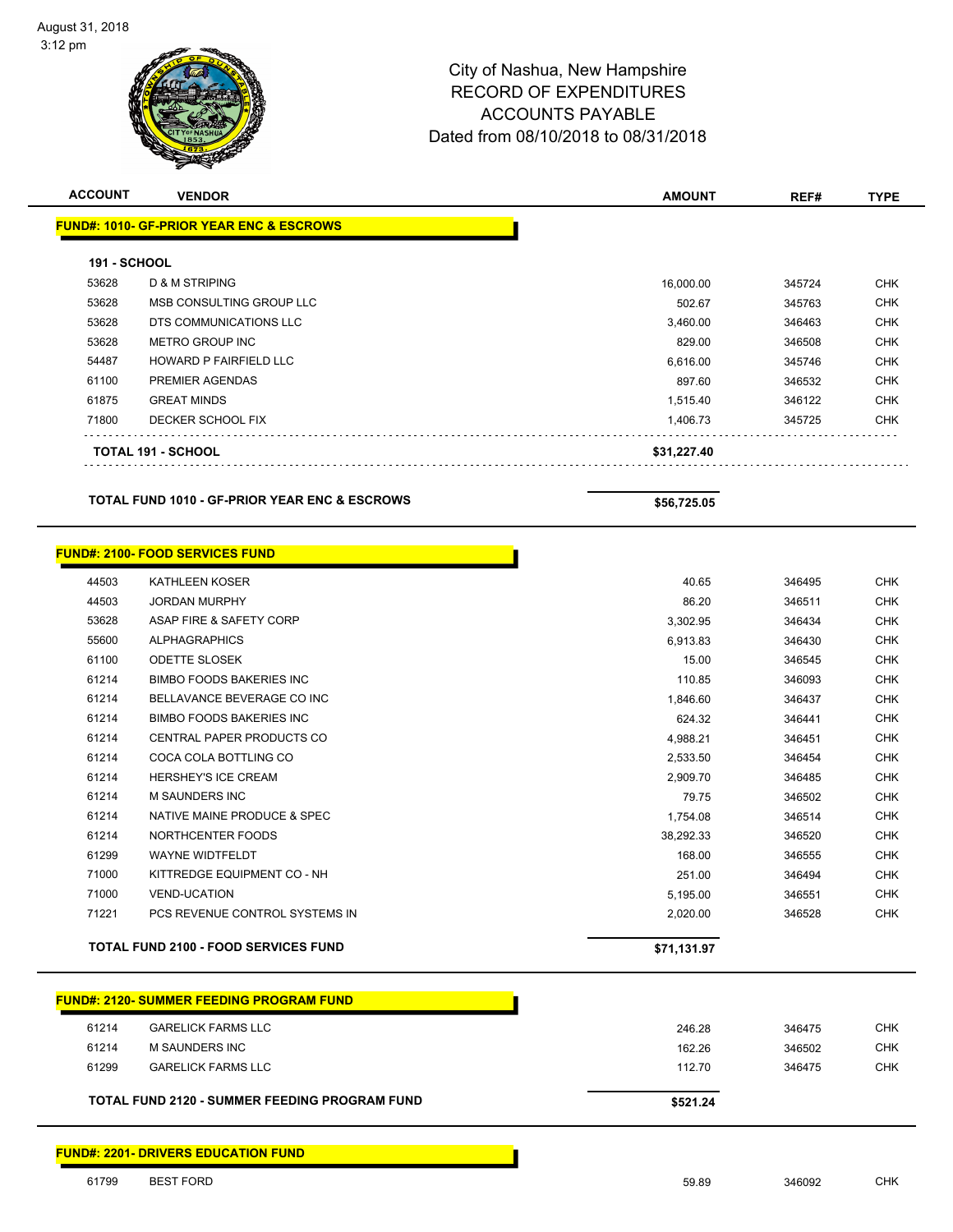| <b>ACCOUNT</b> | <b>VENDOR</b>                                                               | <b>AMOUNT</b> | REF#   | <b>TYPE</b> |
|----------------|-----------------------------------------------------------------------------|---------------|--------|-------------|
|                | <b>TOTAL FUND 2201 - DRIVERS EDUCATION FUND</b>                             | \$59.89       |        |             |
|                | <b>FUND#: 2207- ADULT ED/CONTINUING ED</b>                                  |               |        |             |
| 55300          | LAURIE ROTHHAUS                                                             | 57.93         | 345776 | <b>CHK</b>  |
| 55300          | <b>RENEE SANTOS</b>                                                         | 57.22         | 345777 | <b>CHK</b>  |
| 55500          | US POSTAL SERVICES                                                          | 86.00         | 346426 | <b>CHK</b>  |
| 61135          | <b>JOSTENS INC</b>                                                          | 12.61         | 346134 | <b>CHK</b>  |
| 61135          | <b>JOSTENS INC</b>                                                          | 175.91        | 346492 | <b>CHK</b>  |
| 61299          | US POSTAL SERVICES                                                          | 1,332.00      | 345704 | <b>CHK</b>  |
| 61299          | WB MASON CO INC                                                             | 19.08         | 345794 | <b>CHK</b>  |
|                | <b>TOTAL FUND 2207 - ADULT ED/CONTINUING ED</b>                             | \$1,740.75    |        |             |
|                | <b>FUND#: 2212- ATHLETICS REVENUE FUND</b>                                  |               |        |             |
| 61299          | NIXON CO INC                                                                | 540.00        | 346155 | <b>CHK</b>  |
|                | <b>TOTAL FUND 2212 - ATHLETICS REVENUE FUND</b>                             | \$540.00      |        |             |
|                | <b>FUND#: 2217- SCHOOL FACILITIES RENTAL</b>                                |               |        |             |
| 44590          | NEW ENGLAND MALAYALEE ASSOC                                                 | 927.50        | 346516 | <b>CHK</b>  |
|                | <b>TOTAL FUND 2217 - SCHOOL FACILITIES RENTAL</b>                           | \$927.50      |        |             |
|                | <b>FUND#: 2222- AFTER SCHOOL PROGRAM</b>                                    |               |        |             |
| 55300          | <b>GAIL CASEY</b>                                                           | 735.77        | 346099 | <b>CHK</b>  |
| 61299          | MARKET BASKET ACCT 2589096                                                  | 14.48         | 345758 | <b>CHK</b>  |
| 61299          | WB MASON CO INC                                                             | 997.94        | 345794 | <b>CHK</b>  |
| 61299          | <b>GARELICK FARMS LLC</b>                                                   | 79.03         | 346120 | <b>CHK</b>  |
| 61299          | <b>WAL-MART</b>                                                             | 225.24        | 346181 | <b>CHK</b>  |
| 61299          | WB MASON CO INC                                                             | 11.75         | 346182 | <b>CHK</b>  |
|                | TOTAL FUND 2222 - AFTER SCHOOL PROGRAM                                      | \$2,064.21    |        |             |
|                |                                                                             |               |        |             |
| 55845          | <b>FUND#: 2501- PUBLIC HEALTH CLIENT FEES FUND</b><br>TREASURER STATE OF NH |               |        | <b>CHK</b>  |
|                |                                                                             | 4,066.00      | 346298 |             |
|                | <b>TOTAL FUND 2501 - PUBLIC HEALTH CLIENT FEES FUND</b>                     | \$4,066.00    |        |             |
|                | <u> FUND#: 2503- PARKS &amp; REC PROGRAMS FUND</u>                          |               |        |             |
| 44549          | <b>HEATHER BLONDIN</b>                                                      | 24.00         | 345798 | <b>CHK</b>  |
| 44549          | DEBRA CHRISTIANSON                                                          | 24.00         | 345799 | <b>CHK</b>  |
| 44549          | ROSE CROTTY                                                                 | 24.00         | 345800 | <b>CHK</b>  |
| 44549          | LISA DELLAGATTA                                                             | 24.00         | 345801 | <b>CHK</b>  |
| 44549          | MEREDIFE DOMINGUEZ                                                          | 24.00         | 345802 | <b>CHK</b>  |
| 44549          | <b>LYNN EDWARDS</b>                                                         | 70.00         | 345803 | <b>CHK</b>  |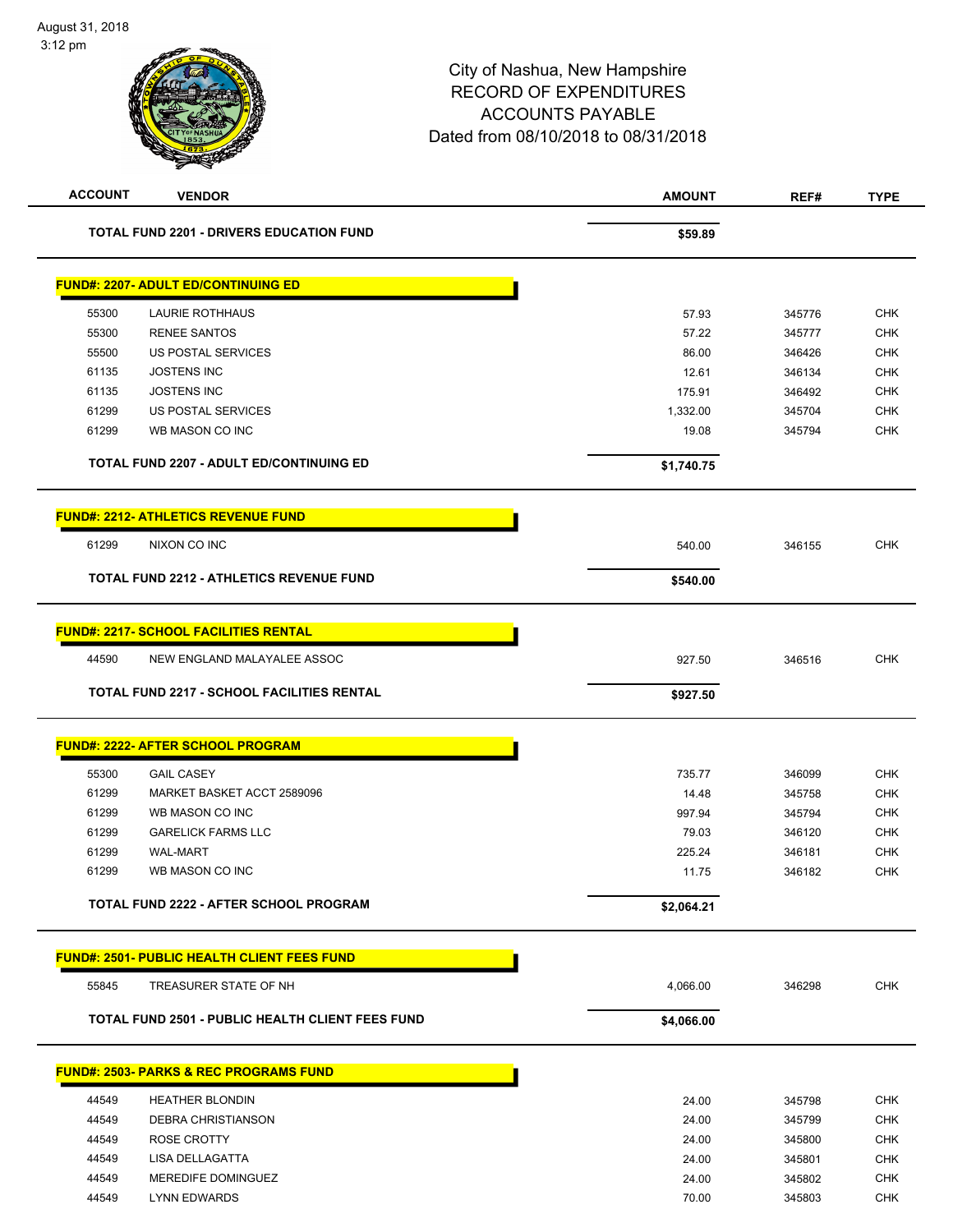

| <b>ACCOUNT</b> | <b>VENDOR</b>                                           | <b>AMOUNT</b>      | REF#             | <b>TYPE</b>              |
|----------------|---------------------------------------------------------|--------------------|------------------|--------------------------|
|                | <b>FUND#: 2503- PARKS &amp; REC PROGRAMS FUND</b>       |                    |                  |                          |
| 44549          | <b>ERIN JENKINS</b>                                     | 24.00              | 345805           | <b>CHK</b>               |
| 44549          | <b>TANYA LEBLOND</b>                                    | 24.00              | 345806           | <b>CHK</b>               |
| 44549          | <b>SEAN MCCARTY</b>                                     | 24.00              | 345807           | <b>CHK</b>               |
| 44549          | <b>MANDA MILES</b>                                      | 70.00              | 345808           | <b>CHK</b>               |
| 44549          | <b>RICHARD MILES</b>                                    | 48.00              | 345809           | <b>CHK</b>               |
| 44549          | SUDHA RAMAKRISHNA                                       | 225.00             | 345810           | <b>CHK</b>               |
| 44549          | ROCHELLE RENNA                                          | 24.00              | 345811           | <b>CHK</b>               |
| 44549          | <b>HEIDY SANTIAGO</b>                                   | 24.00              | 345812           | <b>CHK</b>               |
| 44549          | <b>KIM SMALL</b>                                        | 24.00              | 345813           | <b>CHK</b>               |
| 44549          | <b>TARA SPICER</b>                                      | 24.00              | 345814           | <b>CHK</b>               |
| 44549          | <b>JOE VORNEHM</b>                                      | 70.00              | 345815           | <b>CHK</b>               |
| 53600          | NEW ENGLAND SCHOOL OF ARCHERY                           | 2,040.00           | 346377           | <b>CHK</b>               |
| 61128          | <b>PRO SALES</b>                                        | 645.00             | 346040           | <b>CHK</b>               |
|                | <b>TOTAL FUND 2503 - PARKS &amp; REC PROGRAMS FUND</b>  | \$3,456.00         |                  |                          |
|                |                                                         |                    |                  |                          |
|                | <b>FUND#: 2504- HOLMAN STADIUM EVENTS FUND</b>          |                    |                  |                          |
| 55658<br>55658 | AMAZON.COM LLC                                          | 120.08             | 154404           | <b>ACH</b><br><b>CHK</b> |
|                | <b>FREDERICKS PASTERIES</b>                             | 178.99<br>97.48    | 345613           | <b>CHK</b>               |
| 55658<br>55658 | SAM'S CLUB DIRECT-0860<br>NASHUA POLICE ATHLETIC LEAGUE |                    | 345665           | <b>CHK</b>               |
|                | SAM'S CLUB DIRECT-0860                                  | 21,674.58          | 346373           | <b>CHK</b>               |
| 55658<br>55699 | <b>CHRISTIAN PARTY RENTAL</b>                           | 209.70             | 346396           | <b>CHK</b>               |
| 55699          | 3 DUDES AND A DUNK TANK                                 | 4,735.75<br>180.00 | 345593<br>345946 | <b>CHK</b>               |
| 55699          | <b>KELLIE DESIMONE</b>                                  | 48.60              | 346254           | <b>CHK</b>               |
| 55699          | <b>EVOLVEMENT MUSIC</b>                                 | 995.00             | 346343           | <b>CHK</b>               |
| 55699          | <b>STADIUM GRAPHICS</b>                                 | 100.00             | 346400           | <b>CHK</b>               |
| 61299          | HOME DEPOT CREDIT SERVICE 3065                          | 754.64             | 346354           | <b>CHK</b>               |
|                |                                                         |                    |                  |                          |
|                | <b>TOTAL FUND 2504 - HOLMAN STADIUM EVENTS FUND</b>     | \$29,094.82        |                  |                          |
|                | <u> FUND#: 2505- PEG ACCESS CHANNELS FUND</u>           |                    |                  |                          |
| 54100          | <b>EVERSOURCE</b>                                       | 344.70             | 345935           | <b>CHK</b>               |
| 54114          | LIBERTY UTILITIES - NH                                  | 5.64               | 345485           | <b>CHK</b>               |
| 54114          | LIBERTY UTILITIES - NH                                  | 5.66               | 345871           | <b>CHK</b>               |
| 54141          | PENNICHUCK WATER WORKS INC                              | 61.87              | 346293           | <b>CHK</b>               |
| 55699          | J P PEST SERVICES INC                                   | 74.24              | 346011           | <b>CHK</b>               |
| 81100          | <b>ACCESS AV</b>                                        | 4,616.00           | 345948           | <b>CHK</b>               |
|                | <b>TOTAL FUND 2505 - PEG ACCESS CHANNELS FUND</b>       | \$5,108.11         |                  |                          |
|                | <b>FUND#: 2506- HUNT BLDG FACILITY RENTAL FUND</b>      |                    |                  |                          |
| 53628          | COMCAST CABLE COMMUNICATIONS I                          | 84.90              | 345932           | <b>CHK</b>               |

| ວວ໐∠໐ | COMCAST CABLE COMMUNICATIONS L | 84.YU    | 345932 | ∪⊓N. |
|-------|--------------------------------|----------|--------|------|
| 54100 | EVERSOURCE                     | 1.077.75 | 346282 | CHK. |
| 54114 | LIBERTY UTILITIES - NH         | 58.36    | 345499 | СНК  |
| 54114 | LIBERTY UTILITIES - NH         | 52.81    | 346286 | CHK. |
|       |                                |          |        |      |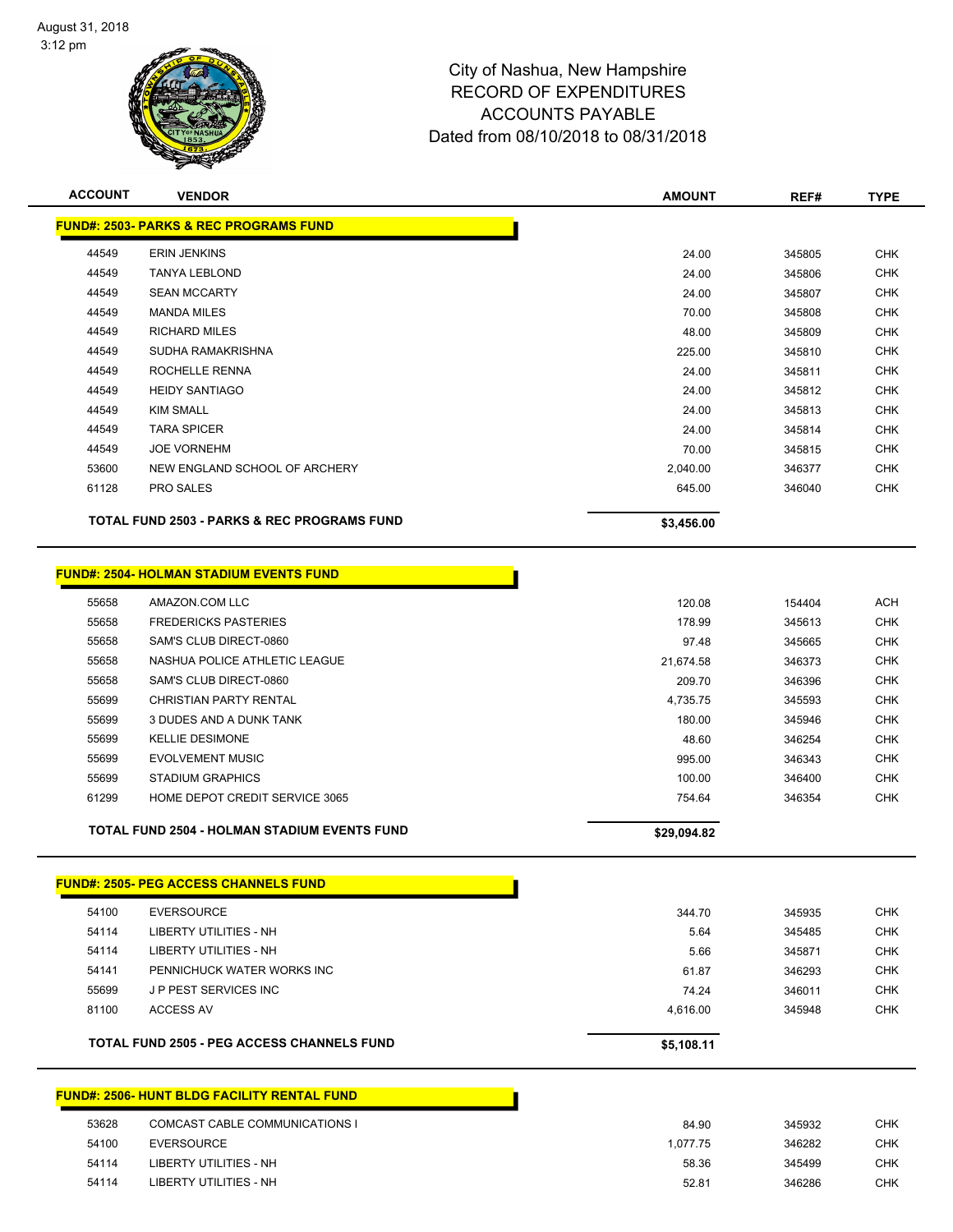August 31, 2018 3:12 pm



| <b>ACCOUNT</b> | <b>VENDOR</b>                                           | <b>AMOUNT</b> | REF#   | <b>TYPE</b> |
|----------------|---------------------------------------------------------|---------------|--------|-------------|
|                | <b>FUND#: 2506- HUNT BLDG FACILITY RENTAL FUND</b>      |               |        |             |
| 54141          | PENNICHUCK WATER WORKS INC                              | 312.64        | 346293 | <b>CHK</b>  |
| 54236          | PROTECTION ONE ALARM MONTORING                          | 60.10         | 346041 | <b>CHK</b>  |
| 54280          | SOUTHERN NH PEST CONTROL                                | 53.00         | 346058 | <b>CHK</b>  |
|                |                                                         |               |        |             |
|                | TOTAL FUND 2506 - HUNT BLDG FACILITY RENTAL FUND        | \$1,699.56    |        |             |
|                | <b>FUND#: 2508- SPECIAL ROAD &amp; HIGHWAY FUND</b>     |               |        |             |
| 81704          | S W COLE ENGINEERING INC                                | 7,238.57      | 345664 | <b>CHK</b>  |
|                | TOTAL FUND 2508 - SPECIAL ROAD & HIGHWAY FUND           | \$7,238.57    |        |             |
|                | <b>FUND#: 2511-201 MAIN STREET RENTAL FUND</b>          |               |        |             |
| 54100          | <b>EVERSOURCE</b>                                       | 668.32        | 345935 | <b>CHK</b>  |
|                | TOTAL FUND 2511 - 201 MAIN STREET RENTAL FUND           | \$668.32      |        |             |
|                | <b>FUND#: 3040- COMMUNICATIONS GRANTS FUND</b>          |               |        |             |
| 81300          | <b>LEIGHTON A WHITE</b>                                 | 14,003.00     | 346365 | <b>CHK</b>  |
|                | <b>TOTAL FUND 3040 - COMMUNICATIONS GRANTS FUND</b>     | \$14,003.00   |        |             |
|                |                                                         |               |        |             |
|                | <b>FUND#: 3050- POLICE GRANTS FUND</b>                  |               |        |             |
| 55400          | <b>NEDIAI</b>                                           | 60.00         | 345940 | <b>CHK</b>  |
| 55400          | <b>ANDREW FLEMING</b>                                   | 295.00        | 345531 | <b>CHK</b>  |
| 55400          | <b>CHARLES MACGREGOR</b>                                | 806.30        | 345539 | <b>CHK</b>  |
| 61110          | ATLANTIC TACTICAL INC                                   | 5,462.50      | 345576 | <b>CHK</b>  |
| 61110          | ATLANTIC TACTICAL INC                                   | 2,755.00      | 345576 | <b>CHK</b>  |
|                | <b>TOTAL FUND 3050 - POLICE GRANTS FUND</b>             | \$9,378.80    |        |             |
|                |                                                         |               |        |             |
|                | <b>FUND#: 3068- COMMUNITY SERVICES GRANTS FUND</b>      |               |        |             |
| 55100          | <b>SPRINT</b>                                           | 75.98         | 345562 | <b>CHK</b>  |
| 55300          | <b>NICOLE VIAU</b>                                      | 48.51         | 345544 | <b>CHK</b>  |
| 55300          | <b>NICOLE VIAU</b>                                      | 65.40         | 345544 | CHK         |
| 55421          | JSI RESEARCH & TRAINING /                               | 100.00        | 345937 | <b>CHK</b>  |
| 55699          | SOUTHERN NH HIV AIDS                                    | 7,454.00      | 346057 | <b>CHK</b>  |
| 55810          | <b>HARBOR HOMES INC</b>                                 | 23,327.00     | 345624 | CHK         |
| 68235          | <b>HARBOR HOMES INC</b>                                 | 1,633.00      | 345624 | <b>CHK</b>  |
| 68235          | SOUTHERN NH HIV AIDS                                    | 522.00        | 346057 | <b>CHK</b>  |
| 68350          | <b>NICOLE VIAU</b>                                      | 17.97         | 345929 | <b>CHK</b>  |
| 68350          | <b>ALPHAGRAPHICS</b>                                    | 1,063.80      | 346312 | <b>CHK</b>  |
|                | <b>TOTAL FUND 3068 - COMMUNITY SERVICES GRANTS FUND</b> | \$34,307.66   |        |             |
|                |                                                         |               |        |             |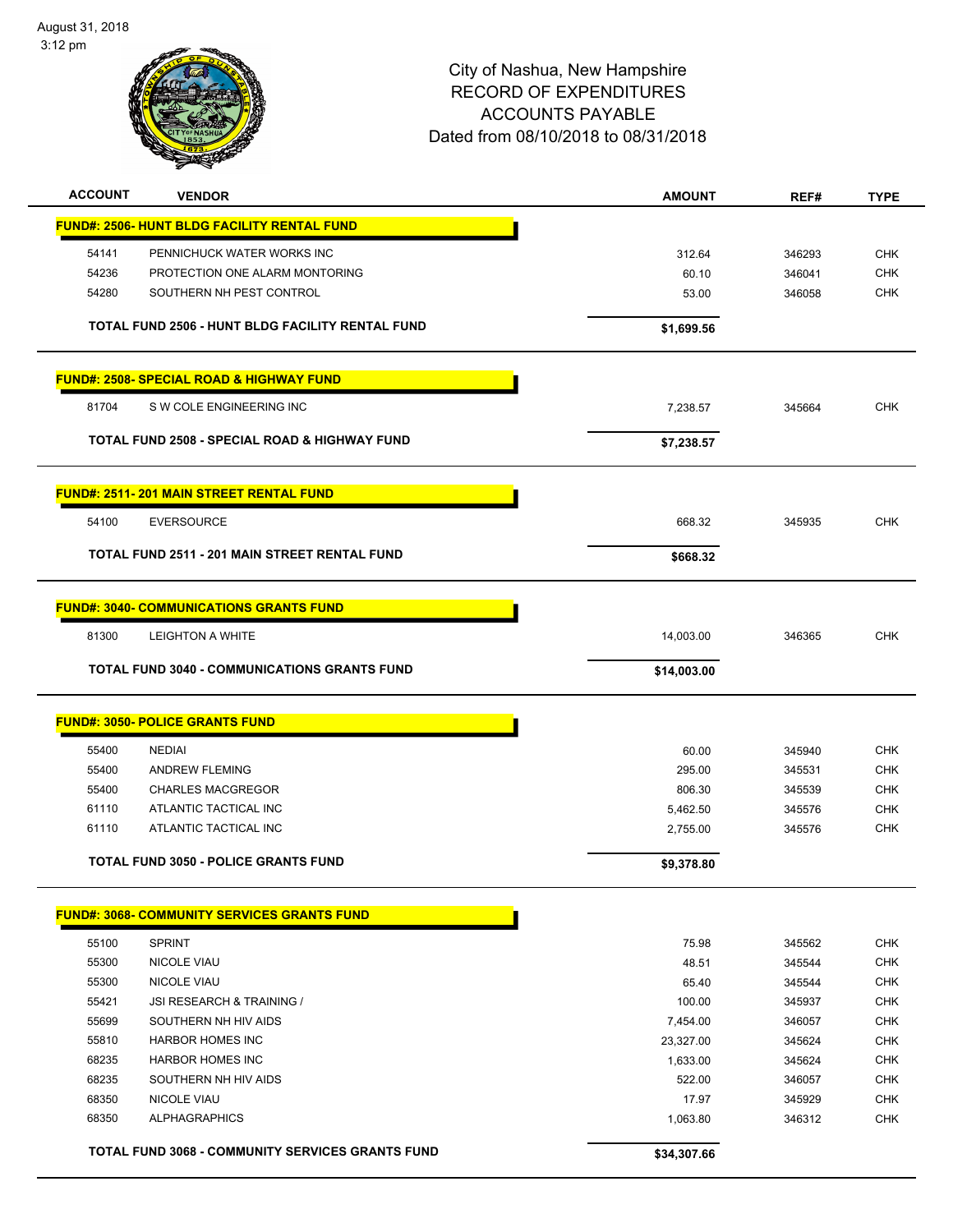

| <b>ACCOUNT</b> | <b>VENDOR</b>                                         | <b>AMOUNT</b> | REF#   | <b>TYPE</b> |
|----------------|-------------------------------------------------------|---------------|--------|-------------|
|                | <b>FUND#: 3070- COMMUNITY HEALTH GRANTS FUND</b>      |               |        |             |
| 54221          | STERICYCLE INC                                        | 176.42        | 346060 | <b>CHK</b>  |
| 55300          | <b>JESSICA AYALA</b>                                  | 21.91         | 346251 | <b>CHK</b>  |
| 55300          | <b>JESSICA AYALA</b>                                  | 70.25         | 346251 | <b>CHK</b>  |
| 55300          | <b>CHRISTINE PAULIK</b>                               | 25.16         | 346384 | <b>CHK</b>  |
|                | <b>TOTAL FUND 3070 - COMMUNITY HEALTH GRANTS FUND</b> | \$293.74      |        |             |
|                | <b>FUND#: 3080- COMMUNITY DEVELOPMENT GRANTS</b>      |               |        |             |
| 54285          | SOLITUDE LAKE MANAGEMENT LLC                          | 17,872.00     | 345670 | <b>CHK</b>  |
| 54285          | SOLITUDE LAKE MANAGEMENT LLC                          | 17,872.00     | 346399 | <b>CHK</b>  |
|                | <b>TOTAL FUND 3080 - COMMUNITY DEVELOPMENT GRANTS</b> | \$35,744.00   |        |             |
|                |                                                       |               |        |             |
|                | <b>FUND#: 3090- URBAN PROGRAM GRANTS FUND</b>         |               |        |             |
| 54210          | ALCHEMY LEAD MANAGMENT                                | 440.00        | 345953 | <b>CHK</b>  |
| 54210          | DAD'S ABATEMENT LLC                                   | 2,485.00      | 345528 | <b>CHK</b>  |
| 54210          | ALCHEMY LEAD MANAGMENT                                | 515.00        | 345953 | <b>CHK</b>  |
| 54210          | DAD'S ABATEMENT LLC                                   | 3,655.00      | 345529 | CHK         |
| 54210          | ALCHEMY LEAD MANAGMENT                                | 1,045.00      | 345953 | <b>CHK</b>  |
| 54210          | DAD'S ABATEMENT LLC                                   | 18,000.00     | 345527 | <b>CHK</b>  |
| 54210          | DAD'S ABATEMENT LLC                                   | 20,000.00     | 345526 | <b>CHK</b>  |
| 54210          | DAD'S ABATEMENT LLC                                   | 3,600.00      | 345529 | <b>CHK</b>  |
| 54210          | DAD'S ABATEMENT LLC                                   | 6,000.00      | 345527 | <b>CHK</b>  |
| 54210          | DAD'S ABATEMENT LLC                                   | 8,000.00      | 345526 | <b>CHK</b>  |
| 54225          | ALCHEMY LEAD MANAGMENT                                | 7,460.00      | 345953 | <b>CHK</b>  |
| 55307          | <b>FRANK BORELLI</b>                                  | 418.67        | 346252 | <b>CHK</b>  |
| 55421          | STEPHEN D VEGA                                        | 102.30        | 346272 | <b>CHK</b>  |
| 55514          | <b>ROBERT RICE</b>                                    | 100.00        | 346268 | <b>CHK</b>  |
| 61100          | <b>BLUE RESERVE WATER</b>                             | 74.85         | 346324 | <b>CHK</b>  |
| 68345          | <b>BELKIS PEREZ</b>                                   | 350.00        | 345541 | <b>CHK</b>  |
| 68345          | NICOLE TERRY                                          | 350.00        | 345543 | <b>CHK</b>  |
| 69025          | MUNOZ CONSTRUCTION                                    | 8,600.00      | 345923 | <b>CHK</b>  |
|                | <b>TOTAL FUND 3090 - URBAN PROGRAM GRANTS FUND</b>    | \$81,195.82   |        |             |
|                | <b>FUND#: 3120- TRANSIT GRANTS FUND</b>               |               |        |             |
| 54100          | <b>EVERSOURCE</b>                                     | 1,275.40      | 345935 | <b>CHK</b>  |
| 54100          | <b>EVERSOURCE</b>                                     | 1,009.85      | 346282 | <b>CHK</b>  |
| 54100          | <b>EVERSOURCE</b>                                     | 479.01        | 346282 | CHK         |
| 54114          | LIBERTY UTILITIES - NH                                | 20.87         | 345485 | <b>CHK</b>  |
| 54114          | LIBERTY UTILITIES - NH                                | 20.93         | 345871 | <b>CHK</b>  |
| 54114          | <b>LIBERTY UTILITIES - NH</b>                         | 71.78         | 345486 | <b>CHK</b>  |
| 54114          | <b>LIBERTY UTILITIES - NH</b>                         | 59.26         | 345872 | <b>CHK</b>  |
| 54114          | <b>DIRECT ENERGY BUSINESS</b>                         | 2.69          | 345979 | CHK         |
| 54114          | <b>LIBERTY UTILITIES - NH</b>                         | 62.08         | 345555 | <b>CHK</b>  |
| 54141          | PENNICHUCK WATER WORKS INC                            | 226.87        | 346293 | <b>CHK</b>  |
|                |                                                       |               |        |             |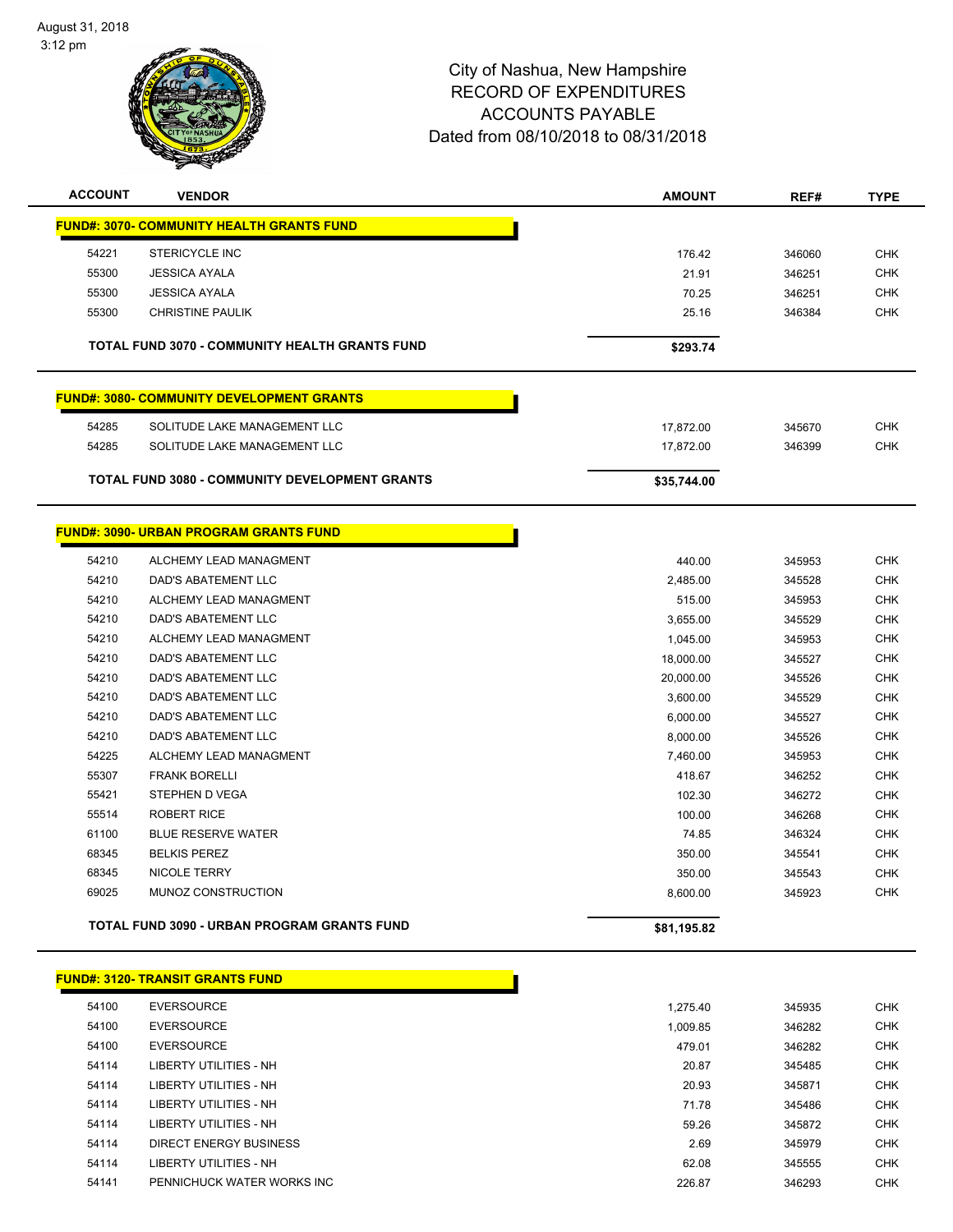

| <b>ACCOUNT</b> | <b>VENDOR</b>                           | <b>AMOUNT</b> | REF#   | <b>TYPE</b> |
|----------------|-----------------------------------------|---------------|--------|-------------|
|                | <b>FUND#: 3120- TRANSIT GRANTS FUND</b> |               |        |             |
| 54141          | PENNICHUCK WATER WORKS INC              | 240.04        | 346293 | <b>CHK</b>  |
| 54141          | PENNICHUCK WATER WORKS INC              | 62.21         | 346293 | <b>CHK</b>  |
| 54280          | BEST OF THE BEST CLEANING & SE          | 545.00        | 346323 | <b>CHK</b>  |
| 54600          | D & R TOWING INC                        | 165.00        | 346339 | <b>CHK</b>  |
| 54600          | LUMINATOR MASS TRANSIT LLC              | 213.11        | 346016 | CHK         |
| 55109          | CONSOLIDATED COMMUNICATIONS             | 194.00        | 345548 | <b>CHK</b>  |
| 55118          | <b>SPRINT</b>                           | 41.96         | 345562 | <b>CHK</b>  |
| 55400          | <b>JAMES M FLANDERS</b>                 | 303.85        | 345612 | <b>CHK</b>  |
| 55699          | PRINT FACTORY                           | 49.00         | 345659 | <b>CHK</b>  |
| 55699          | CINTAS#016                              | 134.54        | 345594 | CHK         |
| 55699          | J P PEST SERVICES INC                   | 67.00         | 346011 | CHK         |
| 55699          | VERIZON WIRELESS-842008777              | 221.06        | 346301 | <b>CHK</b>  |
| 61299          | WB MASON CO INC                         | 15.71         | 345692 | CHK         |
| 61299          | <b>BLUE RESERVE WATER</b>               | 63.00         | 345966 | <b>CHK</b>  |
| 61299          | WB MASON CO INC                         | 36.63         | 346078 | <b>CHK</b>  |
| 61299          | WB MASON CO INC                         | (13.60)       | 346413 | <b>CHK</b>  |
| 61299          | CENTRAL PAPER PRODUCTS CO               | 221.98        | 345590 | <b>CHK</b>  |
| 61299          | HOME DEPOT CREDIT SERVICE 3065          | 209.22        | 345626 | <b>CHK</b>  |
| 61299          | SENTROL SERVICE INC                     | 805.00        | 346054 | <b>CHK</b>  |
| 61299          | AMAZON.COM LLC                          | 104.76        | 154404 | ACH         |
| 61299          | AMAZON.COM LLC                          | 10.50         | 154436 | ACH         |
| 61299          | <b>FASTENAL CO</b>                      | 37.95         | 345986 | <b>CHK</b>  |
| 61299          | <b>FASTENAL CO</b>                      | 17.73         | 346344 | <b>CHK</b>  |
| 61300          | <b>CITY OF NASHUA</b>                   | 62.41         | 345525 | <b>CHK</b>  |
| 61310          | AVSG LP                                 | 17,014.32     | 346316 | <b>CHK</b>  |
| 61709          | PETRO-CANANDA AMERICA                   | 1,723.22      | 345658 | <b>CHK</b>  |
| 61709          | PETRO-CANANDA AMERICA                   | 817.24        | 346386 | <b>CHK</b>  |
| 61799          | ALLIANCE BUS GROUP INC                  | 324.07        | 345955 | <b>CHK</b>  |
| 61799          | <b>GILLIG LLC</b>                       | 138.59        | 345996 | <b>CHK</b>  |
| 61799          | SANEL NAPA                              | 21.24         | 346051 | <b>CHK</b>  |
| 61799          | ALLIANCE BUS GROUP INC                  | 139.94        | 346311 | CHK         |
| 61799          | GILLIG LLC                              | 1,199.84      | 346349 | CHK         |
| 61799          | RYDER FLEET PRODUCTS                    | 733.56        | 346395 | <b>CHK</b>  |
| 61799          | <b>QUIRK GM PARTS DEPOT</b>             | 36.17         | 345660 | <b>CHK</b>  |
| 61799          | ALLIANCE BUS GROUP INC                  | 157.48        | 345955 | <b>CHK</b>  |
| 61799          | SANEL NAPA                              | 87.67         | 346051 | <b>CHK</b>  |
| 61799          | <b>CUMMINS NORTHEAST LLC</b>            | 307.43        | 346337 | <b>CHK</b>  |
| 61799          | ARCSOURCE INC                           | 229.50        | 346314 | <b>CHK</b>  |
| 61799          | HOME DEPOT CREDIT SERVICE 3065          | 16.66         | 346354 | <b>CHK</b>  |
| 61799          | RYDER FLEET PRODUCTS                    | 44.09         | 346395 | <b>CHK</b>  |
| 61799          | QUIRK GM PARTS DEPOT                    | 159.53        | 346390 | <b>CHK</b>  |
| 61799          | <b>QUIRK GM PARTS DEPOT</b>             | 33.83         | 346391 | <b>CHK</b>  |
| 68240          | L.L. BEAN INC                           | 95.00         | 346014 | <b>CHK</b>  |
|                | TOTAL FUND 3120 - TRANSIT GRANTS FUND   | \$30,316.18   |        |             |

**FUND#: 3300- LIBRARY GRANTS FUND**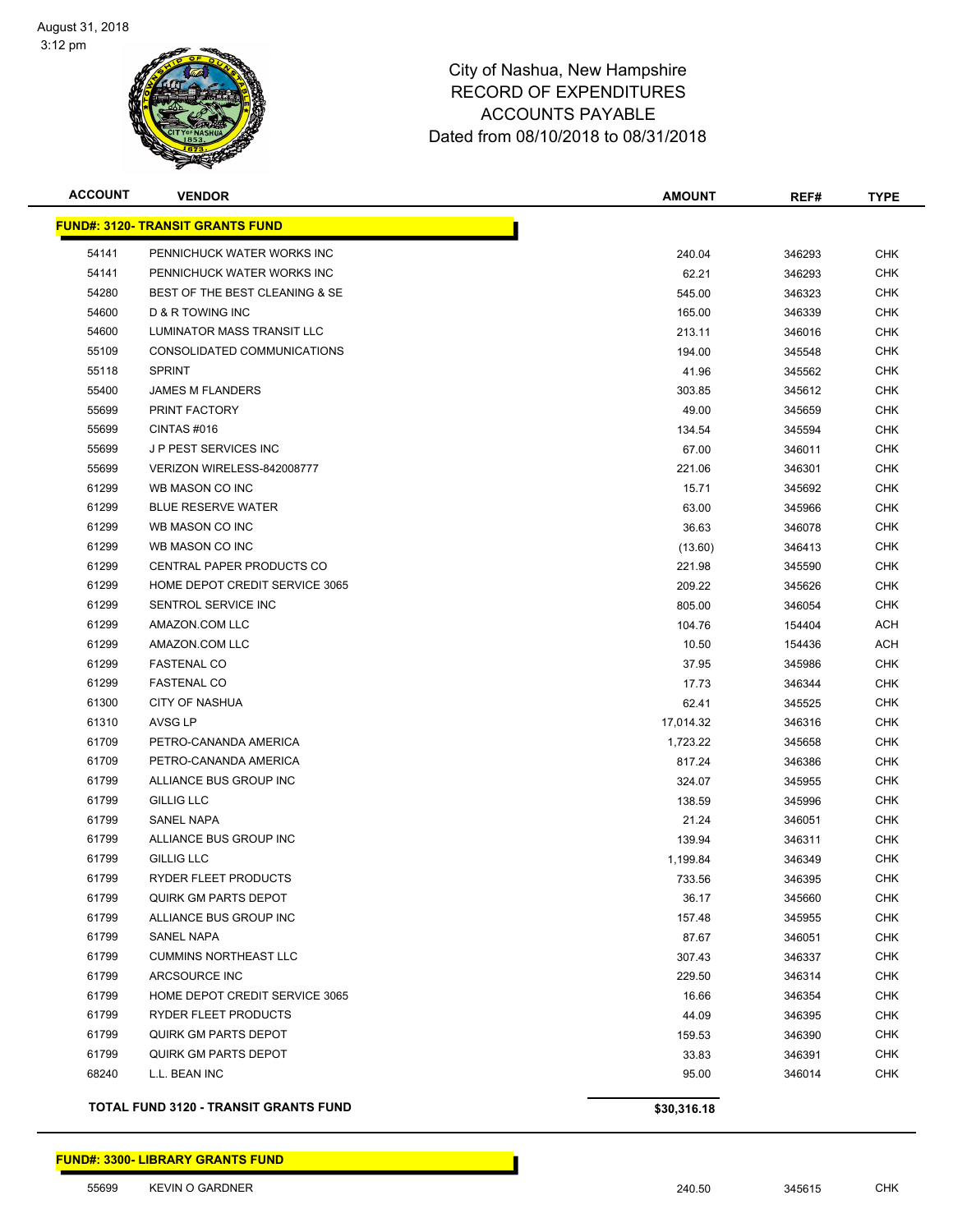| <b>ACCOUNT</b> | <b>VENDOR</b>                                | <b>AMOUNT</b> | REF#   | <b>TYPE</b> |
|----------------|----------------------------------------------|---------------|--------|-------------|
|                | <b>TOTAL FUND 3300 - LIBRARY GRANTS FUND</b> | \$240.50      |        |             |
|                | <b>FUND#: 3800- SCHOOL GRANTS FUND</b>       |               |        |             |
| 53628          | MIKE ANDERSON CONSULTING LLC                 | 2,500.00      | 345761 | <b>CHK</b>  |
| 53628          | <b>HARBOR HOMES INC</b>                      | 2,522.52      | 346484 | <b>CHK</b>  |
| 53628          | <b>GATEWAYS COMMUNITY SERVICES</b>           | 719.33        | 345738 | <b>CHK</b>  |
| 53628          | <b>INTERIM HEALTH CARE</b>                   | 962.50        | 345749 | <b>CHK</b>  |
| 53628          | MAXIM HEALTHCARE SERVICES INC                | 2,552.00      | 345759 | <b>CHK</b>  |
| 53628          | NORTHEAST REHABILITATION HOSP                | 126.88        | 345769 | <b>CHK</b>  |
| 53628          | THE CARROLL CENTER FOR THE BLI               | 1,551.00      | 346098 | <b>CHK</b>  |
| 53628          | <b>INTERIM HEALTH CARE</b>                   | 2,004.25      | 346131 | <b>CHK</b>  |
| 53628          | LITERACY LEARNING SOLUTIONS                  | 3,925.00      | 346498 | <b>CHK</b>  |
| 54807          | <b>FIRST CHURCH</b>                          | 3,846.00      | 345734 | <b>CHK</b>  |
| 55109          | CONSOLIDATED COMMUNICATIONS                  | 177.85        | 345547 | <b>CHK</b>  |
| 55109          | <b>COMCAST</b>                               | 289.85        | 346416 | <b>CHK</b>  |
| 55200          | <b>GRANITE STATE CTR FOR LEARNING</b>        | 675.00        | 346480 | <b>CHK</b>  |
| 55300          | <b>MARTINE CLOUTIER</b>                      | 241.97        | 346101 | <b>CHK</b>  |
| 55300          | <b>JOHN FINOCCHIARO</b>                      | 3,675.24      | 346114 | <b>CHK</b>  |
| 55300          | <b>JEFFREY LEONE</b>                         | 270.31        | 346138 | <b>CHK</b>  |
| 55300          | <b>JUDITH LOFTUS</b>                         | 241.97        | 346139 | <b>CHK</b>  |
| 55300          | <b>JEROME ZACCONE</b>                        | 444.72        | 346185 | <b>CHK</b>  |
| 55300          | <b>MICHELE BORIS</b>                         | 482.87        | 346443 | <b>CHK</b>  |
| 55300          | CAL POLY POMONA FOUNDATION INC               | 4,035.00      | 346446 | <b>CHK</b>  |
| 55300          | JEAN GODLEWSKI                               | 481.42        | 346478 | <b>CHK</b>  |
| 55300          | CATHERINE GUNNULFSEN                         | 87.20         | 346482 | <b>CHK</b>  |
| 55300          | RHONDA NOE                                   | 259.41        | 346519 | <b>CHK</b>  |
| 55400          | <b>GAIL CASEY</b>                            | 49.07         | 346099 | <b>CHK</b>  |
| 55400          | <b>QPR INSTITUTE INC</b>                     | 990.00        | 346167 | CHK         |
| 55690          | FIRST STUDENT INC                            | 333.91        | 346468 | <b>CHK</b>  |
| 61135          | <b>HEINEMANN</b>                             | 216.57        | 346126 | <b>CHK</b>  |
| 61135          | UNITED PARCEL SERVICE                        | 4.40          | 346425 | <b>CHK</b>  |
| 61135          | <b>WILSON LANGUAGE</b>                       | 33.90         | 345795 | <b>CHK</b>  |
| 61135          | WB MASON CO INC                              | (400.50)      | 346553 | <b>CHK</b>  |
| 61135          | <b>JENNIFER GRANTHAM</b>                     | 279.06        | 345740 | <b>CHK</b>  |
| 61135          | MASCENIC REGIONAL SAU 87                     | 1,919.15      | 346144 | <b>CHK</b>  |
| 61135          | KORI KENNEDY                                 | 183.00        | 346493 | <b>CHK</b>  |
| 61299          | ROSE FRANCOEUR                               | 352.92        | 346474 | <b>CHK</b>  |
| 61299          | <b>MARY JOHNSON</b>                          | 235.46        | 345753 | <b>CHK</b>  |
| 61299          | <b>GWENNETH MONSEES</b>                      | 9.99          | 345762 | <b>CHK</b>  |
| 61299          | DEBORAH A MURRAY                             | 200.28        | 345764 | <b>CHK</b>  |
| 61299          | <b>KATELYN TAYLOR</b>                        | 11.69         | 345790 | <b>CHK</b>  |
| 61299          | PERMA-BOUND                                  | 77.97         | 346529 | <b>CHK</b>  |
| 61299          | AMAZON.COM LLC                               | 670.50        | 154407 | ACH         |
| 61299          | <b>HEINEMANN</b>                             | 285.00        | 345744 | <b>CHK</b>  |
| 61299          | SCHOLASTIC INC                               | 2,288.73      | 345779 | CHK         |
| 61299          | UNITED PARCEL SERVICE                        | 4.03          | 346425 | <b>CHK</b>  |
| 61299          | AMAZON.COM LLC                               | 1,311.39      | 154478 | ACH         |
| 61299          | ABLENET INC                                  | 195.00        | 346428 | <b>CHK</b>  |
| 61299          | MCGRAW HILL SCHOOL EDUCATION                 | 152.41        | 346504 | <b>CHK</b>  |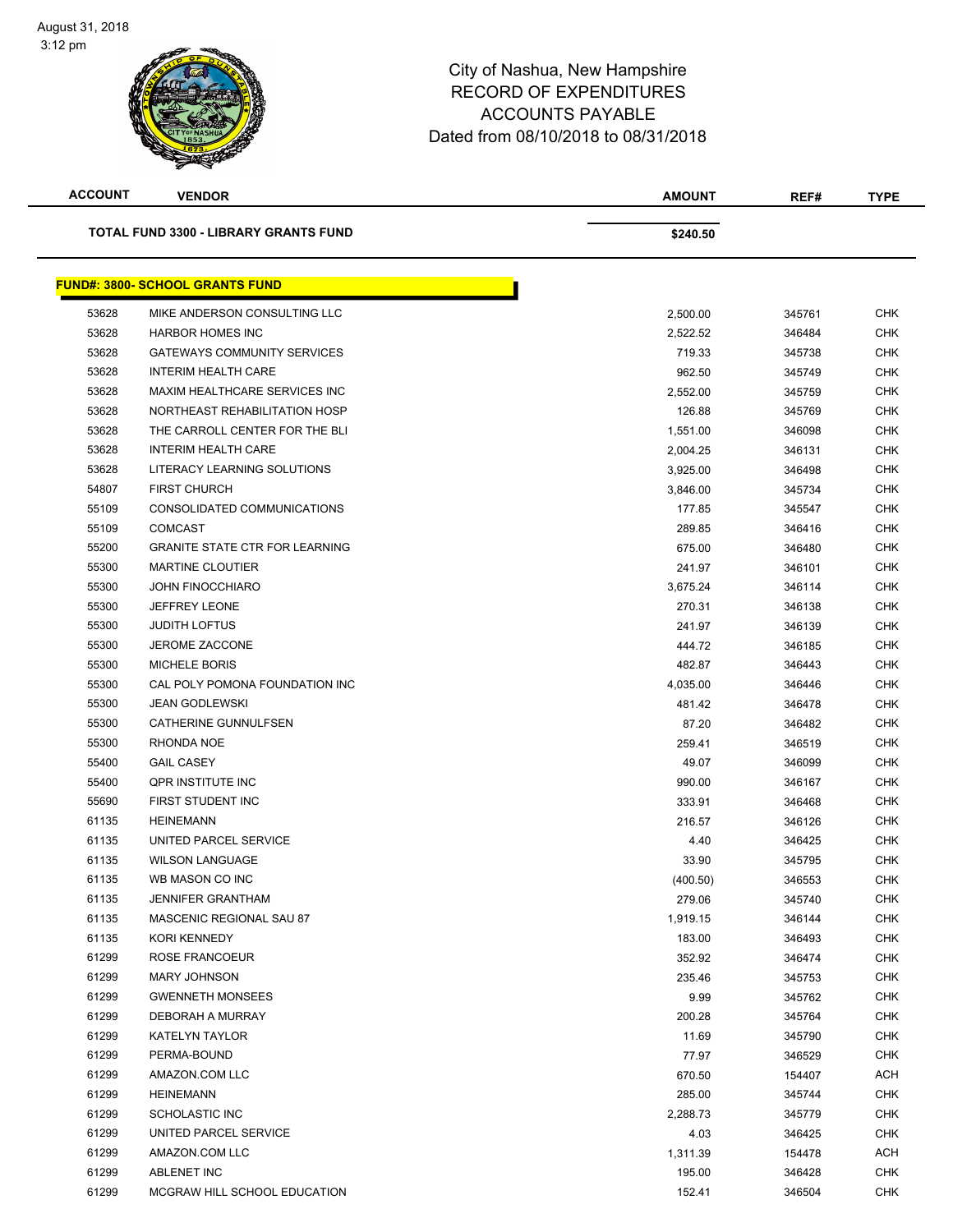

| <b>FUND#: 3800- SCHOOL GRANTS FUND</b><br>61299<br><b>NCS PEARSON</b><br><b>CHK</b><br>4,406.69<br>346515<br>61299<br><b>SOCIAL THINKING</b><br>400.97<br><b>CHK</b><br>346546<br>61875<br>MASCENIC REGIONAL SAU 87<br><b>CHK</b><br>80.85<br>346144<br>61875<br><b>HEINEMANN</b><br><b>CHK</b><br>17,331.00<br>346126<br>61875<br><b>ABLENET INC</b><br><b>CHK</b><br>1,790.00<br>346428<br>61875<br><b>NCS PEARSON</b><br><b>CHK</b><br>337.29<br>346515<br><b>CHK</b><br>61875<br>WESTERN PSYCHOLOGICAL SERVICES<br>844.80<br>346554<br>71221<br>HP INC<br><b>CHK</b><br>3,615.48<br>345748<br>HP INC<br><b>CHK</b><br>71221<br>2,289.00<br>346129<br>71228<br><b>FIRSTCOM MUSIC</b><br><b>CHK</b><br>1,795.00<br>346469<br>71602<br>SECURADYNE SYSTEMS<br><b>CHK</b><br>12,178.81<br>346542<br>71602<br>SECURADYNE SYSTEMS<br><b>CHK</b><br>7,131.68<br>346542<br>71602<br>SECURADYNE SYSTEMS<br><b>CHK</b><br>41,465.71<br>345782<br>71602<br>SECURADYNE SYSTEMS<br><b>CHK</b><br>6,575.00<br>346542<br>71602<br>SECURADYNE SYSTEMS<br><b>CHK</b><br>7,455.70<br>346542<br>71602<br>SECURADYNE SYSTEMS<br><b>CHK</b><br>346173<br>4,321.48<br>71602<br><b>SECURADYNE SYSTEMS</b><br><b>CHK</b><br>3,255.20<br>346542<br>71602<br><b>SECURADYNE SYSTEMS</b><br><b>CHK</b><br>20,815.29<br>345782<br>71602<br>SECURADYNE SYSTEMS<br><b>CHK</b><br>9,995.86<br>346542<br>71602<br><b>CHK</b><br>SECURADYNE SYSTEMS<br>5,414.52<br>345782<br>71800<br>AMAZON.COM LLC<br>195.44<br><b>ACH</b><br>154444<br>71800<br>OTC BRANDS INC<br><b>CHK</b><br>839.58<br>346084<br>71800<br><b>HEARTMATH INSTITUTE</b><br>328.86<br><b>CHK</b><br>346125<br>71999<br>ADAPTIVEMALL.COM LLC<br><b>CHK</b><br>8,680.00<br>346087<br>71999<br><b>ABLENET INC</b><br><b>CHK</b><br>255.00<br>346428<br><b>TOTAL FUND 3800 - SCHOOL GRANTS FUND</b><br>\$203,275.43<br><b>FUND#: 3810- FOOD SERVICE GRANTS FUND</b><br>61214<br>NATIVE MAINE PRODUCE & SPEC<br>270.65<br><b>CHK</b><br>346514<br><b>CHK</b><br>61214<br>NATIVE MAINE PRODUCE & SPEC<br>519.12<br>346514<br>61299<br>NORTHCENTER FOODS<br>31.77<br><b>CHK</b><br>346520<br><b>TOTAL FUND 3810 - FOOD SERVICE GRANTS FUND</b><br>\$821.54<br><b>FUND#: 4005- TRAFFIC VIOLATIONS FUND</b><br>55100<br><b>SPRINT</b><br>295.84<br><b>CHK</b><br>345562<br><b>TOTAL FUND 4005 - TRAFFIC VIOLATIONS FUND</b><br>\$295.84<br><b>FUND#: 4010- MOTOR VEHICLE ADMIN FUND</b><br><b>CHK</b><br>54450<br>129.68<br>345559<br>PITNEY BOWES INC<br><b>TOTAL FUND 4010 - MOTOR VEHICLE ADMIN FUND</b><br>\$129.68 | <b>ACCOUNT</b> | <b>VENDOR</b> | <b>AMOUNT</b> | REF# | <b>TYPE</b> |
|---------------------------------------------------------------------------------------------------------------------------------------------------------------------------------------------------------------------------------------------------------------------------------------------------------------------------------------------------------------------------------------------------------------------------------------------------------------------------------------------------------------------------------------------------------------------------------------------------------------------------------------------------------------------------------------------------------------------------------------------------------------------------------------------------------------------------------------------------------------------------------------------------------------------------------------------------------------------------------------------------------------------------------------------------------------------------------------------------------------------------------------------------------------------------------------------------------------------------------------------------------------------------------------------------------------------------------------------------------------------------------------------------------------------------------------------------------------------------------------------------------------------------------------------------------------------------------------------------------------------------------------------------------------------------------------------------------------------------------------------------------------------------------------------------------------------------------------------------------------------------------------------------------------------------------------------------------------------------------------------------------------------------------------------------------------------------------------------------------------------------------------------------------------------------------------------------------------------------------------------------------------------------------------------------------------------------------------------------------------------------------------------------------------------------------------------------------------------------------------------------------------------------------------------------|----------------|---------------|---------------|------|-------------|
|                                                                                                                                                                                                                                                                                                                                                                                                                                                                                                                                                                                                                                                                                                                                                                                                                                                                                                                                                                                                                                                                                                                                                                                                                                                                                                                                                                                                                                                                                                                                                                                                                                                                                                                                                                                                                                                                                                                                                                                                                                                                                                                                                                                                                                                                                                                                                                                                                                                                                                                                                   |                |               |               |      |             |
|                                                                                                                                                                                                                                                                                                                                                                                                                                                                                                                                                                                                                                                                                                                                                                                                                                                                                                                                                                                                                                                                                                                                                                                                                                                                                                                                                                                                                                                                                                                                                                                                                                                                                                                                                                                                                                                                                                                                                                                                                                                                                                                                                                                                                                                                                                                                                                                                                                                                                                                                                   |                |               |               |      |             |
|                                                                                                                                                                                                                                                                                                                                                                                                                                                                                                                                                                                                                                                                                                                                                                                                                                                                                                                                                                                                                                                                                                                                                                                                                                                                                                                                                                                                                                                                                                                                                                                                                                                                                                                                                                                                                                                                                                                                                                                                                                                                                                                                                                                                                                                                                                                                                                                                                                                                                                                                                   |                |               |               |      |             |
|                                                                                                                                                                                                                                                                                                                                                                                                                                                                                                                                                                                                                                                                                                                                                                                                                                                                                                                                                                                                                                                                                                                                                                                                                                                                                                                                                                                                                                                                                                                                                                                                                                                                                                                                                                                                                                                                                                                                                                                                                                                                                                                                                                                                                                                                                                                                                                                                                                                                                                                                                   |                |               |               |      |             |
|                                                                                                                                                                                                                                                                                                                                                                                                                                                                                                                                                                                                                                                                                                                                                                                                                                                                                                                                                                                                                                                                                                                                                                                                                                                                                                                                                                                                                                                                                                                                                                                                                                                                                                                                                                                                                                                                                                                                                                                                                                                                                                                                                                                                                                                                                                                                                                                                                                                                                                                                                   |                |               |               |      |             |
|                                                                                                                                                                                                                                                                                                                                                                                                                                                                                                                                                                                                                                                                                                                                                                                                                                                                                                                                                                                                                                                                                                                                                                                                                                                                                                                                                                                                                                                                                                                                                                                                                                                                                                                                                                                                                                                                                                                                                                                                                                                                                                                                                                                                                                                                                                                                                                                                                                                                                                                                                   |                |               |               |      |             |
|                                                                                                                                                                                                                                                                                                                                                                                                                                                                                                                                                                                                                                                                                                                                                                                                                                                                                                                                                                                                                                                                                                                                                                                                                                                                                                                                                                                                                                                                                                                                                                                                                                                                                                                                                                                                                                                                                                                                                                                                                                                                                                                                                                                                                                                                                                                                                                                                                                                                                                                                                   |                |               |               |      |             |
|                                                                                                                                                                                                                                                                                                                                                                                                                                                                                                                                                                                                                                                                                                                                                                                                                                                                                                                                                                                                                                                                                                                                                                                                                                                                                                                                                                                                                                                                                                                                                                                                                                                                                                                                                                                                                                                                                                                                                                                                                                                                                                                                                                                                                                                                                                                                                                                                                                                                                                                                                   |                |               |               |      |             |
|                                                                                                                                                                                                                                                                                                                                                                                                                                                                                                                                                                                                                                                                                                                                                                                                                                                                                                                                                                                                                                                                                                                                                                                                                                                                                                                                                                                                                                                                                                                                                                                                                                                                                                                                                                                                                                                                                                                                                                                                                                                                                                                                                                                                                                                                                                                                                                                                                                                                                                                                                   |                |               |               |      |             |
|                                                                                                                                                                                                                                                                                                                                                                                                                                                                                                                                                                                                                                                                                                                                                                                                                                                                                                                                                                                                                                                                                                                                                                                                                                                                                                                                                                                                                                                                                                                                                                                                                                                                                                                                                                                                                                                                                                                                                                                                                                                                                                                                                                                                                                                                                                                                                                                                                                                                                                                                                   |                |               |               |      |             |
|                                                                                                                                                                                                                                                                                                                                                                                                                                                                                                                                                                                                                                                                                                                                                                                                                                                                                                                                                                                                                                                                                                                                                                                                                                                                                                                                                                                                                                                                                                                                                                                                                                                                                                                                                                                                                                                                                                                                                                                                                                                                                                                                                                                                                                                                                                                                                                                                                                                                                                                                                   |                |               |               |      |             |
|                                                                                                                                                                                                                                                                                                                                                                                                                                                                                                                                                                                                                                                                                                                                                                                                                                                                                                                                                                                                                                                                                                                                                                                                                                                                                                                                                                                                                                                                                                                                                                                                                                                                                                                                                                                                                                                                                                                                                                                                                                                                                                                                                                                                                                                                                                                                                                                                                                                                                                                                                   |                |               |               |      |             |
|                                                                                                                                                                                                                                                                                                                                                                                                                                                                                                                                                                                                                                                                                                                                                                                                                                                                                                                                                                                                                                                                                                                                                                                                                                                                                                                                                                                                                                                                                                                                                                                                                                                                                                                                                                                                                                                                                                                                                                                                                                                                                                                                                                                                                                                                                                                                                                                                                                                                                                                                                   |                |               |               |      |             |
|                                                                                                                                                                                                                                                                                                                                                                                                                                                                                                                                                                                                                                                                                                                                                                                                                                                                                                                                                                                                                                                                                                                                                                                                                                                                                                                                                                                                                                                                                                                                                                                                                                                                                                                                                                                                                                                                                                                                                                                                                                                                                                                                                                                                                                                                                                                                                                                                                                                                                                                                                   |                |               |               |      |             |
|                                                                                                                                                                                                                                                                                                                                                                                                                                                                                                                                                                                                                                                                                                                                                                                                                                                                                                                                                                                                                                                                                                                                                                                                                                                                                                                                                                                                                                                                                                                                                                                                                                                                                                                                                                                                                                                                                                                                                                                                                                                                                                                                                                                                                                                                                                                                                                                                                                                                                                                                                   |                |               |               |      |             |
|                                                                                                                                                                                                                                                                                                                                                                                                                                                                                                                                                                                                                                                                                                                                                                                                                                                                                                                                                                                                                                                                                                                                                                                                                                                                                                                                                                                                                                                                                                                                                                                                                                                                                                                                                                                                                                                                                                                                                                                                                                                                                                                                                                                                                                                                                                                                                                                                                                                                                                                                                   |                |               |               |      |             |
|                                                                                                                                                                                                                                                                                                                                                                                                                                                                                                                                                                                                                                                                                                                                                                                                                                                                                                                                                                                                                                                                                                                                                                                                                                                                                                                                                                                                                                                                                                                                                                                                                                                                                                                                                                                                                                                                                                                                                                                                                                                                                                                                                                                                                                                                                                                                                                                                                                                                                                                                                   |                |               |               |      |             |
|                                                                                                                                                                                                                                                                                                                                                                                                                                                                                                                                                                                                                                                                                                                                                                                                                                                                                                                                                                                                                                                                                                                                                                                                                                                                                                                                                                                                                                                                                                                                                                                                                                                                                                                                                                                                                                                                                                                                                                                                                                                                                                                                                                                                                                                                                                                                                                                                                                                                                                                                                   |                |               |               |      |             |
|                                                                                                                                                                                                                                                                                                                                                                                                                                                                                                                                                                                                                                                                                                                                                                                                                                                                                                                                                                                                                                                                                                                                                                                                                                                                                                                                                                                                                                                                                                                                                                                                                                                                                                                                                                                                                                                                                                                                                                                                                                                                                                                                                                                                                                                                                                                                                                                                                                                                                                                                                   |                |               |               |      |             |
|                                                                                                                                                                                                                                                                                                                                                                                                                                                                                                                                                                                                                                                                                                                                                                                                                                                                                                                                                                                                                                                                                                                                                                                                                                                                                                                                                                                                                                                                                                                                                                                                                                                                                                                                                                                                                                                                                                                                                                                                                                                                                                                                                                                                                                                                                                                                                                                                                                                                                                                                                   |                |               |               |      |             |
|                                                                                                                                                                                                                                                                                                                                                                                                                                                                                                                                                                                                                                                                                                                                                                                                                                                                                                                                                                                                                                                                                                                                                                                                                                                                                                                                                                                                                                                                                                                                                                                                                                                                                                                                                                                                                                                                                                                                                                                                                                                                                                                                                                                                                                                                                                                                                                                                                                                                                                                                                   |                |               |               |      |             |
|                                                                                                                                                                                                                                                                                                                                                                                                                                                                                                                                                                                                                                                                                                                                                                                                                                                                                                                                                                                                                                                                                                                                                                                                                                                                                                                                                                                                                                                                                                                                                                                                                                                                                                                                                                                                                                                                                                                                                                                                                                                                                                                                                                                                                                                                                                                                                                                                                                                                                                                                                   |                |               |               |      |             |
|                                                                                                                                                                                                                                                                                                                                                                                                                                                                                                                                                                                                                                                                                                                                                                                                                                                                                                                                                                                                                                                                                                                                                                                                                                                                                                                                                                                                                                                                                                                                                                                                                                                                                                                                                                                                                                                                                                                                                                                                                                                                                                                                                                                                                                                                                                                                                                                                                                                                                                                                                   |                |               |               |      |             |
|                                                                                                                                                                                                                                                                                                                                                                                                                                                                                                                                                                                                                                                                                                                                                                                                                                                                                                                                                                                                                                                                                                                                                                                                                                                                                                                                                                                                                                                                                                                                                                                                                                                                                                                                                                                                                                                                                                                                                                                                                                                                                                                                                                                                                                                                                                                                                                                                                                                                                                                                                   |                |               |               |      |             |
|                                                                                                                                                                                                                                                                                                                                                                                                                                                                                                                                                                                                                                                                                                                                                                                                                                                                                                                                                                                                                                                                                                                                                                                                                                                                                                                                                                                                                                                                                                                                                                                                                                                                                                                                                                                                                                                                                                                                                                                                                                                                                                                                                                                                                                                                                                                                                                                                                                                                                                                                                   |                |               |               |      |             |
|                                                                                                                                                                                                                                                                                                                                                                                                                                                                                                                                                                                                                                                                                                                                                                                                                                                                                                                                                                                                                                                                                                                                                                                                                                                                                                                                                                                                                                                                                                                                                                                                                                                                                                                                                                                                                                                                                                                                                                                                                                                                                                                                                                                                                                                                                                                                                                                                                                                                                                                                                   |                |               |               |      |             |
|                                                                                                                                                                                                                                                                                                                                                                                                                                                                                                                                                                                                                                                                                                                                                                                                                                                                                                                                                                                                                                                                                                                                                                                                                                                                                                                                                                                                                                                                                                                                                                                                                                                                                                                                                                                                                                                                                                                                                                                                                                                                                                                                                                                                                                                                                                                                                                                                                                                                                                                                                   |                |               |               |      |             |
|                                                                                                                                                                                                                                                                                                                                                                                                                                                                                                                                                                                                                                                                                                                                                                                                                                                                                                                                                                                                                                                                                                                                                                                                                                                                                                                                                                                                                                                                                                                                                                                                                                                                                                                                                                                                                                                                                                                                                                                                                                                                                                                                                                                                                                                                                                                                                                                                                                                                                                                                                   |                |               |               |      |             |
|                                                                                                                                                                                                                                                                                                                                                                                                                                                                                                                                                                                                                                                                                                                                                                                                                                                                                                                                                                                                                                                                                                                                                                                                                                                                                                                                                                                                                                                                                                                                                                                                                                                                                                                                                                                                                                                                                                                                                                                                                                                                                                                                                                                                                                                                                                                                                                                                                                                                                                                                                   |                |               |               |      |             |
|                                                                                                                                                                                                                                                                                                                                                                                                                                                                                                                                                                                                                                                                                                                                                                                                                                                                                                                                                                                                                                                                                                                                                                                                                                                                                                                                                                                                                                                                                                                                                                                                                                                                                                                                                                                                                                                                                                                                                                                                                                                                                                                                                                                                                                                                                                                                                                                                                                                                                                                                                   |                |               |               |      |             |
|                                                                                                                                                                                                                                                                                                                                                                                                                                                                                                                                                                                                                                                                                                                                                                                                                                                                                                                                                                                                                                                                                                                                                                                                                                                                                                                                                                                                                                                                                                                                                                                                                                                                                                                                                                                                                                                                                                                                                                                                                                                                                                                                                                                                                                                                                                                                                                                                                                                                                                                                                   |                |               |               |      |             |
|                                                                                                                                                                                                                                                                                                                                                                                                                                                                                                                                                                                                                                                                                                                                                                                                                                                                                                                                                                                                                                                                                                                                                                                                                                                                                                                                                                                                                                                                                                                                                                                                                                                                                                                                                                                                                                                                                                                                                                                                                                                                                                                                                                                                                                                                                                                                                                                                                                                                                                                                                   |                |               |               |      |             |
|                                                                                                                                                                                                                                                                                                                                                                                                                                                                                                                                                                                                                                                                                                                                                                                                                                                                                                                                                                                                                                                                                                                                                                                                                                                                                                                                                                                                                                                                                                                                                                                                                                                                                                                                                                                                                                                                                                                                                                                                                                                                                                                                                                                                                                                                                                                                                                                                                                                                                                                                                   |                |               |               |      |             |
|                                                                                                                                                                                                                                                                                                                                                                                                                                                                                                                                                                                                                                                                                                                                                                                                                                                                                                                                                                                                                                                                                                                                                                                                                                                                                                                                                                                                                                                                                                                                                                                                                                                                                                                                                                                                                                                                                                                                                                                                                                                                                                                                                                                                                                                                                                                                                                                                                                                                                                                                                   |                |               |               |      |             |
|                                                                                                                                                                                                                                                                                                                                                                                                                                                                                                                                                                                                                                                                                                                                                                                                                                                                                                                                                                                                                                                                                                                                                                                                                                                                                                                                                                                                                                                                                                                                                                                                                                                                                                                                                                                                                                                                                                                                                                                                                                                                                                                                                                                                                                                                                                                                                                                                                                                                                                                                                   |                |               |               |      |             |
|                                                                                                                                                                                                                                                                                                                                                                                                                                                                                                                                                                                                                                                                                                                                                                                                                                                                                                                                                                                                                                                                                                                                                                                                                                                                                                                                                                                                                                                                                                                                                                                                                                                                                                                                                                                                                                                                                                                                                                                                                                                                                                                                                                                                                                                                                                                                                                                                                                                                                                                                                   |                |               |               |      |             |
|                                                                                                                                                                                                                                                                                                                                                                                                                                                                                                                                                                                                                                                                                                                                                                                                                                                                                                                                                                                                                                                                                                                                                                                                                                                                                                                                                                                                                                                                                                                                                                                                                                                                                                                                                                                                                                                                                                                                                                                                                                                                                                                                                                                                                                                                                                                                                                                                                                                                                                                                                   |                |               |               |      |             |
|                                                                                                                                                                                                                                                                                                                                                                                                                                                                                                                                                                                                                                                                                                                                                                                                                                                                                                                                                                                                                                                                                                                                                                                                                                                                                                                                                                                                                                                                                                                                                                                                                                                                                                                                                                                                                                                                                                                                                                                                                                                                                                                                                                                                                                                                                                                                                                                                                                                                                                                                                   |                |               |               |      |             |
|                                                                                                                                                                                                                                                                                                                                                                                                                                                                                                                                                                                                                                                                                                                                                                                                                                                                                                                                                                                                                                                                                                                                                                                                                                                                                                                                                                                                                                                                                                                                                                                                                                                                                                                                                                                                                                                                                                                                                                                                                                                                                                                                                                                                                                                                                                                                                                                                                                                                                                                                                   |                |               |               |      |             |
|                                                                                                                                                                                                                                                                                                                                                                                                                                                                                                                                                                                                                                                                                                                                                                                                                                                                                                                                                                                                                                                                                                                                                                                                                                                                                                                                                                                                                                                                                                                                                                                                                                                                                                                                                                                                                                                                                                                                                                                                                                                                                                                                                                                                                                                                                                                                                                                                                                                                                                                                                   |                |               |               |      |             |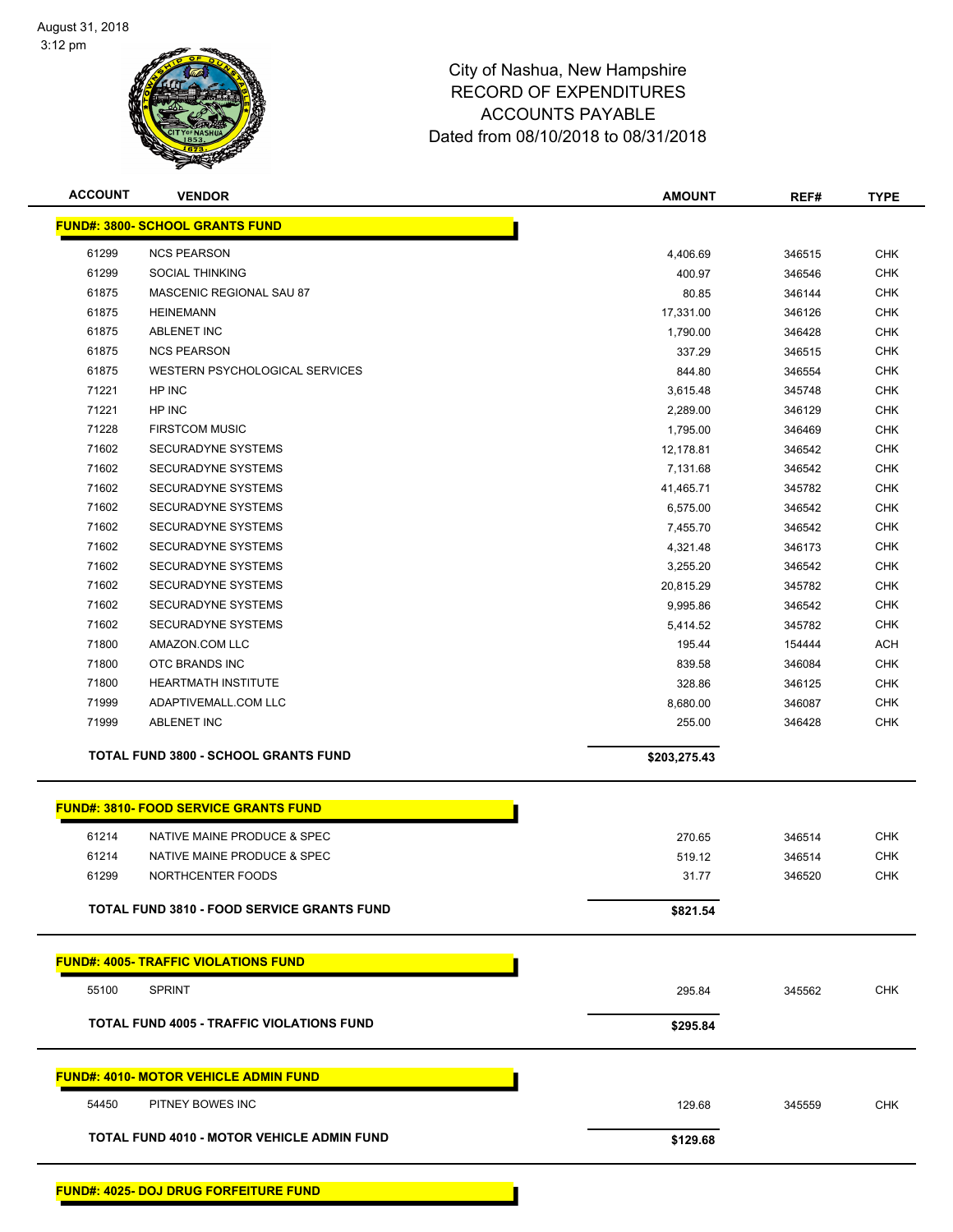

| <b>ACCOUNT</b> | <b>VENDOR</b>                                        | <b>AMOUNT</b> | REF#   | <b>TYPE</b> |
|----------------|------------------------------------------------------|---------------|--------|-------------|
|                | <b>FUND#: 4025- DOJ DRUG FORFEITURE FUND</b>         |               |        |             |
| 54899          | LITCHFIELD VANTAGE LLC                               | 1,650.00      | 346015 | <b>CHK</b>  |
| 55400          | CONFERENCES AND SEMINARS                             | 70.00         | 345915 | <b>CHK</b>  |
| 55400          | CONFERENCES AND SEMINARS                             | 70.00         | 345925 | <b>CHK</b>  |
| 55400          | CONFERENCES AND SEMINARS                             | 745.00        | 346026 | <b>CHK</b>  |
| 55400          | <b>CONFERENCES AND SEMINARS</b>                      | 70.00         | 346260 | <b>CHK</b>  |
| 55699          | <b>TRANSUNION RISK &amp; ALTERNATIVE</b>             | 142.78        | 345675 | <b>CHK</b>  |
| 56347          | YOUTH COUNCIL                                        | 1,800.00      | 345696 | <b>CHK</b>  |
| 61799          | MACMULKIN CHEVROLET INC                              | 233.34        | 346368 | <b>CHK</b>  |
| 68343          | CASH                                                 | 9,500.00      | 345523 | <b>CHK</b>  |
| 71000          | CALLYO 2009 CORP                                     | 2,040.00      | 346327 | <b>CHK</b>  |
|                | <b>TOTAL FUND 4025 - DOJ DRUG FORFEITURE FUND</b>    | \$16,321.12   |        |             |
|                | <b>FUND#: 4030- POLICE SPECIAL DETAILS FUND</b>      |               |        |             |
| 21700          | CONSOLIDATED COMMUNICATIONS                          | 15,000.00     | 346277 | <b>CHK</b>  |
|                | <b>TOTAL FUND 4030 - POLICE SPECIAL DETAILS FUND</b> | \$15,000.00   |        |             |
|                |                                                      |               |        |             |
|                | <b>FUND#: 4053- FIRE REGIONAL HAZMAT FUND</b>        |               |        |             |
| 71000          | VERIZON WIRELESS-842015493                           | 80.02         | 345944 | <b>CHK</b>  |
| 71000          | ATLANTIC SAFETY PRODUCTS                             | 792.00        | 345956 | <b>CHK</b>  |
|                | <b>TOTAL FUND 4053 - FIRE REGIONAL HAZMAT FUND</b>   | \$872.02      |        |             |
|                | FUND#: 4090- LIB-LOST/DAMAGED BOOK FINES             |               |        |             |
| 55699          | UNIQUE MNANGEMENT SERVICES INC                       | 205.85        | 346410 | <b>CHK</b>  |
| 61299          | <b>MARITA KLEMENTS</b>                               | 100.00        | 345540 | <b>CHK</b>  |
| 61299          | AC MOORE INC                                         | 18.96         | 345947 | <b>CHK</b>  |
| 61299          | <b>MARITA KLEMENTS</b>                               | 15.44         | 346259 | <b>CHK</b>  |
| 61299          | PETTY CASH                                           | 191.05        | 346263 | <b>CHK</b>  |
| 61814          | <b>MIDWEST TAPE</b>                                  | 15.64         | 345644 | <b>CHK</b>  |
|                | TOTAL FUND 4090 - LIB-LOST/DAMAGED BOOK FINES        | \$546.94      |        |             |
|                | <b>FUND#: 5040- CAPITAL PROJECTS-FIRE</b>            |               |        |             |
|                |                                                      |               |        |             |
| 81200          | PORT ONE ARCHITECTS INC                              | 4,000.00      | 346388 | <b>CHK</b>  |
|                | TOTAL FUND 5040 - CAPITAL PROJECTS-FIRE              | \$4,000.00    |        |             |
|                | <u> FUND#: 5050- CAP PROJECTS-COMMUNICATIONS</u>     |               |        |             |
| 81300          | <b>BARABY CORP</b>                                   | 6,105.00      | 346318 | <b>CHK</b>  |
|                | TOTAL FUND 5050 - CAP PROJECTS-COMMUNICATIONS        | \$6,105.00    |        |             |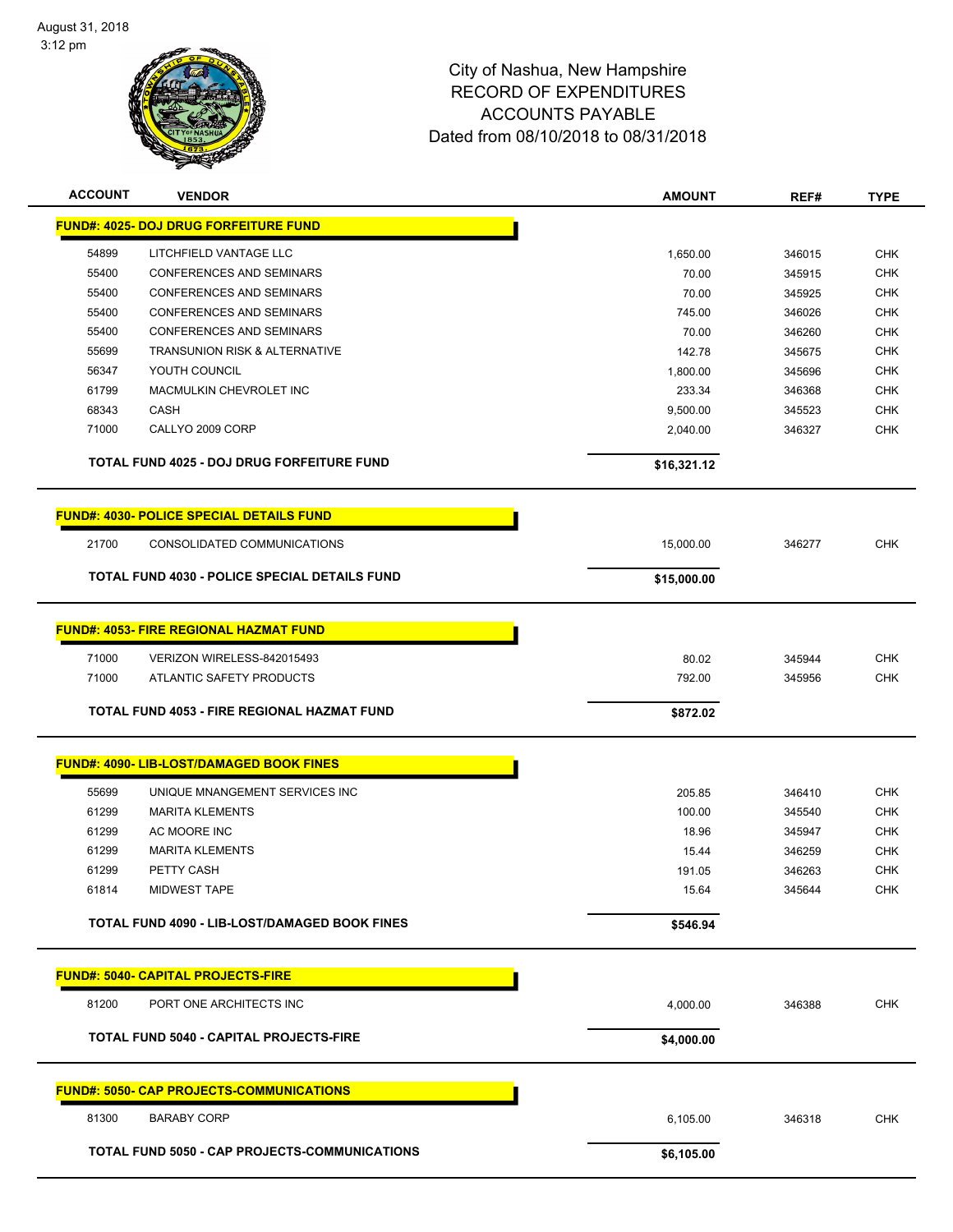| <b>ACCOUNT</b> | <b>VENDOR</b>                                          | <b>AMOUNT</b>  | REF#   | <b>TYPE</b> |
|----------------|--------------------------------------------------------|----------------|--------|-------------|
|                | <b>FUND#: 5100- CAP PROJECTS-ECONOMIC DEV</b>          |                |        |             |
| 53142          | FULL CIRCLE CONSULTING LLC                             | 12,000.00      | 345990 | CHK         |
|                | TOTAL FUND 5100 - CAP PROJECTS-ECONOMIC DEV            | \$12,000.00    |        |             |
|                | <b>FUND#: 5200- CAPITAL PROJECTS-PUBLIC WORKS</b>      |                |        |             |
| 81700          | PAGE STREET LEASING LLC                                | 2,995.00       | 345656 | <b>CHK</b>  |
| 81700          | OCEAN STATE SIGNAL CO                                  | 60,000.00      | 346382 | <b>CHK</b>  |
| 81704          | NEWPORT CONSTRUCTION CORP                              | 1,998,244.42   | 154406 | <b>ACH</b>  |
| 81704          | <b>BROX INDUSTRIES INC</b>                             | 615,536.27     | 345585 | <b>CHK</b>  |
|                | <b>TOTAL FUND 5200 - CAPITAL PROJECTS-PUBLIC WORKS</b> | \$2,676,775.69 |        |             |
|                |                                                        |                |        |             |
|                | <u> FUND#: 5700- CAP PROJECTS-BROAD ST PARKWAY</u>     |                |        |             |
| 81700          | WADLEIGH STARR & PETERS PLLC                           | 10.849.80      | 346077 | <b>CHK</b>  |
| 81700          | <b>NORTHSHIRE INC</b>                                  | 500.00         | 346031 | <b>CHK</b>  |
| 81700          | <b>LIBERTY UTILITIES - NH</b>                          | 184.70         | 345504 | <b>CHK</b>  |
| 81700          | <b>EVERSOURCE</b>                                      | 448.33         | 345935 | <b>CHK</b>  |
| 81700          | PENNICHUCK WATER WORKS INC                             | 52.78          | 346293 | <b>CHK</b>  |
|                | TOTAL FUND 5700 - CAP PROJECTS-BROAD ST PARKWAY        | \$12,035.61    |        |             |
|                | <b>FUND#: 5800- SCHOOL CAPITAL PROJECTS FUND</b>       |                |        |             |
|                |                                                        |                |        |             |
| 81200          | A & M ROOFING SERVICES LLC                             | 545,466.25     | 346427 | <b>CHK</b>  |
| 81200          | ADVANCED ROOF MANAGEMENT                               | 7,570.00       | 346429 | <b>CHK</b>  |
|                | <b>TOTAL FUND 5800 - SCHOOL CAPITAL PROJECTS FUND</b>  | \$553,036.25   |        |             |
|                | <b>FUND#: 6000- SOLID WASTE FUND</b>                   |                |        |             |
| 54100          | <b>EVERSOURCE</b>                                      | 732.52         | 345935 | <b>CHK</b>  |
| 54141          | PENNICHUCK WATER WORKS INC                             | 224.76         | 346293 | <b>CHK</b>  |
| 54280          | HOME DEPOT CREDIT SERVICE 3065                         | 49.80          | 345626 | <b>CHK</b>  |
| 54280          | <b>BELLETETES INC</b>                                  | 13.99          | 345963 | <b>CHK</b>  |
| 54280          | <b>GRAINGER</b>                                        | 55.21          | 345999 | <b>CHK</b>  |
| 54600          | C <sub>2</sub> ALT FUELS                               | 79.95          | 345588 | <b>CHK</b>  |
| 54600          | CARPARTS DISTRIBUTION CENTER,                          | 100.30         | 345589 | <b>CHK</b>  |
| 54600          | MCDEVITT TRUCKS INC                                    | 244.00         | 345640 | <b>CHK</b>  |
| 54600          | MCNEILUS TRUCK & MANUFACTURING                         | 625.85         | 345642 | <b>CHK</b>  |
| 54600          | NEW ENGLAND KENWORTH                                   | 1,217.23       | 345650 | <b>CHK</b>  |
| 54600          | <b>TURF DEPOT</b>                                      | 42.80          | 345681 | <b>CHK</b>  |
| 54600          | <b>BEST FORD</b>                                       | 272.82         | 345965 | <b>CHK</b>  |
| 54600          | CARPARTS DISTRIBUTION CENTER,                          | 293.02         | 345970 | <b>CHK</b>  |
| 54600          | <b>G H BERLIN WINDWARD</b>                             | 1,462.50       | 345991 | <b>CHK</b>  |
| 54600          | GILBERT DRIVELINE SERV & SUPPL                         | 88.58          | 345995 | <b>CHK</b>  |
| 54600          | MCDEVITT TRUCKS INC                                    | 1,067.89       | 346019 | <b>CHK</b>  |
| 54600          | MCNEILUS TRUCK & MANUFACTURING                         | 923.76         | 346020 | <b>CHK</b>  |
| 54600          | NEW ENGLAND KENWORTH                                   | 41.07          | 346027 | <b>CHK</b>  |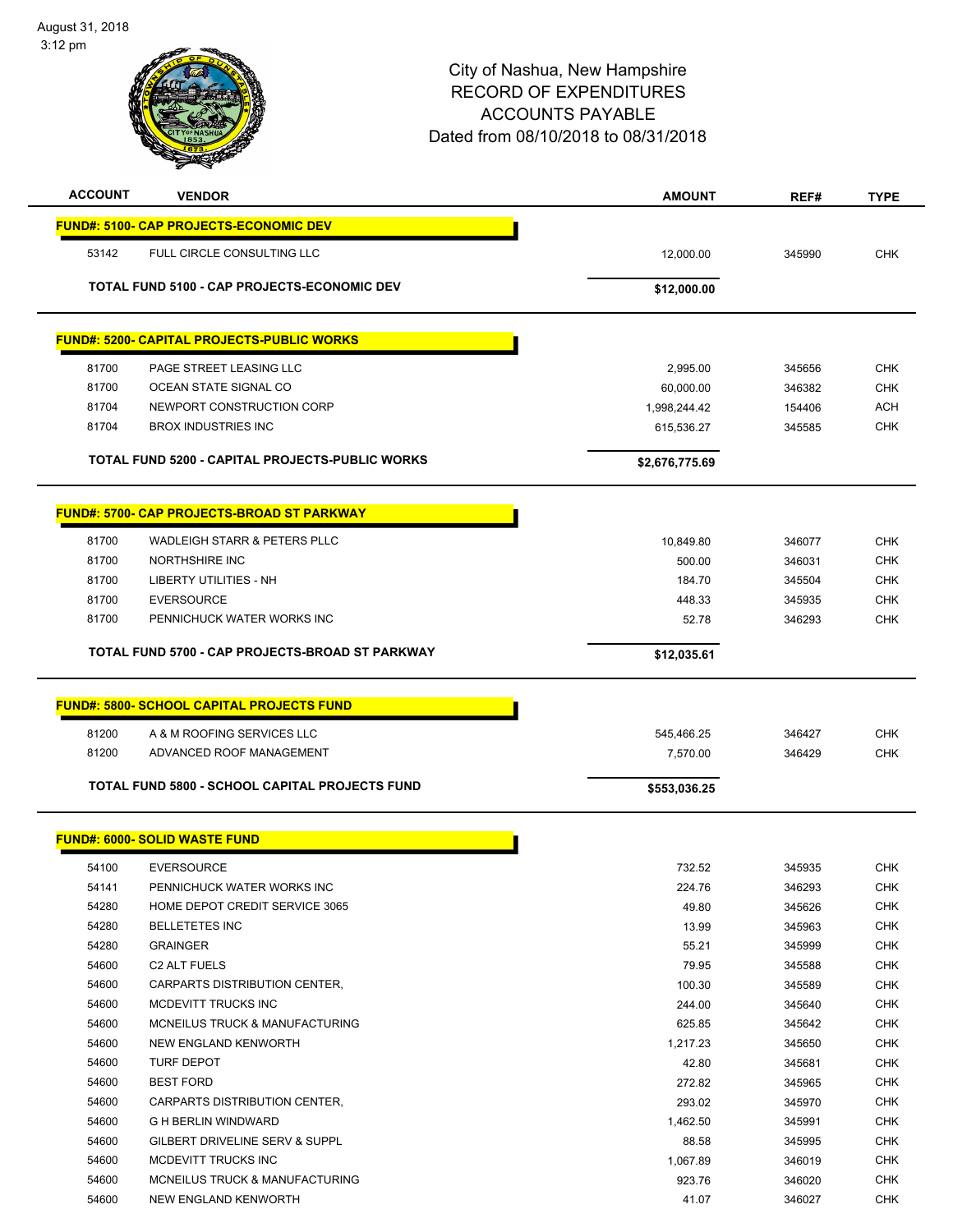

| <b>ACCOUNT</b> | <b>VENDOR</b>                             | <b>AMOUNT</b> | REF#   | <b>TYPE</b> |
|----------------|-------------------------------------------|---------------|--------|-------------|
|                | <b>FUND#: 6000- SOLID WASTE FUND</b>      |               |        |             |
| 54600          | SANEL AUTO PARTS CO                       | 42.48         | 346048 | <b>CHK</b>  |
| 54600          | <b>SANEL NAPA</b>                         | 32.95         | 346052 | <b>CHK</b>  |
| 54600          | CARPARTS DISTRIBUTION CENTER,             | 293.73        | 346330 | <b>CHK</b>  |
| 54600          | FREIGHTLINER OF NH INC                    | 1,194.10      | 346346 | <b>CHK</b>  |
| 54600          | MCNEILUS TRUCK & MANUFACTURING            | 37.22         | 346371 | <b>CHK</b>  |
| 54625          | <b>D &amp; R TOWING INC</b>               | 412.50        | 345599 | <b>CHK</b>  |
| 55109          | CONSOLIDATED COMMUNICATIONS               | 36.29         | 345548 | <b>CHK</b>  |
| 55109          | <b>WINDSTREAM</b>                         | 4.94          | 346304 | <b>CHK</b>  |
| 55118          | VERIZON WIRELESS-542088278                | 40.01         | 346302 | <b>CHK</b>  |
| 55400          | APWA PUBLICATIONS                         | 414.50        | 346274 | <b>CHK</b>  |
| 55421          | <b>SWANA</b>                              | 223.00        | 345542 | <b>CHK</b>  |
| 55699          | <b>INTERSTATE REFRIGERANT</b>             | 984.00        | 345629 | <b>CHK</b>  |
| 55699          | STANLEY CONVERGENT SECURITY               | 96.28         | 345671 | <b>CHK</b>  |
| 55699          | TURN CYCLE SOLUTIONS                      | 3,649.55      | 345683 | <b>CHK</b>  |
| 55699          | UNIVERSAL RECYCLING TECH                  | 2,003.17      | 345687 | <b>CHK</b>  |
| 55699          | COMCAST CABLE COMMUNICATIONS I            | 120.43        | 345932 | <b>CHK</b>  |
| 55699          | <b>INTERSTATE REFRIGERANT</b>             | 588.00        | 346009 | <b>CHK</b>  |
| 55699          | ALS GROUP USA, CORP                       | 807.00        | 346313 | <b>CHK</b>  |
| 55699          | <b>CALLOGIX INC</b>                       | 90.58         | 346326 | <b>CHK</b>  |
| 55699          | <b>INTERSTATE REFRIGERANT</b>             | 540.00        | 346358 | <b>CHK</b>  |
| 55699          | STANLEY CONVERGENT SECURITY               | 96.28         | 346401 | <b>CHK</b>  |
| 55699          | UNIVERSAL RECYCLING TECH                  | 2,686.87      | 346411 | <b>CHK</b>  |
| 61100          | NEW ENGLAND PAPER & SUPPLY                | 364.89        | 345651 | <b>CHK</b>  |
| 61100          | WB MASON CO INC                           | 197.90        | 346413 | <b>CHK</b>  |
| 61107          | UNIFIRST CORPORATION                      | 170.39        | 345684 | <b>CHK</b>  |
| 61307          | SHATTUCK MALONE OIL CO                    | 1,809.11      | 345561 | <b>CHK</b>  |
| 61307          | SHATTUCK MALONE OIL CO                    | 792.47        | 345941 | <b>CHK</b>  |
| 61307          | SHATTUCK MALONE OIL CO                    | 1,849.01      | 346294 | CHK         |
| 61310          | <b>AVSG LP</b>                            | 13,704.21     | 346316 | <b>CHK</b>  |
| 61560          | <b>FLOTECH INC</b>                        | 4,436.50      | 345849 | CHK         |
| 61560          | <b>ISCO INDUSTRIES</b>                    | 1,613.27      | 346359 | <b>CHK</b>  |
| 81100          | STEARNS CONRAD & SCHMIDT                  | 590.26        | 346059 | <b>CHK</b>  |
| 81300          | STEARNS CONRAD & SCHMIDT                  | 1,605.00      | 346059 | <b>CHK</b>  |
| 81300          | STEARNS CONRAD & SCHMIDT                  | 37,071.34     | 346059 | <b>CHK</b>  |
|                | <b>TOTAL FUND 6000 - SOLID WASTE FUND</b> | \$86,134.28   |        |             |

### **FUND#: 6200- WASTEWATER FUND**

| 21775 | ABS PROPERTY MANAGEMENT  | 86.22  | 346558 | <b>CHK</b> |
|-------|--------------------------|--------|--------|------------|
| 21775 | APPLUS RTD USA INC       | 80.72  | 346559 | <b>CHK</b> |
| 21775 | ATTORNEY ROBERT M PARODI | 60.34  | 346560 | <b>CHK</b> |
| 21775 | <b>BROKER'S TITLE</b>    | 50.87  | 346561 | <b>CHK</b> |
| 21775 | <b>CAROL MCGURK</b>      | 22.72  | 346562 | <b>CHK</b> |
| 21775 | CAROLYN ROOT REV TRUST   | 44.06  | 346563 | <b>CHK</b> |
| 21775 | COHEN CLOSING            | 69.86  | 346564 | <b>CHK</b> |
| 21775 | <b>HENRY OLESKI</b>      | 36.66  | 346565 | <b>CHK</b> |
| 21775 | <b>HSBC BANK USA</b>     | 184.40 | 346566 | <b>CHK</b> |
| 21775 | <b>JOEL MACAUSLAN</b>    | 113.55 | 346567 | <b>CHK</b> |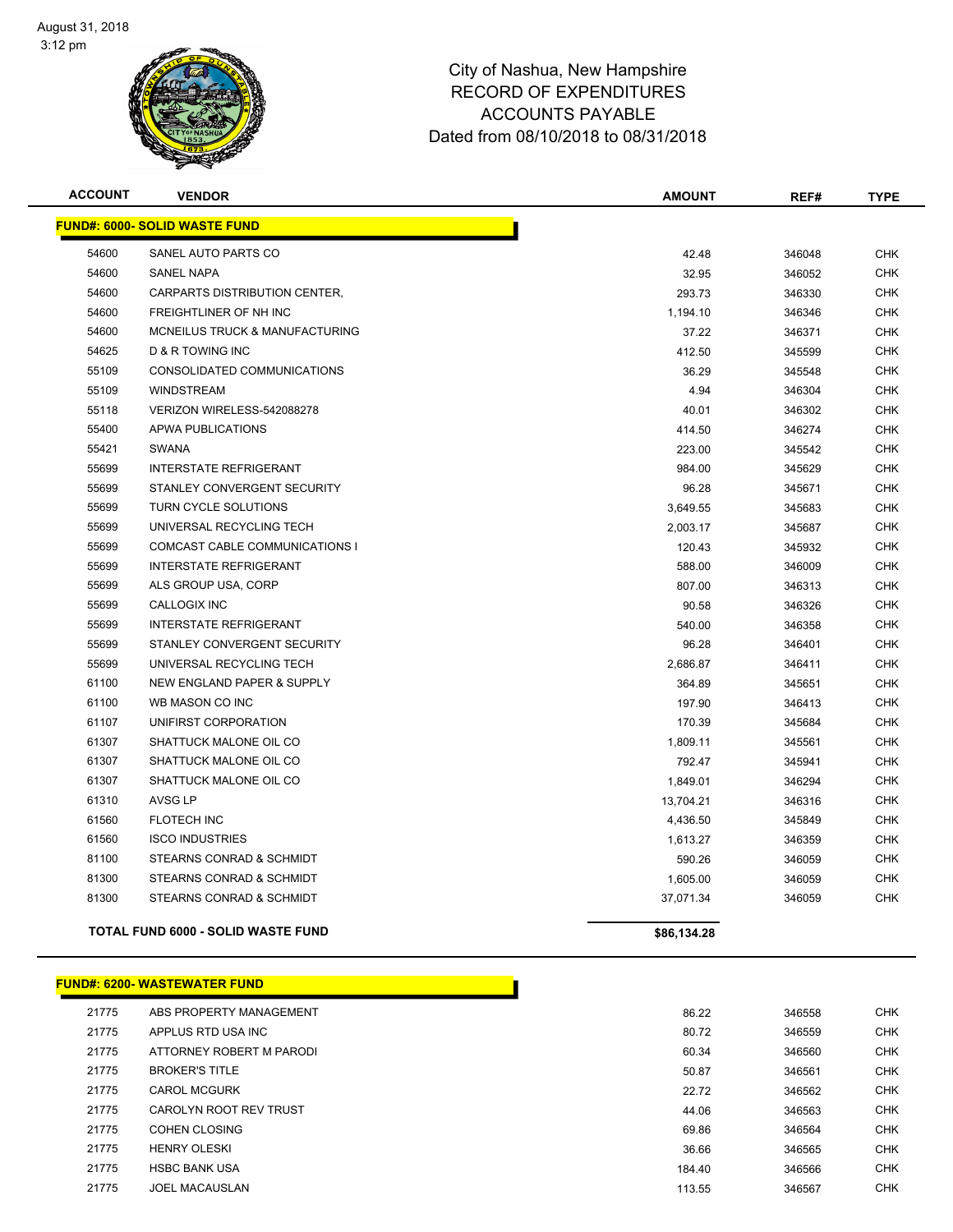

| <b>ACCOUNT</b> | <b>VENDOR</b>                        | <b>AMOUNT</b> | REF#   | <b>TYPE</b> |
|----------------|--------------------------------------|---------------|--------|-------------|
|                | <u> FUND#: 6200- WASTEWATER FUND</u> |               |        |             |
| 21775          | LISA RUMOHR                          | 74.42         | 346568 | <b>CHK</b>  |
| 21775          | <b>MARIE GUILMETTE</b>               | 62.62         | 346569 | <b>CHK</b>  |
| 21775          | <b>MYIA M YATES</b>                  | 62.62         | 346570 | CHK         |
| 21775          | PAUL DURAND                          | 60.26         | 346571 | <b>CHK</b>  |
| 21775          | <b>SUMMIT TITLE</b>                  | 121.04        | 346572 | <b>CHK</b>  |
| 21775          | <b>SUMMIT TITLE</b>                  | 119.65        | 346573 | <b>CHK</b>  |
| 21775          | <b>SUMMIT TITLE</b>                  | 91.35         | 346574 | <b>CHK</b>  |
| 21775          | <b>SUMMIT TITLE</b>                  | 67.37         | 346575 | <b>CHK</b>  |
| 21775          | SUMMIT TITLE SC LLC                  | 53.59         | 346576 | CHK         |
| 21775          | SUNIL SUD                            | 100.00        | 346577 | CHK         |
| 21775          | <b>SWEENEY TITLE</b>                 | 225.92        | 346578 | <b>CHK</b>  |
| 21775          | SWEENEY TITLE SERVICES               | 79.48         | 346579 | CHK         |
| 21775          | <b>TERESA MCCORMACK</b>              | 55.54         | 346580 | CHK         |
| 21775          | THE FRIENDSHIP CLUB                  | 94.17         | 346581 | CHK         |
| 21775          | <b>THOMAS SIROIS</b>                 | 33.40         | 346582 | CHK         |
| 53107          | <b>EASTERN ANALYTICAL INC</b>        | 32.50         | 345603 | CHK         |
| 53107          | <b>WRIGHT-PIERCE</b>                 | 1,237.65      | 346415 | <b>CHK</b>  |
| 53467          | PENNICHUCK WATER WORKS INC           | 9,844.85      | 345558 | <b>CHK</b>  |
| 53467          | <b>MAILINGS UNLIMITED</b>            | 3,552.50      | 346370 | <b>CHK</b>  |
| 54100          | EVERSOUCE-POWER SUPPLY               | 55,929.34     | 345863 | CHK         |
| 54100          | <b>EVERSOURCE</b>                    | 350.34        | 345935 | <b>CHK</b>  |
| 54100          | <b>EVERSOURCE</b>                    | 1,570.25      | 346282 | <b>CHK</b>  |
| 54114          | LIBERTY UTILITIES - NH               | 58.30         | 345490 | CHK         |
| 54114          | LIBERTY UTILITIES - NH               | 174.27        | 345492 | CHK         |
| 54114          | <b>LIBERTY UTILITIES - NH</b>        | 62.39         | 345493 | <b>CHK</b>  |
| 54114          | <b>LIBERTY UTILITIES - NH</b>        | 61.84         | 345494 | <b>CHK</b>  |
| 54114          | LIBERTY UTILITIES - NH               | 61.34         | 345495 | <b>CHK</b>  |
| 54114          | <b>LIBERTY UTILITIES - NH</b>        | 61.84         | 345496 | <b>CHK</b>  |
| 54114          | <b>LIBERTY UTILITIES - NH</b>        | 61.83         | 345497 | CHK         |
| 54114          | <b>DIRECT ENERGY BUSINESS</b>        | 4,329.65      | 345600 | <b>CHK</b>  |
| 54114          | <b>LIBERTY UTILITIES - NH</b>        | 164.09        | 345877 | CHK         |
| 54114          | LIBERTY UTILITIES - NH               | 57.38         | 345878 | CHK         |
| 54114          | LIBERTY UTILITIES - NH               | 2,404.80      | 345879 | CHK         |
| 54114          | LIBERTY UTILITIES - NH               | 57.92         | 345880 | CHK         |
| 54114          | LIBERTY UTILITIES - NH               | 58.47         | 345881 | CHK         |
| 54114          | <b>LIBERTY UTILITIES - NH</b>        | 58.47         | 345882 | CHK         |
| 54114          | LIBERTY UTILITIES - NH               | 57.92         | 345883 | <b>CHK</b>  |
| 54114          | <b>DIRECT ENERGY BUSINESS</b>        | 3,284.95      | 346280 | <b>CHK</b>  |
| 54114          | LIBERTY UTILITIES - NH               | 57.90         | 346285 | <b>CHK</b>  |
| 54141          | PENNICHUCK WATER WORKS INC           | 2,037.42      | 346293 | CHK         |
| 54280          | MILL METALS CORP                     | 1,550.65      | 346022 | <b>CHK</b>  |
| 54300          | <b>BROX INDUSTRIES INC</b>           | 238.50        | 345586 | CHK         |
| 54300          | <b>BROX INDUSTRIES INC</b>           | 216.54        | 345969 | <b>CHK</b>  |
| 54300          | <b>BROX INDUSTRIES INC</b>           | 1,387.96      | 346325 | <b>CHK</b>  |
| 54487          | <b>FASTENAL CO</b>                   | 121.19        | 345608 | CHK         |
| 54487          | <b>HAJOCA CORPORATION</b>            | 389.50        | 345623 | CHK         |
| 54487          | XYLEM WATER SOLUTIONS USA INC        | 9,882.87      | 345695 | CHK         |
| 54487          | F W WEBB COMPANY                     | 272.58        | 345984 | CHK         |
| 54487          | <b>FASTENAL CO</b>                   | 460.73        | 345986 | <b>CHK</b>  |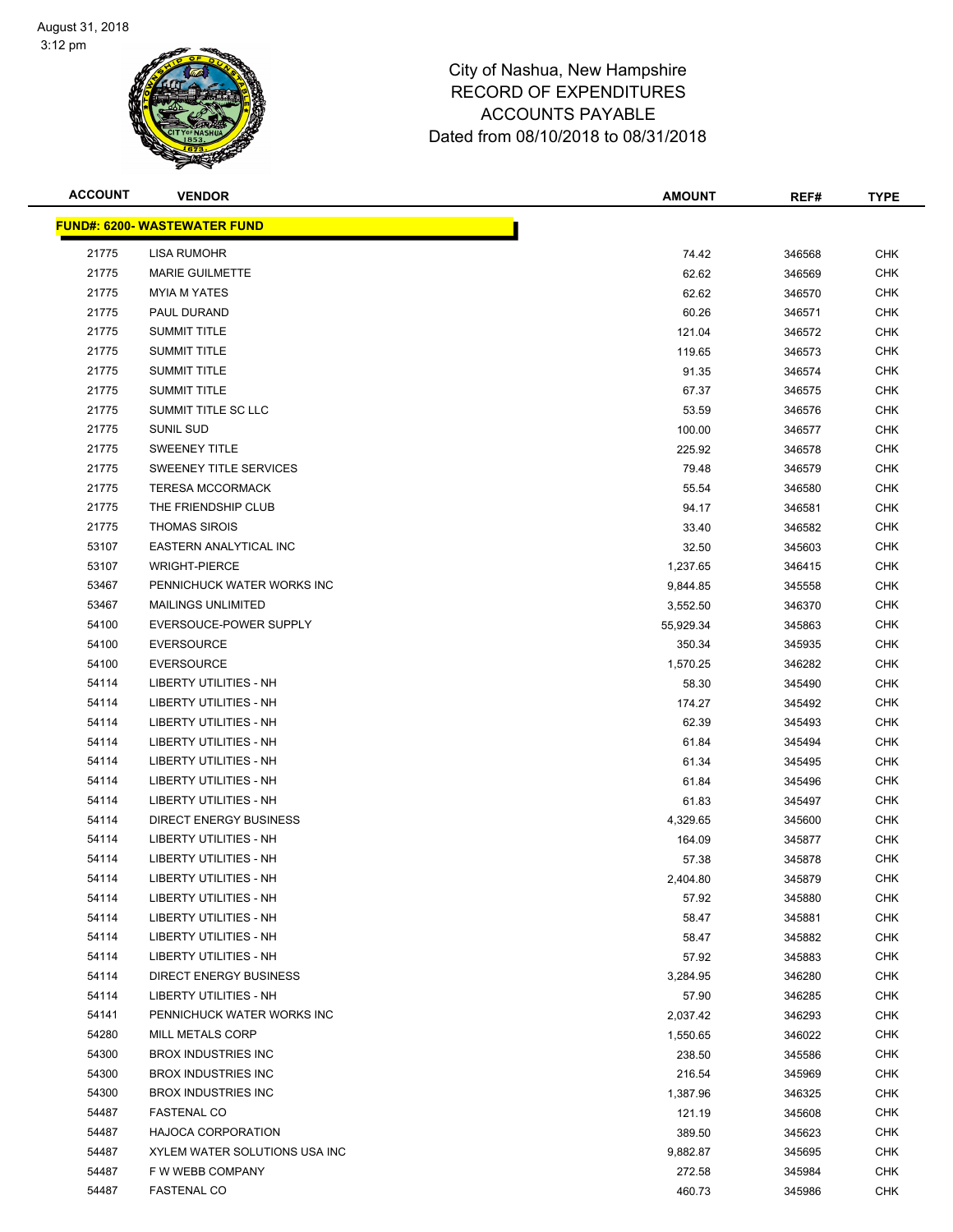

| <b>ACCOUNT</b> | <b>VENDOR</b>                        | <b>AMOUNT</b> | REF#   | <b>TYPE</b> |
|----------------|--------------------------------------|---------------|--------|-------------|
|                | <u> FUND#: 6200- WASTEWATER FUND</u> |               |        |             |
| 54487          | M & M ELECTRICAL SUPPLY CO INC       | 263.31        | 346017 | <b>CHK</b>  |
| 54487          | NEW HAMPSHIRE HYDRAULICS INC         | 30.00         | 346029 | <b>CHK</b>  |
| 54487          | <b>SANEL NAPA</b>                    | 212.33        | 346050 | <b>CHK</b>  |
| 54487          | CARL LUEDERS & CO INC                | 1,166.00      | 346329 | <b>CHK</b>  |
| 54487          | <b>CPE</b>                           | 435.45        | 346336 | <b>CHK</b>  |
| 54487          | <b>FASTENAL CO</b>                   | 624.68        | 346344 | <b>CHK</b>  |
| 54487          | <b>HAJOCA CORPORATION</b>            | 83.14         | 346352 | <b>CHK</b>  |
| 55109          | CONSOLIDATED COMMUNICATIONS          | 784.83        | 345547 | <b>CHK</b>  |
| 55109          | <b>FIRSTLIGHT</b>                    | 60.75         | 345552 | <b>CHK</b>  |
| 55109          | CONSOLIDATED COMMUNICATIONS          | 78.68         | 345933 | CHK         |
| 55109          | <b>WINDSTREAM</b>                    | 4.34          | 346304 | <b>CHK</b>  |
| 55118          | <b>SPRINT</b>                        | 92.22         | 345562 | CHK         |
| 55118          | VERIZON WIRELESS-342053899-000       | 120.03        | 345566 | <b>CHK</b>  |
| 55118          | AT & T MOBILITY                      | 139.69        | 345931 | <b>CHK</b>  |
| 55400          | APWA PUBLICATIONS                    | 829.00        | 346274 | <b>CHK</b>  |
| 55514          | TREASURER STATE OF NH                | 432.00        | 345943 | <b>CHK</b>  |
| 55618          | <b>CITIZENS BANK</b>                 | 1,502.37      | 154405 | <b>ACH</b>  |
| 55699          | JOHNSON CONTROLS INC                 | 435.80        | 154440 | <b>ACH</b>  |
| 55699          | <b>NAGLER GROUP</b>                  | 693.60        | 345647 | <b>CHK</b>  |
| 55699          | <b>CERTIFIED LABS</b>                | 366.66        | 345971 | <b>CHK</b>  |
| 55699          | CRYSTAL ROCK BOTTLED WATER           | 134.02        | 346279 | <b>CHK</b>  |
| 55699          | ACCUWORX USA INC                     | 2,336.25      | 346307 | <b>CHK</b>  |
| 55699          | CALLOGIX INC                         | 160.00        | 346326 | <b>CHK</b>  |
| 61100          | WB MASON CO INC                      | 818.28        | 346078 | <b>CHK</b>  |
| 61107          | UNIFIRST CORPORATION                 | 1,499.76      | 346071 | <b>CHK</b>  |
| 61107          | INDUSTRIAL PROTECTION PRODUCTS       | 110.00        | 346357 | <b>CHK</b>  |
| 61107          | UNIFIRST CORPORATION                 | 362.19        | 346409 | <b>CHK</b>  |
| 61149          | <b>ENVIROSYSTEMS INC</b>             | 1,215.00      | 345606 | <b>CHK</b>  |
| 61149          | <b>VWR INTERNATIONAL</b>             | 370.56        | 345690 | <b>CHK</b>  |
| 61149          | <b>HACH COMPANY</b>                  | 170.97        | 346003 | <b>CHK</b>  |
| 61149          | <b>VWR INTERNATIONAL</b>             | 485.48        | 346076 | CHK         |
| 61149          | <b>HACH COMPANY</b>                  | 929.81        | 346351 | <b>CHK</b>  |
| 61149          | <b>VWR INTERNATIONAL</b>             | 777.74        | 346412 | <b>CHK</b>  |
| 61156          | UNIVAR USA INC                       | 16,474.56     | 345686 | <b>CHK</b>  |
| 61156          | POLYDYNE INC                         | 51,479.40     | 346038 | <b>CHK</b>  |
| 61156          | PVS CHEMICAL SOLUTIONS INC           | 3,917.39      | 346042 | <b>CHK</b>  |
| 61156          | UNIVAR USA INC                       | 3,502.92      | 346073 | <b>CHK</b>  |
| 61299          | MOORE MEDICAL LLC                    | 95.95         | 345646 | <b>CHK</b>  |
| 61299          | <b>FASTENAL CO</b>                   | 22.07         | 345986 | <b>CHK</b>  |
| 61310          | AVSG LP                              | 573.35        | 346316 | <b>CHK</b>  |
| 61428          | ULINE                                | 418.46        | 346408 | <b>CHK</b>  |
| 81200          | HORIZON SOLUTIONS LLC                | 33.36         | 346007 | <b>CHK</b>  |
| 81200          | ROCKWELL ROOFING INC                 | 3,700.00      | 346046 | <b>CHK</b>  |
| 81700          | <b>HAZEN &amp; SAWYER PC</b>         | 1,194.51      | 345625 | <b>CHK</b>  |
| 81700          | <b>CDM SMITH INC</b>                 | 90,978.77     | 346607 | <b>CHK</b>  |
| 81700          | <b>BROX INDUSTRIES INC</b>           | 78,321.98     | 345585 | CHK         |
| 81700          | NEWPORT CONSTRUCTION CORP            | 6,218.99      | 154406 | <b>ACH</b>  |
| 81700          | TEAM EJP CONCORD NH                  | 26,280.00     | 346061 | <b>CHK</b>  |
| 81700          | <b>BROX INDUSTRIES INC</b>           | 19,801.20     | 345585 | <b>CHK</b>  |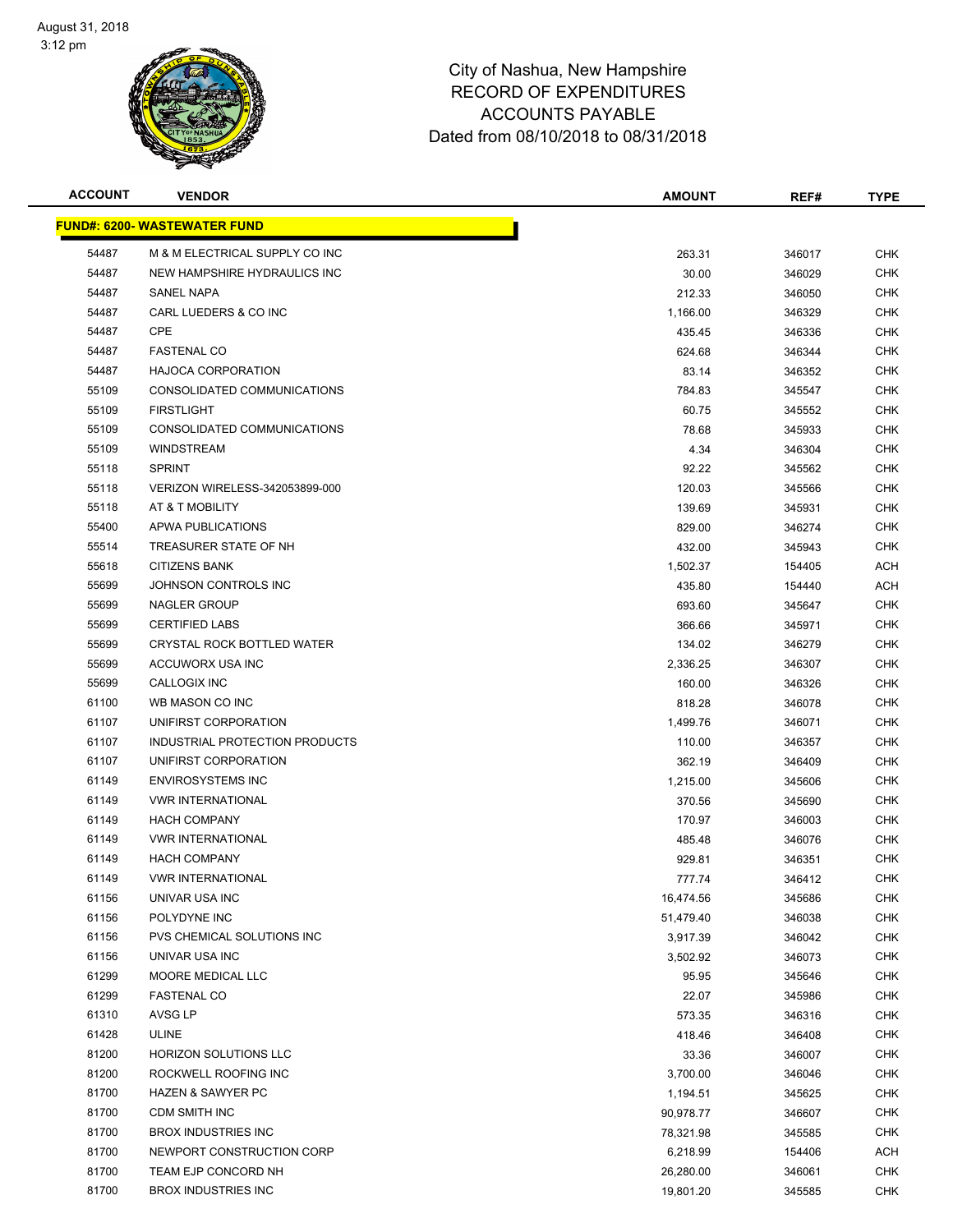

| <b>ACCOUNT</b> | <b>VENDOR</b>                                    | <b>AMOUNT</b> | REF#   | <b>TYPE</b> |
|----------------|--------------------------------------------------|---------------|--------|-------------|
|                | <u> FUND#: 6200- WASTEWATER FUND</u>             |               |        |             |
| 81700          | NEWPORT CONSTRUCTION CORP                        | 94,112.59     | 154442 | <b>ACH</b>  |
| 81700          | NEWPORT CONSTRUCTION CORP                        | 91,915.56     | 154406 | <b>ACH</b>  |
| 81700          | NEWPORT CONSTRUCTION CORP                        | 21,495.91     | 154442 | <b>ACH</b>  |
| 81700          | <b>WRIGHT-PIERCE</b>                             | 105,517.06    | 345694 | <b>CHK</b>  |
| 81700          | <b>WRIGHT-PIERCE</b>                             | 1,422.33      | 346415 | <b>CHK</b>  |
| 81700          | <b>WRIGHT-PIERCE</b>                             | 845.70        | 346415 | <b>CHK</b>  |
| 81700          | <b>DeZURIK INC</b>                               | 4,980.00      | 345982 | <b>CHK</b>  |
| 81700          | ATLANTIC FLUID TECHNOLOGY INC                    | 3,412.73      | 346315 | <b>CHK</b>  |
|                | <b>TOTAL FUND 6200 - WASTEWATER FUND</b>         | \$746,639.29  |        |             |
|                | <b>FUND#: 6201-WERF-WASTEWATER EQUIP RESERVE</b> |               |        |             |
| 81300          | ELECTRICAL INSTALLATIONS INC                     | 125,000.00    | 345605 | <b>CHK</b>  |
|                | TOTAL FUND 6201 - WERF-WASTEWATER EQUIP RESERVE  | \$125,000.00  |        |             |
|                |                                                  |               |        |             |
|                | <b>FUND#: 6500- PROPERTY &amp; CASUALTY FUND</b> |               |        |             |
| 53142          | USI INSURANCE SERVICES LLC                       | 75,000.00     | 154476 | <b>ACH</b>  |
| 59207          | CLAIMS BUREAU USA INC                            | 245.75        | 345829 | <b>CHK</b>  |
| 59207          | <b>COMP TODAY</b>                                | 1,079.07      | 345830 | <b>CHK</b>  |
| 59207          | DARTMOUTH HITCHCOCK CLINIC                       | 215.00        | 345832 | <b>CHK</b>  |
| 59207          | DERRY MEDICAL CENTER PC                          | 330.00        | 345833 | <b>CHK</b>  |
| 59207          | DEVINE MILLIMET & BRANCH PA                      | 1,645.44      | 345834 | <b>CHK</b>  |
| 59207          | FOUNDATION MEDICAL PARTNERS                      | 1,310.00      | 345835 | <b>CHK</b>  |
| 59207          | INJURED WORKERS PHARMACY LLC                     | 133.16        | 345836 | <b>CHK</b>  |
| 59207          | <b>INTEGRATED PAIN CARE</b>                      | 228.00        | 345837 | <b>CHK</b>  |
| 59207          | NASHUA RADIOLOGY PA                              | 40.00         | 345839 | <b>CHK</b>  |
| 59207          | O'CONNELL PROGRESSIVE                            | 615.00        | 345840 | <b>CHK</b>  |
| 59207          | ORTHOPEDIC PHYSICAL THERAPY                      | 200.00        | 345842 | <b>CHK</b>  |
| 59207          | PERFORMANCE REHAB INC                            | 245.00        | 345843 | <b>CHK</b>  |
| 59207          | STONERIVER PHARMACY SOLUTIONS                    | 288.35        | 345844 | <b>CHK</b>  |
| 59207          | COMP TODAY                                       | 3,258.49      | 346217 | <b>CHK</b>  |
| 59207          | FOUR SEASONS ORTHOPEDIC CENTER                   | 348.00        | 346218 | <b>CHK</b>  |
| 59207          | INDEPENDENCE THERAPY ASSOC LLC                   | 2,565.00      | 346219 | <b>CHK</b>  |
| 59207          | <b>INJURED WORKERS PHARMACY LLC</b>              | 136.79        | 346220 | <b>CHK</b>  |
| 59207          | <b>MERRIMACK VALLEY PHYSICAL</b>                 | 134.00        | 346222 | <b>CHK</b>  |
| 59207          | MIDWEST MEDICAL DME                              | 1,490.00      | 346223 | <b>CHK</b>  |
| 59207          | <b>KEVIN S MORIARTY DC</b>                       | 349.50        | 346224 | <b>CHK</b>  |
| 59207          | NASHUA RADIOLOGY PA                              | 462.00        | 346225 | <b>CHK</b>  |
| 59207          | NORTH AMERICAN PARTNERS IN                       | 2,925.00      | 346226 | <b>CHK</b>  |
| 59207          | ORTHOPEDIC SURGICAL ASSOCIATES                   | 400.00        | 346227 | <b>CHK</b>  |
| 59207          | DR KENNETH D POLIVY, MDPC                        | 800.00        | 346228 | <b>CHK</b>  |
| 59207          | ST JOSEPHS HOSPITAL                              | 625.25        | 346229 | <b>CHK</b>  |
| 59207          | CLAIMS BUREAU USA INC                            | 2,688.00      | 346592 | <b>CHK</b>  |
| 59207          | COMP TODAY                                       | 22.60         | 346593 | <b>CHK</b>  |
| 59207          | DARTMOUTH HITCHCOCK CLINIC                       | 1,201.80      | 346595 | <b>CHK</b>  |
| 59207          | FOUR SEASONS ORTHOPEDIC CENTER                   | 213.00        | 346597 | <b>CHK</b>  |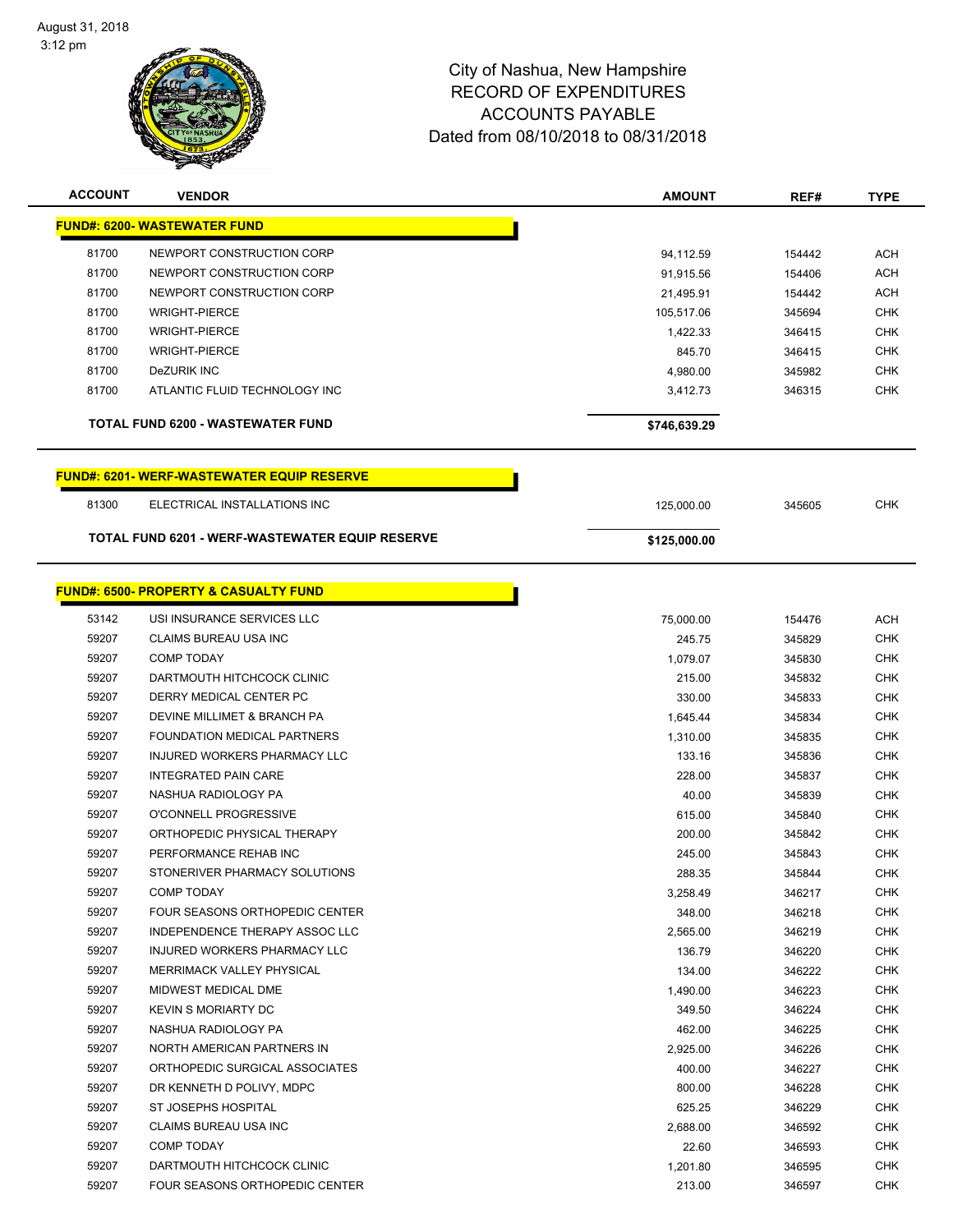

| <b>ACCOUNT</b> | <b>VENDOR</b>                                         | <b>AMOUNT</b> | REF#   | <b>TYPE</b> |
|----------------|-------------------------------------------------------|---------------|--------|-------------|
|                | <b>FUND#: 6500- PROPERTY &amp; CASUALTY FUND</b>      |               |        |             |
| 59207          | MASSACHUSETTS GENERAL                                 | 371.00        | 346599 | <b>CHK</b>  |
| 59207          | <b>KEVIN S MORIARTY DC</b>                            | 156.00        | 346601 | <b>CHK</b>  |
| 59207          | O'CONNELL PROGRESSIVE                                 | 200.00        | 346603 | <b>CHK</b>  |
| 59207          | ORTHOPEDIC PHYSICAL THERAPY                           | 540.00        | 346604 | <b>CHK</b>  |
| 59207          | <b>RIVERSIDE SURGICAL</b>                             | 459.00        | 346605 | <b>CHK</b>  |
| 59207          | <b>ST JOSEPHS HOSPITAL</b>                            | 4,342.25      | 346606 | <b>CHK</b>  |
| 59225          | <b>CULLENCOLLIMORE PLLC</b>                           | 440.00        | 345831 | <b>CHK</b>  |
| 59225          | MULVEY, CORNELL & MULVEY, P.A.                        | 1,500.00      | 346602 | <b>CHK</b>  |
| 59250          | LIGHTEC INC                                           | 2,235.95      | 345838 | <b>CHK</b>  |
| 59250          | OCEAN STATE SIGNAL CO                                 | 2,300.00      | 345841 | <b>CHK</b>  |
| 59250          | MARVELL PLATE GLASS INC                               | 1,065.00      | 346221 | <b>CHK</b>  |
| 59250          | FIRE TECH & SAFETY OF NEW ENGL                        | 1,860.00      | 346596 | <b>CHK</b>  |
| 59275          | <b>LAURIE BERNA</b>                                   | 143.12        | 345828 | <b>CHK</b>  |
| 59275          | <b>KATIE STERNER</b>                                  | 400.00        | 346230 | <b>CHK</b>  |
| 59275          | <b>CUSTOM COACH</b>                                   | 222.38        | 346594 | <b>CHK</b>  |
| 59275          | <b>ILLG AUTOMOTIVE CORP</b>                           | 4,704.10      | 346598 | <b>CHK</b>  |
| 59275          | <b>DONNA MATTEAU</b>                                  | 270.00        | 346600 | <b>CHK</b>  |
| 68360          | PERMA LINE CORP OF NEW ENGLAND                        | 65.40         | 346385 | <b>CHK</b>  |
|                | <b>TOTAL FUND 6500 - PROPERTY &amp; CASUALTY FUND</b> | \$120,468.40  |        |             |

#### **FUND#: 6600- BENEFITS SELF INSURANCE FUND**

| 21500 | <b>ITT HARTFORD</b>            | 37,363.60  | 154453 | <b>ACH</b> |
|-------|--------------------------------|------------|--------|------------|
| 21503 | <b>ITT HARTFORD</b>            | 8,551.25   | 154453 | <b>ACH</b> |
| 21504 | <b>ITT HARTFORD</b>            | 2,721.49   | 154453 | <b>ACH</b> |
| 21520 | COLONIAL LIFE AND ACCIDENT INS | 1,650.75   | 154384 | <b>ACH</b> |
| 21520 | COLONIAL LIFE AND ACCIDENT INS | 1,026.76   | 154417 | <b>ACH</b> |
| 21520 | COLONIAL LIFE AND ACCIDENT INS | 1,987.35   | 154457 | <b>ACH</b> |
| 21545 | <b>ALLEGIANT CARE</b>          | 41,280.00  | 154435 | <b>ACH</b> |
| 21553 | ANTHEM BLUE CROSS /BLUE SHIELD | 460,999.27 | 154438 | <b>ACH</b> |
| 21585 | VISION SERVICE PLAN NH         | 20,455.64  | 346075 | <b>CHK</b> |
| 21990 | <b>JANET LANG</b>              | 867.82     | 346364 | <b>CHK</b> |
| 53452 | CAREER CONNECTIONS             | 252.00     | 346328 | <b>CHK</b> |
| 59500 | <b>HEALTH PLANS INC</b>        | 11,748.00  | 154452 | <b>ACH</b> |
| 59507 | ANTHEM BCBS OF NE              | 59,089.52  | 154403 | <b>ACH</b> |
| 59507 | ANTHEM BCBS OF NE              | 63,596.10  | 154437 | <b>ACH</b> |
| 59507 | ANTHEM BCBS OF NE              | 56,724.54  | 154451 | <b>ACH</b> |
| 59507 | ANTHEM BCBS OF NE              | 557,707.10 | 154403 | <b>ACH</b> |
| 59507 | ANTHEM BCBS OF NE              | 675,819.40 | 154437 | <b>ACH</b> |
| 59507 | ANTHEM BCBS OF NE              | 491,648.60 | 154451 | <b>ACH</b> |
| 59507 | ANTHEM BCBS OF NE              | 58,155.65  | 154403 | <b>ACH</b> |
| 59507 | ANTHEM BCBS OF NE              | 31,260.13  | 154437 | <b>ACH</b> |
| 59507 | ANTHEM BCBS OF NE              | 57,880.30  | 154451 | <b>ACH</b> |
| 59507 | <b>HEALTH PLANS INC</b>        | 60,379.29  | 154378 | <b>ACH</b> |
| 59507 | <b>HEALTH PLANS INC</b>        | 130,814.52 | 154411 | <b>ACH</b> |
| 59507 | <b>HEALTH PLANS INC</b>        | 128,579.96 | 154447 | <b>ACH</b> |
| 59525 | NORTHEAST DELTA DENTAL         | 81,878.51  | 154381 | <b>ACH</b> |
| 59525 | NORTHEAST DELTA DENTAL         | 82,037.85  | 154414 | <b>ACH</b> |

h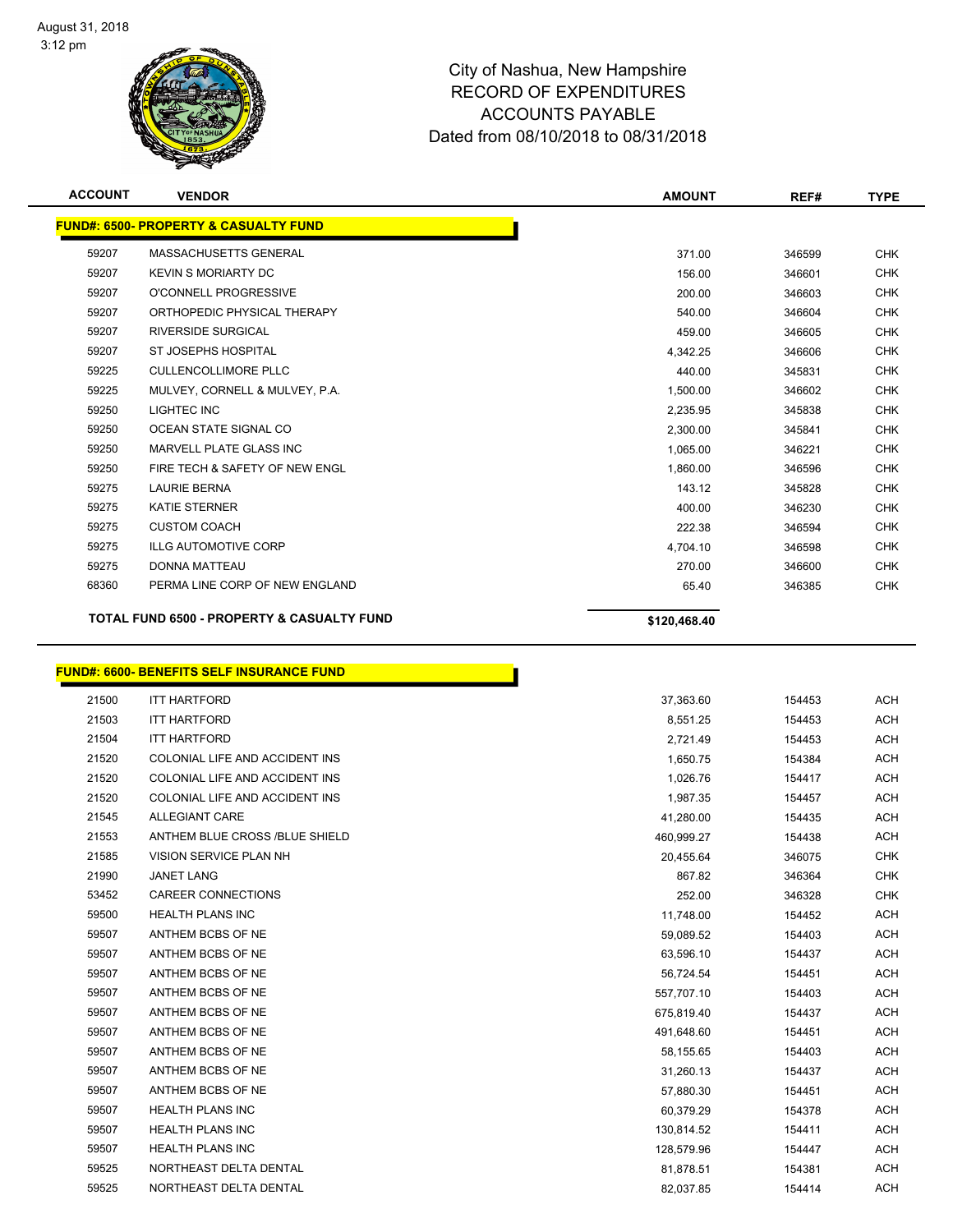

| <b>ACCOUNT</b> | <b>VENDOR</b>                                             | <b>AMOUNT</b>  | REF#   | <b>TYPE</b> |
|----------------|-----------------------------------------------------------|----------------|--------|-------------|
|                | <b>FUND#: 6600- BENEFITS SELF INSURANCE FUND</b>          |                |        |             |
| 59525          | NORTHEAST DELTA DENTAL                                    | 76,235.22      | 154454 | <b>ACH</b>  |
| 61100          | <b>KAREN BRIEN</b>                                        | 42.35          | 345910 | <b>CHK</b>  |
|                | TOTAL FUND 6600 - BENEFITS SELF INSURANCE FUND            | \$3,200,752.97 |        |             |
|                | <b>FUND#: 7026- CAPITAL EQUIPMENT RESERVE FUND</b>        |                |        |             |
| 53415          | <b>KRT APPRAISAL</b>                                      | 117,469.00     | 154441 | <b>ACH</b>  |
| 81500          | LIBERTY INTNL TRUCKS OF NH LLC                            | 88,900.00      | 345535 | <b>CHK</b>  |
| 81500          | LIBERTY INTNL TRUCKS OF NH LLC                            | 88,900.00      | 345536 | <b>CHK</b>  |
|                | TOTAL FUND 7026 - CAPITAL EQUIPMENT RESERVE FUND          | \$295,269.00   |        |             |
|                | <b>FUND#: 7050- HOLMAN STADIUM IMPROVEMNTS ETF</b>        |                |        |             |
| 54280          | JOHNSONS ELECTRIC INC                                     | 1,761.54       | 346362 | <b>CHK</b>  |
| 61299          | UNITED SITE SERVICES NORTHEAST                            | 54.97          | 345685 | <b>CHK</b>  |
|                | TOTAL FUND 7050 - HOLMAN STADIUM IMPROVEMNTS ETF          | \$1,816.51     |        |             |
|                | <b>FUND#: 7052- MINE FALLS PARK ETF</b>                   |                |        |             |
| 54280          | UNITED SITE SERVICES NORTHEAST                            | 54.97          | 345685 | <b>CHK</b>  |
|                | TOTAL FUND 7052 - MINE FALLS PARK ETF                     | \$54.97        |        |             |
|                |                                                           |                |        |             |
|                | <b>FUND#: 7504- ETF CONTRIB EDGEWOOD-DEED FUND</b>        |                |        |             |
| 54280          | DEERFIELD GREENHOUSE BUILDERS                             | 3,300.00       | 345976 | <b>CHK</b>  |
|                | TOTAL FUND 7504 - ETF CONTRIB EDGEWOOD-DEED FUND          | \$3,300.00     |        |             |
|                | <b>FUND#: 7531- P&amp;Z-SIDEWALK CONSTRUCTION SW</b>      |                |        |             |
| 54210          | WHITE FAMILY VENTURES LLC                                 | 27,725.31      | 345693 | <b>CHK</b>  |
|                | <b>TOTAL FUND 7531 - P&amp;Z-SIDEWALK CONSTRUCTION SW</b> | \$27,725.31    |        |             |
|                | <b>FUND#: 7551- P&amp;R-SUMMERFUN</b>                     |                |        |             |
| 68322          | <b>RICK GOLDIN</b>                                        | 375.00         | 345618 | <b>CHK</b>  |
| 68322          | ANNA RIBAUDO                                              | 200.00         | 346045 | <b>CHK</b>  |
|                | <b>TOTAL FUND 7551 - P&amp;R-SUMMERFUN</b>                | \$575.00       |        |             |
|                |                                                           |                |        |             |
|                | <b>FUND#: 7563- SCHOOL ATHLETIC ETF</b>                   |                |        |             |
| 71999          | <b>ENDZONE VIDEO SYSTEMS</b>                              | 6,314.00       | 345730 | <b>CHK</b>  |
| 71999          | <b>EZ FLEX SPORTS MATS</b>                                | 12,920.00      | 346111 | <b>CHK</b>  |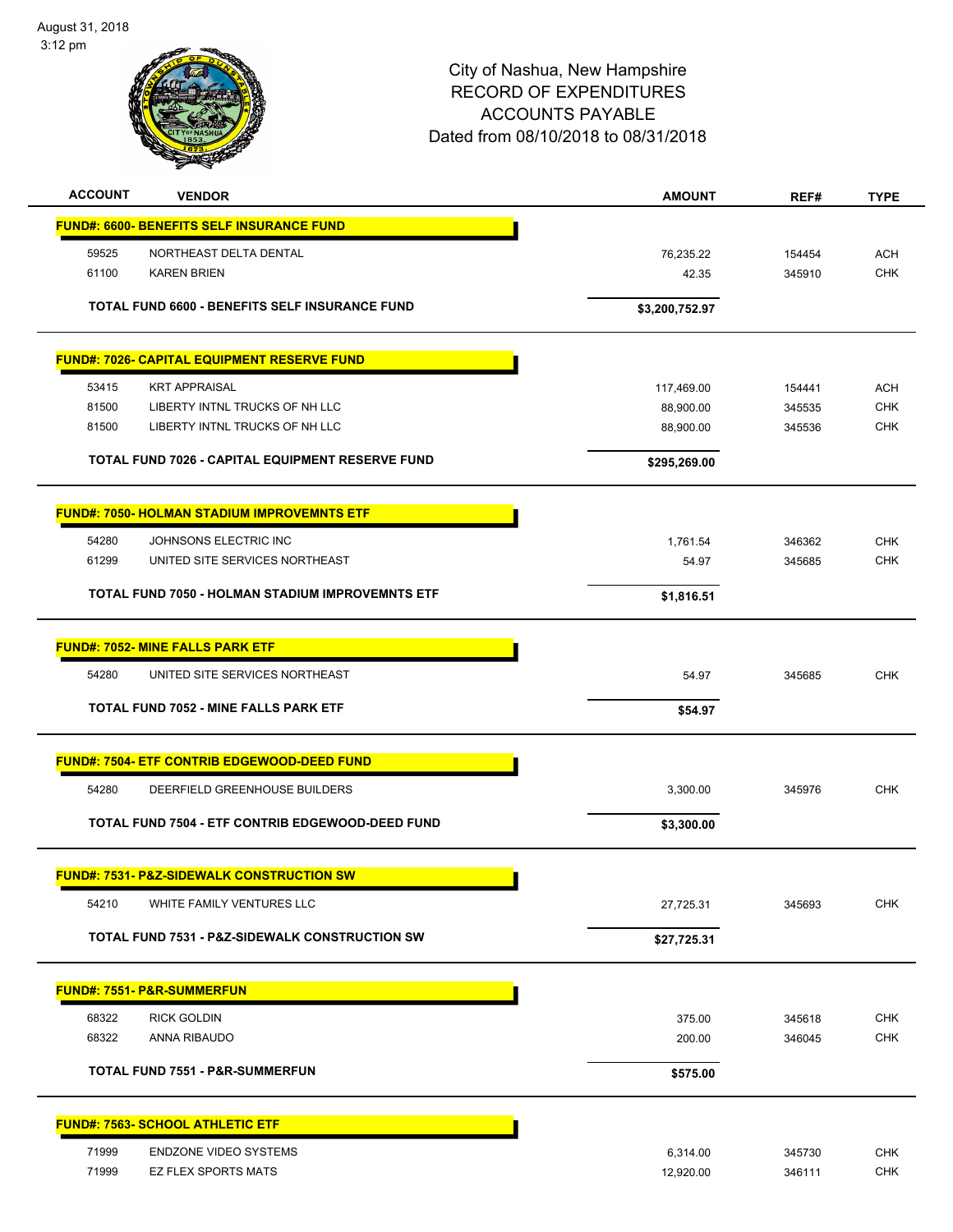| <b>ACCOUNT</b><br><b>VENDOR</b>                        | <b>AMOUNT</b> | REF#   | <b>TYPE</b> |
|--------------------------------------------------------|---------------|--------|-------------|
| <b>TOTAL FUND 7563 - SCHOOL ATHLETIC ETF</b>           | \$19,234.00   |        |             |
| <b>FUND#: 7565- SCHOOL RELATED PROGRAMS-ETF</b>        |               |        |             |
| 61135<br>SOUTHWEST STRINGS                             | 3,998.70      | 345787 | <b>CHK</b>  |
| 71221<br>COMPUTER HUT dba IT INSIDERS                  | 85,187.00     | 345750 | <b>CHK</b>  |
| 71221<br><b>JAR SYSTEMS LLC</b>                        | 20,410.00     | 346491 | <b>CHK</b>  |
| TOTAL FUND 7565 - SCHOOL RELATED PROGRAMS-ETF          | \$109,595.70  |        |             |
| <b>FUND#: 7580- PAVING ETF</b>                         |               |        |             |
| 81700<br>S W COLE ENGINEERING INC                      | 615.08        | 345664 | CHK         |
| <b>TOTAL FUND 7580 - PAVING ETF</b>                    | \$615.08      |        |             |
| <b>FUND#: 7581- NE BOULEVARD SIDEWALKS/BIKETRA</b>     |               |        |             |
| 54210<br>WHITE FAMILY VENTURES LLC                     | 12,274.69     | 345693 | <b>CHK</b>  |
| TOTAL FUND 7581 - NE BOULEVARD SIDEWALKS/BIKETRA       | \$12,274.69   |        |             |
| <b>FUND#: 7582- ARLINGTON ST COMMUNITY CENTER</b>      |               |        |             |
| 55421<br>KIMBERLY KLEINER                              | 265.26        | 346257 | <b>CHK</b>  |
| <b>TOTAL FUND 7582 - ARLINGTON ST COMMUNITY CENTER</b> | \$265.26      |        |             |
| <b>FUND#: 8063- LIBRARY-HENRY STEARNS FUND</b>         |               |        |             |
| 61807<br><b>JENNIFER HOSKING</b>                       | 778.96        | 345533 | <b>CHK</b>  |
| 61807<br><b>BAKER &amp; TAYLOR</b>                     | 93.50         | 345578 | <b>CHK</b>  |
| 61807<br><b>INGRAM LIBRARY SERVICES</b>                | 2.55          | 345628 | <b>CHK</b>  |
| 61807<br><b>BAKER &amp; TAYLOR</b>                     | 382.45        | 345960 | CHK         |
| <b>BAKER &amp; TAYLOR</b><br>61807                     | 401.93        | 346317 | CHK         |
| <b>TOTAL FUND 8063 - LIBRARY-HENRY STEARNS FUND</b>    | \$1,659.39    |        |             |
| <b>FUND#: 8400- AGENCY-DEVELOPER ESCROWS</b>           |               |        |             |
| 21730<br><b>ADOMAN HOMES</b>                           | 2,350.00      | 345521 | <b>CHK</b>  |
| <b>TOTAL FUND 8400 - AGENCY-DEVELOPER ESCROWS</b>      | \$2,350.00    |        |             |
| <b>FUND#: 8614- CHARLES H AUSTIN</b>                   |               |        |             |
| 68370<br><b>BRAZDEN ELLIS AND</b>                      | 2,885.00      | 345845 | <b>CHK</b>  |
| <b>TOTAL FUND 8614 - CHARLES H AUSTIN</b>              | \$2,885.00    |        |             |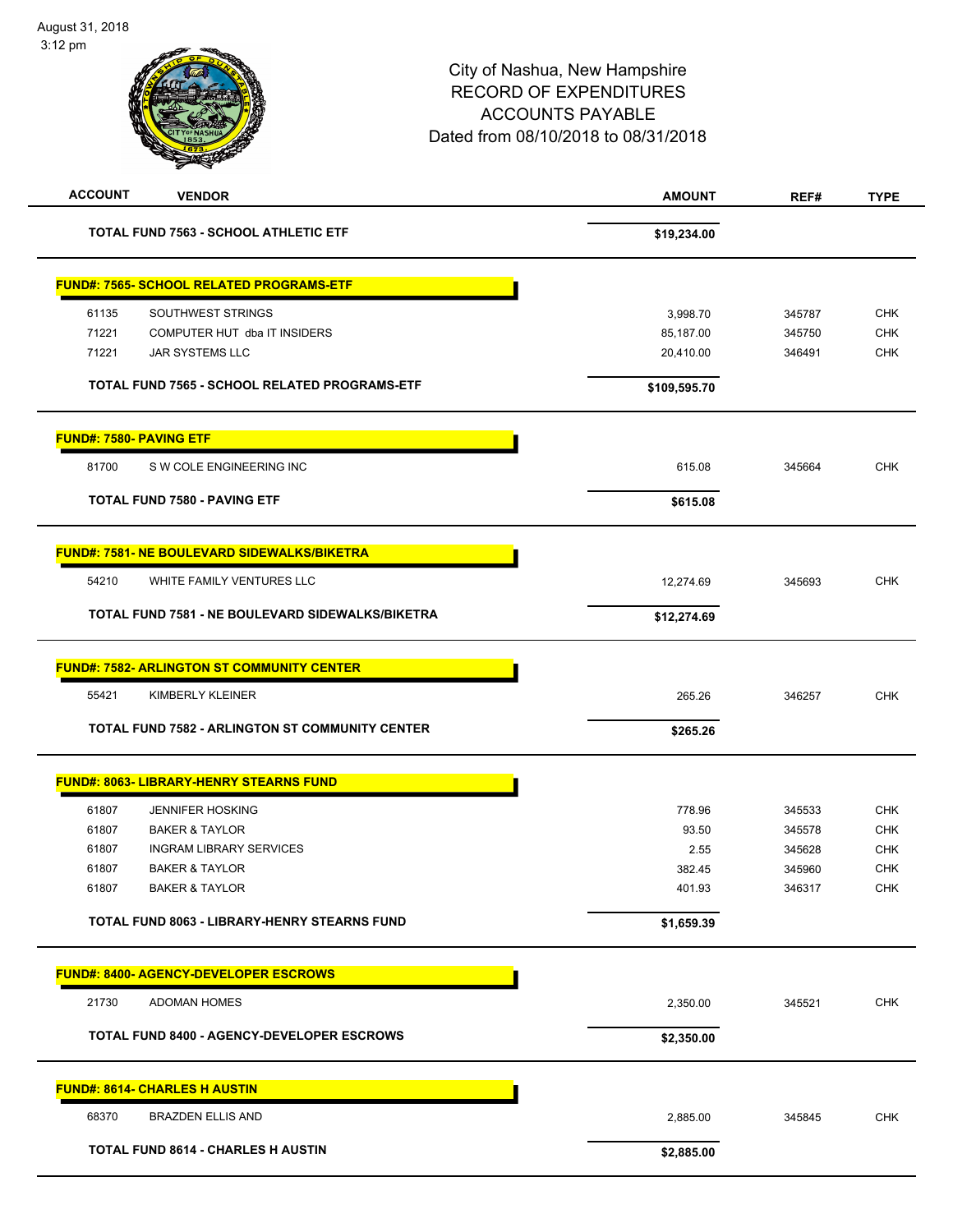| August 31, 2018<br>$3:12 \text{ pm}$<br>City of Nashua, New Hampshire<br>RECORD OF EXPENDITURES<br><b>ACCOUNTS PAYABLE</b><br>Dated from 08/10/2018 to 08/31/2018 |                                                        |  | Page 43 of 108 |        |             |
|-------------------------------------------------------------------------------------------------------------------------------------------------------------------|--------------------------------------------------------|--|----------------|--------|-------------|
| <b>ACCOUNT</b>                                                                                                                                                    | <b>VENDOR</b>                                          |  | <b>AMOUNT</b>  | REF#   | <b>TYPE</b> |
|                                                                                                                                                                   | <b>FUND#: 8640- JOHN F BOLAND-ANDERSON CHAPEL</b>      |  |                |        |             |
| 54214                                                                                                                                                             | MILLICAN NURSERIES INC                                 |  | 391.00         | 345645 | <b>CHK</b>  |
|                                                                                                                                                                   | <b>TOTAL FUND 8640 - JOHN F BOLAND-ANDERSON CHAPEL</b> |  | \$391.00       |        |             |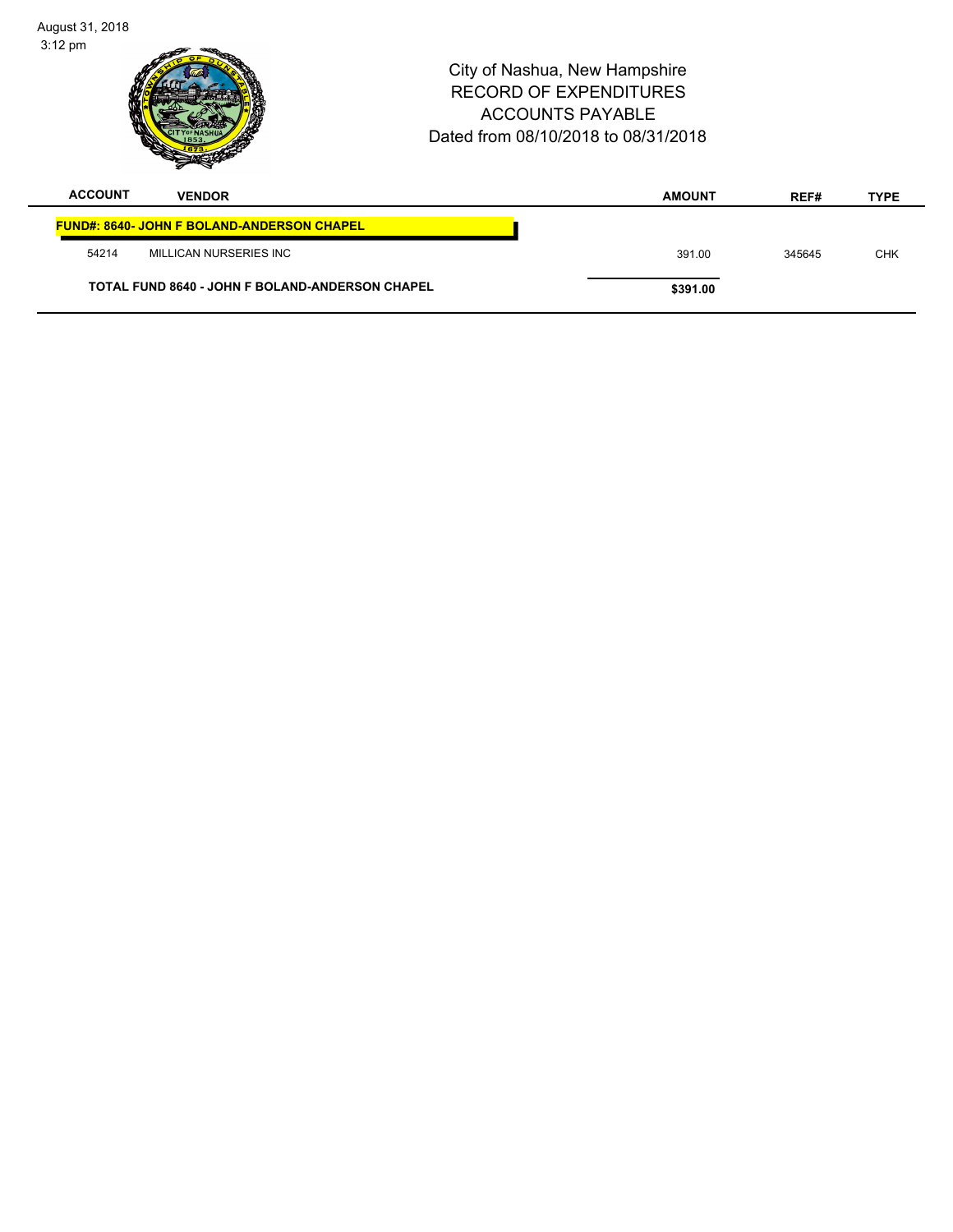

| ACCOUNT | <b>VENDOR</b> |                                        | <b>AMOUNT</b><br>REF# | <b>TYPE</b> |
|---------|---------------|----------------------------------------|-----------------------|-------------|
|         |               | <b>EXPENDITURE SUMMARY BY FUND</b>     | <b>AMOUNT</b>         |             |
|         | 1000          | <b>GENERAL FUND</b>                    | 2,802,864.24          |             |
|         | 1001          | <b>GF-CAPITAL IMPROVEMENTS</b>         | 40,510.20             |             |
|         | 1010          | <b>GF-PRIOR YEAR ENC &amp; ESCROWS</b> | 56,725.05             |             |
|         | 2100          | <b>FOOD SERVICES FUND</b>              | 71,131.97             |             |
|         | 2120          | SUMMER FEEDING PROGRAM FUND            | 521.24                |             |
|         | 2201          | DRIVERS EDUCATION FUND                 | 59.89                 |             |
|         | 2207          | ADULT ED/CONTINUING ED                 | 1,740.75              |             |
|         | 2212          | ATHLETICS REVENUE FUND                 | 540.00                |             |
|         | 2217          | SCHOOL FACILITIES RENTAL               | 927.50                |             |
|         | 2222          | AFTER SCHOOL PROGRAM                   | 2,064.21              |             |
|         | 2501          | PUBLIC HEALTH CLIENT FEES FUND         | 4,066.00              |             |
|         | 2503          | PARKS & REC PROGRAMS FUND              | 3,456.00              |             |
|         | 2504          | HOLMAN STADIUM EVENTS FUND             | 29,094.82             |             |
|         | 2505          | PEG ACCESS CHANNELS FUND               | 5,108.11              |             |
|         | 2506          | HUNT BLDG FACILITY RENTAL FUND         | 1,699.56              |             |
|         | 2508          | SPECIAL ROAD & HIGHWAY FUND            | 7,238.57              |             |
|         | 2511          | 201 MAIN STREET RENTAL FUND            | 668.32                |             |
|         | 3040          | <b>COMMUNICATIONS GRANTS FUND</b>      | 14,003.00             |             |
|         | 3050          | POLICE GRANTS FUND                     | 9,378.80              |             |
|         | 3068          | <b>COMMUNITY SERVICES GRANTS FUND</b>  | 34,307.66             |             |
|         | 3070          | COMMUNITY HEALTH GRANTS FUND           | 293.74                |             |
|         | 3080          | COMMUNITY DEVELOPMENT GRANTS           | 35,744.00             |             |
|         | 3090          | URBAN PROGRAM GRANTS FUND              | 81,195.82             |             |
|         | 3120          | <b>TRANSIT GRANTS FUND</b>             | 30,316.18             |             |
|         | 3300          | <b>LIBRARY GRANTS FUND</b>             | 240.50                |             |
|         | 3800          | <b>SCHOOL GRANTS FUND</b>              | 203,275.43            |             |
|         | 3810          | FOOD SERVICE GRANTS FUND               | 821.54                |             |
|         | 4005          | TRAFFIC VIOLATIONS FUND                | 295.84                |             |
|         | 4010          | MOTOR VEHICLE ADMIN FUND               | 129.68                |             |
|         | 4025          | DOJ DRUG FORFEITURE FUND               | 16,321.12             |             |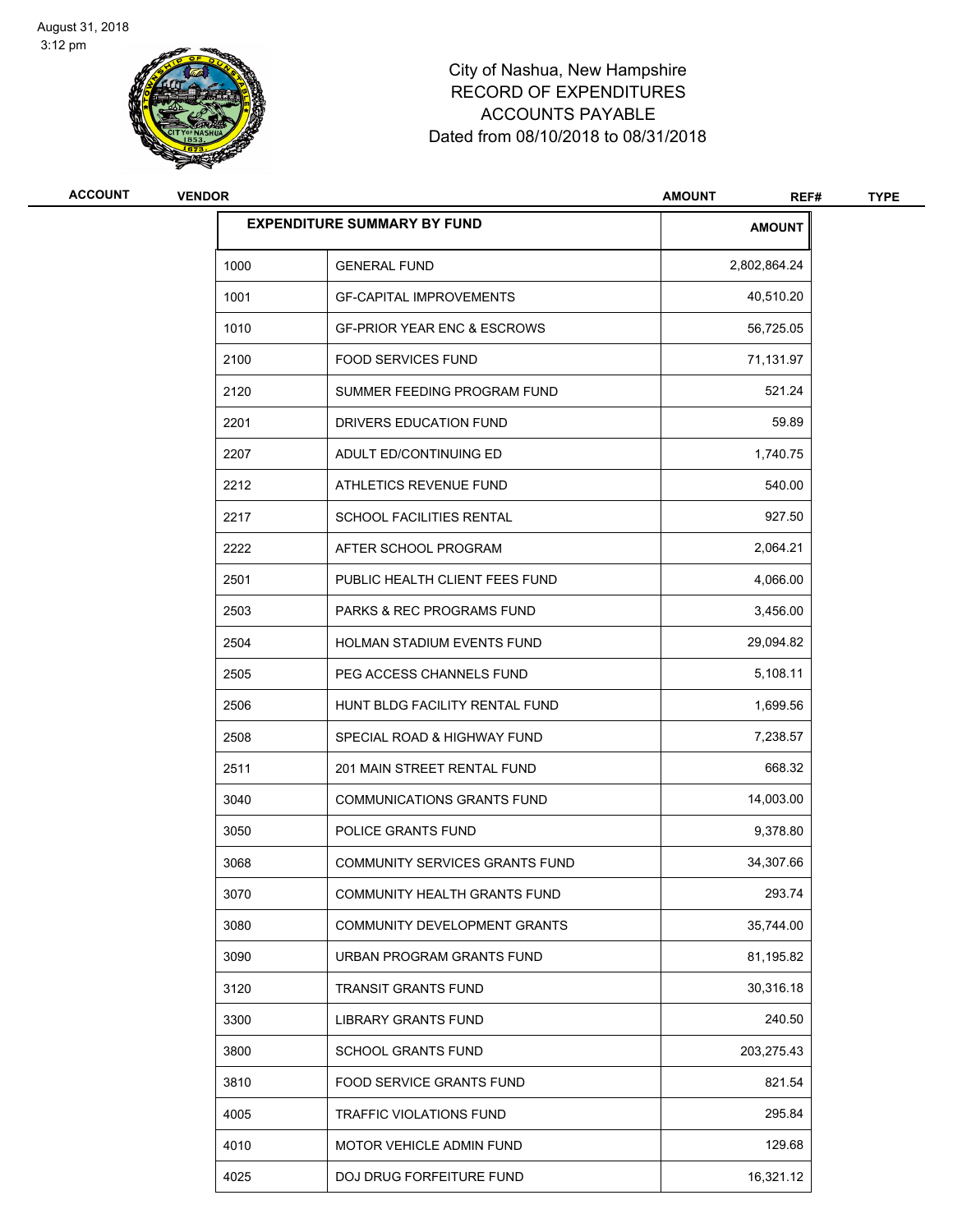

| ACCOUNT | <b>VENDOR</b> |                                       | <b>AMOUNT</b><br>REF# | <b>TYPE</b> |
|---------|---------------|---------------------------------------|-----------------------|-------------|
|         |               |                                       | <b>AMOUNT</b>         |             |
|         | 4030          | POLICE SPECIAL DETAILS FUND           | 15,000.00             |             |
|         | 4053          | FIRE REGIONAL HAZMAT FUND             | 872.02                |             |
|         | 4090          | LIB-LOST/DAMAGED BOOK FINES           | 546.94                |             |
|         | 5040          | CAPITAL PROJECTS-FIRE                 | 4,000.00              |             |
|         | 5050          | CAP PROJECTS-COMMUNICATIONS           | 6,105.00              |             |
|         | 5100          | CAP PROJECTS-ECONOMIC DEV             | 12,000.00             |             |
|         | 5200          | CAPITAL PROJECTS-PUBLIC WORKS         | 2,676,775.69          |             |
|         | 5700          | CAP PROJECTS-BROAD ST PARKWAY         | 12,035.61             |             |
|         | 5800          | SCHOOL CAPITAL PROJECTS FUND          | 553,036.25            |             |
|         | 6000          | SOLID WASTE FUND                      | 86,134.28             |             |
|         | 6200          | <b>WASTEWATER FUND</b>                | 746,639.29            |             |
|         | 6201          | WERF-WASTEWATER EQUIP RESERVE         | 125,000.00            |             |
|         | 6500          | PROPERTY & CASUALTY FUND              | 120,468.40            |             |
|         | 6600          | BENEFITS SELF INSURANCE FUND          | 3,200,752.97          |             |
|         | 7026          | CAPITAL EQUIPMENT RESERVE FUND        | 295,269.00            |             |
|         | 7050          | <b>HOLMAN STADIUM IMPROVEMNTS ETF</b> | 1,816.51              |             |
|         | 7052          | MINE FALLS PARK ETF                   | 54.97                 |             |
|         | 7504          | ETF CONTRIB EDGEWOOD-DEED FUND        | 3,300.00              |             |
|         | 7531          | P&Z-SIDEWALK CONSTRUCTION SW          | 27,725.31             |             |
|         | 7551          | P&R-SUMMERFUN                         | 575.00                |             |
|         | 7563          | <b>SCHOOL ATHLETIC ETF</b>            | 19,234.00             |             |
|         | 7565          | <b>SCHOOL RELATED PROGRAMS-ETF</b>    | 109,595.70            |             |
|         | 7580          | <b>PAVING ETF</b>                     | 615.08                |             |
|         | 7581          | NE BOULEVARD SIDEWALKS/BIKETRA        | 12,274.69             |             |
|         | 7582          | ARLINGTON ST COMMUNITY CENTER         | 265.26                |             |
|         | 8063          | LIBRARY-HENRY STEARNS FUND            | 1,659.39              |             |
|         | 8400          | AGENCY-DEVELOPER ESCROWS              | 2,350.00              |             |
|         | 8614          | <b>CHARLES H AUSTIN</b>               | 2,885.00              |             |
|         | 8640          | JOHN F BOLAND-ANDERSON CHAPEL         | 391.00                |             |
|         | TOTAL:        |                                       | 11,492,117.10         |             |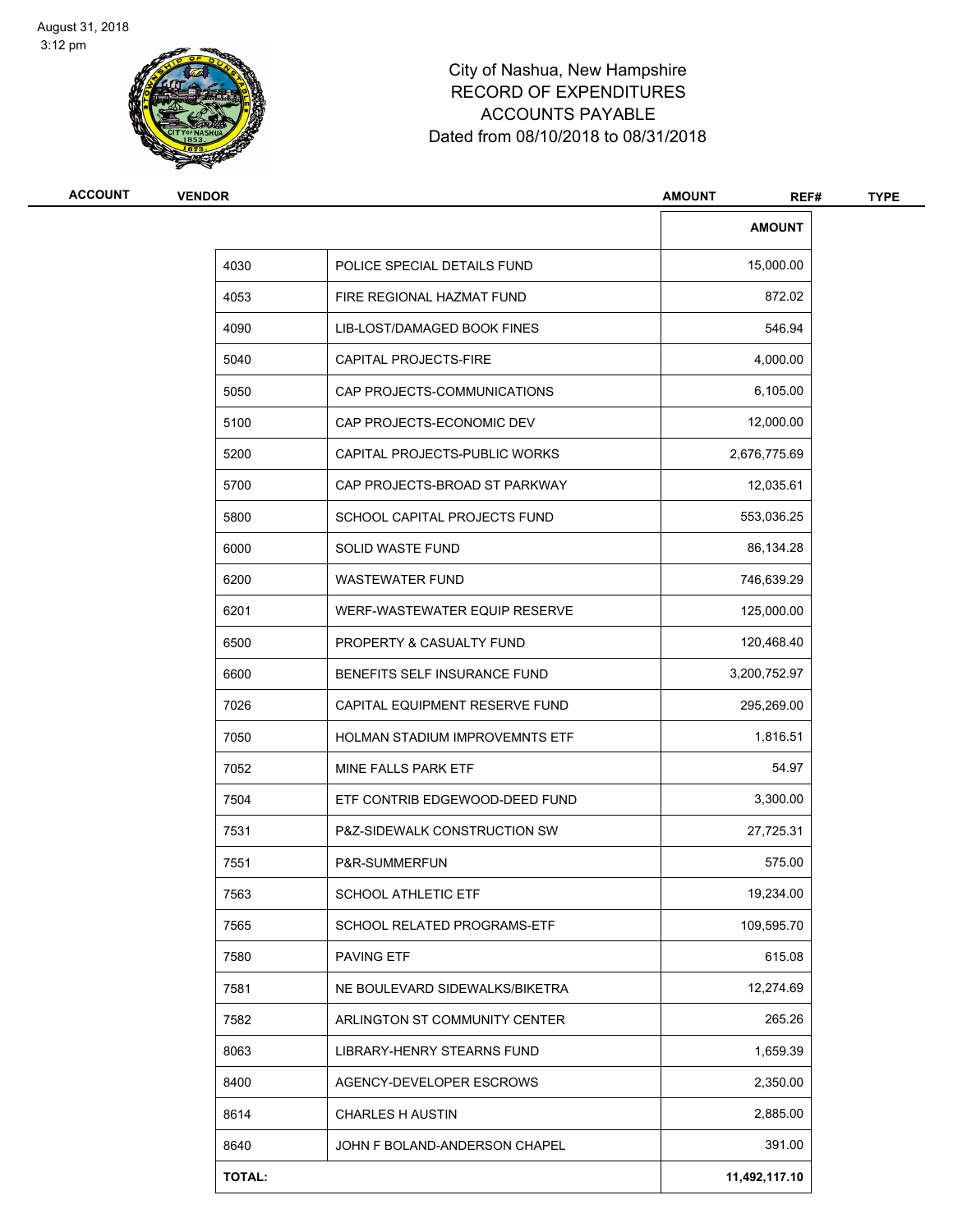

|                                   | <b>PAY DATE</b>          | <b>ACCOUNT</b>                       | <b>DESCRIPTION</b>                       | <b>AMOUNT</b> |
|-----------------------------------|--------------------------|--------------------------------------|------------------------------------------|---------------|
| <b>FUND#: 1000 - GENERAL FUND</b> |                          |                                      |                                          |               |
|                                   |                          |                                      |                                          |               |
| 101                               | <b>MAYOR</b>             |                                      |                                          |               |
|                                   | 8/16/18                  | 51100                                | CHIEF OF STAFF                           | 1,589.45      |
|                                   | 8/23/18                  | 51100                                | CHIEF OF STAFF                           | 1,589.47      |
|                                   | 8/30/18                  | 51100                                | CHIEF OF STAFF                           | 1,589.45      |
|                                   | 8/16/18                  | 51100                                | COMMUNICATIONS & SPECIAL PRJ COORDINATOR | 805.50        |
|                                   | 8/23/18                  | 51100                                | COMMUNICATIONS & SPECIAL PRJ COORDINATOR | 805.50        |
|                                   | 8/30/18                  | 51100                                | COMMUNICATIONS & SPECIAL PRJ COORDINATOR | 831.26        |
|                                   | 8/16/18                  | 51100                                | CONSTITUENT SERVICES COORDINATOR         | 805.50        |
|                                   | 8/23/18                  | 51100                                | CONSTITUENT SERVICES COORDINATOR         | 805.50        |
|                                   | 8/30/18                  | 51100                                | CONSTITUENT SERVICES COORDINATOR         | 805.50        |
|                                   | 8/16/18                  | 51100                                | SECRETARY RECEPTIONIST                   | 628.10        |
|                                   | 8/23/18                  | 51100                                | SECRETARY RECEPTIONIST                   | 628.11        |
|                                   | 8/30/18                  | 51100                                | SECRETARY RECEPTIONIST                   | 628.10        |
|                                   | 8/16/18                  | 51500                                | <b>MAYOR</b>                             | 2,252.50      |
|                                   | 8/23/18                  | 51500                                | <b>MAYOR</b>                             | 2,252.50      |
|                                   | 8/30/18                  | 51500                                | <b>MAYOR</b>                             | 2.252.50      |
|                                   | 8/30/18                  | 55118                                | TELEPHONE-CELLULAR                       | 150.00        |
|                                   | <b>TOTAL 101 - MAYOR</b> |                                      |                                          | \$18,418.94   |
| 102                               |                          | <b>BOARD OF ALDERMEN</b>             |                                          |               |
|                                   | 8/16/18                  | 51100                                | LEGISLATIVE AFFAIRS MANAGER              | 1,656.55      |
|                                   | 8/23/18                  | 51100                                | LEGISLATIVE AFFAIRS MANAGER              | 1,656.55      |
|                                   | 8/30/18                  | 51100                                | LEGISLATIVE AFFAIRS MANAGER              | 1,656.55      |
|                                   | 8/16/18                  | 51200                                | LEGISLATIVE TRANSCRIPTION SPEC           | 301.09        |
|                                   | 8/23/18                  | 51200                                | LEGISLATIVE TRANSCRIPTION SPEC           | 342.91        |
|                                   | 8/30/18                  | 51200                                | <b>LEGISLATIVE TRANSCRIPTION SPEC</b>    | 188.18        |
|                                   |                          | <b>TOTAL 102 - BOARD OF ALDERMEN</b> |                                          | \$5,801.83    |
| 103                               | <b>LEGAL</b>             |                                      |                                          |               |
|                                   | 8/16/18                  | 51100                                | <b>CORPORATION COUNSEL</b>               | 2,421.70      |
|                                   | 8/23/18                  | 51100                                | <b>CORPORATION COUNSEL</b>               | 2,421.70      |
|                                   | 8/30/18                  | 51100                                | <b>CORPORATION COUNSEL</b>               | 2,421.70      |
|                                   | 8/16/18                  | 51100                                | DEPUTY CORPORATION COUNSEL               | 4,203.30      |
|                                   | 8/23/18                  | 51100                                | DEPUTY CORPORATION COUNSEL               | 4,203.30      |
|                                   | 8/30/18                  | 51100                                | DEPUTY CORPORATION COUNSEL               | 4,203.30      |
|                                   | 8/16/18                  | 51100                                | <b>LEGAL ASSISTANT</b>                   | 1,994.25      |
|                                   | 8/23/18                  | 51100                                | <b>LEGAL ASSISTANT</b>                   | 1,994.25      |
|                                   | 8/30/18                  | 51100                                | <b>LEGAL ASSISTANT</b>                   | 1,994.25      |
|                                   | 8/30/18                  | 55118                                | TELEPHONE-CELLULAR                       | 100.00        |
|                                   | <b>TOTAL 103 - LEGAL</b> |                                      |                                          | \$25,957.75   |
|                                   |                          |                                      |                                          |               |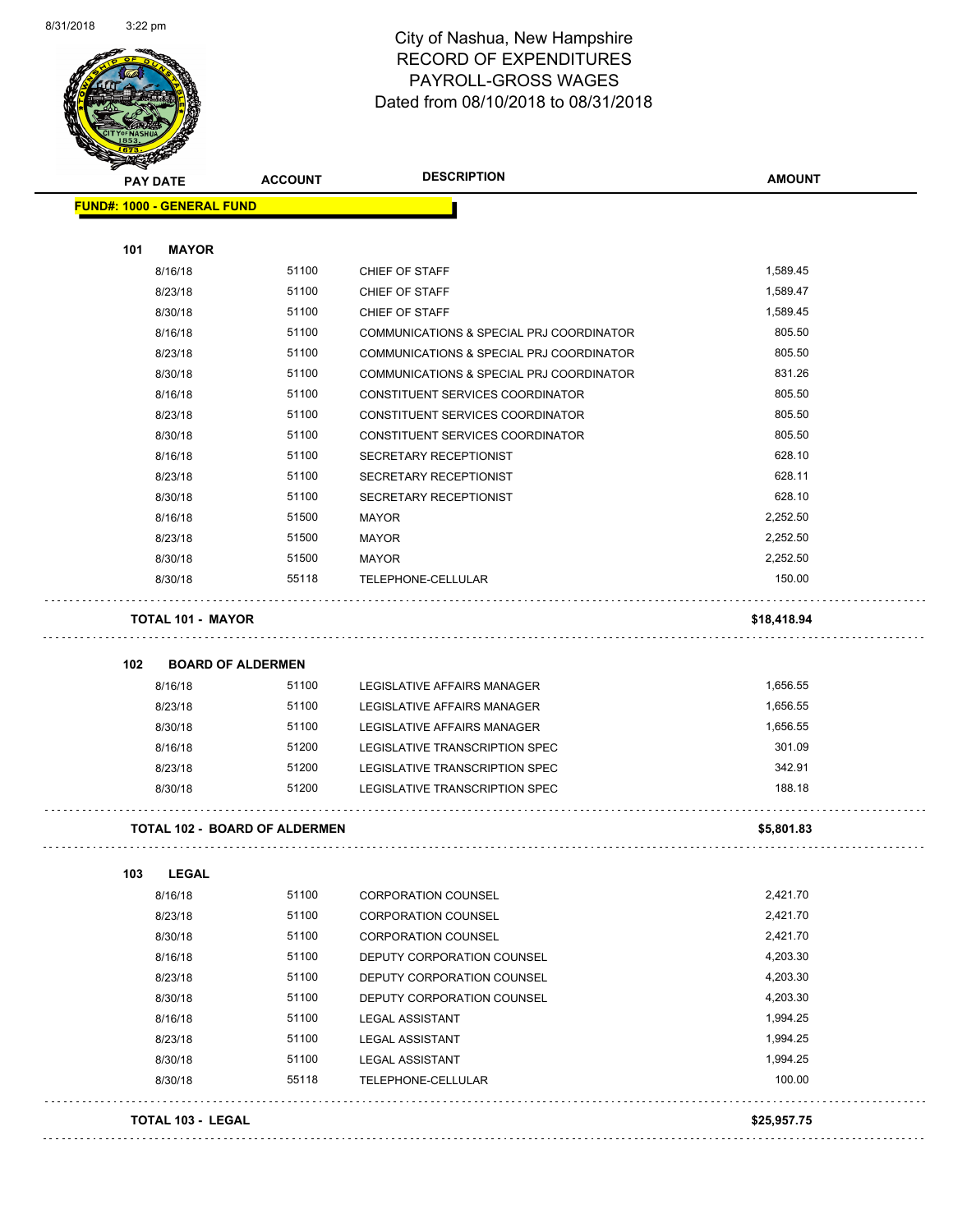

**AMOUNT**

| <b>FUND#: 1000 - GENERAL FUND</b> |       |                                |             |
|-----------------------------------|-------|--------------------------------|-------------|
| 107<br><b>CITY CLERK</b>          |       |                                |             |
| 8/16/18                           | 51100 | <b>CITY CLERK</b>              | 1,804.30    |
| 8/23/18                           | 51100 | <b>CITY CLERK</b>              | 1,804.30    |
| 8/30/18                           | 51100 | <b>CITY CLERK</b>              | 1,804.30    |
| 8/16/18                           | 51100 | <b>CLERK VITAL RECORDS II</b>  | 1,716.08    |
| 8/23/18                           | 51100 | <b>CLERK VITAL RECORDS II</b>  | 1,840.40    |
| 8/30/18                           | 51100 | <b>CLERK VITAL RECORDS II</b>  | 1,840.40    |
| 8/16/18                           | 51100 | DEPARTMENT COORDINATOR, CC     | 744.20      |
| 8/23/18                           | 51100 | DEPARTMENT COORDINATOR, CC     | 744.20      |
| 8/30/18                           | 51100 | DEPARTMENT COORDINATOR, CC     | 744.20      |
| 8/16/18                           | 51100 | DEPUTY CITY CLERK              | 1,279.50    |
| 8/23/18                           | 51100 | <b>DEPUTY CITY CLERK</b>       | 1,279.50    |
| 8/30/18                           | 51100 | DEPUTY CITY CLERK              | 1,279.50    |
|                                   |       |                                |             |
| <b>TOTAL 107 - CITY CLERK</b>     |       |                                | \$16,880.88 |
|                                   |       |                                |             |
| 111<br><b>HUMAN RESOURCES</b>     |       |                                |             |
| 8/16/18                           | 51100 | HR SPEC                        | 927.07      |
| 8/23/18                           | 51100 | HR SPEC                        | 927.06      |
| 8/30/18                           | 51100 | HR SPEC                        | 927.05      |
| 8/16/18                           | 51100 | HRIS & PAYROLL ANALYST         | 1,172.20    |
| 8/23/18                           | 51100 | HRIS & PAYROLL ANALYST         | 1,172.20    |
| 8/30/18                           | 51100 | HRIS & PAYROLL ANALYST         | 1,172.20    |
| 8/16/18                           | 51100 | HUMAN RESOURCES DIRECTOR       | 1,803.30    |
| 8/23/18                           | 51100 | HUMAN RESOURCES DIRECTOR       | 1,803.30    |
| 8/30/18                           | 51100 | HUMAN RESOURCES DIRECTOR       | 1,803.30    |
| 8/16/18                           | 51100 | HUMAN RESOURCES MANAGER        | 1,242.65    |
| 8/23/18                           | 51100 | HUMAN RESOURCES MANAGER        | 1,242.65    |
| 8/30/18                           | 51100 | <b>HUMAN RESOURCES MANAGER</b> | 1,242.65    |
| 8/16/18                           | 51100 | PAYROLL ANALYST                | 2,223.25    |
| 8/23/18                           | 51100 | PAYROLL ANALYST                | 2,223.25    |
| 8/30/18                           | 51100 | PAYROLL ANALYST                | 2,223.27    |
| 8/16/18                           | 51100 | PAYROLL MANAGER                | 1,562.35    |
| 8/23/18                           | 51100 | PAYROLL MANAGER                | 1,562.35    |
| 8/30/18                           | 51100 | PAYROLL MANAGER                | 1,562.35    |
| 8/16/18                           | 51200 | ADMINISTRATIVE ASSISTANT I     | 383.54      |
| 8/23/18                           | 51200 | ADMINISTRATIVE ASSISTANT I     | 383.55      |
| 8/30/18                           | 51200 | ADMINISTRATIVE ASSISTANT I     | 383.55      |
| 8/23/18                           | 51300 | OVERTIME-REGULAR               | 20.84       |
| 8/30/18                           | 55118 | TELEPHONE-CELLULAR             | 100.00      |
| 8/16/18                           | 55425 | EMPLOYMENT BACKGROUND CHECKS   | 15.00       |

8/30/18 55425 EMPLOYMENT BACKGROUND CHECKS 55.00

#### **TOTAL 111 - HUMAN RESOURCES \$28,133.93**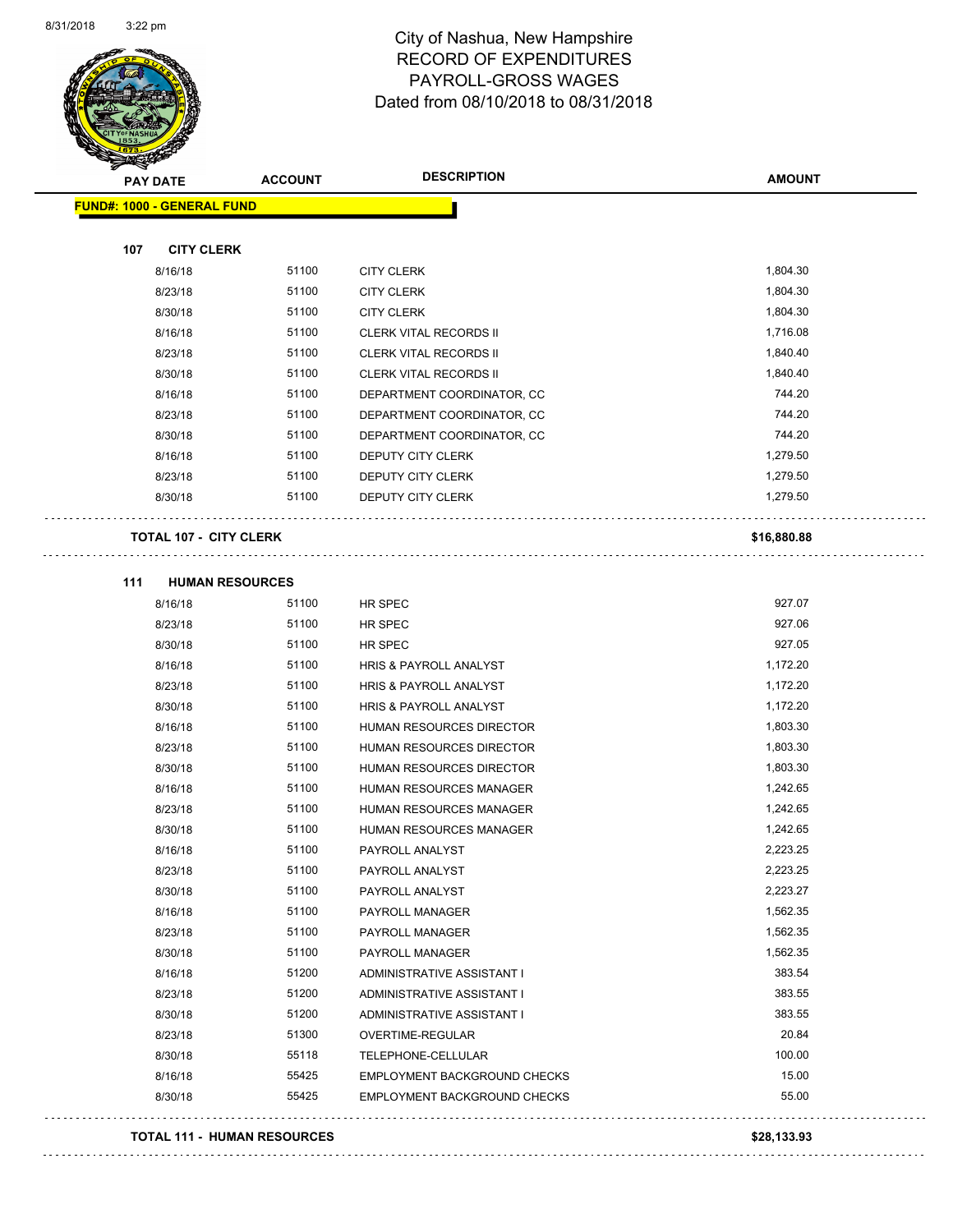Page 48 of 108

|     | <b>PAY DATE</b>                   | <b>ACCOUNT</b>                        | <b>DESCRIPTION</b>                       | <b>AMOUNT</b> |
|-----|-----------------------------------|---------------------------------------|------------------------------------------|---------------|
|     | <b>FUND#: 1000 - GENERAL FUND</b> |                                       |                                          |               |
| 115 | <b>PENSIONS</b>                   |                                       |                                          |               |
|     | 8/30/18                           | 52120                                 | PENSION BENEFIT DISTRIBUTIONS            | 50.00         |
|     | <b>TOTAL 115 - PENSIONS</b>       |                                       |                                          | \$50.00       |
|     |                                   |                                       |                                          |               |
| 120 | <b>TELECOMMUNICATIONS</b>         | 55109                                 |                                          | 50.00         |
|     | 8/30/18                           |                                       | <b>TELEPHONE-VOICE</b>                   |               |
|     |                                   | <b>TOTAL 120 - TELECOMMUNICATIONS</b> |                                          | \$50.00       |
| 122 |                                   | <b>INFORMATION TECHNOLOGY</b>         |                                          |               |
|     | 8/16/18                           | 51100                                 | ADMIN ASSISTANT III                      | 801.90        |
|     | 8/23/18                           | 51100                                 | ADMIN ASSISTANT III                      | 801.90        |
|     | 8/30/18                           | 51100                                 | ADMIN ASSISTANT III                      | 801.90        |
|     | 8/16/18                           | 51100                                 | ENTERPRISE SYS ADMINISTRATOR             | 1,562.35      |
|     | 8/23/18                           | 51100                                 | <b>ENTERPRISE SYS ADMINISTRATOR</b>      | 1,562.35      |
|     | 8/30/18                           | 51100                                 | ENTERPRISE SYS ADMINISTRATOR             | 1,562.35      |
|     | 8/16/18                           | 51100                                 | ERP SYSTEM ADMIN DBA                     | 1,913.25      |
|     | 8/23/18                           | 51100                                 | ERP SYSTEM ADMIN DBA                     | 1,913.25      |
|     | 8/30/18                           | 51100                                 | ERP SYSTEM ADMIN DBA                     | 1,913.25      |
|     | 8/16/18                           | 51100                                 | IT DIVISION DIRECTOR                     | 2,294.79      |
|     | 8/23/18                           | 51100                                 | IT DIVISION DIRECTOR                     | 2,294.80      |
|     | 8/30/18                           | 51100                                 | IT DIVISION DIRECTOR                     | 2,294.80      |
|     | 8/16/18                           | 51100                                 | IT INFRASTRUCTURE ANALYST                | 1,306.00      |
|     | 8/23/18                           | 51100                                 | IT INFRASTRUCTURE ANALYST                | 1,306.00      |
|     | 8/30/18                           | 51100                                 | IT INFRASTRUCTURE ANALYST                | 1,306.00      |
|     | 8/16/18                           | 51100                                 | IT MANAGER, INFRASTRUCTURE               | 2,059.95      |
|     | 8/23/18                           | 51100                                 | IT MANAGER, INFRASTRUCTURE               | 2,059.95      |
|     | 8/30/18                           | 51100                                 | IT MANAGER, INFRASTRUCTURE               | 2,059.95      |
|     | 8/16/18                           | 51100                                 | IT MANAGER, PROJECT/DEVELOPMENT SERVICES | 1,593.40      |
|     | 8/23/18                           | 51100                                 | IT MANAGER, PROJECT/DEVELOPMENT SERVICES | 1,593.40      |
|     | 8/30/18                           | 51100                                 | IT MANAGER, PROJECT/DEVELOPMENT SERVICES | 1,593.40      |
|     | 8/16/18                           | 51100                                 | IT MANAGER, TECHNICAL SERVICES           | 1,620.45      |
|     | 8/23/18                           | 51100                                 | IT MANAGER, TECHNICAL SERVICES           | 1,620.45      |
|     | 8/30/18                           | 51100                                 | IT MANAGER, TECHNICAL SERVICES           | 1,620.45      |
|     | 8/16/18                           | 51100                                 | SYSTEMS ADM DATABASE ADM                 | 1,810.10      |
|     | 8/23/18                           | 51100                                 | SYSTEMS ADM DATABASE ADM                 | 1,810.10      |
|     | 8/30/18                           | 51100                                 | SYSTEMS ADM DATABASE ADM                 | 1,810.10      |
|     | 8/16/18                           | 51100                                 | TECHNICAL SPEC II NET SUPPORT            | 1,246.35      |
|     | 8/23/18                           | 51100                                 | TECHNICAL SPEC II NET SUPPORT            | 1,246.35      |
|     | 8/30/18                           | 51100                                 | TECHNICAL SPEC II NET SUPPORT            | 1,246.35      |
|     | 8/16/18                           | 51100                                 | <b>TECHNICAL SPECIALIST I</b>            | 870.15        |
|     | 8/23/18                           | 51100                                 | <b>TECHNICAL SPECIALIST I</b>            | 870.15        |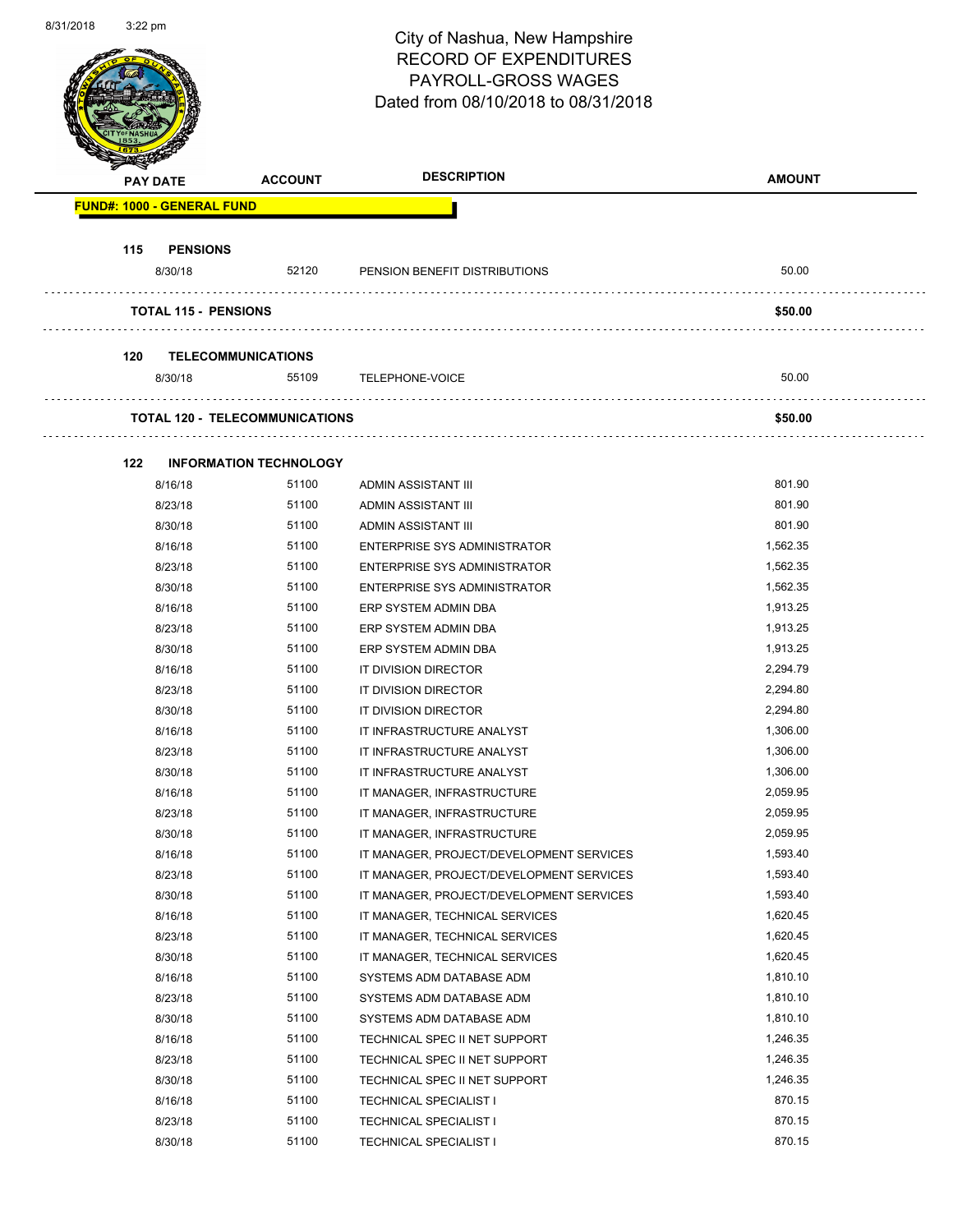| <b>PAY DATE</b>                   | <b>ACCOUNT</b>                            | <b>DESCRIPTION</b>               | <b>AMOUNT</b> |
|-----------------------------------|-------------------------------------------|----------------------------------|---------------|
| <b>FUND#: 1000 - GENERAL FUND</b> |                                           |                                  |               |
| 122                               | <b>INFORMATION TECHNOLOGY</b>             |                                  |               |
| 8/16/18                           | 51100                                     | <b>WEB DESIGNER</b>              | 683.88        |
| 8/23/18                           | 51100                                     | <b>WEB DESIGNER</b>              | 683.88        |
| 8/30/18                           | 51100                                     | <b>WEB DESIGNER</b>              | 694.56        |
| 8/30/18                           | 55118                                     | TELEPHONE-CELLULAR               | 234.00        |
|                                   | <b>TOTAL 122 - INFORMATION TECHNOLOGY</b> |                                  | \$53,532.41   |
| 126                               | <b>FINANCIAL SERVICES</b>                 |                                  |               |
| 8/16/18                           | 51100                                     | ACCOUNTS PAYABLE COORDINATOR     | 2,308.65      |
| 8/23/18                           | 51100                                     | ACCOUNTS PAYABLE COORDINATOR     | 2,308.65      |
| 8/30/18                           | 51100                                     | ACCOUNTS PAYABLE COORDINATOR     | 2,308.64      |
| 8/16/18                           | 51100                                     | ACCOUNTS PAYABLE SUPV            | 1,095.90      |
| 8/23/18                           | 51100                                     | ACCOUNTS PAYABLE SUPV            | 1,095.90      |
| 8/30/18                           | 51100                                     | ACCOUNTS PAYABLE SUPV            | 1,095.90      |
| 8/16/18                           | 51100                                     | ASSISTANT TREASURER              | 1,466.05      |
| 8/23/18                           | 51100                                     | ASSISTANT TREASURER              | 1,466.05      |
| 8/30/18                           | 51100                                     | ASSISTANT TREASURER              | 1,466.05      |
| 8/16/18                           | 51100                                     | <b>CFO COMPTROLLER</b>           | 2,518.66      |
| 8/23/18                           | 51100                                     | CFO COMPTROLLER                  | 2,518.65      |
| 8/30/18                           | 51100                                     | <b>CFO COMPTROLLER</b>           | 2,518.65      |
| 8/16/18                           | 51100                                     | DEP TREASURER TAX COLLECTOR      | 1,222.45      |
| 8/23/18                           | 51100                                     | DEP TREASURER TAX COLLECTOR      | 1,222.45      |
| 8/30/18                           | 51100                                     | DEP TREASURER TAX COLLECTOR      | 1,222.45      |
| 8/16/18                           | 51100                                     | FINANCE AND ADMIN MANAGER        | 873.15        |
| 8/23/18                           | 51100                                     | FINANCE AND ADMIN MANAGER        | 873.14        |
| 8/30/18                           | 51100                                     | <b>FINANCE AND ADMIN MANAGER</b> | 873.15        |
| 8/16/18                           | 51100                                     | <b>MVR CLERK I</b>               | 1,757.25      |
| 8/23/18                           | 51100                                     | <b>MVR CLERK I</b>               | 1,757.25      |
| 8/30/18                           | 51100                                     | <b>MVR CLERK I</b>               | 1,757.25      |
| 8/16/18                           | 51100                                     | MVR CLERK II                     | 1,568.80      |
| 8/23/18                           | 51100                                     | MVR CLERK II                     | 1,568.81      |
| 8/30/18                           | 51100                                     | MVR CLERK II                     | 1,568.80      |
| 8/16/18                           | 51100                                     | MVR CLERK III                    | 1,529.91      |
| 8/23/18                           | 51100                                     | <b>MVR CLERK III</b>             | 1,529.91      |
| 8/30/18                           | 51100                                     | MVR CLERK III                    | 1,529.90      |
| 8/16/18                           | 51100                                     | REVENUE ACCOUNTS SPEC            | 845.00        |
| 8/23/18                           | 51100                                     | REVENUE ACCOUNTS SPEC            | 845.00        |
| 8/30/18                           | 51100                                     | REVENUE ACCOUNTS SPEC            | 845.00        |
| 8/16/18                           | 51100                                     | REVENUE COORDINATOR              | 1,080.35      |
| 8/23/18                           | 51100                                     | REVENUE COORDINATOR              | 1,080.35      |
| 8/30/18                           | 51100                                     | REVENUE COORDINATOR              | 1,080.35      |
| 8/16/18                           | 51100                                     | SENIOR ACCOUNTANT                | 1,143.00      |
| 8/23/18                           | 51100                                     | SENIOR ACCOUNTANT                | 1,143.00      |
| 8/30/18                           | 51100                                     | SENIOR ACCOUNTANT                | 1,143.00      |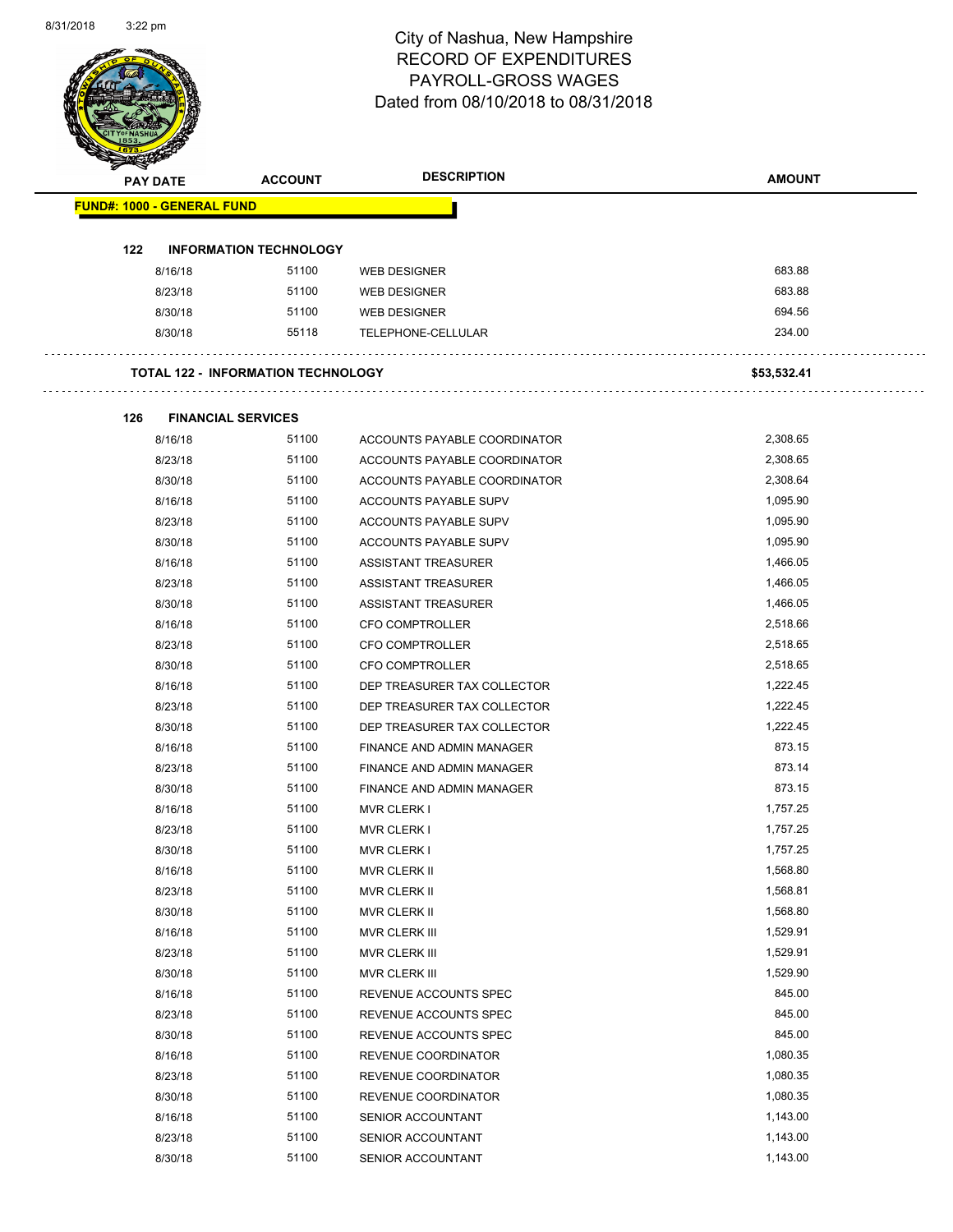

| $\mathscr{D} \rightarrow \mathscr{D}$<br><b>PAY DATE</b> | <b>ACCOUNT</b>                        | <b>DESCRIPTION</b>                                    | <b>AMOUNT</b> |
|----------------------------------------------------------|---------------------------------------|-------------------------------------------------------|---------------|
| <b>FUND#: 1000 - GENERAL FUND</b>                        |                                       |                                                       |               |
| 126                                                      | <b>FINANCIAL SERVICES</b>             |                                                       |               |
| 8/16/18                                                  | 51100                                 | <b>SENIOR FINANCE MANAGER</b>                         | 1,705.80      |
| 8/23/18                                                  | 51100                                 | <b>SENIOR FINANCE MANAGER</b>                         | 1,705.80      |
| 8/30/18                                                  | 51100                                 | <b>SENIOR FINANCE MANAGER</b>                         | 1,705.80      |
| 8/16/18                                                  | 51100                                 | SENIOR FINANCIAL ANALYST                              | 1,240.50      |
|                                                          | 51100                                 |                                                       | 1,240.50      |
| 8/23/18<br>8/30/18                                       | 51100                                 | SENIOR FINANCIAL ANALYST                              | 1,240.50      |
| 8/16/18                                                  | 51100                                 | SENIOR FINANCIAL ANALYST<br>SR MGR ACCT FIN REPORTING | 1,339.30      |
| 8/23/18                                                  | 51100                                 | SR MGR ACCT FIN REPORTING                             | 1,339.30      |
| 8/30/18                                                  | 51100                                 | SR MGR ACCT FIN REPORTING                             | 1,339.30      |
|                                                          |                                       |                                                       |               |
| 8/16/18                                                  | 51100                                 | SUPV VEHICLE REGISTRATION                             | 1,214.70      |
| 8/23/18                                                  | 51100<br>51100                        | SUPV VEHICLE REGISTRATION                             | 1,214.70      |
| 8/30/18                                                  |                                       | SUPV VEHICLE REGISTRATION                             | 1,214.70      |
| 8/16/18                                                  | 51100                                 | TREASURER TAX COLLECTOR                               | 2,059.95      |
| 8/23/18                                                  | 51100                                 | TREASURER TAX COLLECTOR                               | 2,059.96      |
| 8/30/18                                                  | 51100                                 | TREASURER TAX COLLECTOR                               | 2,059.96      |
| 8/16/18                                                  | 51200                                 | <b>TRUST ACCOUNTANT PT</b>                            | 756.20        |
| 8/23/18                                                  | 51200                                 | TRUST ACCOUNTANT PT                                   | 756.20        |
| 8/30/18                                                  | 51200                                 | TRUST ACCOUNTANT PT                                   | 756.20        |
| 8/16/18                                                  | 51300                                 | OVERTIME-REGULAR                                      | 12.58         |
| 8/23/18                                                  | 51300                                 | <b>OVERTIME-REGULAR</b>                               | 45.86         |
| 8/30/18                                                  | 51300                                 | OVERTIME-REGULAR                                      | 48.52         |
| 8/30/18                                                  | 55118                                 | TELEPHONE-CELLULAR                                    | 50.00         |
|                                                          | <b>TOTAL 126 - FINANCIAL SERVICES</b> |                                                       | \$77,333.80   |

| 129 | <b>CITY BUILDINGS</b> |       |                           |          |
|-----|-----------------------|-------|---------------------------|----------|
|     | 8/16/18               | 51100 | <b>BUILDING MANAGER</b>   | 1,234.85 |
|     | 8/23/18               | 51100 | <b>BUILDING MANAGER</b>   | 1,234.85 |
|     | 8/30/18               | 51100 | <b>BUILDING MANAGER</b>   | 1,234.85 |
|     | 8/16/18               | 51100 | <b>CUSTODIAN I</b>        | 1,276.28 |
|     | 8/23/18               | 51100 | <b>CUSTODIAN I</b>        | 1,292.60 |
|     | 8/30/18               | 51100 | <b>CUSTODIAN I</b>        | 1,519.76 |
|     | 8/16/18               | 51100 | <b>MAINTENANCE SPEC</b>   | 735.00   |
|     | 8/23/18               | 51100 | <b>MAINTENANCE SPEC</b>   | 735.00   |
|     | 8/30/18               | 51100 | <b>MAINTENANCE SPEC</b>   | 735.00   |
|     | 8/16/18               | 51200 | <b>CUSTODIAN I</b>        | 361.42   |
|     | 8/23/18               | 51200 | <b>CUSTODIAN I</b>        | 337.99   |
|     | 8/30/18               | 51200 | <b>CUSTODIAN I</b>        | 334.65   |
|     | 8/16/18               | 51300 | <b>OVERTIME-REGULAR</b>   | 134.73   |
|     | 8/23/18               | 51300 | <b>OVERTIME-REGULAR</b>   | 664.35   |
|     | 8/30/18               | 55118 | <b>TELEPHONE-CELLULAR</b> | 50.00    |

#### **TOTAL 129 - CITY BUILDINGS \$11,881.33**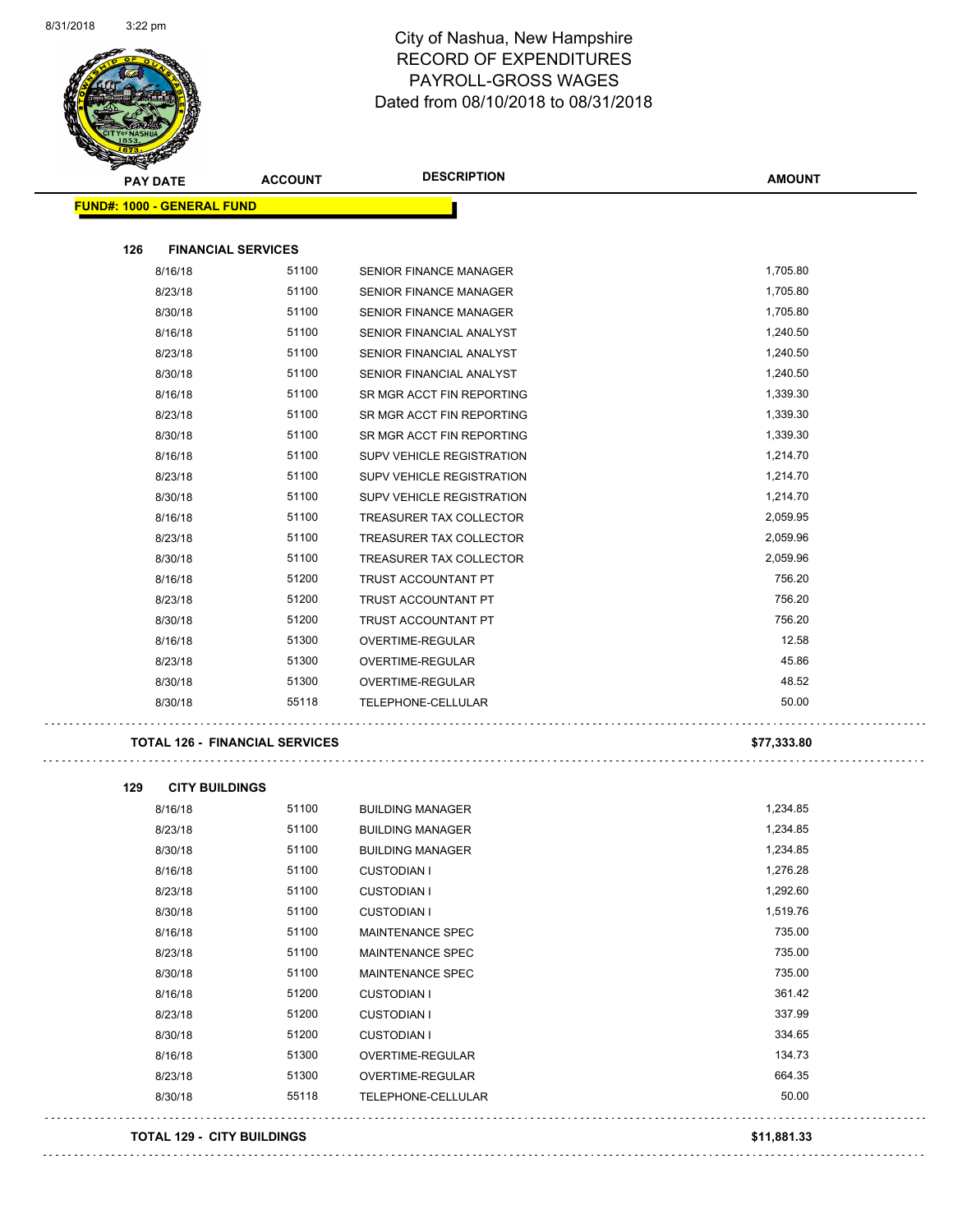$\overline{a}$ 



| $\tilde{\phantom{a}}$<br><b>PAY DATE</b> | <b>ACCOUNT</b> | <b>DESCRIPTION</b>            | <b>AMOUNT</b> |
|------------------------------------------|----------------|-------------------------------|---------------|
| <b>FUND#: 1000 - GENERAL FUND</b>        |                |                               |               |
|                                          |                |                               |               |
| 130<br><b>PURCHASING</b>                 |                |                               |               |
| 8/16/18                                  | 51100          | PURCHASING AGENT I            | 756.10        |
| 8/23/18                                  | 51100          | PURCHASING AGENT I            | 756.10        |
| 8/30/18                                  | 51100          | PURCHASING AGENT I            | 756.10        |
| 8/16/18                                  | 51100          | PURCHASING AGENT II           | 941.90        |
| 8/23/18                                  | 51100          | PURCHASING AGENT II           | 930.12        |
| 8/30/18                                  | 51100          | PURCHASING AGENT II           | 936.00        |
| 8/16/18                                  | 51100          | PURCHASING MANAGER            | 1,746.35      |
| 8/23/18                                  | 51100          | PURCHASING MANAGER            | 1,746.35      |
| 8/30/18                                  | 51100          | PURCHASING MANAGER            | 1,746.35      |
| 8/16/18                                  | 51200          | <b>SECURITY LIBRARY</b>       | 319.90        |
| 8/23/18                                  | 51200          | <b>SECURITY LIBRARY</b>       | 327.90        |
| 8/16/18                                  | 51300          | <b>OVERTIME-REGULAR</b>       | 7.09          |
| 8/23/18                                  | 51300          | OVERTIME-REGULAR              | 42.53         |
| <b>TOTAL 130 - PURCHASING</b>            |                |                               | \$11,012.79   |
| <b>HUNT BUILDING</b><br>131              |                |                               |               |
| 8/16/18                                  | 51100          | HUNT MEMORIAL BLDG & ARTS ADM | 372.90        |
| 8/23/18                                  | 51100          | HUNT MEMORIAL BLDG & ARTS ADM | 372.90        |
| 8/30/18                                  | 51100          | HUNT MEMORIAL BLDG & ARTS ADM | 372.90        |
| <b>TOTAL 131 - HUNT BUILDING</b>         |                |                               | \$1,118.70    |
|                                          |                |                               |               |
| <b>ASSESSING</b><br>132                  |                |                               |               |
| 8/16/18                                  | 51100          | <b>APPRAISER I</b>            | 796.30        |
| 8/23/18                                  | 51100          | <b>APPRAISER I</b>            | 796.30        |
| 8/30/18                                  | 51100          | <b>APPRAISER I</b>            | 796.30        |
| 8/16/18                                  | 51100          | <b>APPRAISER II</b>           | 1,146.50      |
| 8/23/18                                  | 51100          | <b>APPRAISER II</b>           | 1,146.50      |
| 8/30/18                                  | 51100          | APPRAISER II                  | 1,146.50      |
| 8/16/18                                  | 51100          | <b>APPRAISER III</b>          | 2,465.70      |
| 8/23/18                                  | 51100          | <b>APPRAISER III</b>          | 2,465.70      |
| 8/30/18                                  | 51100          | <b>APPRAISER III</b>          | 2,465.70      |
| 8/16/18                                  | 51100          | ASSESSING ADMIN SPEC I CSR    | 654.95        |
| 8/23/18                                  | 51100          | ASSESSING ADMIN SPEC I CSR    | 654.95        |
| 8/30/18                                  | 51100          | ASSESSING ADMIN SPEC I CSR    | 654.95        |
| 8/16/18                                  | 51100          | ASSESSING ADMIN SPEC II CSR   | 715.30        |
| 8/23/18                                  | 51100          | ASSESSING ADMIN SPEC II CSR   | 715.30        |
| 8/30/18                                  | 51100          | ASSESSING ADMIN SPEC II CSR   | 715.30        |
| 8/16/18                                  | 51100          | ASSESSING ADMIN SPEC III CSR  | 998.55        |
| 8/23/18                                  | 51100          | ASSESSING ADMIN SPEC III CSR  | 998.55        |
| 8/30/18                                  | 51100          | ASSESSING ADMIN SPEC III CSR  | 998.55        |
| 8/16/18                                  | 51100          | <b>CHIEF ASSESSOR</b>         | 1,908.50      |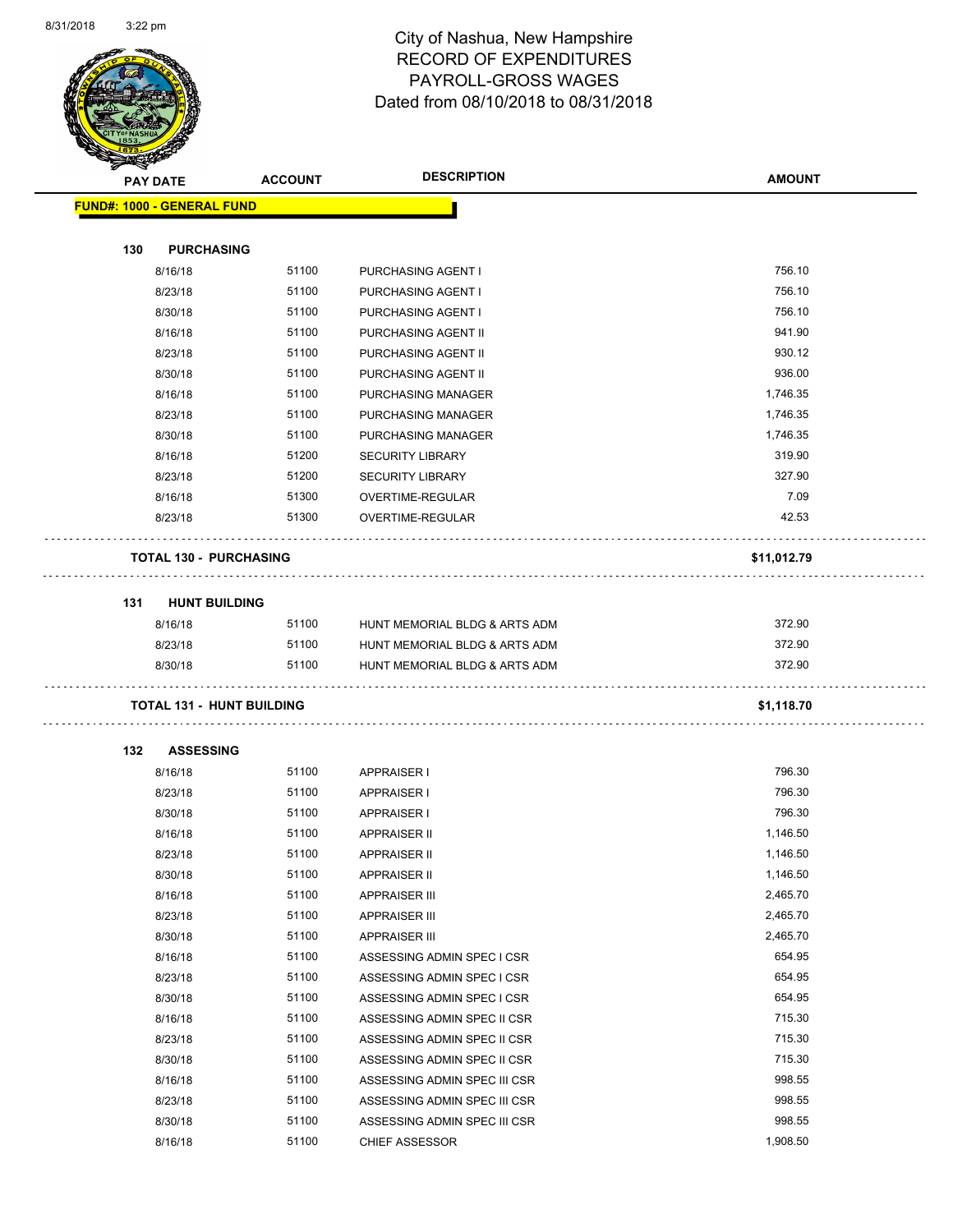Page 52 of 108

| <b>PAY DATE</b>                      | <b>ACCOUNT</b> | <b>DESCRIPTION</b>               | <b>AMOUNT</b> |
|--------------------------------------|----------------|----------------------------------|---------------|
| <b>FUND#: 1000 - GENERAL FUND</b>    |                |                                  |               |
| 132<br><b>ASSESSING</b>              |                |                                  |               |
| 8/23/18                              | 51100          | <b>CHIEF ASSESSOR</b>            | 1,908.50      |
| 8/30/18                              | 51100          | <b>CHIEF ASSESSOR</b>            | 1,908.49      |
| 8/16/18                              | 51100          | DEPARTMENT COORDINATOR           | 929.65        |
| 8/23/18                              | 51100          | DEPARTMENT COORDINATOR           | 929.65        |
| 8/30/18                              | 51100          | DEPARTMENT COORDINATOR           | 929.65        |
| 8/16/18                              | 51300          | OVERTIME-REGULAR                 | 34.86         |
| 8/30/18                              | 51512          | <b>WAGES APPOINTED OFFICIALS</b> | 375.00        |
| <b>TOTAL 132 - ASSESSING</b>         |                |                                  | \$29,256.20   |
| 134<br><b>GIS</b>                    |                |                                  |               |
| 8/16/18                              | 51100          | <b>GIS TECHNICIAN II</b>         | 1,174.40      |
| 8/23/18                              | 51100          | <b>GIS TECHNICIAN II</b>         | 1,174.40      |
| 8/30/18                              | 51100          | <b>GIS TECHNICIAN II</b>         | 1,174.40      |
| 8/16/18                              | 51200          | <b>GIS MANAGER</b>               | 1,034.88      |
| 8/23/18                              | 51200          | <b>GIS MANAGER</b>               | 1,034.88      |
| 8/30/18                              | 51200          | <b>GIS MANAGER</b>               | 1,034.88      |
| <b>TOTAL 134 - GIS</b>               |                |                                  | \$6,627.84    |
| 140<br><b>PINEWOOD CEMETERY</b>      |                |                                  |               |
| 8/30/18                              | 55314          | FIXED RATE MILEAGE ALLOWANCE     | 100.00        |
| <b>TOTAL 140 - PINEWOOD CEMETERY</b> |                |                                  | \$100.00      |
| <b>WOODLAWN CEMETERY</b><br>142      |                |                                  |               |
| 8/16/18                              | 51100          | <b>GROUNDSKEEPER CEMETERY</b>    | 1,455.30      |
| 8/23/18                              | 51100          | <b>GROUNDSKEEPER CEMETERY</b>    | 1,455.30      |
| 8/30/18                              | 51100          | GROUNDSKEEPER CEMETERY           | 1,455.30      |
| 8/16/18                              | 51100          | SUBFOREMAN CEMETERY              | 852.10        |
| 8/23/18                              | 51100          | SUBFOREMAN CEMETERY              | 852.10        |
| 8/30/18                              | 51100          | SUBFOREMAN CEMETERY              | 852.10        |
| 8/16/18                              | 51100          | SUPERINTENDENT CEMETERY I        | 1,195.60      |
| 8/23/18                              | 51100          | SUPERINTENDENT CEMETERY I        | 1,195.60      |
| 8/30/18                              | 51100          | SUPERINTENDENT CEMETERY I        | 1,195.60      |
| 8/16/18                              | 51300          | OVERTIME-REGULAR                 | 163.72        |
| 8/30/18                              | 51300          | OVERTIME-REGULAR                 | 81.86         |
| 8/16/18                              | 51400          | WAGES TEMPORARY-SEASONAL         | 1,127.50      |
|                                      | 51400          | WAGES TEMPORARY-SEASONAL         | 1,116.50      |
| 8/23/18                              |                |                                  |               |
| 8/30/18                              | 51400          | WAGES TEMPORARY-SEASONAL         | 830.50        |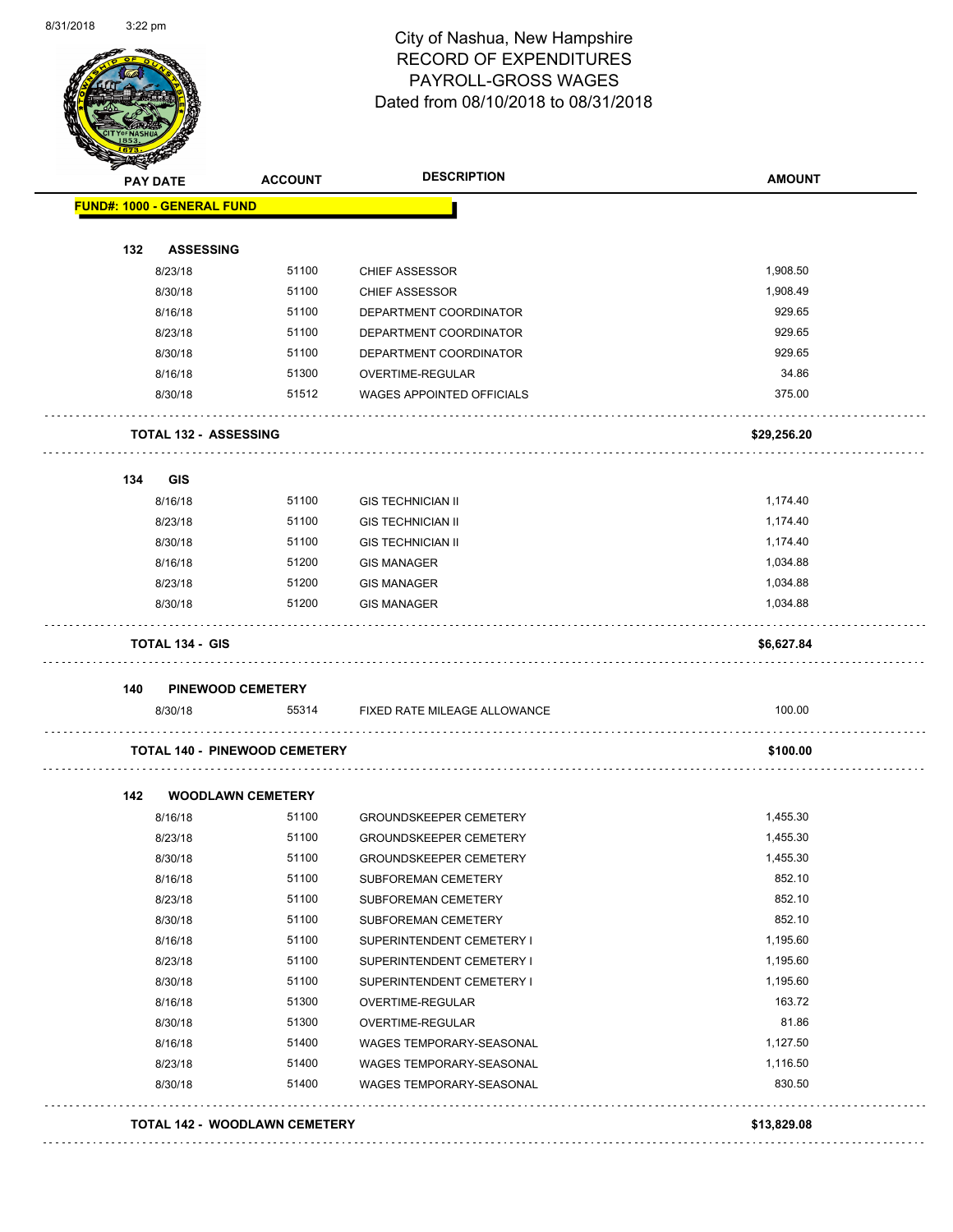| <b>PAY DATE</b>                   | <b>ACCOUNT</b>                                        | <b>DESCRIPTION</b>                  | <b>AMOUNT</b> |
|-----------------------------------|-------------------------------------------------------|-------------------------------------|---------------|
| <b>FUND#: 1000 - GENERAL FUND</b> |                                                       |                                     |               |
| 144                               |                                                       |                                     |               |
| 8/16/18                           | <b>EDGEWOOD &amp; SUBURBAN CEMETERIES</b><br>51100    | <b>GROUNDSKEEPER CEMETERY</b>       | 871.87        |
| 8/23/18                           | 51100                                                 | <b>GROUNDSKEEPER CEMETERY</b>       | 871.87        |
| 8/30/18                           | 51100                                                 | <b>GROUNDSKEEPER CEMETERY</b>       | 871.87        |
| 8/16/18                           | 51100                                                 | SUBFOREMAN CEMETERY                 | 736.69        |
| 8/23/18                           | 51100                                                 | SUBFOREMAN CEMETERY                 | 736.70        |
|                                   | 51100                                                 |                                     | 736.70        |
| 8/30/18                           | 51100                                                 | SUBFOREMAN CEMETERY                 | 1,261.25      |
| 8/16/18                           | 51100                                                 | SUPERINTENDENT CEMETERY II          |               |
| 8/23/18                           |                                                       | SUPERINTENDENT CEMETERY II          | 1,261.25      |
| 8/30/18                           | 51100                                                 | SUPERINTENDENT CEMETERY II          | 1,261.25      |
| 8/16/18                           | 51300                                                 | <b>OVERTIME-REGULAR</b>             | 10.00         |
| 8/16/18                           | 51400                                                 | WAGES TEMPORARY-SEASONAL            | 1,908.50      |
| 8/23/18                           | 51400                                                 | WAGES TEMPORARY-SEASONAL            | 1,232.00      |
| 8/30/18                           | 51400                                                 | WAGES TEMPORARY-SEASONAL            | 880.00        |
| 8/30/18                           | 55314                                                 | <b>FIXED RATE MILEAGE ALLOWANCE</b> | 100.00        |
|                                   | <b>TOTAL 144 - EDGEWOOD &amp; SUBURBAN CEMETERIES</b> |                                     | \$12,739.95   |
| 150<br><b>POLICE</b>              |                                                       |                                     |               |
| 8/16/18                           | 51100                                                 | <b>1ST YEAR OFFICERS</b>            | 3,065.25      |
| 8/23/18                           | 51100                                                 | <b>1ST YEAR OFFICERS</b>            | 3,065.25      |
| 8/30/18                           | 51100                                                 | <b>1ST YEAR OFFICERS</b>            | 3,065.25      |
| 8/16/18                           | 51100                                                 | <b>ACCOUNT CLERK III</b>            | 2,303.60      |
| 8/23/18                           | 51100                                                 | <b>ACCOUNT CLERK III</b>            | 2,303.60      |
| 8/30/18                           | 51100                                                 | <b>ACCOUNT CLERK III</b>            | 2,303.60      |
| 8/16/18                           | 51100                                                 | ADMINISTRATIVE PROJECT SPEC         | 1,428.35      |
| 8/23/18                           | 51100                                                 | ADMINISTRATIVE PROJECT SPEC         | 1,428.35      |
| 8/30/18                           | 51100                                                 | ADMINISTRATIVE PROJECT SPEC         | 1,428.35      |
| 8/16/18                           | 51100                                                 | ANIMAL CONTROL OFFICER              | 998.95        |
| 8/23/18                           | 51100                                                 | ANIMAL CONTROL OFFICER              | 998.95        |
| 8/30/18                           | 51100                                                 | ANIMAL CONTROL OFFICER              | 998.95        |
| 8/16/18                           | 51100                                                 | ASSISTANT RECORDS MANAGER           | 1,028.25      |
| 8/23/18                           | 51100                                                 | ASSISTANT RECORDS MANAGER           | 1,028.25      |
| 8/30/18                           | 51100                                                 | ASSISTANT RECORDS MANAGER           | 1,028.25      |
| 8/16/18                           | 51100                                                 | AUTO MECHANIC 1ST CLASS             | 1,720.45      |
| 8/23/18                           | 51100                                                 | AUTO MECHANIC 1ST CLASS             | 1,720.46      |
| 8/30/18                           | 51100                                                 | AUTO MECHANIC 1ST CLASS             | 1,720.45      |
|                                   | 51100                                                 | <b>BUILDING MAINTENANCE SUPV</b>    | 1,028.25      |
| 8/16/18<br>8/23/18                | 51100                                                 | <b>BUILDING MAINTENANCE SUPV</b>    | 1,028.25      |
| 8/30/18                           | 51100                                                 | <b>BUILDING MAINTENANCE SUPV</b>    | 1,028.25      |
|                                   | 51100                                                 |                                     | 15,993.60     |
| 8/16/18                           | 51100                                                 | <b>CAPTAIN</b>                      | 15,993.60     |
| 8/23/18                           |                                                       | <b>CAPTAIN</b>                      | 15,993.61     |
| 8/30/18                           | 51100                                                 | CAPTAIN                             |               |
| 8/16/18                           | 51100                                                 | CHIEF OF POLICE                     | 2,815.20      |
| 8/23/18                           | 51100                                                 | CHIEF OF POLICE                     | 2,815.20      |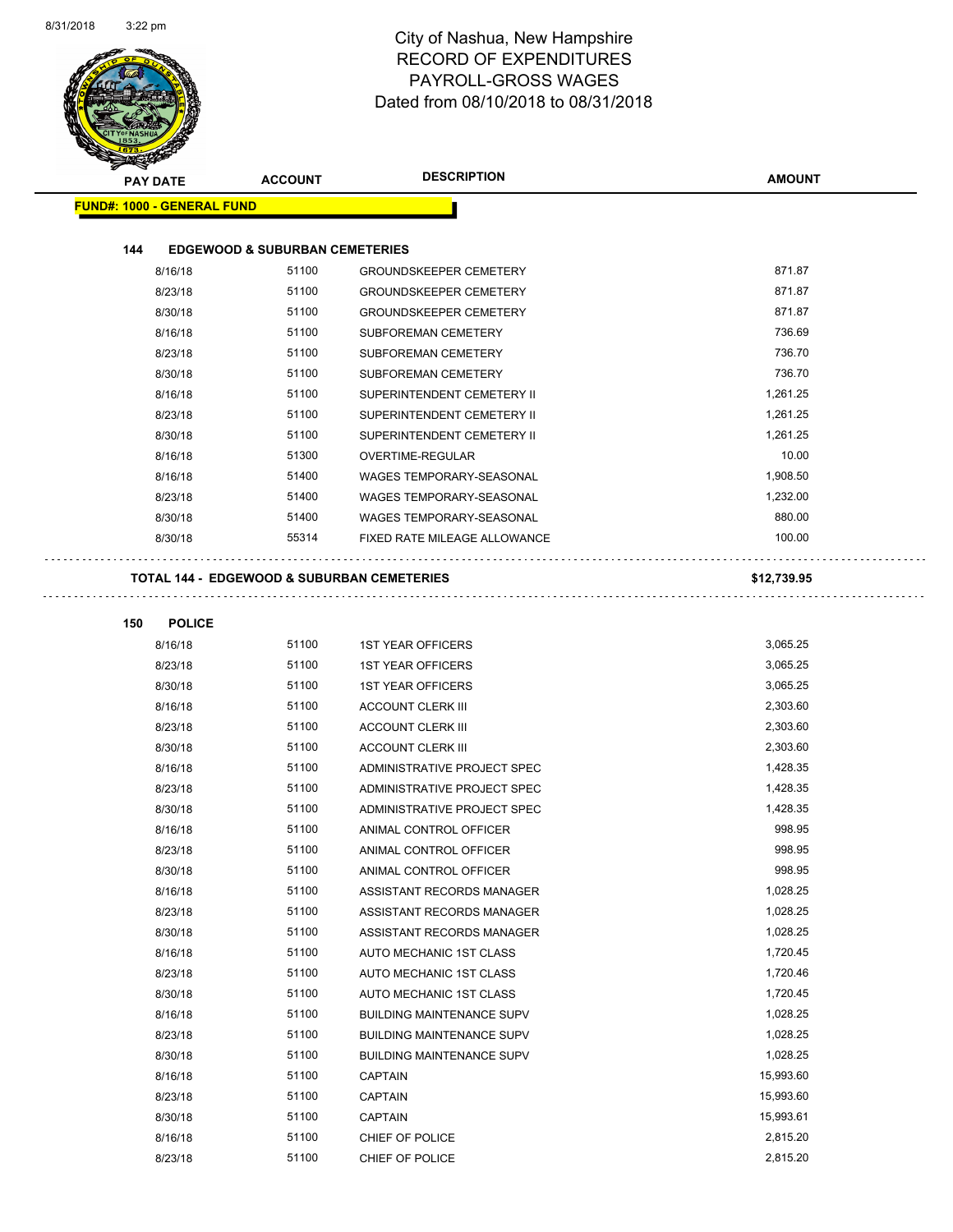

| $\tilde{\phantom{a}}$ | <b>PAY DATE</b>                   | <b>ACCOUNT</b> | <b>DESCRIPTION</b>             | <b>AMOUNT</b> |
|-----------------------|-----------------------------------|----------------|--------------------------------|---------------|
|                       | <b>FUND#: 1000 - GENERAL FUND</b> |                |                                |               |
|                       |                                   |                |                                |               |
| 150                   | <b>POLICE</b>                     |                |                                |               |
|                       | 8/30/18                           | 51100          | CHIEF OF POLICE                | 2,815.20      |
|                       | 8/16/18                           | 51100          | COMM TECH ALL DESIGNATIONS     | 8,663.93      |
|                       | 8/23/18                           | 51100          | COMM TECH ALL DESIGNATIONS     | 8,788.14      |
|                       | 8/30/18                           | 51100          | COMM TECH ALL DESIGNATIONS     | 8,788.14      |
|                       | 8/16/18                           | 51100          | COMMUNITY POLICE COORD CEMD    | 1,354.20      |
|                       | 8/23/18                           | 51100          | COMMUNITY POLICE COORD CEMD    | 1,354.20      |
|                       | 8/30/18                           | 51100          | COMMUNITY POLICE COORD CEMD    | 1,354.20      |
|                       | 8/16/18                           | 51100          | <b>CRIME ANALYST</b>           | 1,075.20      |
|                       | 8/23/18                           | 51100          | <b>CRIME ANALYST</b>           | 1,075.20      |
|                       | 8/30/18                           | 51100          | <b>CRIME ANALYST</b>           | 1,075.20      |
|                       | 8/16/18                           | 51100          | <b>CUSTODIAN III</b>           | 2,337.79      |
|                       | 8/23/18                           | 51100          | <b>CUSTODIAN III</b>           | 2,337.80      |
|                       | 8/30/18                           | 51100          | <b>CUSTODIAN III</b>           | 2,337.80      |
|                       | 8/16/18                           | 51100          | DEPUTY CHIEF OF POLICE         | 5,102.20      |
|                       | 8/23/18                           | 51100          | DEPUTY CHIEF OF POLICE         | 5,102.20      |
|                       | 8/30/18                           | 51100          | DEPUTY CHIEF OF POLICE         | 5,102.20      |
|                       | 8/16/18                           | 51100          | <b>DETENTION SPEC</b>          | 2,665.95      |
|                       | 8/23/18                           | 51100          | <b>DETENTION SPEC</b>          | 2,665.95      |
|                       | 8/30/18                           | 51100          | DETENTION SPEC                 | 2,665.95      |
|                       | 8/16/18                           | 51100          | DISPATCHERS ALL DESIGNATIONS   | 5,450.50      |
|                       | 8/23/18                           | 51100          | DISPATCHERS ALL DESIGNATIONS   | 5,450.50      |
|                       | 8/30/18                           | 51100          | DISPATCHERS ALL DESIGNATIONS   | 5,450.50      |
|                       | 8/16/18                           | 51100          | FLEET MAINTENANCE ASST SUPV    | 963.20        |
|                       | 8/23/18                           | 51100          | FLEET MAINTENANCE ASST SUPV    | 963.20        |
|                       | 8/30/18                           | 51100          | FLEET MAINTENANCE ASST SUPV    | 963.20        |
|                       | 8/16/18                           | 51100          | IT MANAGER/SOFTWARE SPECIALIST | 1,728.00      |
|                       | 8/23/18                           | 51100          | IT MANAGER/SOFTWARE SPECIALIST | 1,728.00      |
|                       | 8/30/18                           | 51100          | IT MANAGER/SOFTWARE SPECIALIST | 1,728.00      |
|                       | 8/16/18                           | 51100          | IT PROGRAMS ADMIN & INSTRUCTOR | 1,081.50      |
|                       | 8/23/18                           | 51100          | IT PROGRAMS ADMIN & INSTRUCTOR | 1,081.50      |
|                       | 8/30/18                           | 51100          | IT PROGRAMS ADMIN & INSTRUCTOR | 1,081.50      |
|                       | 8/16/18                           | 51100          | <b>LEGAL SECRETARY</b>         | 768.85        |
|                       | 8/23/18                           | 51100          | <b>LEGAL SECRETARY</b>         | 768.85        |
|                       | 8/30/18                           | 51100          | <b>LEGAL SECRETARY</b>         | 768.85        |
|                       | 8/16/18                           | 51100          | LIEUTENANT                     | 17,571.70     |
|                       | 8/23/18                           | 51100          | LIEUTENANT                     | 17,571.69     |
|                       | 8/30/18                           | 51100          | LIEUTENANT                     | 17,571.69     |
|                       | 8/16/18                           | 51100          | NPD BUSINESS COORDINATOR       | 965.25        |
|                       | 8/23/18                           | 51100          | NPD BUSINESS COORDINATOR       | 965.25        |
|                       | 8/30/18                           | 51100          | NPD BUSINESS COORDINATOR       | 965.25        |
|                       | 8/16/18                           | 51100          | NPD BUSINESS MANAGER           | 1,802.00      |
|                       | 8/23/18                           | 51100          | NPD BUSINESS MANAGER           | 1,802.00      |
|                       | 8/30/18                           | 51100          | NPD BUSINESS MANAGER           | 1,802.00      |
|                       | 8/16/18                           | 51100          | NPD NETWORK ADMINISTRATOR      | 1,377.50      |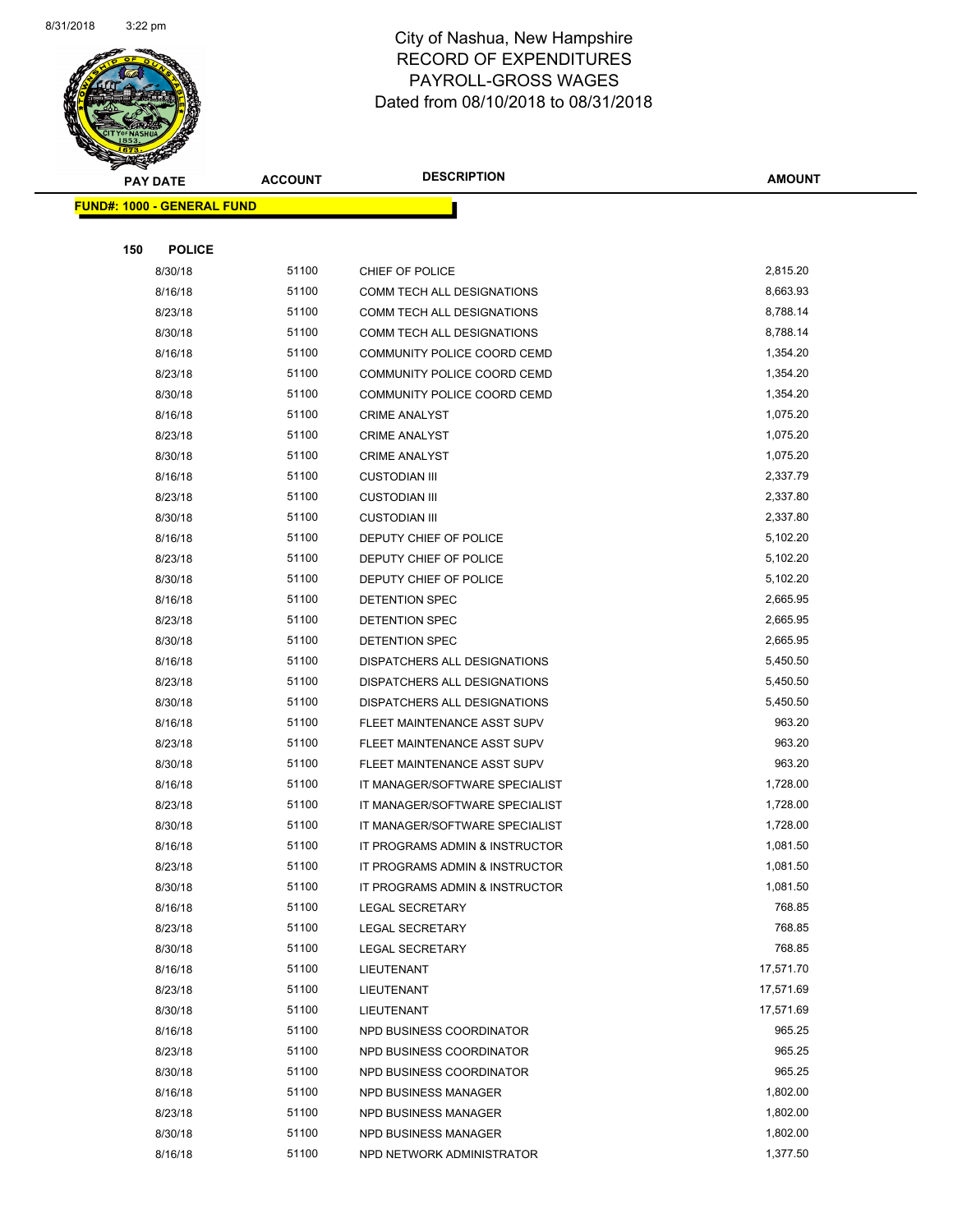

| <b>PAY DATE</b> |                                   | <b>ACCOUNT</b> | <b>DESCRIPTION</b>                      | <b>AMOUNT</b> |
|-----------------|-----------------------------------|----------------|-----------------------------------------|---------------|
|                 | <b>FUND#: 1000 - GENERAL FUND</b> |                |                                         |               |
|                 |                                   |                |                                         |               |
| 150             | <b>POLICE</b>                     |                |                                         |               |
|                 | 8/23/18                           | 51100          | NPD NETWORK ADMINISTRATOR               | 1,377.50      |
|                 | 8/30/18                           | 51100          | NPD NETWORK ADMINISTRATOR               | 1,377.50      |
|                 | 8/16/18                           | 51100          | PARALEGAL                               | 854.00        |
|                 | 8/23/18                           | 51100          | PARALEGAL                               | 854.00        |
|                 | 8/30/18                           | 51100          | PARALEGAL                               | 854.00        |
|                 | 8/16/18                           | 51100          | PATROLMAN ALL RANKS                     | 175,095.57    |
|                 | 8/23/18                           | 51100          | PATROLMAN ALL RANKS                     | 176,298.19    |
|                 | 8/30/18                           | 51100          | PATROLMAN ALL RANKS                     | 179,678.77    |
|                 | 8/16/18                           | 51100          | RECORDS & COMMUNICATIONS MGR            | 1,589.40      |
|                 | 8/23/18                           | 51100          | RECORDS & COMMUNICATIONS MGR            | 1,589.40      |
|                 | 8/30/18                           | 51100          | <b>RECORDS &amp; COMMUNICATIONS MGR</b> | 1,589.40      |
|                 | 8/16/18                           | 51100          | <b>RECORDS TECHNICIAN I</b>             | 1,371.35      |
|                 | 8/23/18                           | 51100          | <b>RECORDS TECHNICIAN I</b>             | 1,371.35      |
|                 | 8/30/18                           | 51100          | <b>RECORDS TECHNICIAN I</b>             | 1,371.35      |
|                 | 8/16/18                           | 51100          | <b>RECORDS TECHNICIAN II</b>            | 1,676.30      |
|                 | 8/23/18                           | 51100          | RECORDS TECHNICIAN II                   | 1,676.30      |
|                 | 8/30/18                           | 51100          | RECORDS TECHNICIAN II                   | 1,676.30      |
|                 | 8/16/18                           | 51100          | SEC DOMESTIC VIOLENCE UNIT              | 758.90        |
|                 | 8/23/18                           | 51100          | SEC DOMESTIC VIOLENCE UNIT              | 758.90        |
|                 | 8/30/18                           | 51100          | SEC DOMESTIC VIOLENCE UNIT              | 758.90        |
|                 | 8/16/18                           | 51100          | SECRETARIAL SUPV DET BUREAU             | 943.95        |
|                 | 8/23/18                           | 51100          | SECRETARIAL SUPV DET BUREAU             | 943.95        |
|                 | 8/30/18                           | 51100          | SECRETARIAL SUPV DET BUREAU             | 943.95        |
|                 | 8/16/18                           | 51100          | <b>SECRETARY III</b>                    | 2,931.26      |
|                 | 8/23/18                           | 51100          | <b>SECRETARY III</b>                    | 2,931.25      |
|                 | 8/30/18                           | 51100          | <b>SECRETARY III</b>                    | 2,931.25      |
|                 | 8/16/18                           | 51100          | <b>SECRETARY V</b>                      | 1,758.70      |
|                 | 8/23/18                           | 51100          | <b>SECRETARY V</b>                      | 1,758.70      |
|                 | 8/30/18                           | 51100          | <b>SECRETARY V</b>                      | 1,758.70      |
|                 | 8/16/18                           | 51100          | SECRETARY VI                            | 836.30        |
|                 | 8/23/18                           | 51100          | <b>SECRETARY VI</b>                     | 836.30        |
|                 | 8/30/18                           | 51100          | <b>SECRETARY VI</b>                     | 836.30        |
|                 | 8/16/18                           | 51100          | SERGEANT                                | 39,236.81     |
|                 | 8/23/18                           | 51100          | SERGEANT                                | 39,236.82     |
|                 | 8/30/18                           | 51100          | SERGEANT                                | 39,236.81     |
|                 | 8/16/18                           | 51100          | <b>SHIFT LEADER</b>                     | 2,185.00      |
|                 | 8/23/18                           | 51100          | SHIFT LEADER                            | 2,185.00      |
|                 | 8/30/18                           | 51100          | SHIFT LEADER                            | 2,185.00      |
|                 | 8/16/18                           | 51100          | SUPV POLICE FLEET                       | 1,306.35      |
|                 | 8/23/18                           | 51100          | SUPV POLICE FLEET                       | 1,306.36      |
|                 | 8/30/18                           | 51100          | <b>SUPV POLICE FLEET</b>                | 1,306.35      |
|                 | 8/16/18                           | 51200          | <b>ACCREDITATION MANAGER</b>            | 1,129.28      |
|                 | 8/23/18                           | 51200          | <b>ACCREDITATION MANAGER</b>            | 1,129.28      |
|                 | 8/30/18                           | 51200          | <b>ACCREDITATION MANAGER</b>            | 1,129.28      |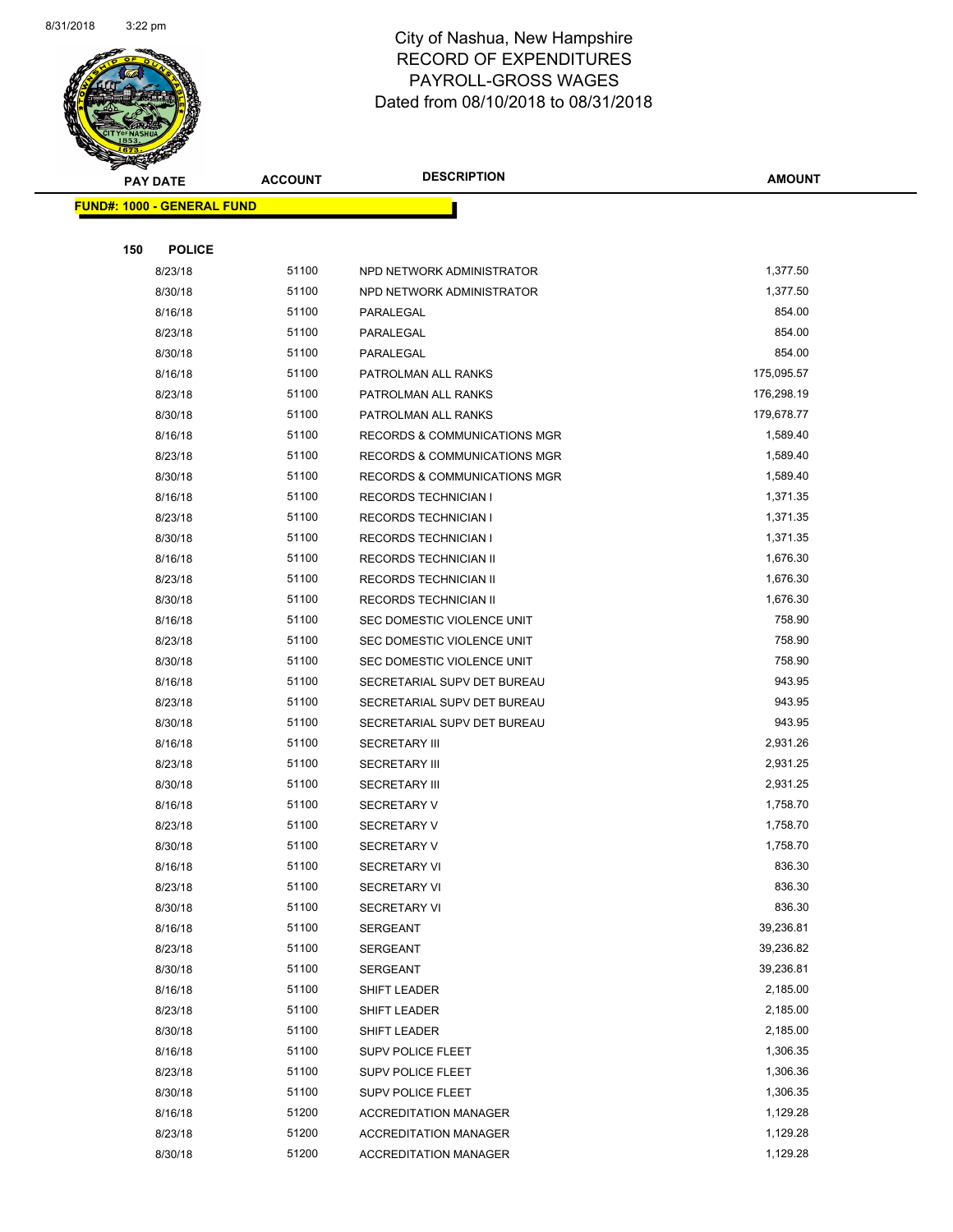

Page 56 of 108

|     | <b>PAY DATE</b>                   | <b>ACCOUNT</b> | <b>DESCRIPTION</b>             | <b>AMOUNT</b>  |
|-----|-----------------------------------|----------------|--------------------------------|----------------|
|     | <b>FUND#: 1000 - GENERAL FUND</b> |                |                                |                |
|     |                                   |                |                                |                |
| 150 | <b>POLICE</b>                     |                |                                |                |
|     | 8/16/18                           | 51200          | POLICE ATTORNEY PT             | 1,292.44       |
|     | 8/23/18                           | 51200          | POLICE ATTORNEY PT             | 1,292.44       |
|     | 8/30/18                           | 51200          | POLICE ATTORNEY PT             | 1,292.44       |
|     | 8/16/18                           | 51200          | SENIOR RELATIONS SPECIALIST    | 725.40         |
|     | 8/23/18                           | 51200          | SENIOR RELATIONS SPECIALIST    | 725.40         |
|     | 8/30/18                           | 51200          | SENIOR RELATIONS SPECIALIST    | 725.40         |
|     | 8/16/18                           | 51300          | OVERTIME-REGULAR               | 1,763.08       |
|     | 8/23/18                           | 51300          | OVERTIME-REGULAR               | 2,806.13       |
|     | 8/30/18                           | 51300          | OVERTIME-REGULAR               | 4,177.94       |
|     | 8/16/18                           | 51309          | <b>OVERTIME-TRAINING</b>       | 1,589.74       |
|     | 8/23/18                           | 51309          | <b>OVERTIME-TRAINING</b>       | 3,369.07       |
|     | 8/30/18                           | 51309          | <b>OVERTIME-TRAINING</b>       | 164.14         |
|     | 8/16/18                           | 51315          | <b>OVERTIME-WITNESS</b>        | 1,377.62       |
|     | 8/23/18                           | 51315          | OVERTIME-WITNESS               | 648.02         |
|     | 8/30/18                           | 51315          | <b>OVERTIME-WITNESS</b>        | 2,740.21       |
|     | 8/16/18                           | 51322          | OVERTIME-INVESTIGATIVE         | 6,531.07       |
|     | 8/23/18                           | 51322          | OVERTIME-INVESTIGATIVE         | 5,710.86       |
|     | 8/30/18                           | 51322          | OVERTIME-INVESTIGATIVE         | 2,485.83       |
|     | 8/16/18                           | 51330          | OVERTIME-COVERAGE              | 29,195.22      |
|     | 8/23/18                           | 51330          | OVERTIME-COVERAGE              | 35,604.30      |
|     | 8/30/18                           | 51330          | OVERTIME-COVERAGE              | 31,734.21      |
|     | 8/16/18                           | 51412          | <b>WAGES PER DIEM</b>          | 99.87          |
|     | 8/23/18                           | 51412          | WAGES PER DIEM                 | 299.61         |
|     | 8/30/18                           | 51412          | <b>WAGES PER DIEM</b>          | 99.87          |
|     | 8/16/18                           | 51600          | <b>LONGEVITY</b>               | 900.00         |
|     | 8/23/18                           | 51600          | <b>LONGEVITY</b>               | 11,200.00      |
|     | 8/30/18                           | 51600          | <b>LONGEVITY</b>               | 500.00         |
|     | 8/16/18                           | 52800          | EDUCATIONAL ASSISTANCE         | 787.50         |
|     | 8/23/18                           | 52809          | <b>WELLNESS PROGRAM</b>        | 350.00         |
|     | 8/30/18                           | 52809          | WELLNESS PROGRAM               | 200.00         |
|     | 8/30/18                           | 55118          | TELEPHONE-CELLULAR             | 150.00         |
|     | 8/16/18                           | 61107          | <b>CLOTHING &amp; UNIFORMS</b> | 1,334.38       |
|     | 8/23/18                           | 61107          | <b>CLOTHING &amp; UNIFORMS</b> | 714.19         |
|     | 8/30/18                           | 61107          | <b>CLOTHING &amp; UNIFORMS</b> | 1,296.33       |
|     | <b>TOTAL 150 - POLICE</b>         |                |                                | \$1,104,805.49 |

#### 

**152 FIRE**

 $\Box$  .

 $\ldots$  .

8/16/18 51100 ADMINISTRATIVE ASSISTANT II 2,320.61 8/23/18 51100 ADMINISTRATIVE ASSISTANT II 2,320.60 8/30/18 51100 ADMINISTRATIVE ASSISTANT II 2,320.60 8/16/18 51100 ASST FIRE CHIEF 2,409.56 8/23/18 51100 ASST FIRE CHIEF 2,409.56 8/30/18 51100 ASST FIRE CHIEF 2,409.56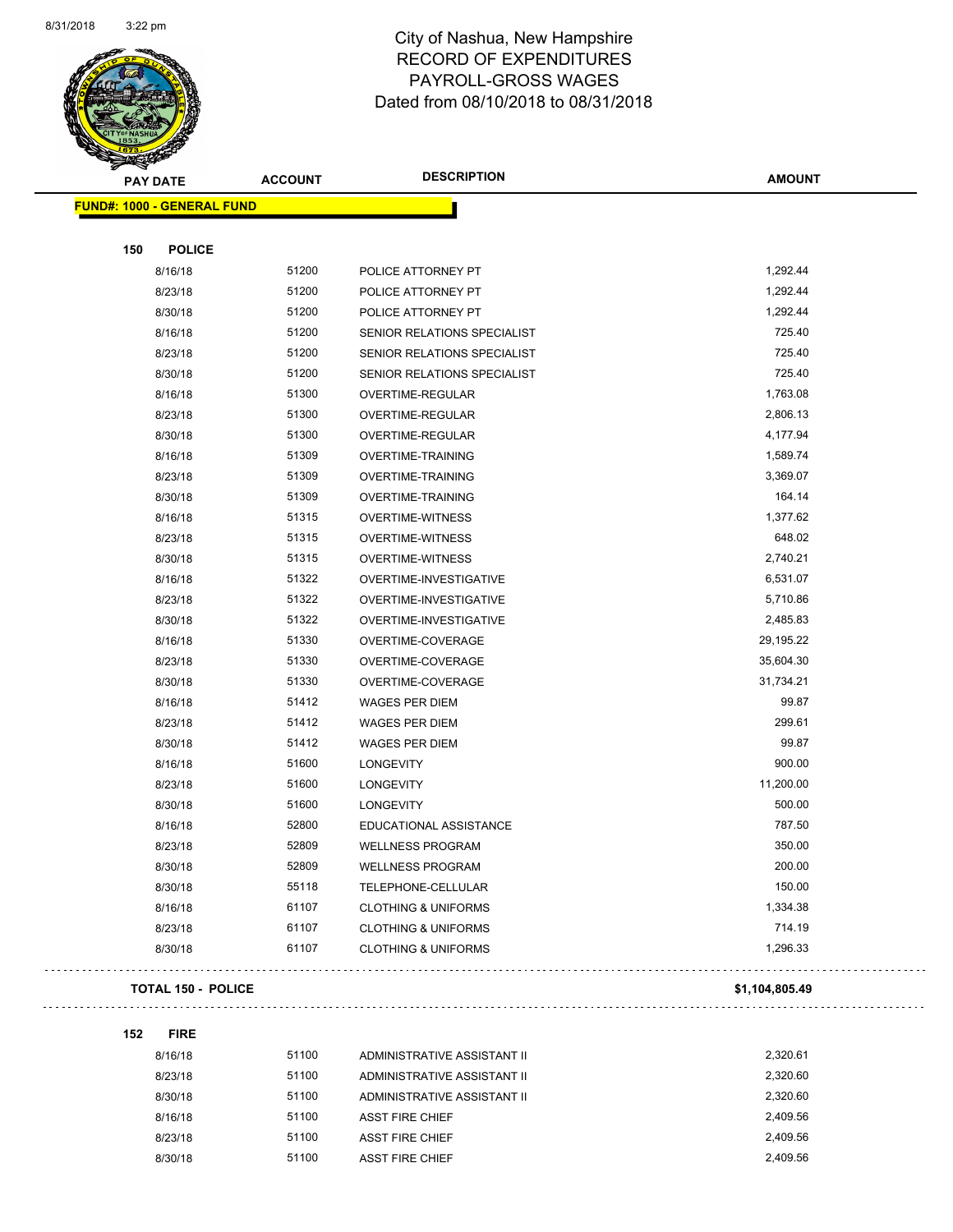

| <b>PAY DATE</b>                   | <b>ACCOUNT</b> | <b>DESCRIPTION</b>              | <b>AMOUNT</b> |
|-----------------------------------|----------------|---------------------------------|---------------|
| <b>FUND#: 1000 - GENERAL FUND</b> |                |                                 |               |
|                                   |                |                                 |               |
| <b>FIRE</b><br>152                |                |                                 |               |
| 8/16/18                           | 51100          | ASST SUPERINTENDENT FIRE ALARM  | 1,613.60      |
| 8/23/18                           | 51100          | ASST SUPERINTENDENT FIRE ALARM  | 1,613.60      |
| 8/30/18                           | 51100          | ASST SUPERINTENDENT FIRE ALARM  | 1,613.60      |
| 8/16/18                           | 51100          | ASST SUPERINTENDENT FIRE FLEET  | 1,613.60      |
| 8/23/18                           | 51100          | ASST SUPERINTENDENT FIRE FLEET  | 1,613.60      |
| 8/30/18                           | 51100          | ASST SUPERINTENDENT FIRE FLEET  | 1,613.60      |
| 8/16/18                           | 51100          | ASST SUPERINTENDENT PREVENTION  | 3,259.64      |
| 8/23/18                           | 51100          | ASST SUPERINTENDENT PREVENTION  | 3,259.64      |
| 8/30/18                           | 51100          | ASST SUPERINTENDENT PREVENTION  | 3,326.00      |
| 8/16/18                           | 51100          | <b>CAPTAIN</b>                  | 11,395.32     |
| 8/23/18                           | 51100          | CAPTAIN                         | 11,395.33     |
| 8/30/18                           | 51100          | <b>CAPTAIN</b>                  | 11,395.33     |
| 8/16/18                           | 51100          | CAPTAIN FIRE TRAINING SAFETY    | 1,764.28      |
| 8/23/18                           | 51100          | CAPTAIN FIRE TRAINING SAFETY    | 1,764.28      |
| 8/30/18                           | 51100          | CAPTAIN FIRE TRAINING SAFETY    | 1,764.28      |
| 8/16/18                           | 51100          | DEPUTY FIRE CHIEF               | 8,596.22      |
| 8/23/18                           | 51100          | <b>DEPUTY FIRE CHIEF</b>        | 8,596.21      |
| 8/30/18                           | 51100          | <b>DEPUTY FIRE CHIEF</b>        | 8,596.21      |
| 8/16/18                           | 51100          | <b>EXEC ASST BUSINESS COORD</b> | 868.70        |
| 8/23/18                           | 51100          | <b>EXEC ASST BUSINESS COORD</b> | 868.70        |
| 8/30/18                           | 51100          | <b>EXEC ASST BUSINESS COORD</b> | 868.70        |
| 8/16/18                           | 51100          | <b>FIRE CHIEF</b>               | 2,635.48      |
| 8/23/18                           | 51100          | <b>FIRE CHIEF</b>               | 2,635.48      |
| 8/30/18                           | 51100          | <b>FIRE CHIEF</b>               | 2,635.48      |
| 8/16/18                           | 51100          | FIRE DISPATCH ALL RANKS         | 7,507.83      |
| 8/23/18                           | 51100          | FIRE DISPATCH ALL RANKS         | 7,423.62      |
| 8/30/18                           | 51100          | FIRE DISPATCH ALL RANKS         | 7,883.42      |
| 8/16/18                           | 51100          | FIRE DISPATCHER CLERK TRAINER   | 1,649.42      |
| 8/23/18                           | 51100          | FIRE DISPATCHER CLERK TRAINER   | 1,649.42      |
| 8/30/18                           | 51100          | FIRE DISPATCHER CLERK TRAINER   | 1,168.34      |
| 8/16/18                           | 51100          | FIRE LIEUTENANT                 | 42,193.64     |
| 8/23/18                           | 51100          | FIRE LIEUTENANT                 | 42,328.17     |
| 8/30/18                           | 51100          | FIRE LIEUTENANT                 | 42,502.10     |
| 8/16/18                           | 51100          | FIRE MECHANIC                   | 1,327.72      |
| 8/23/18                           | 51100          | <b>FIRE MECHANIC</b>            | 1,327.72      |
| 8/30/18                           | 51100          | <b>FIRE MECHANIC</b>            | 1,327.72      |
| 8/16/18                           | 51100          | FIRE TRAINING OFFICER           | 1,613.60      |
| 8/23/18                           | 51100          | FIRE TRAINING OFFICER           | 1,613.60      |
| 8/30/18                           | 51100          | FIRE TRAINING OFFICER           | 1,712.40      |
| 8/16/18                           | 51100          | FIREFIGHTERS ALL RANKS          | 130,732.60    |
| 8/23/18                           | 51100          | FIREFIGHTERS ALL RANKS          | 129,694.63    |
| 8/30/18                           | 51100          | FIREFIGHTERS ALL RANKS          | 130,493.13    |
| 8/16/18                           | 51100          | SUPERINTENDENT FIRE ALARM       | 1,799.72      |
| 8/23/18                           | 51100          | SUPERINTENDENT FIRE ALARM       | 1,799.72      |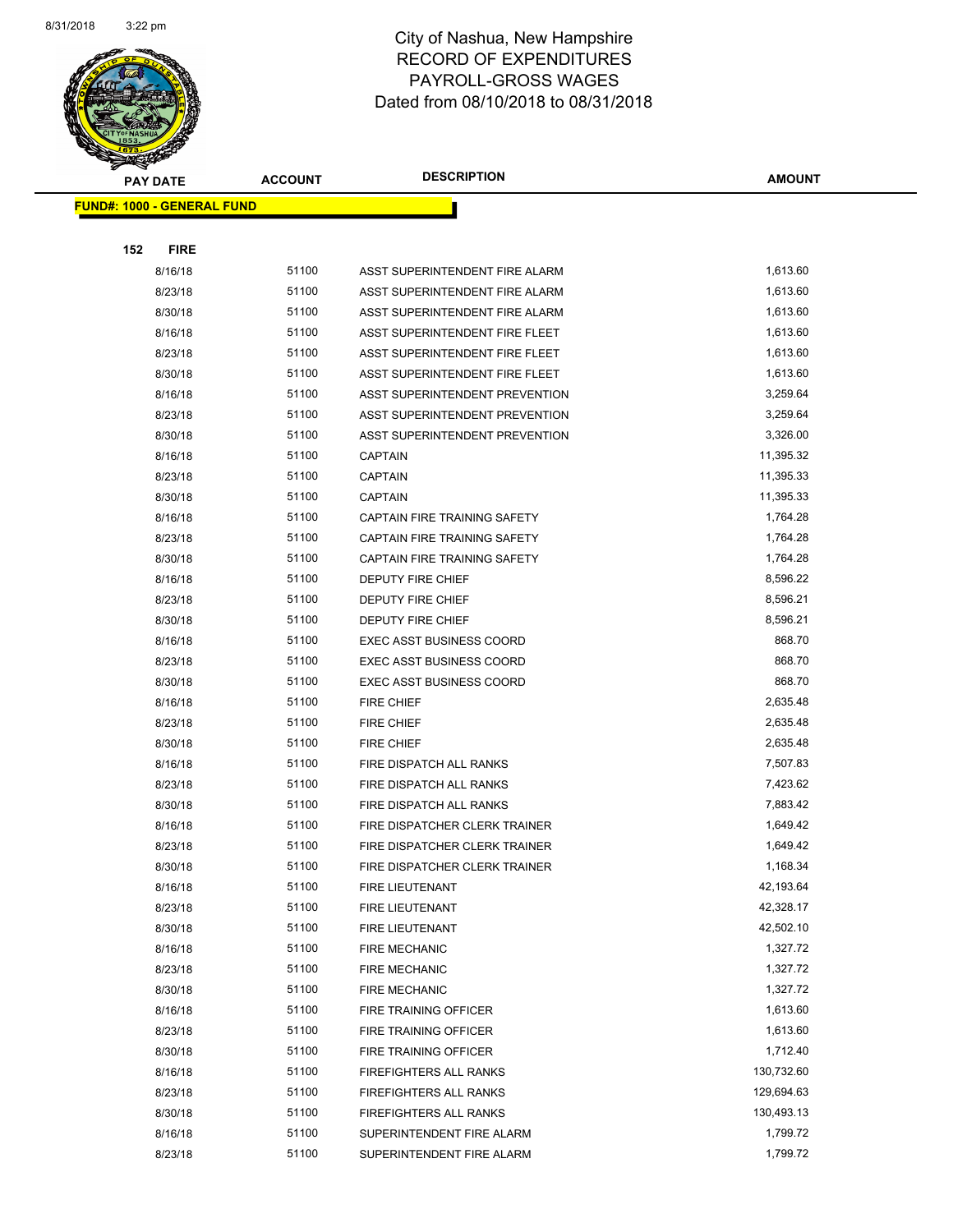

| <b>PAY DATE</b>                   | <b>ACCOUNT</b> | <b>DESCRIPTION</b>             | <b>AMOUNT</b> |
|-----------------------------------|----------------|--------------------------------|---------------|
| <b>FUND#: 1000 - GENERAL FUND</b> |                |                                |               |
|                                   |                |                                |               |
| 152<br><b>FIRE</b>                |                |                                |               |
| 8/30/18                           | 51100          | SUPERINTENDENT FIRE ALARM      | 1,799.72      |
| 8/16/18                           | 51100          | SUPERINTENDENT FIRE FLEET      | 1,764.28      |
| 8/23/18                           | 51100          | SUPERINTENDENT FIRE FLEET      | 1,764.28      |
| 8/30/18                           | 51100          | SUPERINTENDENT FIRE FLEET      | 1,764.28      |
| 8/16/18                           | 51100          | SUPERINTENDENT FIRE PREVENTION | 1,781.92      |
| 8/23/18                           | 51100          | SUPERINTENDENT FIRE PREVENTION | 1,781.92      |
| 8/30/18                           | 51100          | SUPERINTENDENT FIRE PREVENTION | 1,781.92      |
| 8/16/18                           | 51300          | OVERTIME-REGULAR               | 1,312.72      |
| 8/23/18                           | 51300          | OVERTIME-REGULAR               | 1,312.72      |
| 8/30/18                           | 51300          | OVERTIME-REGULAR               | 216.74        |
| 8/16/18                           | 51330          | OVERTIME-COVERAGE              | 20,252.39     |
| 8/23/18                           | 51330          | OVERTIME-COVERAGE              | 18,278.91     |
| 8/30/18                           | 51330          | OVERTIME-COVERAGE              | 17,665.08     |
| 8/16/18                           | 51650          | ADDITIONAL HOURS               | 45,577.07     |
| 8/23/18                           | 51650          | ADDITIONAL HOURS               | 41,252.46     |
| 8/30/18                           | 51650          | ADDITIONAL HOURS               | 36,109.30     |
| 8/16/18                           | 51700          | <b>STIPENDS</b>                | 4,722.61      |
| 8/23/18                           | 51700          | <b>STIPENDS</b>                | 4,694.21      |
| 8/30/18                           | 51700          | <b>STIPENDS</b>                | 4,723.57      |
| 8/30/18                           | 52800          | EDUCATIONAL ASSISTANCE         | 1,331.00      |
| 8/30/18                           | 55118          | TELEPHONE-CELLULAR             | 634.00        |
| 8/30/18                           | 61107          | <b>CLOTHING &amp; UNIFORMS</b> | 40.00         |

#### **TOTAL 152 - FIRE \$877,806.99**

**153 BUILDING INSPECTION** 8/16/18 51100 BLD INSP ASST PLANS EXAMINER 1,046.85 8/23/18 51100 BLD INSP ASST PLANS EXAMINER 1,046.85 8/30/18 51100 BLD INSP ASST PLANS EXAMINER 1,046.85 8/16/18 51100 BUILDING AND UTILITIES INSPCTR 3,635.40 8/23/18 51100 BUILDING AND UTILITIES INSPCTR 5 2635.40 8/30/18 51100 BUILDING AND UTILITIES INSPCTR 3,635.39 8/16/18 51100 BUILDING DEPARTMENT MANAGER 1,612.75 8/23/18 51100 BUILDING DEPARTMENT MANAGER 1,612.75 8/30/18 51100 BUILDING DEPARTMENT MANAGER 1,612.76 8/16/18 51100 PERMIT TECHNICIAN I 1,287.45 8/23/18 51100 PERMIT TECHNICIAN I 678.05 8/30/18 51100 PERMIT TECHNICIAN I 678.05 8/16/18 51100 PLANS EXAMINER 1,271.25 8/23/18 51100 PLANS EXAMINER 1,271.25 8/30/18 51100 PLANS EXAMINER 1,271.25 8/16/18 51750 RETIREMENT & SEPARATION PAY 822.67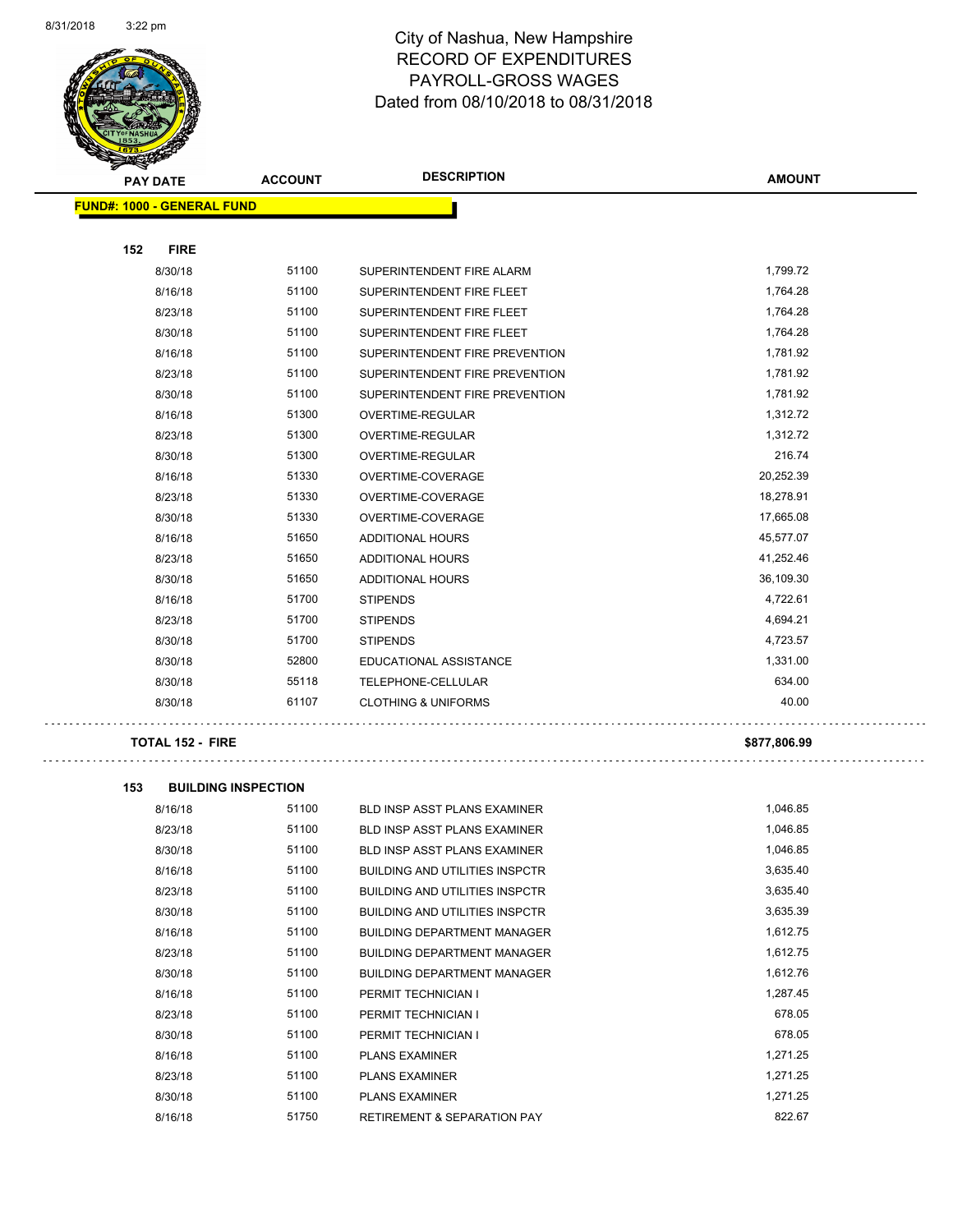| 8/31/2018 | $3:22$ pm |                                   |                                            | City of Nashua, New Hampshire<br><b>RECORD OF EXPENDITURES</b><br>PAYROLL-GROSS WAGES<br>Dated from 08/10/2018 to 08/31/2018 | Page 59 of 108       |
|-----------|-----------|-----------------------------------|--------------------------------------------|------------------------------------------------------------------------------------------------------------------------------|----------------------|
|           |           | <b>PAY DATE</b>                   | <b>ACCOUNT</b>                             | <b>DESCRIPTION</b>                                                                                                           | <b>AMOUNT</b>        |
|           |           | <b>FUND#: 1000 - GENERAL FUND</b> |                                            |                                                                                                                              |                      |
|           |           |                                   |                                            |                                                                                                                              |                      |
|           |           |                                   | <b>TOTAL 153 - BUILDING INSPECTION</b>     |                                                                                                                              | \$26,164.97          |
|           |           |                                   |                                            |                                                                                                                              |                      |
|           | 155       |                                   | <b>CODE ENFORCEMENT</b>                    |                                                                                                                              |                      |
|           |           | 8/16/18                           | 51100                                      | CODE ENFORCEMENT OFFICER II                                                                                                  | 2,783.15             |
|           |           | 8/23/18                           | 51100                                      | <b>CODE ENFORCEMENT OFFICER II</b>                                                                                           | 2,783.15             |
|           |           | 8/30/18                           | 51100                                      | CODE ENFORCEMENT OFFICER II                                                                                                  | 2,783.16             |
|           |           | 8/16/18                           | 51100                                      | MGR CODE ENFORCEMENT DEPT                                                                                                    | 1,521.05             |
|           |           | 8/23/18                           | 51100                                      | MGR CODE ENFORCEMENT DEPT                                                                                                    | 1,521.05             |
|           |           | 8/30/18                           | 51100                                      | MGR CODE ENFORCEMENT DEPT                                                                                                    | 1,521.05             |
|           |           | 8/30/18                           | 55118                                      | TELEPHONE-CELLULAR                                                                                                           | 51.00                |
|           |           |                                   | <b>TOTAL 155 - CODE ENFORCEMENT</b>        |                                                                                                                              | \$12,963.61          |
|           | 156       |                                   | <b>EMERGENCY MANAGEMENT</b>                |                                                                                                                              |                      |
|           |           | 8/16/18                           | 51100                                      | EMERGENCY MANAGEMENT DIRECTOR                                                                                                | 1,701.60             |
|           |           | 8/23/18                           | 51100                                      | <b>EMERGENCY MANAGEMENT DIRECTOR</b>                                                                                         | 1,701.60             |
|           |           | 8/30/18                           | 51100                                      | EMERGENCY MANAGEMENT DIRECTOR                                                                                                | 1,701.60             |
|           |           | 8/30/18                           | 55118                                      | TELEPHONE-CELLULAR                                                                                                           | 50.00                |
|           |           |                                   | <b>TOTAL 156 - EMERGENCY MANAGEMENT</b>    |                                                                                                                              | \$5,154.80           |
|           | 157       |                                   | <b>CITYWIDE COMMUNICATIONS</b>             |                                                                                                                              |                      |
|           |           | 8/16/18                           | 51100                                      | COMM SYS ENGR TECH                                                                                                           | 919.55               |
|           |           | 8/23/18                           | 51100                                      | <b>COMM SYS ENGR TECH</b>                                                                                                    | 919.55               |
|           |           | 8/30/18                           | 51100                                      | <b>COMM SYS ENGR TECH</b>                                                                                                    | 919.55               |
|           |           | 8/16/18                           | 51200                                      | RADIO SYSTEMS MANAGER                                                                                                        | 1,371.96             |
|           |           | 8/23/18                           | 51200                                      | RADIO SYSTEMS MANAGER                                                                                                        | 1,371.96             |
|           |           | 8/30/18                           | 51200                                      | RADIO SYSTEMS MANAGER                                                                                                        | 1,371.96             |
|           |           | 8/30/18                           | 55118                                      | TELEPHONE-CELLULAR                                                                                                           | 50.00                |
|           |           |                                   | <b>TOTAL 157 - CITYWIDE COMMUNICATIONS</b> |                                                                                                                              | \$6,924.53           |
|           |           |                                   |                                            |                                                                                                                              |                      |
|           | 160       |                                   | <b>PW-ADMIN &amp; ENGINEERING</b>          |                                                                                                                              |                      |
|           |           | 8/16/18                           | 51100                                      | ADMINISTRATIVE ASSISTANT II                                                                                                  | 766.50               |
|           |           | 8/23/18                           | 51100                                      | ADMINISTRATIVE ASSISTANT II                                                                                                  | 766.49               |
|           |           | 8/30/18                           | 51100                                      | ADMINISTRATIVE ASSISTANT II                                                                                                  | 766.50               |
|           |           | 8/16/18                           | 51100<br>51100                             | ASSIST DIRECTOR PUBLIC WORKS                                                                                                 | 1,619.05<br>1,619.05 |
|           |           | 8/23/18<br>8/30/18                | 51100                                      | ASSIST DIRECTOR PUBLIC WORKS<br>ASSIST DIRECTOR PUBLIC WORKS                                                                 | 1,619.05             |
|           |           | 8/16/18                           | 51100                                      | ASSISTANT CONSTRUCTION ENGINEER                                                                                              | 938.30               |
|           |           | 8/23/18                           | 51100                                      | ASSISTANT CONSTRUCTION ENGINEER                                                                                              | 938.30               |
|           |           | 8/30/18                           | 51100                                      | ASSISTANT CONSTRUCTION ENGINEER                                                                                              | 938.30               |
|           |           | 8/16/18                           | 51100                                      | <b>CITY ENGINEER</b>                                                                                                         | 1,144.75             |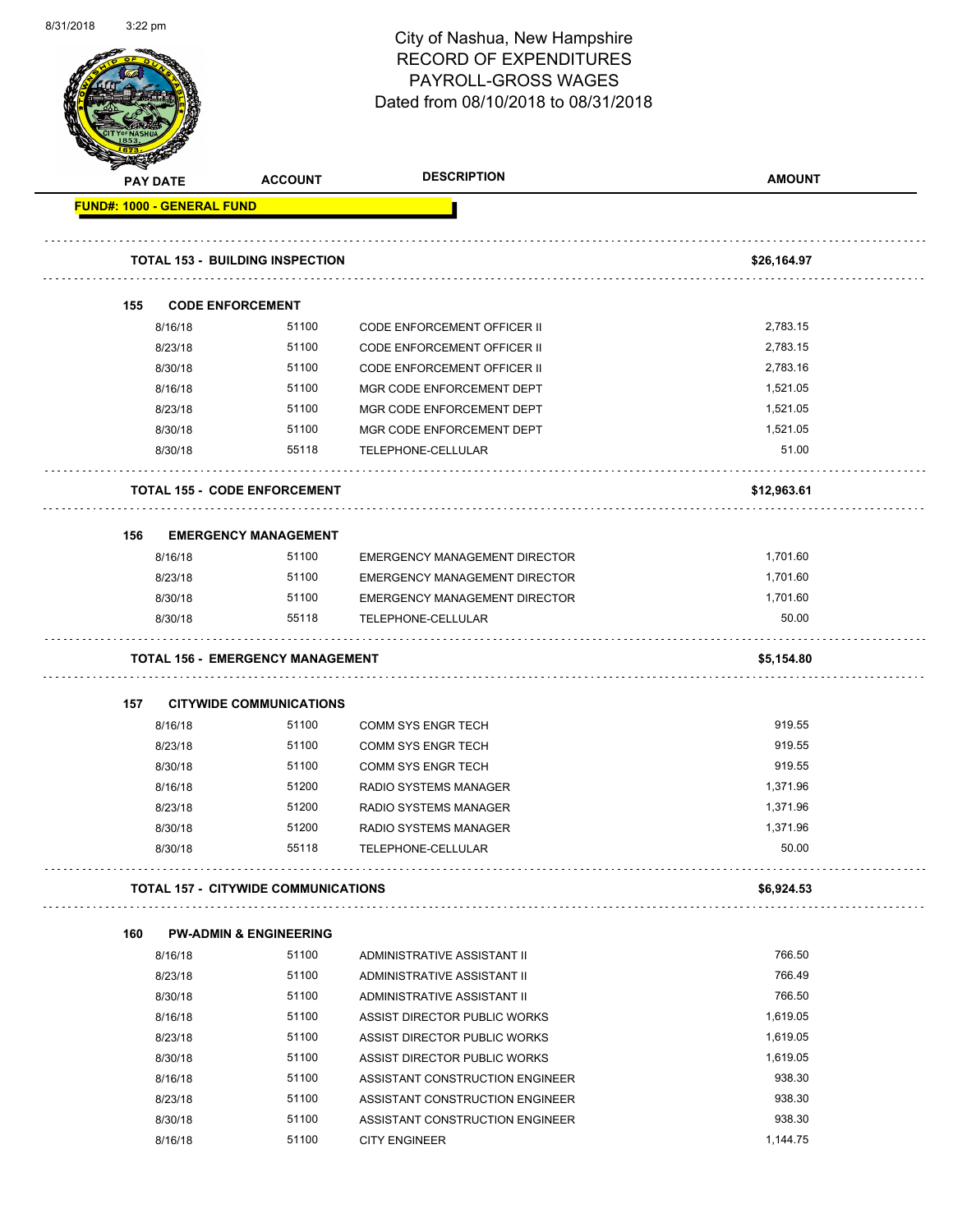

| <b>PAY DATE</b>                   | <b>ACCOUNT</b>                             | <b>DESCRIPTION</b>                           | <b>AMOUNT</b> |
|-----------------------------------|--------------------------------------------|----------------------------------------------|---------------|
| <b>FUND#: 1000 - GENERAL FUND</b> |                                            |                                              |               |
|                                   |                                            |                                              |               |
| 160                               | <b>PW-ADMIN &amp; ENGINEERING</b><br>51100 |                                              | 1,144.75      |
| 8/23/18<br>8/30/18                | 51100                                      | <b>CITY ENGINEER</b><br><b>CITY ENGINEER</b> | 1,144.75      |
| 8/16/18                           | 51100                                      | <b>CITY SURVEYOR</b>                         | 1,230.70      |
| 8/23/18                           | 51100                                      | <b>CITY SURVEYOR</b>                         | 1,230.70      |
| 8/30/18                           | 51100                                      | <b>CITY SURVEYOR</b>                         | 1,230.70      |
| 8/16/18                           | 51100                                      | DEPUTY CITY ENGINEER                         | 738.35        |
| 8/23/18                           | 51100                                      | <b>DEPUTY CITY ENGINEER</b>                  | 738.35        |
| 8/30/18                           | 51100                                      | DEPUTY CITY ENGINEER                         | 738.36        |
| 8/16/18                           | 51100                                      | DIRECTOR PUBLIC WORKS                        | 1,828.35      |
| 8/23/18                           | 51100                                      | <b>DIRECTOR PUBLIC WORKS</b>                 | 1,828.35      |
| 8/30/18                           | 51100                                      | DIRECTOR PUBLIC WORKS                        | 1,828.35      |
| 8/16/18                           | 51100                                      | <b>DIVISION OPERATIONS MANAGER</b>           | 1,463.05      |
| 8/23/18                           | 51100                                      | DIVISION OPERATIONS MANAGER                  | 1,463.05      |
| 8/30/18                           | 51100                                      | DIVISION OPERATIONS MANAGER                  | 1,463.05      |
| 8/16/18                           | 51100                                      | DPW CONTRACT ADMINISTRATOR                   | 365.00        |
| 8/23/18                           | 51100                                      | DPW CONTRACT ADMINISTRATOR                   | 365.00        |
| 8/30/18                           | 51100                                      | DPW CONTRACT ADMINISTRATOR                   | 365.00        |
| 8/16/18                           | 51100                                      | <b>ENGINEERING INSPECTOR</b>                 | 2,049.66      |
| 8/23/18                           | 51100                                      | <b>ENGINEERING INSPECTOR</b>                 | 2,049.67      |
| 8/30/18                           | 51100                                      | <b>ENGINEERING INSPECTOR</b>                 | 2,049.65      |
| 8/16/18                           | 51100                                      | <b>EXECUTIVE ASSISTANT</b>                   | 767.15        |
| 8/23/18                           | 51100                                      | <b>EXECUTIVE ASSISTANT</b>                   | 767.15        |
| 8/30/18                           | 51100                                      | <b>EXECUTIVE ASSISTANT</b>                   | 767.15        |
| 8/16/18                           | 51100                                      | PUBLIC RELATIONS ADMINISTRATOR               | 712.35        |
| 8/23/18                           | 51100                                      | PUBLIC RELATIONS ADMINISTRATOR               | 712.35        |
| 8/30/18                           | 51100                                      | PUBLIC RELATIONS ADMINISTRATOR               | 712.35        |
| 8/16/18                           | 51100                                      | <b>SENIOR STAFF ENGINEER</b>                 | 1,131.85      |
| 8/23/18                           | 51100                                      | <b>SENIOR STAFF ENGINEER</b>                 | 1,131.85      |
| 8/30/18                           | 51100                                      | SENIOR STAFF ENGINEER                        | 1,131.85      |
| 8/16/18                           | 51100                                      | SENIOR TRAFFIC ENGINEER                      | 1,746.35      |
| 8/23/18                           | 51100                                      | SENIOR TRAFFIC ENGINEER                      | 1,746.34      |
| 8/30/18                           | 51100                                      | SENIOR TRAFFIC ENGINEER                      | 1,746.35      |
| 8/16/18                           | 51100                                      | <b>STAFF ENGINEER</b>                        | 532.00        |
| 8/23/18                           | 51100                                      | <b>STAFF ENGINEER</b>                        | 532.00        |
| 8/30/18                           | 51100                                      | <b>STAFF ENGINEER</b>                        | 532.00        |
| 8/16/18                           | 51100                                      | STREET CONSTRUCTION ENGINEER                 | 1,455.30      |
| 8/23/18                           | 51100                                      | STREET CONSTRUCTION ENGINEER                 | 1,455.30      |
| 8/30/18                           | 51100                                      | STREET CONSTRUCTION ENGINEER                 | 1,455.30      |
| 8/23/18                           | 51300                                      | OVERTIME-REGULAR                             | 125.65        |
| 8/30/18                           | 51300                                      | OVERTIME-REGULAR                             | 152.21        |
| 8/30/18                           | 55118                                      | TELEPHONE-CELLULAR                           | 310.25        |

#### **TOTAL 160 - PW-ADMIN & ENGINEERING \$56,054.23**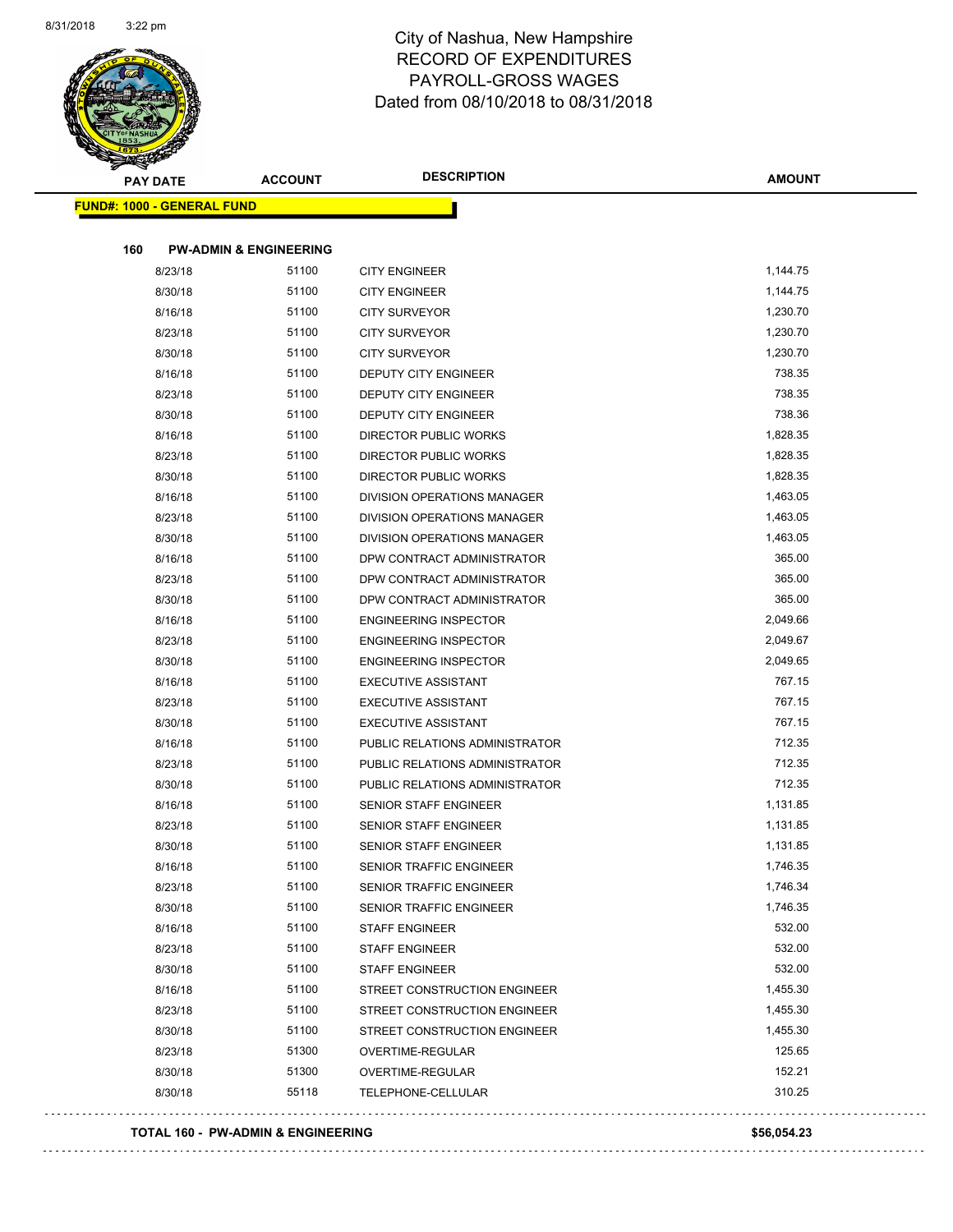

|     | <b>PAY DATE</b>                   | <b>ACCOUNT</b> | <b>DESCRIPTION</b>             | <b>AMOUNT</b> |
|-----|-----------------------------------|----------------|--------------------------------|---------------|
|     | <b>FUND#: 1000 - GENERAL FUND</b> |                |                                |               |
|     |                                   |                |                                |               |
| 161 | <b>STREETS</b>                    |                |                                |               |
|     | 8/16/18                           | 51100          | ADMINISTRATIVE ASSISTANT III   | 1,070.99      |
|     | 8/23/18                           | 51100          | ADMINISTRATIVE ASSISTANT III   | 1,070.98      |
|     | 8/30/18                           | 51100          | ADMINISTRATIVE ASSISTANT III   | 1,071.00      |
|     | 8/16/18                           | 51100          | AUTO MECH 1ST CLASS NIGHTS     | 3,265.20      |
|     | 8/23/18                           | 51100          | AUTO MECH 1ST CLASS NIGHTS     | 3,265.21      |
|     | 8/30/18                           | 51100          | AUTO MECH 1ST CLASS NIGHTS     | 3,265.21      |
|     | 8/16/18                           | 51100          | AUTO MECH 2ND CLASS            | 2,036.64      |
|     | 8/23/18                           | 51100          | AUTO MECH 2ND CLASS            | 1,959.20      |
|     | 8/30/18                           | 51100          | AUTO MECH 2ND CLASS            | 1,997.92      |
|     | 8/16/18                           | 51100          | AUTO MECHANIC 1ST CLASS        | 3,229.21      |
|     | 8/23/18                           | 51100          | AUTO MECHANIC 1ST CLASS        | 3,013.93      |
|     | 8/30/18                           | 51100          | AUTO MECHANIC 1ST CLASS        | 3,229.20      |
|     | 8/16/18                           | 51100          | EQUIP OPR STREET REPAIR        | 6,875.20      |
|     | 8/23/18                           | 51100          | EQUIP OPR STREET REPAIR        | 6,875.20      |
|     | 8/30/18                           | 51100          | <b>EQUIP OPR STREET REPAIR</b> | 6,875.20      |
|     | 8/16/18                           | 51100          | FLEET MAINTENANCE FOREMAN      | 1,296.67      |
|     | 8/23/18                           | 51100          | FLEET MAINTENANCE FOREMAN      | 1,296.66      |
|     | 8/30/18                           | 51100          | FLEET MAINTENANCE FOREMAN      | 1,296.65      |
|     | 8/16/18                           | 51100          | FLEET MANAGER STREET DEPT      | 1,187.55      |
|     | 8/23/18                           | 51100          | FLEET MANAGER STREET DEPT      | 1,187.55      |
|     | 8/30/18                           | 51100          | FLEET MANAGER STREET DEPT      | 1,187.54      |
|     | 8/16/18                           | 51100          | FOREMAN LABOR STREET           | 2,567.90      |
|     | 8/23/18                           | 51100          | <b>FOREMAN LABOR STREET</b>    | 2,567.90      |
|     | 8/30/18                           | 51100          | <b>FOREMAN LABOR STREET</b>    | 2,567.90      |
|     | 8/16/18                           | 51100          | <b>MASON PIPELAYER</b>         | 3,759.21      |
|     | 8/23/18                           | 51100          | <b>MASON PIPELAYER</b>         | 3,759.21      |
|     | 8/30/18                           | 51100          | <b>MASON PIPELAYER</b>         | 3,759.20      |
|     | 8/16/18                           | 51100          | <b>SIGN MAINTENANCE</b>        | 1,828.80      |
|     | 8/23/18                           | 51100          | <b>SIGN MAINTENANCE</b>        | 1,828.80      |
|     | 8/30/18                           | 51100          | SIGN MAINTENANCE               | 1,831.27      |
|     | 8/16/18                           | 51100          | STOREKEEPER PWD                | 1,006.30      |
|     | 8/23/18                           | 51100          | STOREKEEPER PWD                | 1,006.31      |
|     | 8/30/18                           | 51100          | STOREKEEPER PWD                | 1,006.30      |
|     | 8/16/18                           | 51100          | <b>STREET FOREMAN</b>          | 2,593.31      |
|     | 8/23/18                           | 51100          | <b>STREET FOREMAN</b>          | 2,593.30      |
|     | 8/30/18                           | 51100          | STREET FOREMAN                 | 2,593.30      |
|     | 8/16/18                           | 51100          | SUPERINTENDENT OF STREETS      | 1,940.40      |
|     | 8/23/18                           | 51100          | SUPERINTENDENT OF STREETS      | 1,940.40      |
|     | 8/30/18                           | 51100          | SUPERINTENDENT OF STREETS      | 1,940.40      |
|     | 8/16/18                           | 51100          | <b>TRAFFIC FOREMAN</b>         | 1,322.60      |
|     | 8/23/18                           | 51100          | <b>TRAFFIC FOREMAN</b>         | 1,322.60      |
|     | 8/30/18                           | 51100          | <b>TRAFFIC FOREMAN</b>         | 1,322.60      |
|     | 8/16/18                           | 51100          | TRAFFIC MAINTENANCE ASSISTANT  | 927.22        |
|     | 8/23/18                           | 51100          | TRAFFIC MAINTENANCE ASSISTANT  | 927.20        |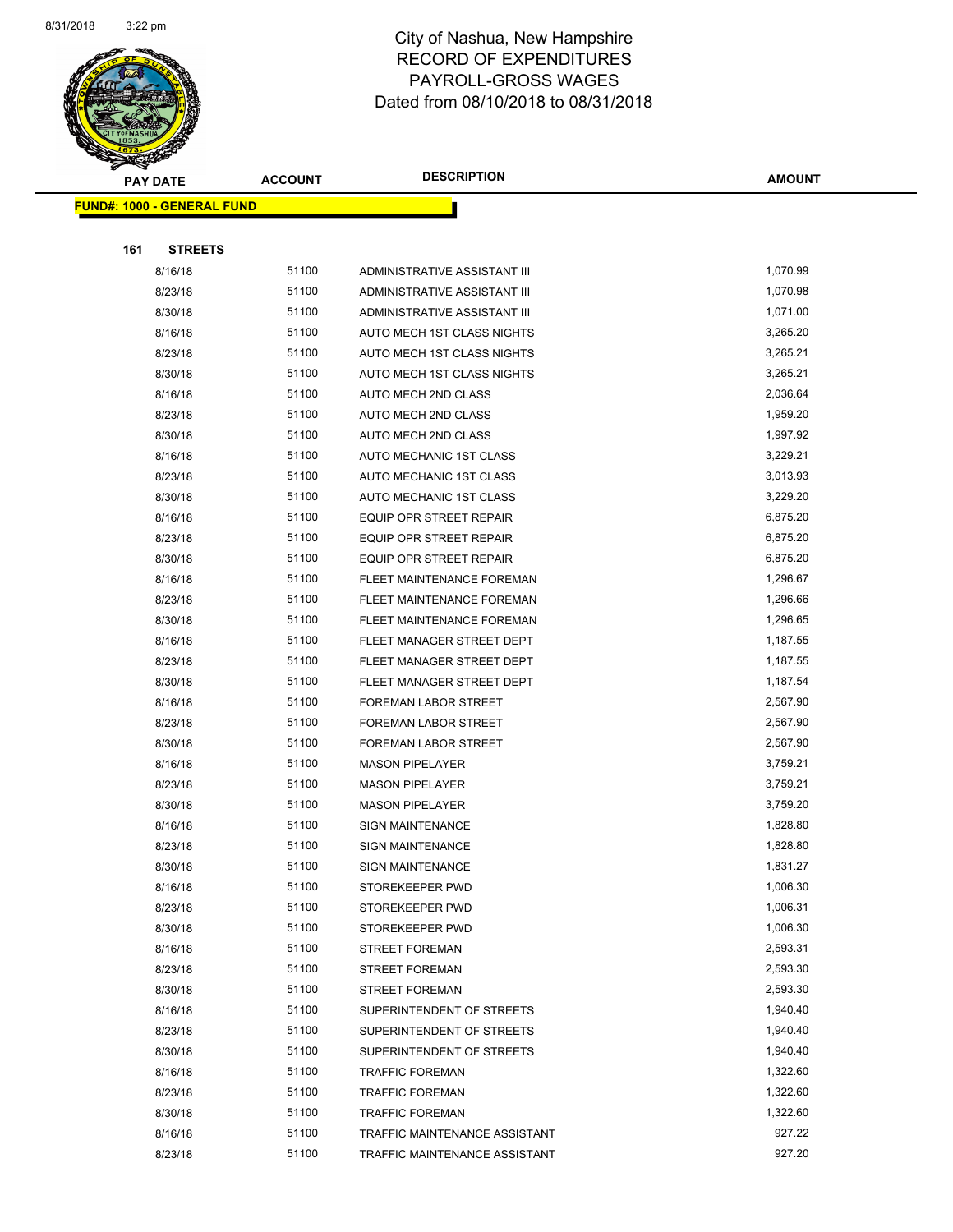

| <b>PAY DATE</b>                   | <b>ACCOUNT</b>                        | <b>DESCRIPTION</b>             | <b>AMOUNT</b> |
|-----------------------------------|---------------------------------------|--------------------------------|---------------|
| <b>FUND#: 1000 - GENERAL FUND</b> |                                       |                                |               |
|                                   |                                       |                                |               |
| 161<br><b>STREETS</b>             |                                       |                                |               |
| 8/30/18                           | 51100                                 | TRAFFIC MAINTENANCE ASSISTANT  | 927.20        |
| 8/16/18                           | 51100                                 | <b>TRAFFIC TECHNICIAN I</b>    | 2,231.20      |
| 8/23/18                           | 51100                                 | <b>TRAFFIC TECHNICIAN I</b>    | 2,231.20      |
| 8/30/18                           | 51100                                 | <b>TRAFFIC TECHNICIAN I</b>    | 2,231.20      |
| 8/16/18                           | 51100                                 | TRUCK DRIVER STREET REPAIR     | 14,492.88     |
| 8/23/18                           | 51100                                 | TRUCK DRIVER STREET REPAIR     | 14,699.02     |
| 8/30/18                           | 51100                                 | TRUCK DRIVER STREET REPAIR     | 14,465.78     |
| 8/16/18                           | 51100                                 | <b>WELDER FIRST CLASS</b>      | 1,060.80      |
| 8/23/18                           | 51100                                 | <b>WELDER FIRST CLASS</b>      | 1,060.80      |
| 8/30/18                           | 51100                                 | <b>WELDER FIRST CLASS</b>      | 1,060.80      |
| 8/16/18                           | 51300                                 | OVERTIME-REGULAR               | 3,009.43      |
| 8/23/18                           | 51300                                 | OVERTIME-REGULAR               | 2,664.52      |
| 8/30/18                           | 51300                                 | OVERTIME-REGULAR               | 3,294.54      |
| 8/23/18                           | 51600                                 | <b>LONGEVITY</b>               | 2,400.00      |
| 8/30/18                           | 55118                                 | TELEPHONE-CELLULAR             | 84.00         |
| 8/16/18                           | 61107                                 | <b>CLOTHING &amp; UNIFORMS</b> | 78.04         |
| <b>TOTAL 161 - STREETS</b>        |                                       |                                | \$169,456.75  |
|                                   |                                       |                                |               |
| 166                               | <b>PARKING OPERATIONS</b>             |                                |               |
| 8/16/18                           | 51100                                 | PARKING MAINTENANCE            | 729.35        |
| 8/23/18                           | 51100                                 | PARKING MAINTENANCE            | 729.35        |
| 8/30/18                           | 51100                                 | PARKING MAINTENANCE            | 729.35        |
| 8/16/18                           | 51100                                 | PARKING MANAGER                | 896.45        |
| 8/23/18                           | 51100                                 | <b>PARKING MANAGER</b>         | 896.45        |
| 8/30/18                           | 51100                                 | PARKING MANAGER                | 896.45        |
| 8/30/18                           | 55118                                 | TELEPHONE-CELLULAR             | 67.00         |
|                                   | <b>TOTAL 166 - PARKING OPERATIONS</b> |                                | \$4,944.40    |
| 171                               | <b>COMMUNITY SERVICES</b>             |                                |               |
| 8/16/18                           | 51100                                 | DIRECTOR HEALTH AND COMM SVS   | 1,920.95      |
| 8/23/18                           | 51100                                 | DIRECTOR HEALTH AND COMM SVS   | 1,920.95      |
| 8/30/18                           | 51100                                 | DIRECTOR HEALTH AND COMM SVS   | 1,920.95      |
| 8/16/18                           | 51100                                 | <b>EPIDEMIOLOGIST</b>          | 1,025.70      |
| 8/23/18                           | 51100                                 | <b>EPIDEMIOLOGIST</b>          | 1,025.70      |
| 8/30/18                           | 51100                                 | <b>EPIDEMIOLOGIST</b>          | 1,025.70      |
| 8/16/18                           | 51100                                 | <b>HEALTH PROMOTION SPEC</b>   | 975.35        |
| 8/23/18                           | 51100                                 | <b>HEALTH PROMOTION SPEC</b>   | 975.35        |
| 8/30/18                           | 51100                                 | <b>HEALTH PROMOTION SPEC</b>   | 975.35        |
| 8/9/18                            | 51300                                 | OVERTIME-REGULAR               | (3.01)        |
| 8/30/18                           | 55118                                 | TELEPHONE-CELLULAR             | 67.00         |
|                                   |                                       |                                |               |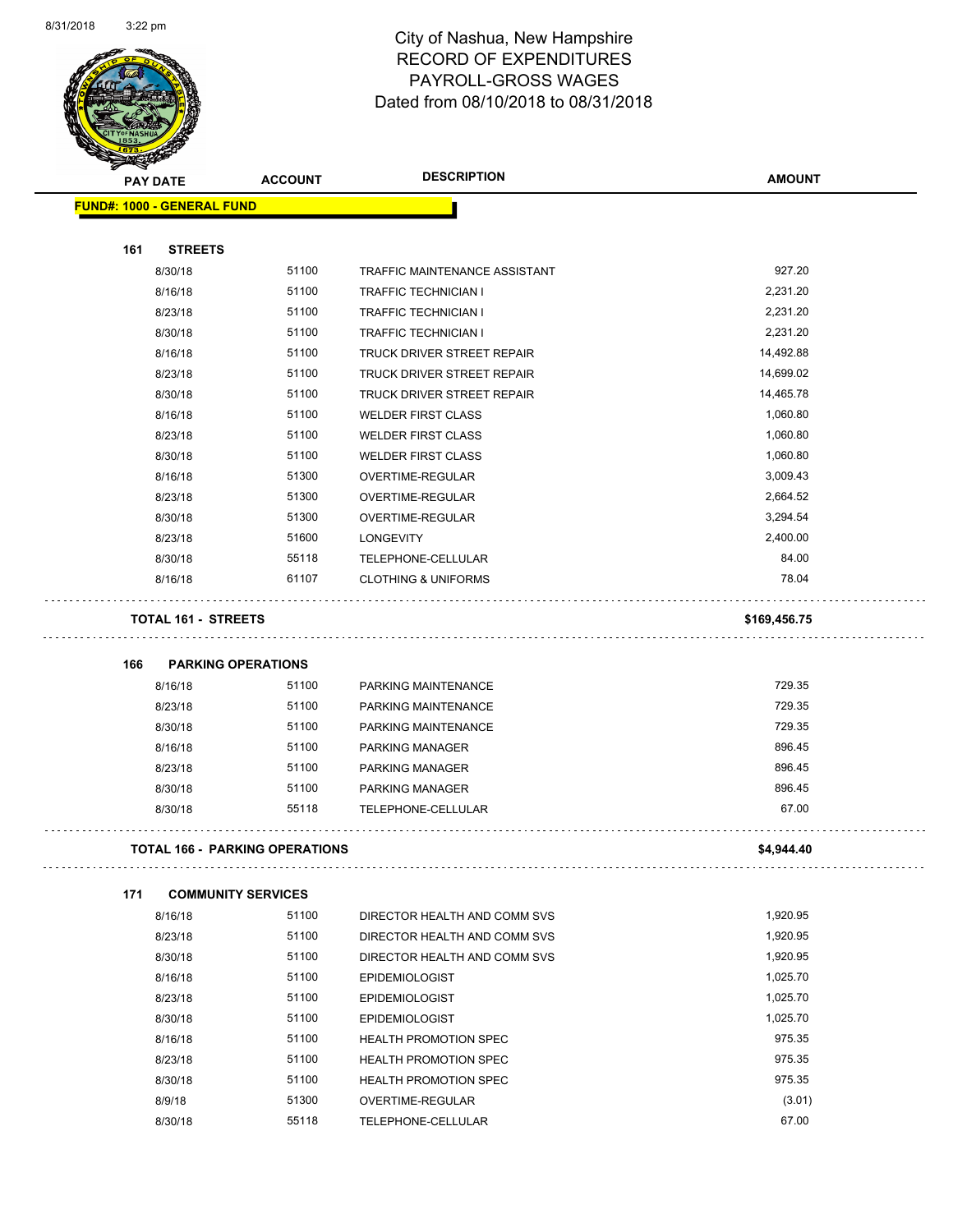|                                   |                                       | <b>RECORD OF EXPENDITURES</b><br>PAYROLL-GROSS WAGES<br>Dated from 08/10/2018 to 08/31/2018 |               |
|-----------------------------------|---------------------------------------|---------------------------------------------------------------------------------------------|---------------|
| <b>PAY DATE</b>                   | <b>ACCOUNT</b>                        | <b>DESCRIPTION</b>                                                                          | <b>AMOUNT</b> |
| <b>FUND#: 1000 - GENERAL FUND</b> |                                       |                                                                                             |               |
|                                   | <b>TOTAL 171 - COMMUNITY SERVICES</b> |                                                                                             | \$11,829.99   |
| 172                               | <b>COMMUNITY HEALTH</b>               |                                                                                             |               |
| 8/16/18                           | 51100                                 | ADMINISTRATIVE ASSISTANT II                                                                 | 797.27        |
| 8/23/18                           | 51100                                 | ADMINISTRATIVE ASSISTANT II                                                                 | 797.26        |
| 8/30/18                           | 51100                                 | ADMINISTRATIVE ASSISTANT II                                                                 | 797.27        |
| 8/16/18                           | 51100                                 | BILINGUAL OUTREACH WORKER                                                                   | 874.70        |
| 8/23/18                           | 51100                                 | BILINGUAL OUTREACH WORKER                                                                   | 874.70        |
| 8/30/18                           | 51100                                 | BILINGUAL OUTREACH WORKER                                                                   | 874.70        |
| 8/16/18                           | 51100                                 | MANAGER COMMUNITY HEALTH                                                                    | 1,502.75      |
| 8/23/18                           | 51100                                 | MANAGER COMMUNITY HEALTH                                                                    | 1,502.76      |
| 8/30/18                           | 51100                                 | MANAGER COMMUNITY HEALTH                                                                    | 1,502.75      |
| 8/16/18                           | 51100                                 | PUB HEALTH NURSE                                                                            | 3,564.54      |
| 8/23/18                           | 51100                                 | PUB HEALTH NURSE                                                                            | 3,564.55      |
| 8/30/18                           | 51100                                 | PUB HEALTH NURSE                                                                            | 3,564.55      |
| 8/16/18                           | 51300                                 | OVERTIME-REGULAR                                                                            | 171.70        |
| 8/23/18                           | 51300                                 | OVERTIME-REGULAR                                                                            | 130.47        |
| 8/30/18                           | 51300                                 | OVERTIME-REGULAR                                                                            | 203.77        |
| 8/16/18                           | 51412                                 | <b>WAGES PER DIEM</b>                                                                       | 431.80        |
| 8/23/18                           | 51412                                 | <b>WAGES PER DIEM</b>                                                                       | 250.00        |
| 8/30/18                           | 51412                                 | <b>WAGES PER DIEM</b>                                                                       | 250.00        |
| 8/30/18                           | 55118                                 | TELEPHONE-CELLULAR                                                                          | 50.00         |
|                                   | <b>TOTAL 172 - COMMUNITY HEALTH</b>   |                                                                                             | \$21,705.54   |
| 173                               | <b>ENVIRONMENTAL HEALTH</b>           |                                                                                             |               |
| 8/16/18                           | 51100                                 | Dep Health Officer/Lab Directo                                                              | 1,172.20      |
| 8/23/18                           | 51100                                 | Dep Health Officer/Lab Directo                                                              | 1,172.20      |
| 8/30/18                           | 51100                                 | Dep Health Officer/Lab Directo                                                              | 1,172.20      |
| 8/16/18                           | 51100                                 | ENVIRONMENTAL HEALTH SPEC                                                                   | 2,657.67      |
| 8/23/18                           | 51100                                 | ENVIRONMENTAL HEALTH SPEC                                                                   | 2,657.65      |
| 8/30/18                           | 51100                                 | ENVIRONMENTAL HEALTH SPEC                                                                   | 2,657.65      |
| 8/16/18                           | 51100                                 | ENVIRONMENTAL TECH OFFICE MGR                                                               | 1,067.20      |
| 8/23/18                           | 51100                                 | ENVIRONMENTAL TECH OFFICE MGR                                                               | 1,067.20      |
| 8/30/18                           | 51100                                 | ENVIRONMENTAL TECH OFFICE MGR                                                               | 1,067.20      |
| 8/16/18                           | 51100                                 | MANAGER ENVIRONMENTAL HEALTH                                                                | 1,649.35      |
|                                   | 51100                                 | MANAGER ENVIRONMENTAL HEALTH                                                                | 1,649.34      |
| 8/23/18                           |                                       |                                                                                             | 1,649.35      |
| 8/30/18                           | 51100                                 | MANAGER ENVIRONMENTAL HEALTH                                                                |               |
| 8/23/18                           | 51300                                 | OVERTIME-REGULAR                                                                            | 101.33        |
| 8/30/18                           | 51300                                 | OVERTIME-REGULAR                                                                            | 69.64         |

8/31/2018 3:22 pm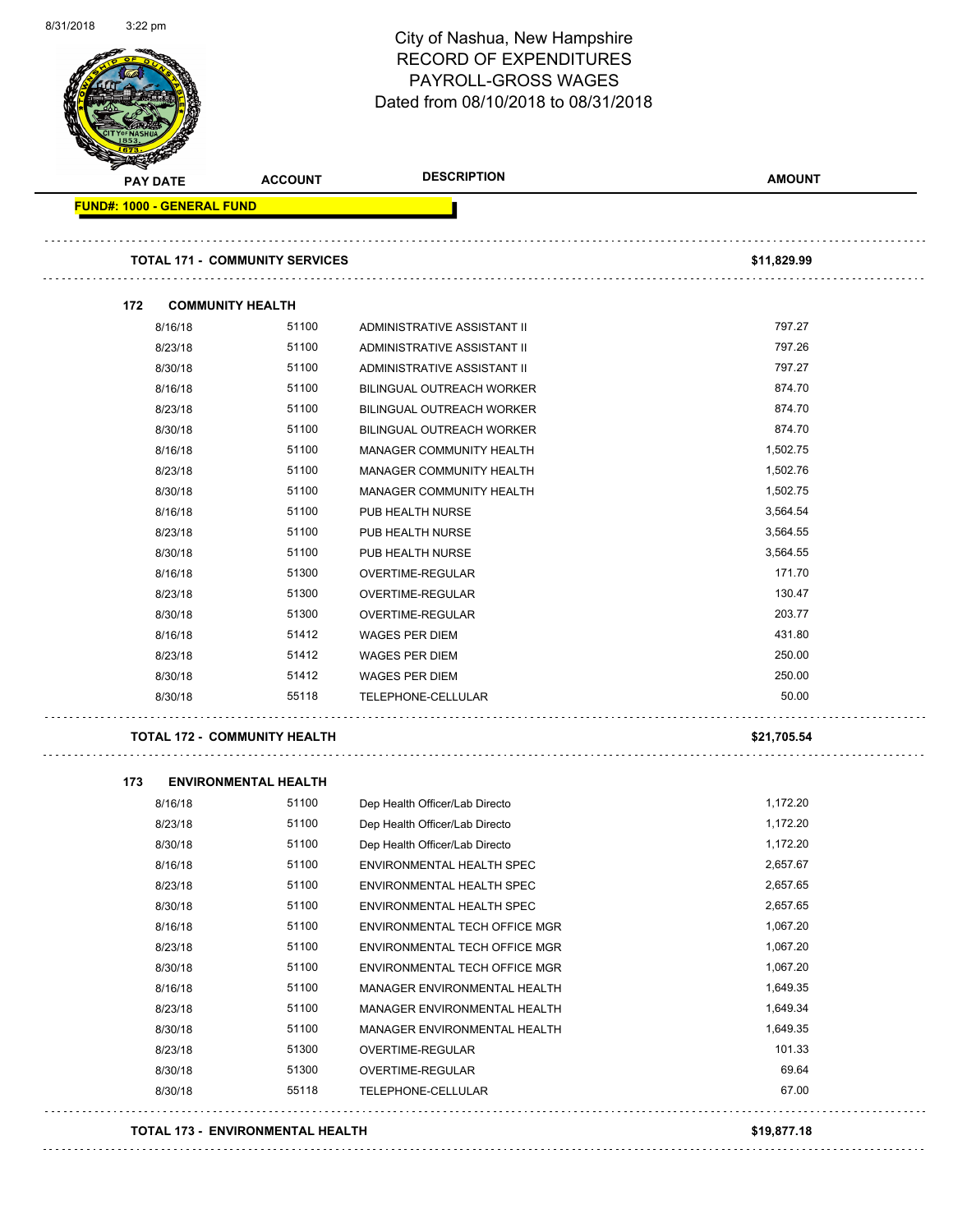$\bar{z}$  ,  $\bar{z}$ 

 $\bar{z}$  .  $\bar{z}$ 



### City of Nashua, New Hampshire RECORD OF EXPENDITURES PAYROLL-GROSS WAGES Dated from 08/10/2018 to 08/31/2018

| <b>PAY DATE</b>                           | <b>ACCOUNT</b>                | <b>DESCRIPTION</b>                                                   | <b>AMOUNT</b>        |
|-------------------------------------------|-------------------------------|----------------------------------------------------------------------|----------------------|
| <b>FUND#: 1000 - GENERAL FUND</b>         |                               |                                                                      |                      |
|                                           |                               |                                                                      |                      |
| 174                                       | <b>WELFARE ADMINISTRATION</b> |                                                                      |                      |
| 8/16/18                                   | 51100                         | CASE TECHNICIAN WELFARE                                              | 2,527.60             |
| 8/23/18                                   | 51100                         | CASE TECHNICIAN WELFARE                                              | 2,527.61             |
| 8/30/18                                   | 51100                         | CASE TECHNICIAN WELFARE                                              | 2,527.61             |
| 8/16/18                                   | 51100                         | <b>INTAKE WORKER</b>                                                 | 803.60               |
| 8/23/18                                   | 51100                         | <b>INTAKE WORKER</b>                                                 | 803.60               |
| 8/30/18                                   | 51100                         | <b>INTAKE WORKER</b>                                                 | 803.60               |
| 8/16/18                                   | 51100                         | <b>WELFARE OFFICER</b>                                               | 1,705.80             |
| 8/23/18                                   | 51100                         | <b>WELFARE OFFICER</b>                                               | 1,705.80             |
| 8/30/18                                   | 51100                         | <b>WELFARE OFFICER</b>                                               | 1,705.80             |
| 8/30/18                                   | 55118                         | TELEPHONE-CELLULAR                                                   | 50.00                |
|                                           |                               |                                                                      |                      |
| <b>TOTAL 174 - WELFARE ADMINISTRATION</b> |                               |                                                                      | \$15,161.02          |
|                                           |                               |                                                                      |                      |
| 177<br><b>PARKS &amp; RECREATION</b>      |                               |                                                                      |                      |
| 8/16/18                                   | 51100                         | ADMINISTRATIVE ASSISTANT II                                          | 842.04               |
| 8/23/18                                   | 51100                         | ADMINISTRATIVE ASSISTANT II                                          | 842.05               |
| 8/30/18                                   | 51100                         | ADMINISTRATIVE ASSISTANT II                                          | 842.05               |
| 8/23/18                                   | 51100                         | <b>COLLECTION SYSTEMS OPERATOR</b>                                   | 195.92               |
| 8/16/18                                   | 51100                         | EQUIPMENT OPERATOR, PARKS                                            | 979.60               |
| 8/23/18                                   | 51100                         | EQUIPMENT OPERATOR, PARKS                                            | 979.60               |
| 8/30/18                                   | 51100                         | EQUIPMENT OPERATOR, PARKS                                            | 979.60               |
| 8/16/18                                   | 51100                         | FOREMAN LABOR PARK                                                   | 3,889.95             |
| 8/23/18                                   | 51100                         | <b>FOREMAN LABOR PARK</b>                                            | 3,889.95             |
| 8/30/18                                   | 51100                         | <b>FOREMAN LABOR PARK</b>                                            | 3,889.95             |
| 8/16/18                                   | 51100<br>51100                | <b>GROUNDSKEEPER MAINTENANCE</b>                                     | 7,114.80             |
| 8/23/18                                   | 51100                         | <b>GROUNDSKEEPER MAINTENANCE</b><br><b>GROUNDSKEEPER MAINTENANCE</b> | 7,114.81<br>7,169.26 |
| 8/30/18<br>8/16/18                        | 51100                         | <b>GROUNDSMAN I</b>                                                  | 5,242.31             |
| 8/23/18                                   | 51100                         | <b>GROUNDSMAN I</b>                                                  | 5,270.02             |
| 8/30/18                                   | 51100                         | <b>GROUNDSMAN I</b>                                                  | 4,874.98             |
| 8/16/18                                   | 51100                         | <b>GROUNDSMAN II</b>                                                 | 882.00               |
| 8/23/18                                   | 51100                         | <b>GROUNDSMAN II</b>                                                 | 882.00               |
| 8/30/18                                   | 51100                         | <b>GROUNDSMAN II</b>                                                 | 882.00               |
| 8/16/18                                   | 51100                         | <b>LEAD GROUNDSMAN</b>                                               | 1,981.60             |
| 8/23/18                                   | 51100                         | <b>LEAD GROUNDSMAN</b>                                               | 1,981.60             |
| 8/30/18                                   | 51100                         | <b>LEAD GROUNDSMAN</b>                                               | 1,981.60             |
| 8/16/18                                   | 51100                         | PROGRAM COORDINATOR                                                  | 382.69               |
| 8/23/18                                   | 51100                         | PROGRAM COORDINATOR                                                  | 382.69               |
| 8/30/18                                   | 51100                         | PROGRAM COORDINATOR                                                  | 382.69               |
| 8/16/18                                   | 51100                         | RECREATION PROGRAM MANAGER                                           | 1,033.85             |
| 8/23/18                                   | 51100                         | RECREATION PROGRAM MANAGER                                           | 1,033.85             |

8/30/18 51100 RECREATION PROGRAM MANAGER 1,033.85 8/16/18 51100 STELLOS STADIUM ATTENDANT 979.60 8/23/18 51100 STELLOS STADIUM ATTENDANT 979.60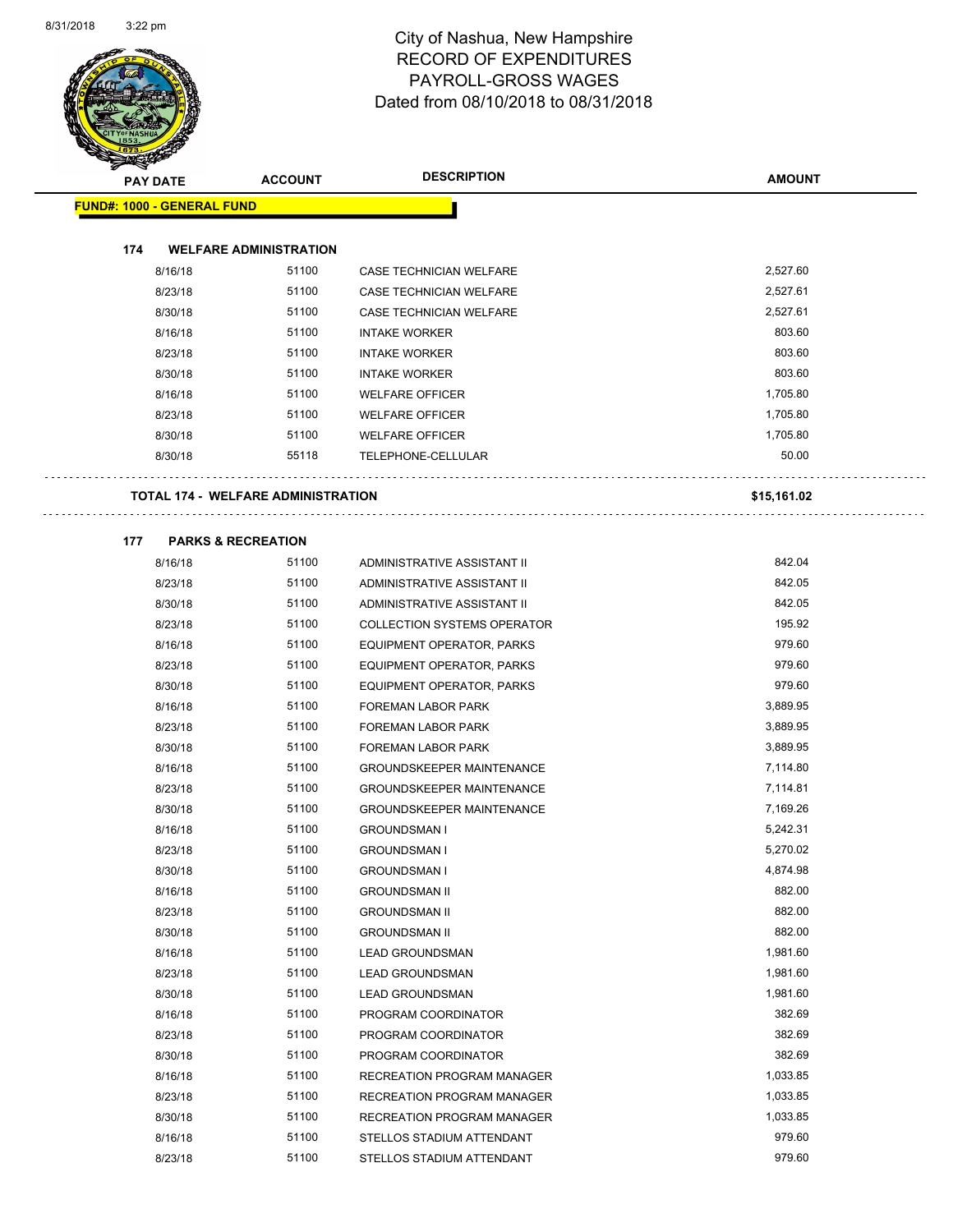$\sim$ 

 $\Box$ 



### City of Nashua, New Hampshire RECORD OF EXPENDITURES PAYROLL-GROSS WAGES Dated from 08/10/2018 to 08/31/2018

| <b>PAY DATE</b>                   | <b>ACCOUNT</b>                            | <b>DESCRIPTION</b>             | <b>AMOUNT</b> |
|-----------------------------------|-------------------------------------------|--------------------------------|---------------|
| <b>FUND#: 1000 - GENERAL FUND</b> |                                           |                                |               |
|                                   |                                           |                                |               |
| 177                               | <b>PARKS &amp; RECREATION</b>             |                                |               |
| 8/30/18                           | 51100                                     | STELLOS STADIUM ATTENDANT      | 979.60        |
| 8/16/18                           | 51100                                     | SUPERINTENDENT OF PARKS RECR   | 1,940.40      |
| 8/23/18                           | 51100                                     | SUPERINTENDENT OF PARKS RECR   | 1,940.40      |
| 8/30/18                           | 51100                                     | SUPERINTENDENT OF PARKS RECR   | 1,940.40      |
| 8/16/18                           | 51300                                     | OVERTIME-REGULAR               | 5,335.90      |
| 8/23/18                           | 51300                                     | OVERTIME-REGULAR               | 10,146.98     |
| 8/30/18                           | 51300                                     | OVERTIME-REGULAR               | 5,533.13      |
| 8/16/18                           | 51400                                     | WAGES TEMPORARY-SEASONAL       | 15,148.75     |
| 8/23/18                           | 51400                                     | WAGES TEMPORARY-SEASONAL       | 14,525.25     |
| 8/30/18                           | 51400                                     | WAGES TEMPORARY-SEASONAL       | 11,605.25     |
| 8/16/18                           | 51420                                     | <b>WAGES-GAME OFFICIALS</b>    | 350.00        |
| 8/23/18                           | 51420                                     | <b>WAGES-GAME OFFICIALS</b>    | 150.00        |
| 8/16/18                           | 51600                                     | <b>LONGEVITY</b>               | 400.00        |
| 8/23/18                           | 51600                                     | <b>LONGEVITY</b>               | 1,000.00      |
| 8/30/18                           | 55118                                     | TELEPHONE-CELLULAR             | 67.00         |
| 8/23/18                           | 61107                                     | <b>CLOTHING &amp; UNIFORMS</b> | 69.00         |
|                                   |                                           |                                |               |
|                                   | <b>TOTAL 177 - PARKS &amp; RECREATION</b> |                                | \$140,048.57  |
| 179<br><b>LIBRARY</b>             |                                           |                                |               |
| 8/16/18                           | 51100                                     | ASSISTANT DIRECTOR LIBRARY     | 1,566.20      |
| 8/23/18                           | 51100                                     | ASSISTANT DIRECTOR LIBRARY     | 1,566.20      |
| 8/30/18                           | 51100                                     | ASSISTANT DIRECTOR LIBRARY     | 1,566.20      |
| 8/16/18                           | 51100                                     | ASSISTANT LIBRARIAN CIRCULATIO | 1,061.30      |
| 8/23/18                           | 51100                                     | ASSISTANT LIBRARIAN CIRCULATIO | 1,061.31      |
| 8/30/18                           | 51100                                     | ASSISTANT LIBRARIAN CIRCULATIO | 1,061.30      |
| 8/16/18                           | 51100                                     | ASSISTANT LIBRARIAN TECH SVS   | 802.25        |
| 8/23/18                           | 51100                                     | ASSISTANT LIBRARIAN TECH SVS   | 802.25        |
| 8/30/18                           | 51100                                     | ASSISTANT LIBRARIAN TECH SVS   | 802.25        |
| 8/16/18                           | 51100                                     | ASSISTANT LIBRARIAN YOUTH SERV | 850.65        |
| 8/23/18                           | 51100                                     | ASSISTANT LIBRARIAN YOUTH SERV | 850.65        |
| 8/30/18                           | 51100                                     | ASSISTANT LIBRARIAN YOUTH SERV | 850.63        |
| 8/16/18                           | 51100                                     | <b>DIRECTOR LIBRARY</b>        | 2,160.15      |
| 8/23/18                           | 51100                                     | <b>DIRECTOR LIBRARY</b>        | 2,160.15      |
| 8/30/18                           | 51100                                     | <b>DIRECTOR LIBRARY</b>        | 2,160.15      |
| 8/16/18                           | 51100                                     | EXECUTIVE ASST OFFICE MANAGER  | 982.60        |
| 8/23/18                           | 51100                                     | EXECUTIVE ASST OFFICE MANAGER  | 982.60        |
| 8/30/18                           | 51100                                     | EXECUTIVE ASST OFFICE MANAGER  | 982.60        |
| 8/16/18                           | 51100                                     | IT COORDINATOR                 | 942.65        |
| 8/23/18                           | 51100                                     | IT COORDINATOR                 | 942.66        |
| 8/30/18                           | 51100                                     | IT COORDINATOR                 | 942.67        |

8/16/18 51100 JANITOR 560.00 8/23/18 51100 JANITOR 574.00 8/30/18 51100 JANITOR 560.00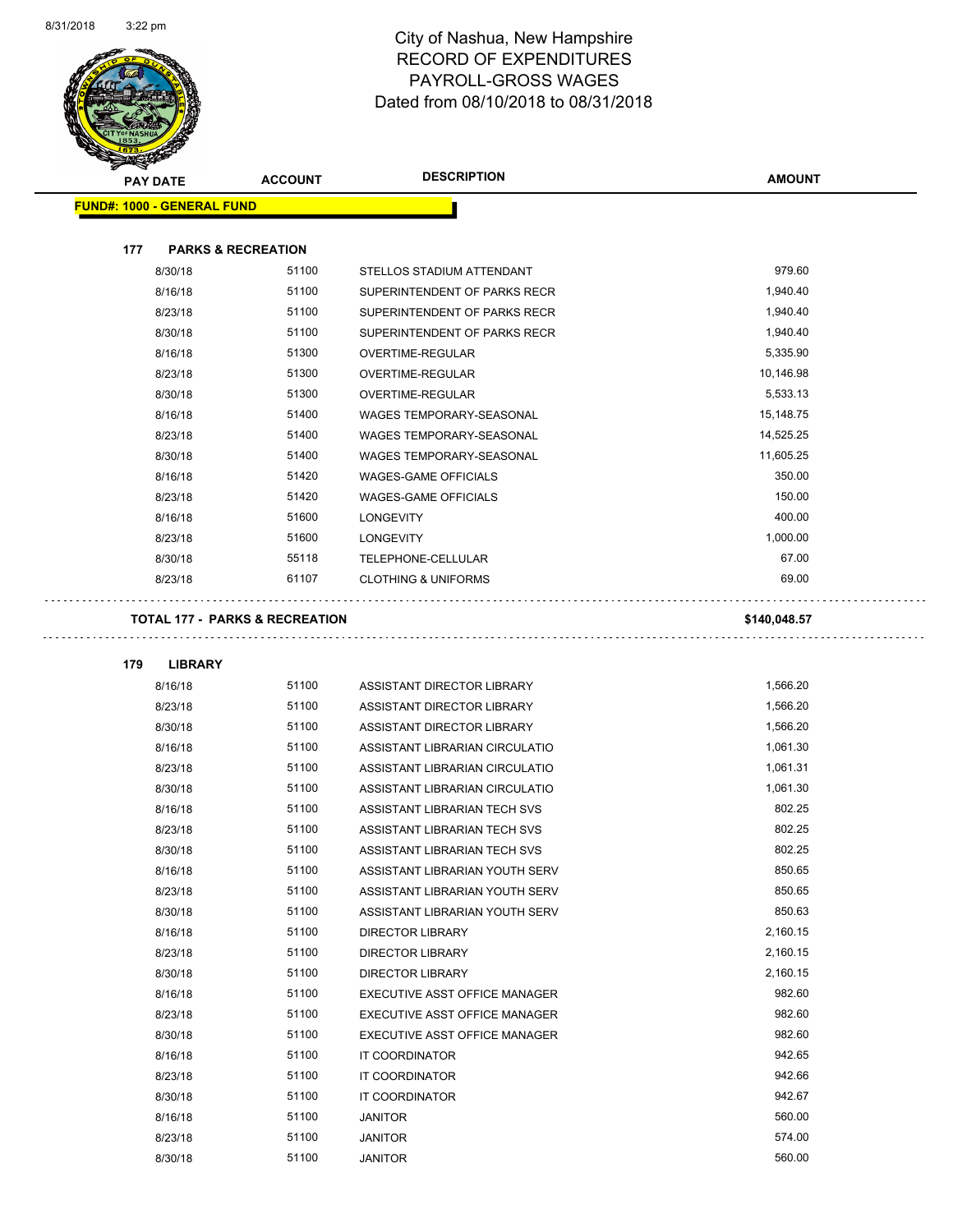

|     | <b>PAY DATE</b>                   | <b>ACCOUNT</b> | <b>DESCRIPTION</b>                    | <b>AMOUNT</b> |
|-----|-----------------------------------|----------------|---------------------------------------|---------------|
|     | <b>FUND#: 1000 - GENERAL FUND</b> |                |                                       |               |
|     |                                   |                |                                       |               |
| 179 | <b>LIBRARY</b>                    |                |                                       |               |
|     | 8/16/18                           | 51100          | LIBRARIAN ADULT SERVICES              | 902.55        |
|     | 8/23/18                           | 51100          | LIBRARIAN ADULT SERVICES              | 902.55        |
|     | 8/30/18                           | 51100          | LIBRARIAN ADULT SERVICES              | 902.55        |
|     | 8/16/18                           | 51100          | <b>LIBRARIAN CIRCULATION</b>          | 1,093.85      |
|     | 8/23/18                           | 51100          | <b>LIBRARIAN CIRCULATION</b>          | 1,093.85      |
|     | 8/30/18                           | 51100          | <b>LIBRARIAN CIRCULATION</b>          | 1,093.85      |
|     | 8/16/18                           | 51100          | LIBRARIAN OUTREACH SVS                | 1,089.65      |
|     | 8/23/18                           | 51100          | LIBRARIAN OUTREACH SVS                | 1,089.65      |
|     | 8/30/18                           | 51100          | LIBRARIAN OUTREACH SVS                | 1,089.66      |
|     | 8/16/18                           | 51100          | <b>LIBRARIAN TECH SERVICES</b>        | 1,130.99      |
|     | 8/23/18                           | 51100          | <b>LIBRARIAN TECH SERVICES</b>        | 1,130.99      |
|     | 8/30/18                           | 51100          | <b>LIBRARIAN TECH SERVICES</b>        | 1,130.99      |
|     | 8/16/18                           | 51100          | LIBRARIAN YOUTH SERVICES              | 2,444.40      |
|     | 8/23/18                           | 51100          | LIBRARIAN YOUTH SERVICES              | 2,444.41      |
|     | 8/30/18                           | 51100          | LIBRARIAN YOUTH SERVICES              | 2,444.38      |
|     | 8/16/18                           | 51100          | <b>LIBRARY ASSISTANT CIRCULATION</b>  | 5,320.54      |
|     | 8/23/18                           | 51100          | LIBRARY ASSISTANT CIRCULATION         | 5,329.79      |
|     | 8/30/18                           | 51100          | LIBRARY ASSISTANT CIRCULATION         | 5,320.55      |
|     | 8/16/18                           | 51100          | LIBRARY ASSISTANT MEDIA SERVIC        | 770.95        |
|     | 8/23/18                           | 51100          | LIBRARY ASSISTANT MEDIA SERVIC        | 770.95        |
|     | 8/30/18                           | 51100          | LIBRARY ASSISTANT MEDIA SERVIC        | 770.95        |
|     | 8/16/18                           | 51100          | LIBRARY ASSISTANT TECH SVS            | 770.95        |
|     | 8/23/18                           | 51100          | LIBRARY ASSISTANT TECH SVS            | 770.95        |
|     | 8/30/18                           | 51100          | LIBRARY ASSISTANT TECH SVS            | 770.95        |
|     | 8/16/18                           | 51100          | LIBRARY ASSISTANT YOUTH SERVIC        | 2,139.71      |
|     | 8/23/18                           | 51100          | <b>LIBRARY ASSISTANT YOUTH SERVIC</b> | 2,139.71      |
|     | 8/30/18                           | 51100          | LIBRARY ASSISTANT YOUTH SERVIC        | 2,139.71      |
|     | 8/16/18                           | 51100          | <b>MAINTENANCE SUPV</b>               | 929.49        |
|     | 8/23/18                           | 51100          | <b>MAINTENANCE SUPV</b>               | 929.49        |
|     | 8/30/18                           | 51100          | MAINTENANCE SUPV                      | 929.50        |
|     | 8/16/18                           | 51100          | PAGE & COLLECTION COORDINATOR         | 916.14        |
|     | 8/23/18                           | 51100          | PAGE & COLLECTION COORDINATOR         | 916.15        |
|     | 8/30/18                           | 51100          | PAGE & COLLECTION COORDINATOR         | 916.13        |
|     | 8/16/18                           | 51100          | REFERENCE LIBRARIAN ADULT SERV        | 3,223.05      |
|     | 8/23/18                           | 51100          | REFERENCE LIBRARIAN ADULT SERV        | 3,223.05      |
|     | 8/30/18                           | 51100          | REFERENCE LIBRARIAN ADULT SERV        | 3,223.05      |
|     | 8/16/18                           | 51100          | REFERENCE LIBRARIAN TECH SVS          | 824.75        |
|     | 8/23/18                           | 51100          | REFERENCE LIBRARIAN TECH SVS          | 824.75        |
|     | 8/30/18                           | 51100          | REFERENCE LIBRARIAN TECH SVS          | 824.75        |
|     | 8/16/18                           | 51100          | <b>SECURITY LIBRARY</b>               | 669.59        |
|     | 8/23/18                           | 51100          | <b>SECURITY LIBRARY</b>               | 669.59        |
|     | 8/30/18                           | 51100          | <b>SECURITY LIBRARY</b>               | 669.57        |
|     | 8/16/18                           | 51200          | <b>JANITOR</b>                        | 259.39        |
|     | 8/23/18                           | 51200          | JANITOR                               | 250.01        |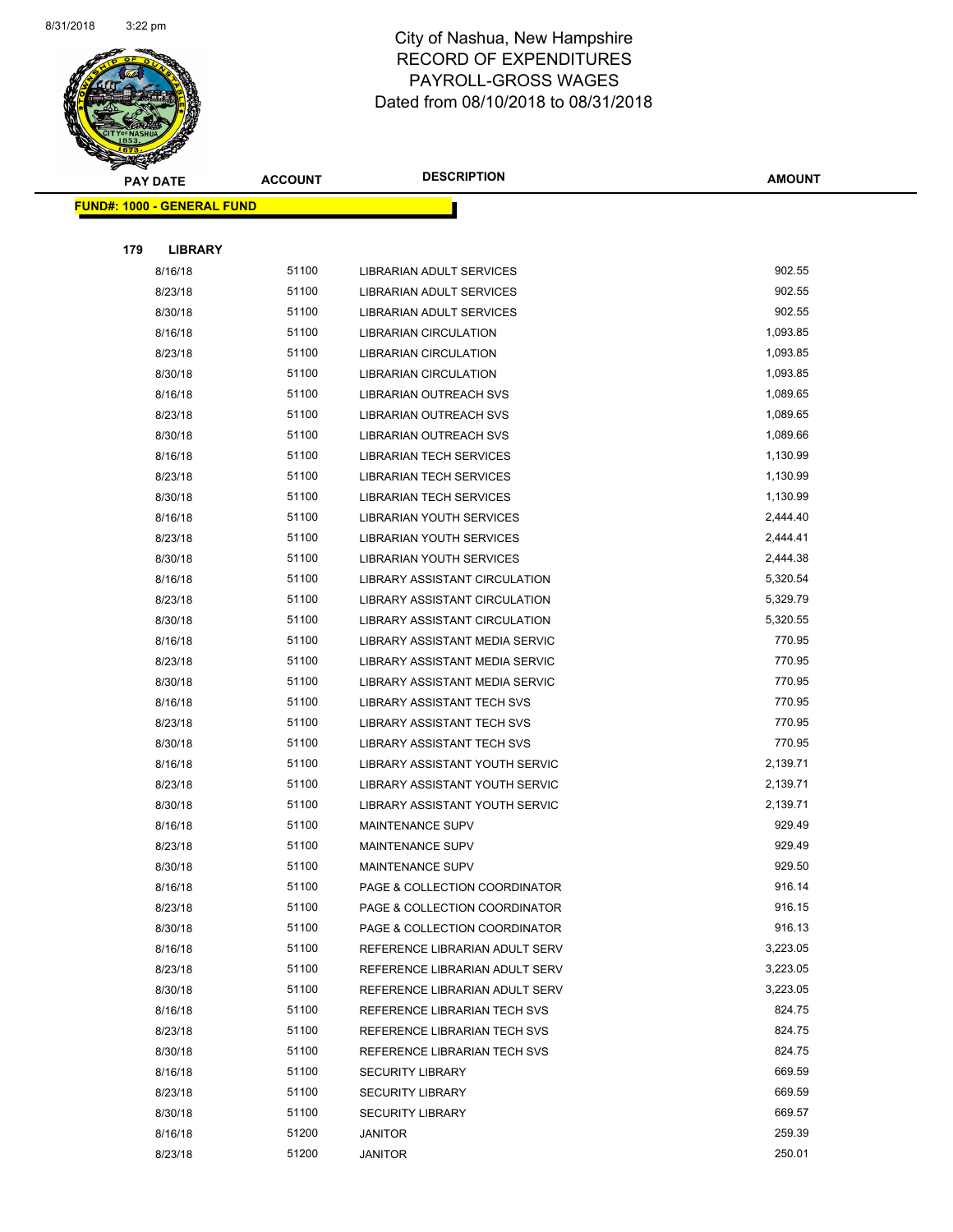

### City of Nashua, New Hampshire RECORD OF EXPENDITURES PAYROLL-GROSS WAGES Dated from 08/10/2018 to 08/31/2018

|     | <b>PAY DATE</b>                   | <b>ACCOUNT</b>               | <b>DESCRIPTION</b>                     | <b>AMOUNT</b> |
|-----|-----------------------------------|------------------------------|----------------------------------------|---------------|
|     | <b>FUND#: 1000 - GENERAL FUND</b> |                              |                                        |               |
|     |                                   |                              |                                        |               |
| 179 | <b>LIBRARY</b>                    |                              |                                        |               |
|     | 8/30/18                           | 51200                        | <b>JANITOR</b>                         | 250.00        |
|     | 8/16/18                           | 51200                        | LIBRARY ASSISTANT CIRCULATION          | 464.78        |
|     | 8/23/18                           | 51200                        | LIBRARY ASSISTANT CIRCULATION          | 473.08        |
|     | 8/30/18                           | 51200                        | LIBRARY ASSISTANT CIRCULATION          | 464.79        |
|     | 8/16/18                           | 51200                        | LIBRARY ASSISTANT TECH SVS             | 453.15        |
|     | 8/23/18                           | 51200                        | LIBRARY ASSISTANT TECH SVS             | 453.14        |
|     | 8/30/18                           | 51200                        | <b>LIBRARY ASSISTANT TECH SVS</b>      | 453.16        |
|     | 8/16/18                           | 51200                        | <b>LIBRARY PAGE</b>                    | 1,210.00      |
|     | 8/23/18                           | 51200                        | <b>LIBRARY PAGE</b>                    | 1,216.93      |
|     | 8/30/18                           | 51200                        | <b>LIBRARY PAGE</b>                    | 994.65        |
|     | 8/16/18                           | 51200                        | RECEPTIONIST/DATA ENTRY SPECIALIST     | 438.50        |
|     | 8/23/18                           | 51200                        | RECEPTIONIST/DATA ENTRY SPECIALIST     | 175.40        |
|     | 8/30/18                           | 51200                        | RECEPTIONIST/DATA ENTRY SPECIALIST     | 263.10        |
|     | 8/16/18                           | 51200                        | REFERENCE LIBRARIAN ADULT SERV         | 743.92        |
|     | 8/23/18                           | 51200                        | REFERENCE LIBRARIAN ADULT SERV         | 762.32        |
|     | 8/30/18                           | 51200                        | REFERENCE LIBRARIAN ADULT SERV         | 743.92        |
|     | 8/30/18                           | 51200                        | <b>SECURITY LIBRARY</b>                | 385.94        |
|     | 8/16/18                           | 51300                        | <b>OVERTIME-REGULAR</b>                | 231.19        |
|     | 8/23/18                           | 51300                        | OVERTIME-REGULAR                       | 12.71         |
|     | 8/30/18                           | 51300                        | OVERTIME-REGULAR                       | 40.86         |
|     | <b>TOTAL 179 - LIBRARY</b>        |                              |                                        | \$104,221.44  |
| 181 |                                   | <b>COMMUNITY DEVELOPMENT</b> |                                        |               |
|     | 8/16/18                           | 51100                        | ADMINISTRATIVE ASSISTANT II            | 766.49        |
|     | 8/23/18                           | 51100                        | ADMINISTRATIVE ASSISTANT II            | 766.50        |
|     | 8/30/18                           | 51100                        | ADMINISTRATIVE ASSISTANT II            | 766.50        |
|     | 8/16/18                           | 51100                        | DIRECTOR COMMUNITY DEVELOPMENT         | 2,294.80      |
|     | 8/23/18                           | 51100                        | DIRECTOR COMMUNITY DEVELOPMENT         | 2,294.80      |
|     | 8/30/18                           | 51100                        | DIRECTOR COMMUNITY DEVELOPMENT         | 2,294.80      |
|     | 8/23/18                           | 51100                        | RECORDING CLERK ENV & ENERGY COMMITTEE | 60.00         |
|     | 8/16/18                           | 51100                        | <b>TRANSPORTATION PLANNER</b>          | 1,285.65      |
|     | 8/23/18                           | 51100                        | <b>TRANSPORTATION PLANNER</b>          | 1,285.65      |
|     | 8/30/18                           | 51100                        | <b>TRANSPORTATION PLANNER</b>          | 1,285.65      |
|     | 8/16/18                           | 51200                        | ADMINISTRATIVE ASSISTANT I             | 251.58        |
|     | 8/23/18                           | 51200                        | ADMINISTRATIVE ASSISTANT I             | 483.03        |
|     | 8/30/18                           | 51200                        | ADMINISTRATIVE ASSISTANT I             | 417.62        |
|     | 8/16/18                           | 51400                        | WAGES TEMPORARY-SEASONAL               | 100.00        |
|     | 8/23/18                           | 51400                        | WAGES TEMPORARY-SEASONAL               | 100.00        |
|     | 8/30/18                           | 55118                        | TELEPHONE-CELLULAR                     | 50.00         |
|     |                                   |                              |                                        |               |

**TOTAL 181 - COMMUNITY DEVELOPMENT \$14,503.07**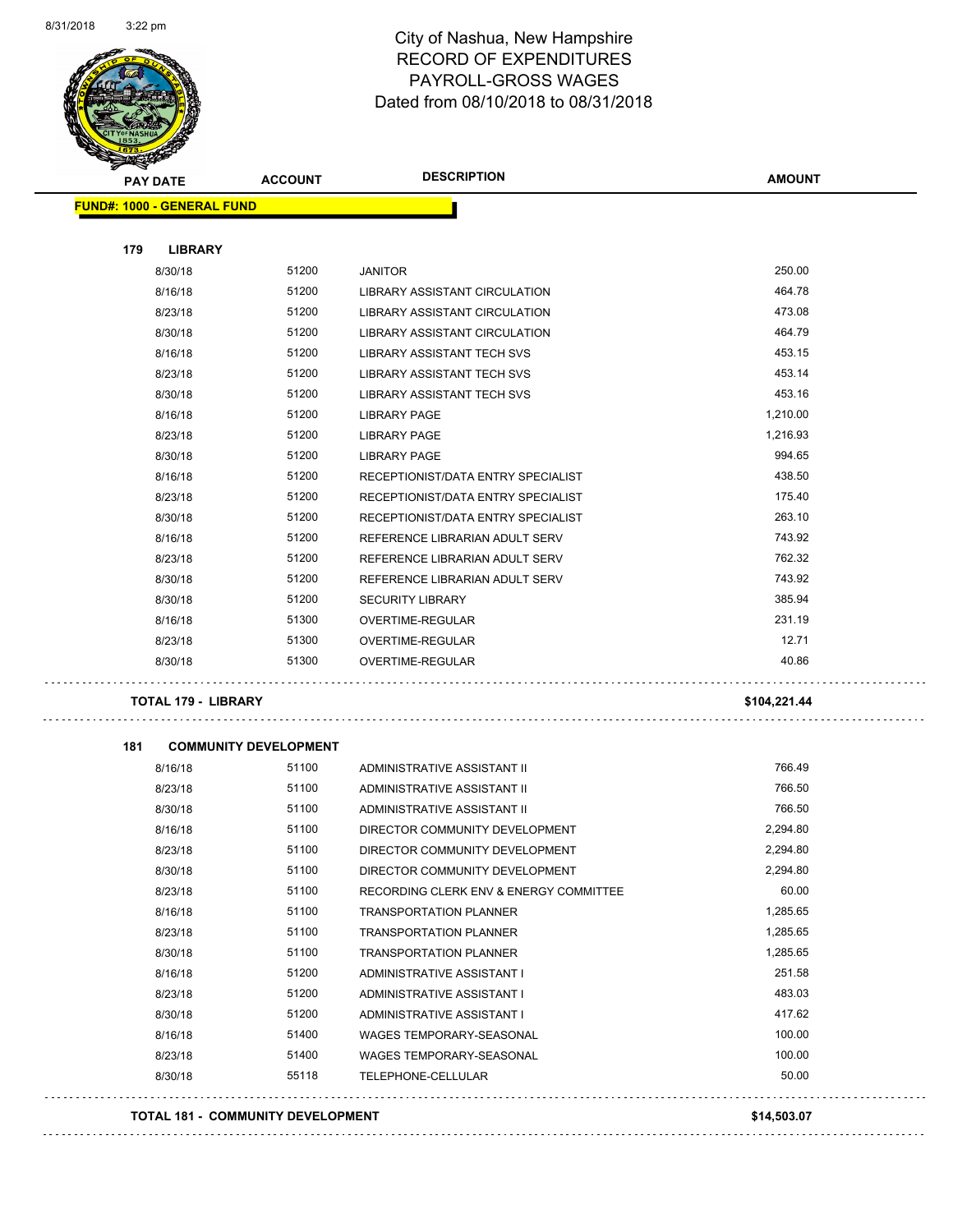

| <b>PAY DATE</b>                   | <b>ACCOUNT</b>                          | <b>DESCRIPTION</b>             | <b>AMOUNT</b> |
|-----------------------------------|-----------------------------------------|--------------------------------|---------------|
| <b>FUND#: 1000 - GENERAL FUND</b> |                                         |                                |               |
| 182                               | <b>PLANNING AND ZONING</b>              |                                |               |
| 8/16/18                           | 51100                                   | DEPARTMENT COORDINATOR         | 1,026.40      |
| 8/23/18                           | 51100                                   | DEPARTMENT COORDINATOR         | 1,026.40      |
| 8/30/18                           | 51100                                   | DEPARTMENT COORDINATOR         | 1,026.40      |
| 8/16/18                           | 51100                                   | DEPUTY PLANNING MANAGER        | 2,800.80      |
| 8/23/18                           | 51100                                   | <b>DEPUTY PLANNING MANAGER</b> | 2,800.80      |
| 8/30/18                           | 51100                                   | DEPUTY PLANNING MANAGER        | 2,800.80      |
| 8/16/18                           | 51100                                   | MANAGER PLANNING DEPT          | 2,151.44      |
| 8/23/18                           | 51100                                   | MANAGER PLANNING DEPT          | 2,151.45      |
| 8/30/18                           | 51100                                   | MANAGER PLANNING DEPT          | 2,151.43      |
| 8/16/18                           | 51100                                   | <b>PLANNER I</b>               | 1,877.69      |
| 8/23/18                           | 51100                                   | <b>PLANNER I</b>               | 1,877.69      |
| 8/30/18                           | 51100                                   | <b>PLANNER I</b>               | 1,877.70      |
| 8/16/18                           | 51100                                   | ZONING COORDINATOR             | 821.65        |
| 8/23/18                           | 51100                                   | ZONING COORDINATOR             | 821.65        |
| 8/30/18                           | 51100                                   | <b>ZONING COORDINATOR</b>      | 821.65        |
| 8/23/18                           | 53428                                   | STENOGRAPHIC SERVICES          | 500.00        |
| 8/30/18                           | 55118                                   | TELEPHONE-CELLULAR             | 17.00         |
| 183                               | <b>ECONOMIC DEVELOPMENT</b>             |                                |               |
| 8/16/18                           | 51100                                   | DWNTWN SPCLST & OED PGRM COOR  | 923.50        |
| 8/23/18                           | 51100                                   | DWNTWN SPCLST & OED PGRM COOR  | 923.50        |
| 8/30/18                           | 51100                                   | DWNTWN SPCLST & OED PGRM COOR  | 923.50        |
| 8/16/18                           | 51100                                   | <b>ECONOMIC DEV DIRECTOR</b>   | 2,084.05      |
| 8/23/18                           | 51100                                   | <b>ECONOMIC DEV DIRECTOR</b>   | 2,084.05      |
| 8/30/18                           | 51100                                   | <b>ECONOMIC DEV DIRECTOR</b>   | 2,084.05      |
| 8/16/18                           | 51100                                   | HUNT MEMORIAL BLDG & ARTS ADM  | 372.95        |
| 8/23/18                           | 51100                                   | HUNT MEMORIAL BLDG & ARTS ADM  | 372.95        |
| 8/30/18                           | 51100                                   | HUNT MEMORIAL BLDG & ARTS ADM  | 372.95        |
| 8/30/18                           | 55118                                   | TELEPHONE-CELLULAR             | 63.09         |
|                                   | <b>TOTAL 183 - ECONOMIC DEVELOPMENT</b> |                                | \$10,204.59   |
| <b>SCHOOL</b><br>191              |                                         |                                |               |
| 8/16/18                           | 51100                                   | ASSISTANT DIRECTOR BUSINESS    | 3,038.30      |
| 8/30/18                           | 51100                                   | ASSISTANT DIRECTOR BUSINESS    | 3,038.30      |
| 8/16/18                           | 51100                                   | ASSISTANT PRINCIPAL AMH        | 1,437.50      |
| 8/30/18                           | 51100                                   | ASSISTANT PRINCIPAL AMH        | 1,437.50      |
| 8/16/18                           | 51100                                   | ASSISTANT PRINCIPAL BRO        | 1,640.38      |
| 8/30/18                           | 51100                                   | ASSISTANT PRINCIPAL BRO        | 1,640.40      |
| 8/16/18                           | 51100                                   | ASSISTANT PRINCIPAL CHARL      | 3,163.50      |
|                                   |                                         |                                |               |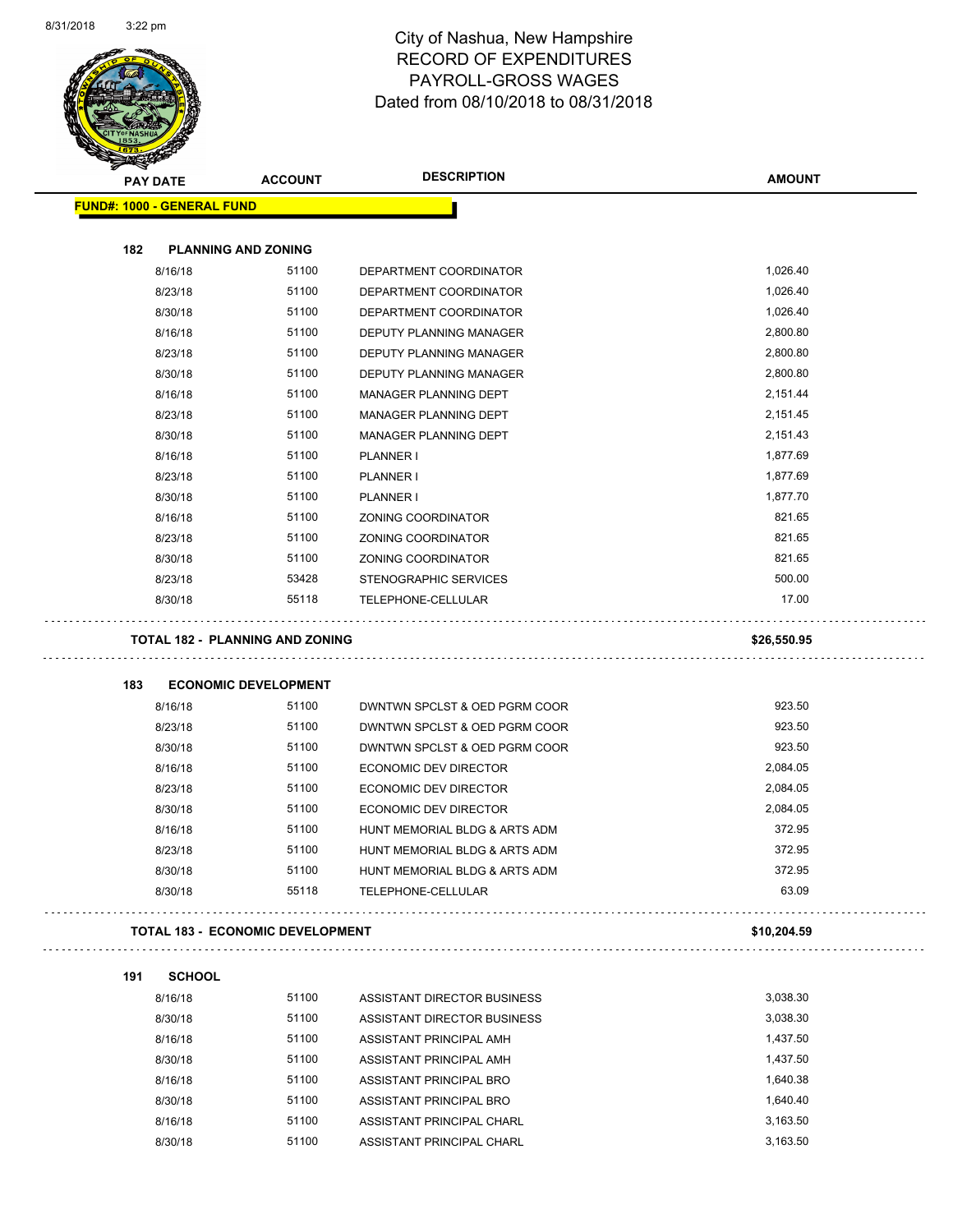

|     | <b>PAY DATE</b>                    | <b>ACCOUNT</b> | <b>DESCRIPTION</b>             | <b>AMOUNT</b> |
|-----|------------------------------------|----------------|--------------------------------|---------------|
|     | <u> FUND#: 1000 - GENERAL FUND</u> |                |                                |               |
|     |                                    |                |                                |               |
| 191 | <b>SCHOOL</b>                      |                |                                |               |
|     | 8/16/18                            | 51100          | ASSISTANT PRINCIPAL DR CRSP    | 1,581.74      |
|     | 8/30/18                            | 51100          | ASSISTANT PRINCIPAL DR CRSP    | 1,581.70      |
|     | 8/16/18                            | 51100          | ASSISTANT PRINCIPAL ELM        | 3,240.40      |
|     | 8/30/18                            | 51100          | ASSISTANT PRINCIPAL ELM        | 3,240.40      |
|     | 8/16/18                            | 51100          | ASSISTANT PRINCIPAL FES        | 3,067.30      |
|     | 8/16/18                            | 51100          | ASSISTANT PRINCIPAL LEDGE      | 3,163.46      |
|     | 8/30/18                            | 51100          | ASSISTANT PRINCIPAL LEDGE      | 3,163.50      |
|     | 8/16/18                            | 51100          | ASSISTANT PRINCIPAL MDE        | 3,019.20      |
|     | 8/30/18                            | 51100          | ASSISTANT PRINCIPAL MDE        | 3,019.20      |
|     | 8/16/18                            | 51100          | ASSISTANT PRINCIPAL MTP        | 2,826.92      |
|     | 8/30/18                            | 51100          | ASSISTANT PRINCIPAL MTP        | 2,826.90      |
|     | 8/16/18                            | 51100          | <b>ASSISTANT PRINCIPAL NHN</b> | 14,089.41     |
|     | 8/30/18                            | 51100          | ASSISTANT PRINCIPAL NHN        | 14,089.40     |
|     | 8/16/18                            | 51100          | ASSISTANT PRINCIPAL NHS        | 13,346.20     |
|     | 8/30/18                            | 51100          | ASSISTANT PRINCIPAL NHS        | 13,346.20     |
|     | 8/16/18                            | 51100          | ASSISTANT PRINCIPAL SHE        | 1,413.45      |
|     | 8/30/18                            | 51100          | ASSISTANT PRINCIPAL SHE        | 1,413.40      |
|     | 8/16/18                            | 51100          | ASSISTANT SUPERINTENDENT       | 8,657.70      |
|     | 8/30/18                            | 51100          | ASSISTANT SUPERINTENDENT       | 8,657.70      |
|     | 8/16/18                            | 51100          | ASST DIRECTOR PLANT OPS        | 2,583.60      |
|     | 8/30/18                            | 51100          | ASST DIRECTOR PLANT OPS        | 2,583.60      |
|     | 8/16/18                            | 51100          | <b>ASST DIRECTOR SPED</b>      | 8,824.20      |
|     | 8/30/18                            | 51100          | <b>ASST DIRECTOR SPED</b>      | 9,400.40      |
|     | 8/16/18                            | 51100          | ASST SYSTEMS ADMIN FULL YEAR   | 12,999.49     |
|     | 8/30/18                            | 51100          | ASST SYSTEMS ADMIN FULL YEAR   | 12,999.50     |
|     | 8/30/18                            | 51100          | ATTENDANCE OFFICER             | 2,384.20      |
|     | 8/16/18                            | 51100          | CAREER CENTER COORD NHN        | 1,591.46      |
|     | 8/16/18                            | 51100          | CHIEF OPERATING OFFICER        | 4,238.90      |
|     | 8/30/18                            | 51100          | CHIEF OPERATING OFFICER        | 4,238.90      |
|     | 8/16/18                            | 51100          | CLERICAL ACADEMY NHN           | 2,145.30      |
|     | 8/23/18                            | 51100          | CLERICAL ACADEMY NHN           | 1,580.20      |
|     | 8/30/18                            | 51100          | CLERICAL ACADEMY NHN           | 2,805.33      |
|     | 8/16/18                            | 51100          | CLERICAL ACADEMY NHS           | 2,304.71      |
|     | 8/23/18                            | 51100          | CLERICAL ACADEMY NHS           | 1,906.89      |
|     | 8/30/18                            | 51100          | CLERICAL ACADEMY NHS           | 2,634.46      |
|     | 8/16/18                            | 51100          | <b>CLERICAL ASST SUPER SUP</b> | 1,365.19      |
|     | 8/23/18                            | 51100          | <b>CLERICAL ASST SUPER SUP</b> | 1,365.21      |
|     | 8/30/18                            | 51100          | <b>CLERICAL ASST SUPER SUP</b> | 1,001.06      |
|     | 8/16/18                            | 51100          | CLERICAL ATHLETIC NHN          | 407.94        |
|     | 8/23/18                            | 51100          | CLERICAL ATHLETIC NHN          | 763.58        |
|     | 8/30/18                            | 51100          | CLERICAL ATHLETIC NHN          | 784.50        |
|     | 8/16/18                            | 51100          | CLERICAL ATHLETIC NHS          | 374.22        |
|     | 8/23/18                            | 51100          | CLERICAL ATHLETIC NHS          | 650.43        |
|     | 8/30/18                            | 51100          | CLERICAL ATHLETIC NHS          | 668.25        |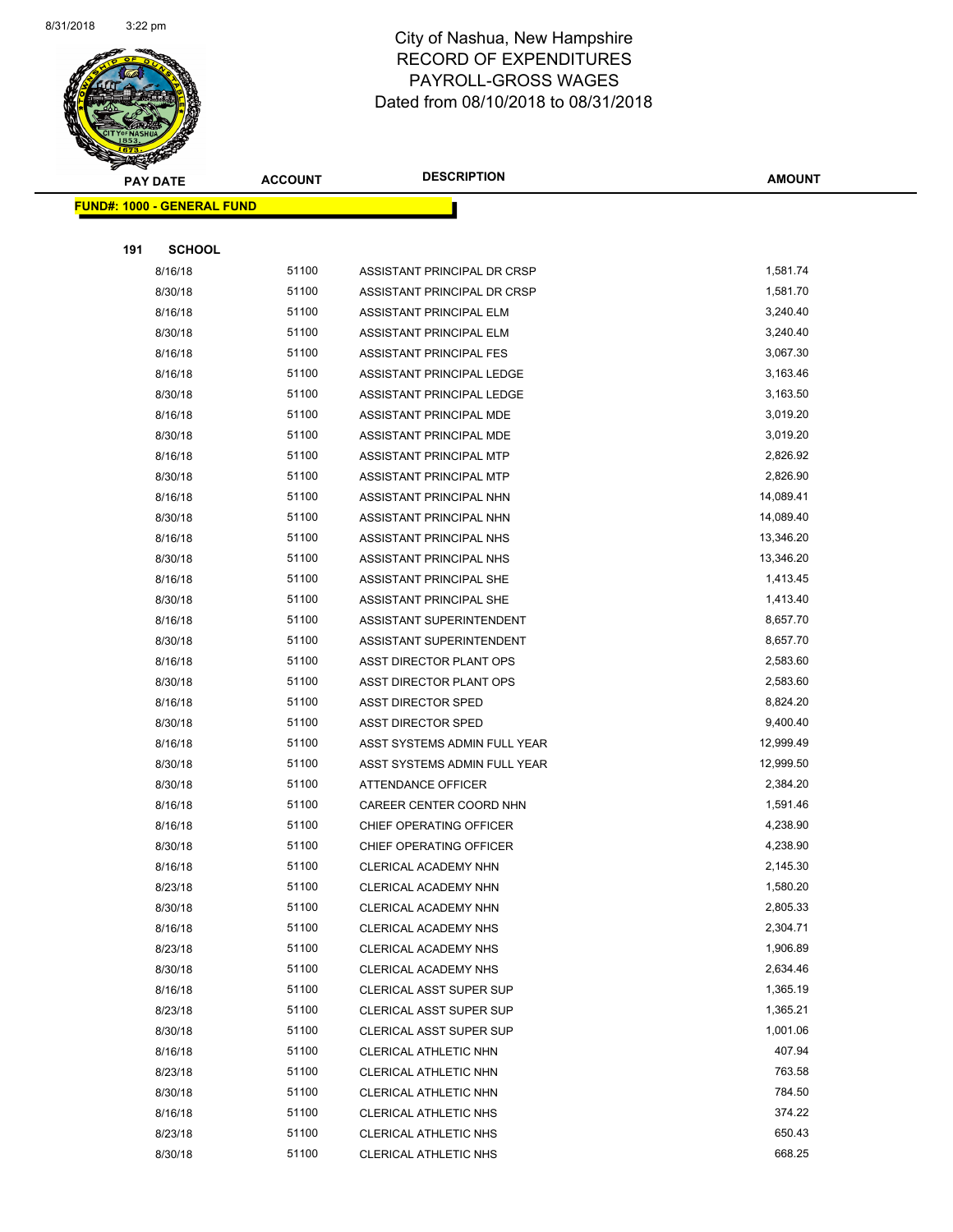

|     | <b>PAY DATE</b>                    | <b>ACCOUNT</b> | <b>DESCRIPTION</b>              | <b>AMOUNT</b> |
|-----|------------------------------------|----------------|---------------------------------|---------------|
|     | <u> FUND#: 1000 - GENERAL FUND</u> |                |                                 |               |
|     |                                    |                |                                 |               |
| 191 | <b>SCHOOL</b>                      |                |                                 |               |
|     | 8/16/18                            | 51100          | <b>CLERICAL BUSINESS</b>        | 3,154.91      |
|     | 8/23/18                            | 51100          | <b>CLERICAL BUSINESS</b>        | 3,154.89      |
|     | 8/30/18                            | 51100          | <b>CLERICAL BUSINESS</b>        | 3,154.89      |
|     | 8/16/18                            | 51100          | CLERICAL CHIEF OP OFFICER SUP   | 723.75        |
|     | 8/23/18                            | 51100          | CLERICAL CHIEF OP OFFICER SUP   | 723.75        |
|     | 8/30/18                            | 51100          | CLERICAL CHIEF OP OFFICER SUP   | 752.71        |
|     | 8/16/18                            | 51100          | <b>CLERICAL CTE NHN</b>         | 534.60        |
|     | 8/23/18                            | 51100          | <b>CLERICAL CTE NHN</b>         | 534.60        |
|     | 8/30/18                            | 51100          | <b>CLERICAL CTE NHN</b>         | 668.25        |
|     | 8/16/18                            | 51100          | <b>CLERICAL CTE NHS</b>         | 679.90        |
|     | 8/23/18                            | 51100          | <b>CLERICAL CTE NHS</b>         | 622.37        |
|     | 8/30/18                            | 51100          | <b>CLERICAL CTE NHS</b>         | 784.50        |
|     | 8/16/18                            | 51100          | CLERICAL GUIDANCE ELM           | 679.90        |
|     | 8/23/18                            | 51100          | <b>CLERICAL GUIDANCE ELM</b>    | 679.90        |
|     | 8/30/18                            | 51100          | CLERICAL GUIDANCE ELM           | 716.51        |
|     | 8/16/18                            | 51100          | <b>CLERICAL GUIDANCE NHN</b>    | 879.41        |
|     | 8/23/18                            | 51100          | CLERICAL GUIDANCE NHN           | 1,058.59      |
|     | 8/30/18                            | 51100          | <b>CLERICAL GUIDANCE NHN</b>    | 1,382.63      |
|     | 8/16/18                            | 51100          | <b>CLERICAL GUIDANCE NHS</b>    | 636.31        |
|     | 8/23/18                            | 51100          | <b>CLERICAL GUIDANCE NHS</b>    | 743.43        |
|     | 8/30/18                            | 51100          | <b>CLERICAL GUIDANCE NHS</b>    | 1,541.09      |
|     | 8/16/18                            | 51100          | <b>CLERICAL HUMAN RESOURCES</b> | 2,000.30      |
|     | 8/23/18                            | 51100          | <b>CLERICAL HUMAN RESOURCES</b> | 1,982.48      |
|     | 8/30/18                            | 51100          | <b>CLERICAL HUMAN RESOURCES</b> | 2,027.03      |
|     | 8/16/18                            | 51100          | <b>CLERICAL PAYROLL SUP</b>     | 1,473.00      |
|     | 8/23/18                            | 51100          | <b>CLERICAL PAYROLL SUP</b>     | 1,473.00      |
|     | 8/30/18                            | 51100          | <b>CLERICAL PAYROLL SUP</b>     | 1,473.00      |
|     | 8/16/18                            | 51100          | <b>CLERICAL PLANT OPS</b>       | 702.76        |
|     | 8/23/18                            | 51100          | <b>CLERICAL PLANT OPS</b>       | 702.75        |
|     | 8/30/18                            | 51100          | CLERICAL PLANT OPS              | 702.76        |
|     | 8/16/18                            | 51100          | <b>CLERICAL PRINCIPAL AMH</b>   | 955.76        |
|     | 8/23/18                            | 51100          | <b>CLERICAL PRINCIPAL AMH</b>   | 913.59        |
|     | 8/30/18                            | 51100          | <b>CLERICAL PRINCIPAL AMH</b>   | 1,208.73      |
|     | 8/16/18                            | 51100          | <b>CLERICAL PRINCIPAL BIC</b>   | 1,101.55      |
|     | 8/23/18                            | 51100          | <b>CLERICAL PRINCIPAL BIC</b>   | 798.43        |
|     | 8/30/18                            | 51100          | <b>CLERICAL PRINCIPAL BIC</b>   | 1,358.90      |
|     | 8/16/18                            | 51100          | <b>CLERICAL PRINCIPAL BIR</b>   | 1,108.76      |
|     | 8/23/18                            | 51100          | CLERICAL PRINCIPAL BIR          | 1,119.22      |
|     | 8/30/18                            | 51100          | <b>CLERICAL PRINCIPAL BIR</b>   | 1,433.02      |
|     | 8/16/18                            | 51100          | <b>CLERICAL PRINCIPAL BRO</b>   | 1,259.05      |
|     | 8/23/18                            | 51100          | <b>CLERICAL PRINCIPAL BRO</b>   | 856.54        |
|     | 8/30/18                            | 51100          | <b>CLERICAL PRINCIPAL BRO</b>   | 1,365.01      |
|     | 8/16/18                            | 51100          | CLERICAL PRINCIPAL CHA          | 932.90        |
|     | 8/23/18                            | 51100          | CLERICAL PRINCIPAL CHA          | 795.42        |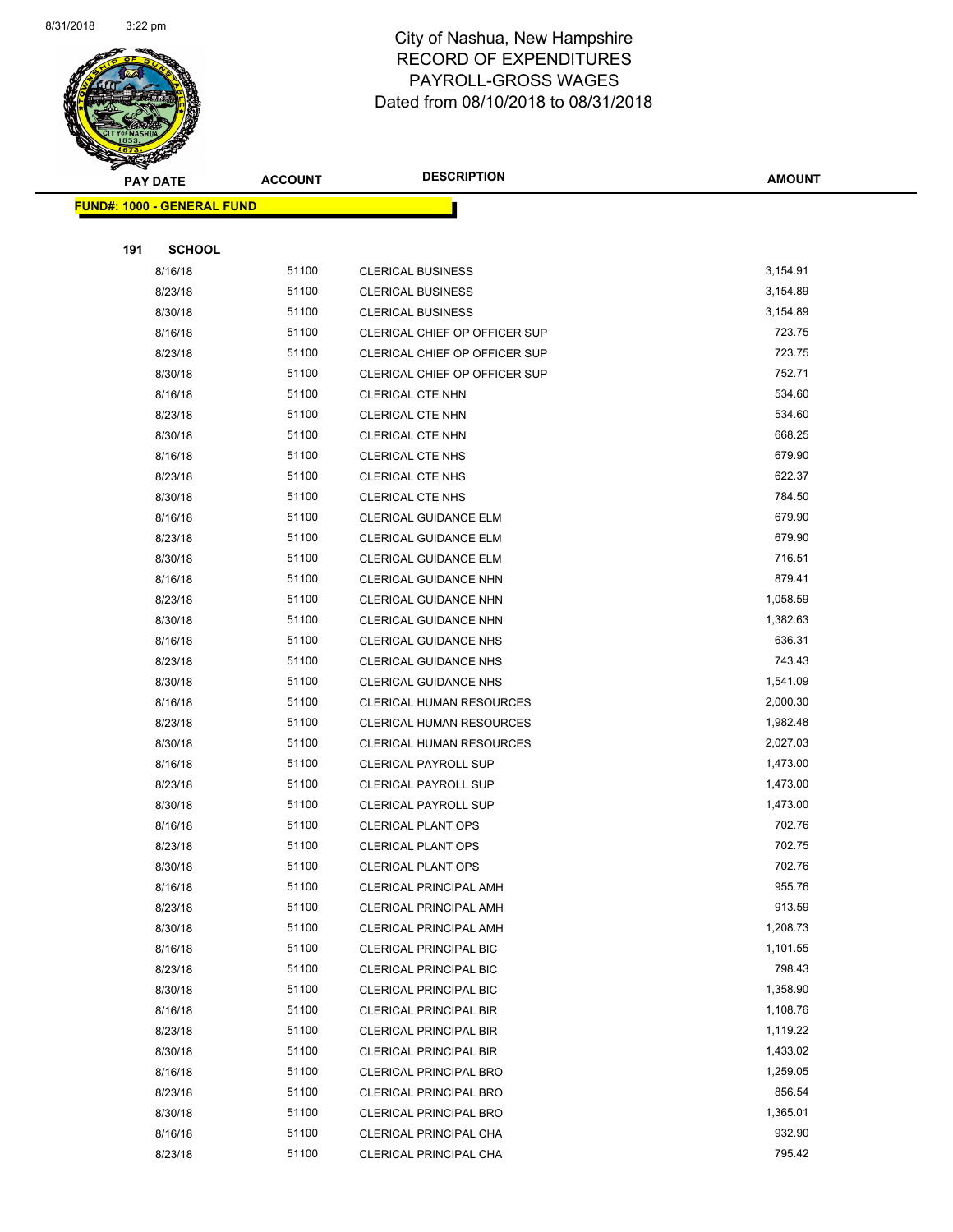

**AMOUNT**

|     | <u> FUND#: 1000 - GENERAL FUND</u> |       |                               |          |
|-----|------------------------------------|-------|-------------------------------|----------|
|     |                                    |       |                               |          |
| 191 | <b>SCHOOL</b>                      |       |                               |          |
|     | 8/30/18                            | 51100 | CLERICAL PRINCIPAL CHA        | 1,345.34 |
|     | 8/16/18                            | 51100 | <b>CLERICAL PRINCIPAL DRC</b> | 960.50   |
|     | 8/23/18                            | 51100 | <b>CLERICAL PRINCIPAL DRC</b> | 820.36   |
|     | 8/30/18                            | 51100 | <b>CLERICAL PRINCIPAL DRC</b> | 1,376.33 |
|     | 8/16/18                            | 51100 | <b>CLERICAL PRINCIPAL ELM</b> | 1,330.77 |
|     | 8/23/18                            | 51100 | <b>CLERICAL PRINCIPAL ELM</b> | 1,087.63 |
|     | 8/30/18                            | 51100 | <b>CLERICAL PRINCIPAL ELM</b> | 2,428.10 |
|     | 8/16/18                            | 51100 | <b>CLERICAL PRINCIPAL FES</b> | 422.72   |
|     | 8/23/18                            | 51100 | <b>CLERICAL PRINCIPAL FES</b> | 567.05   |
|     | 8/30/18                            | 51100 | <b>CLERICAL PRINCIPAL FES</b> | 1,515.91 |
|     | 8/16/18                            | 51100 | <b>CLERICAL PRINCIPAL FMS</b> | 1,668.98 |
|     | 8/23/18                            | 51100 | <b>CLERICAL PRINCIPAL FMS</b> | 1,556.26 |
|     | 8/30/18                            | 51100 | <b>CLERICAL PRINCIPAL FMS</b> | 2,126.55 |
|     | 8/16/18                            | 51100 | <b>CLERICAL PRINCIPAL LDG</b> | 965.45   |
|     | 8/23/18                            | 51100 | <b>CLERICAL PRINCIPAL LDG</b> | 974.37   |
|     | 8/30/18                            | 51100 | <b>CLERICAL PRINCIPAL LDG</b> | 1,247.50 |
|     | 8/16/18                            | 51100 | CLERICAL PRINCIPAL MDE        | 965.01   |
|     | 8/23/18                            | 51100 | CLERICAL PRINCIPAL MDE        | 913.46   |
|     | 8/30/18                            | 51100 | CLERICAL PRINCIPAL MDE        | 1,368.84 |
|     | 8/16/18                            | 51100 | <b>CLERICAL PRINCIPAL MTP</b> | 784.03   |
|     | 8/23/18                            | 51100 | <b>CLERICAL PRINCIPAL MTP</b> | 943.50   |
|     | 8/30/18                            | 51100 | <b>CLERICAL PRINCIPAL MTP</b> | 1,340.56 |
|     | 8/16/18                            | 51100 | CLERICAL PRINCIPAL NHN        | 953.95   |
|     | 8/23/18                            | 51100 | CLERICAL PRINCIPAL NHN        | 838.96   |
|     | 8/30/18                            | 51100 | CLERICAL PRINCIPAL NHN        | 1,334.44 |
|     | 8/16/18                            | 51100 | CLERICAL PRINCIPAL NHS        | 1,017.66 |
|     | 8/23/18                            | 51100 | CLERICAL PRINCIPAL NHS        | 1,356.77 |
|     | 8/30/18                            | 51100 | CLERICAL PRINCIPAL NHS        | 1,374.73 |
|     | 8/16/18                            | 51100 | <b>CLERICAL PRINCIPAL NSE</b> | 1,099.01 |
|     | 8/23/18                            | 51100 | <b>CLERICAL PRINCIPAL NSE</b> | 1,210.87 |
|     | 8/30/18                            | 51100 | CLERICAL PRINCIPAL NSE        | 1,427.98 |
|     | 8/16/18                            | 51100 | <b>CLERICAL PRINCIPAL PMS</b> | 1,123.70 |
|     | 8/23/18                            | 51100 | <b>CLERICAL PRINCIPAL PMS</b> | 1,133.07 |
|     | 8/30/18                            | 51100 | <b>CLERICAL PRINCIPAL PMS</b> | 1,926.97 |
|     | 8/16/18                            | 51100 | <b>CLERICAL PRINCIPAL SHE</b> | 1,108.76 |
|     | 8/23/18                            | 51100 | <b>CLERICAL PRINCIPAL SHE</b> | 1,255.20 |
|     | 8/30/18                            | 51100 | <b>CLERICAL PRINCIPAL SHE</b> | 1,542.85 |
|     | 8/16/18                            | 51100 | CLERICAL RECEPTIONIST NHN     | 470.70   |
|     | 8/23/18                            | 51100 | CLERICAL RECEPTIONIST NHN     | 418.40   |
|     | 8/30/18                            | 51100 | CLERICAL RECEPTIONIST NHN     | 737.43   |
|     | 8/16/18                            | 51100 | CLERICAL RECEPTIONIST NHS     | 356.42   |
|     | 8/23/18                            | 51100 | CLERICAL RECEPTIONIST NHS     | 338.59   |
|     | 8/30/18                            | 51100 | CLERICAL RECEPTIONIST NHS     | 614.80   |
|     | 8/16/18                            | 51100 | CLERICAL SPECIAL ED NHN       | 347.49   |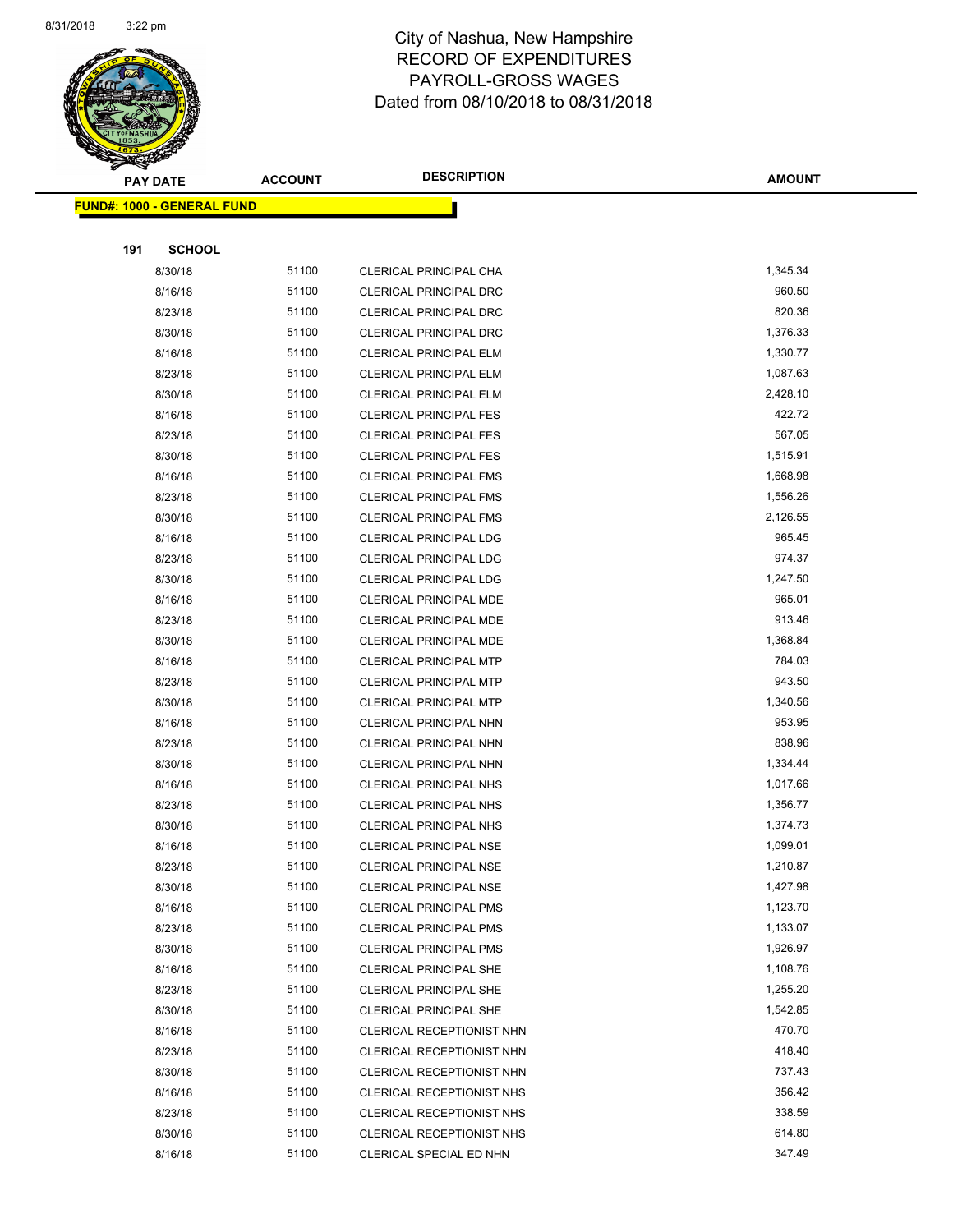

**AMOUNT**

| <b>FUND#: 1000 - GENERAL FUND</b> |       |                                |          |  |  |
|-----------------------------------|-------|--------------------------------|----------|--|--|
|                                   |       |                                |          |  |  |
| 191<br><b>SCHOOL</b>              |       |                                |          |  |  |
| 8/23/18                           | 51100 | CLERICAL SPECIAL ED NHN        | 579.15   |  |  |
| 8/30/18                           | 51100 | CLERICAL SPECIAL ED NHN        | 605.88   |  |  |
| 8/16/18                           | 51100 | CLERICAL SPECIAL ED NHS        | 412.30   |  |  |
| 8/23/18                           | 51100 | CLERICAL SPECIAL ED NHS        | 407.61   |  |  |
| 8/30/18                           | 51100 | CLERICAL SPECIAL ED NHS        | 669.96   |  |  |
| 8/16/18                           | 51100 | CLERICAL SPECIAL ED SUP        | 1,336.50 |  |  |
| 8/23/18                           | 51100 | CLERICAL SPECIAL ED SUP        | 1,336.50 |  |  |
| 8/30/18                           | 51100 | CLERICAL SPECIAL ED SUP        | 1,336.50 |  |  |
| 8/30/18                           | 51100 | CLERICAL STUDENT SERV SUP      | 822.76   |  |  |
| 8/16/18                           | 51100 | CLERICAL SUPERINTENDANT SUP    | 1,752.00 |  |  |
| 8/30/18                           | 51100 | CLERICAL SUPERINTENDANT SUP    | 1,752.00 |  |  |
| 8/16/18                           | 51100 | <b>CUSTODIAN AMH</b>           | 1,389.60 |  |  |
| 8/23/18                           | 51100 | <b>CUSTODIAN AMH</b>           | 1,389.60 |  |  |
| 8/30/18                           | 51100 | <b>CUSTODIAN AMH</b>           | 1,389.60 |  |  |
| 8/16/18                           | 51100 | <b>CUSTODIAN ASST HEAD ELM</b> | 791.20   |  |  |
| 8/23/18                           | 51100 | <b>CUSTODIAN ASST HEAD ELM</b> | 791.20   |  |  |
| 8/30/18                           | 51100 | <b>CUSTODIAN ASST HEAD ELM</b> | 791.20   |  |  |
| 8/16/18                           | 51100 | <b>CUSTODIAN ASST HEAD FMS</b> | 791.20   |  |  |
| 8/23/18                           | 51100 | <b>CUSTODIAN ASST HEAD FMS</b> | 791.20   |  |  |
| 8/30/18                           | 51100 | <b>CUSTODIAN ASST HEAD FMS</b> | 791.20   |  |  |
| 8/16/18                           | 51100 | <b>CUSTODIAN ASST HEAD NHN</b> | 1,536.01 |  |  |
| 8/23/18                           | 51100 | <b>CUSTODIAN ASST HEAD NHN</b> | 1,590.40 |  |  |
| 8/30/18                           | 51100 | <b>CUSTODIAN ASST HEAD NHN</b> | 1,590.40 |  |  |
| 8/16/18                           | 51100 | <b>CUSTODIAN ASST HEAD NHS</b> | 1,582.40 |  |  |
| 8/23/18                           | 51100 | <b>CUSTODIAN ASST HEAD NHS</b> | 1,582.40 |  |  |
| 8/30/18                           | 51100 | <b>CUSTODIAN ASST HEAD NHS</b> | 1,582.40 |  |  |
| 8/16/18                           | 51100 | <b>CUSTODIAN ASST HEAD PMS</b> | 791.20   |  |  |
| 8/23/18                           | 51100 | <b>CUSTODIAN ASST HEAD PMS</b> | 791.20   |  |  |
| 8/30/18                           | 51100 | <b>CUSTODIAN ASST HEAD PMS</b> | 791.20   |  |  |
| 8/16/18                           | 51100 | <b>CUSTODIAN BIC</b>           | 660.00   |  |  |
| 8/23/18                           | 51100 | <b>CUSTODIAN BIC</b>           | 660.00   |  |  |
| 8/30/18                           | 51100 | <b>CUSTODIAN BIC</b>           | 660.00   |  |  |
| 8/16/18                           | 51100 | <b>CUSTODIAN BIR</b>           | 1,389.60 |  |  |
| 8/23/18                           | 51100 | <b>CUSTODIAN BIR</b>           | 1,389.60 |  |  |
| 8/30/18                           | 51100 | <b>CUSTODIAN BIR</b>           | 1,389.60 |  |  |
| 8/16/18                           | 51100 | <b>CUSTODIAN BRO</b>           | 1,389.60 |  |  |
| 8/23/18                           | 51100 | <b>CUSTODIAN BRO</b>           | 1,389.60 |  |  |
| 8/30/18                           | 51100 | <b>CUSTODIAN BRO</b>           | 1,389.60 |  |  |
| 8/16/18                           | 51100 | <b>CUSTODIAN CHA</b>           | 1,389.60 |  |  |
| 8/23/18                           | 51100 | <b>CUSTODIAN CHA</b>           | 1,389.60 |  |  |
| 8/30/18                           | 51100 | <b>CUSTODIAN CHA</b>           | 1,389.61 |  |  |
| 8/16/18                           | 51100 | <b>CUSTODIAN DRC</b>           | 1,389.60 |  |  |
| 8/23/18                           | 51100 | <b>CUSTODIAN DRC</b>           | 1,389.60 |  |  |
| 8/30/18                           | 51100 | <b>CUSTODIAN DRC</b>           | 1,389.60 |  |  |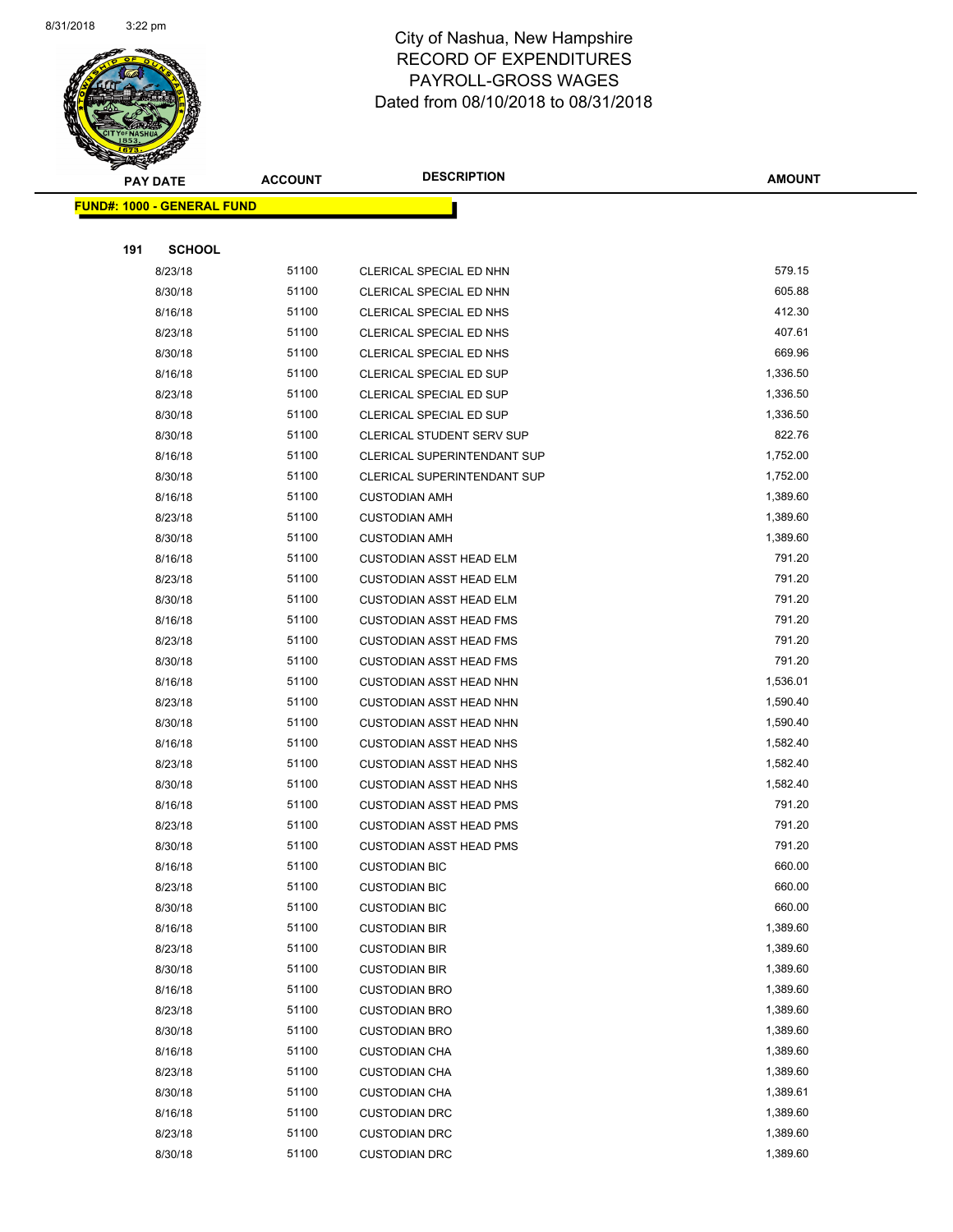

Page 73 of 108

|     | <b>PAY DATE</b>                    | <b>ACCOUNT</b> | <b>DESCRIPTION</b>                                     | <b>AMOUNT</b>    |
|-----|------------------------------------|----------------|--------------------------------------------------------|------------------|
|     | <u> FUND#: 1000 - GENERAL FUND</u> |                |                                                        |                  |
|     |                                    |                |                                                        |                  |
| 191 | <b>SCHOOL</b>                      |                |                                                        |                  |
|     | 8/16/18                            | 51100          | <b>CUSTODIAN ELM</b>                                   | 4,953.20         |
|     | 8/23/18                            | 51100          | <b>CUSTODIAN ELM</b>                                   | 4,953.20         |
|     | 8/30/18                            | 51100          | <b>CUSTODIAN ELM</b>                                   | 5,022.68         |
|     | 8/16/18                            | 51100          | <b>CUSTODIAN FES</b>                                   | 1,389.60         |
|     | 8/23/18                            | 51100          | <b>CUSTODIAN FES</b>                                   | 1,389.60         |
|     | 8/30/18                            | 51100          | <b>CUSTODIAN FES</b>                                   | 1,389.60         |
|     | 8/16/18                            | 51100          | <b>CUSTODIAN FMS</b>                                   | 2,366.65         |
|     | 8/23/18                            | 51100          | <b>CUSTODIAN FMS</b>                                   | 2,366.65         |
|     | 8/30/18                            | 51100          | <b>CUSTODIAN FMS</b>                                   | 2,362.31         |
|     | 8/16/18                            | 51100          | <b>CUSTODIAN HEAD AMH</b>                              | 791.20           |
|     | 8/23/18                            | 51100          | <b>CUSTODIAN HEAD AMH</b>                              | 791.20           |
|     | 8/30/18                            | 51100          | <b>CUSTODIAN HEAD AMH</b>                              | 791.20           |
|     | 8/16/18                            | 51100          | <b>CUSTODIAN HEAD BIC</b>                              | 791.20           |
|     | 8/23/18                            | 51100          | <b>CUSTODIAN HEAD BIC</b>                              | 791.20           |
|     | 8/30/18                            | 51100          | <b>CUSTODIAN HEAD BIC</b>                              | 791.20           |
|     | 8/16/18                            | 51100          | <b>CUSTODIAN HEAD BIR</b>                              | 791.20           |
|     | 8/23/18                            | 51100          | <b>CUSTODIAN HEAD BIR</b>                              | 791.20           |
|     | 8/30/18                            | 51100          | <b>CUSTODIAN HEAD BIR</b>                              | 791.20           |
|     | 8/16/18                            | 51100          | <b>CUSTODIAN HEAD BRO</b>                              | 791.20           |
|     | 8/23/18                            | 51100          | <b>CUSTODIAN HEAD BRO</b>                              | 791.20           |
|     | 8/30/18                            | 51100          | <b>CUSTODIAN HEAD BRO</b>                              | 791.20           |
|     | 8/16/18                            | 51100          | <b>CUSTODIAN HEAD CHA</b>                              | 791.20           |
|     | 8/23/18                            | 51100          | <b>CUSTODIAN HEAD CHA</b>                              | 791.20           |
|     | 8/30/18                            | 51100          | <b>CUSTODIAN HEAD CHA</b>                              | 791.20           |
|     | 8/16/18                            | 51100          | <b>CUSTODIAN HEAD DRC</b>                              | 791.20           |
|     | 8/23/18                            | 51100          | <b>CUSTODIAN HEAD DRC</b>                              | 791.20           |
|     | 8/30/18                            | 51100          | <b>CUSTODIAN HEAD DRC</b>                              | 791.20           |
|     | 8/16/18                            | 51100          | <b>CUSTODIAN HEAD ELM</b>                              | 937.60           |
|     | 8/23/18                            | 51100          | <b>CUSTODIAN HEAD ELM</b>                              | 937.60           |
|     | 8/30/18                            | 51100          | <b>CUSTODIAN HEAD ELM</b>                              | 937.60           |
|     | 8/16/18                            | 51100          | <b>CUSTODIAN HEAD FES</b>                              | 791.20           |
|     | 8/23/18                            | 51100          | <b>CUSTODIAN HEAD FES</b>                              | 791.20           |
|     | 8/30/18                            | 51100          | <b>CUSTODIAN HEAD FES</b>                              | 791.20           |
|     | 8/16/18                            | 51100          | <b>CUSTODIAN HEAD FMS</b>                              | 937.60           |
|     | 8/23/18                            | 51100          | <b>CUSTODIAN HEAD FMS</b>                              | 937.60           |
|     | 8/30/18                            | 51100<br>51100 | <b>CUSTODIAN HEAD FMS</b>                              | 937.60<br>791.20 |
|     | 8/16/18                            |                | <b>CUSTODIAN HEAD LDG</b>                              |                  |
|     | 8/23/18                            | 51100<br>51100 | <b>CUSTODIAN HEAD LDG</b>                              | 791.20<br>791.20 |
|     | 8/30/18                            | 51100          | <b>CUSTODIAN HEAD LDG</b>                              | 791.20           |
|     | 8/16/18                            | 51100          | <b>CUSTODIAN HEAD MDE</b>                              | 791.20           |
|     | 8/23/18<br>8/30/18                 | 51100          | <b>CUSTODIAN HEAD MDE</b>                              | 791.20           |
|     | 8/16/18                            | 51100          | <b>CUSTODIAN HEAD MDE</b><br><b>CUSTODIAN HEAD MTP</b> | 791.20           |
|     | 8/23/18                            | 51100          | <b>CUSTODIAN HEAD MTP</b>                              | 791.20           |
|     |                                    |                |                                                        |                  |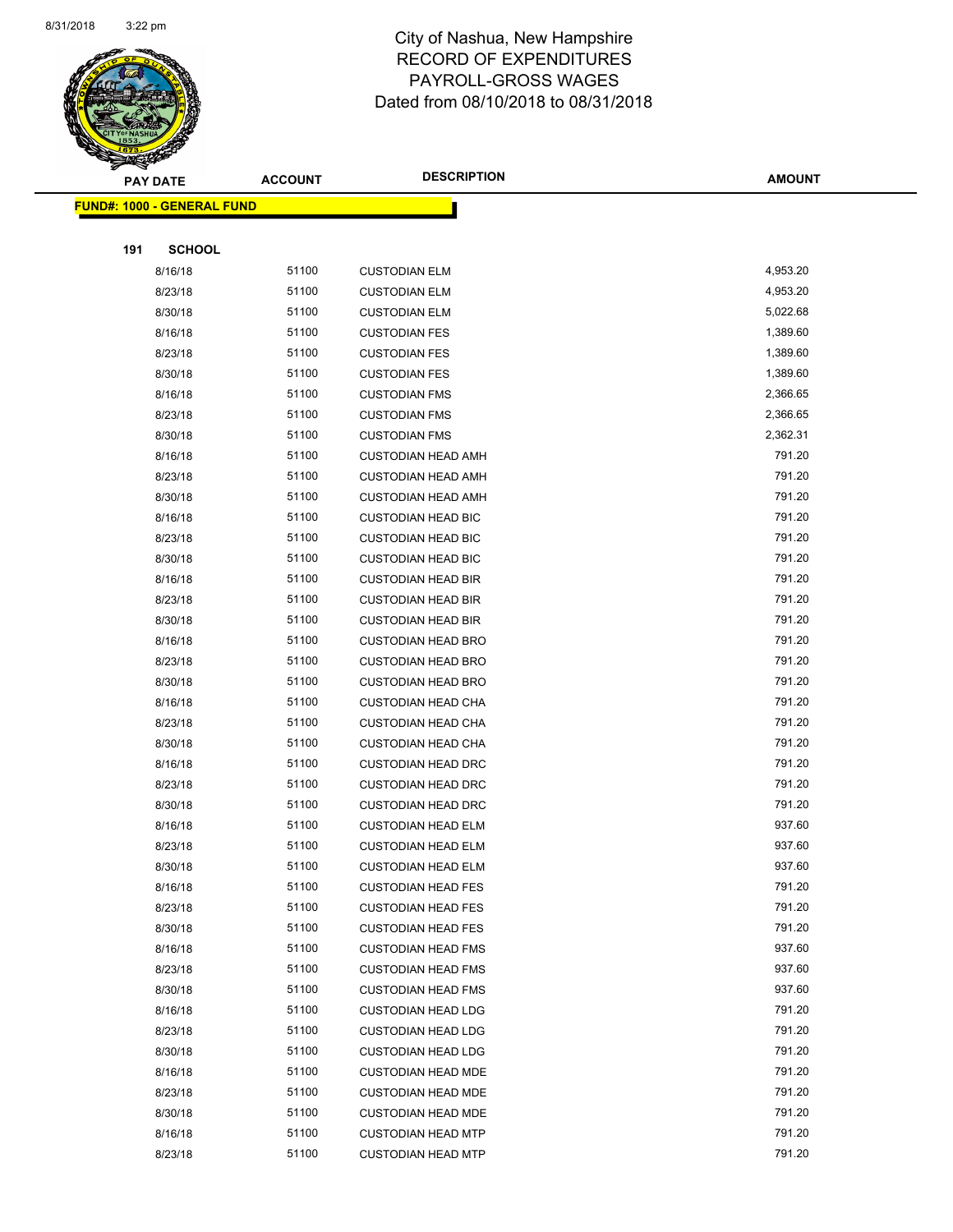

|     | <b>PAY DATE</b>                    | <b>ACCOUNT</b> | <b>DESCRIPTION</b>              | <b>AMOUNT</b> |
|-----|------------------------------------|----------------|---------------------------------|---------------|
|     | <u> FUND#: 1000 - GENERAL FUND</u> |                |                                 |               |
|     |                                    |                |                                 |               |
| 191 | <b>SCHOOL</b>                      |                |                                 |               |
|     | 8/30/18                            | 51100          | <b>CUSTODIAN HEAD MTP</b>       | 791.20        |
|     | 8/16/18                            | 51100          | <b>CUSTODIAN HEAD NHN</b>       | 943.20        |
|     | 8/23/18                            | 51100          | <b>CUSTODIAN HEAD NHN</b>       | 943.20        |
|     | 8/30/18                            | 51100          | <b>CUSTODIAN HEAD NHN</b>       | 943.20        |
|     | 8/16/18                            | 51100          | <b>CUSTODIAN HEAD NHS</b>       | 943.20        |
|     | 8/23/18                            | 51100          | <b>CUSTODIAN HEAD NHS</b>       | 943.20        |
|     | 8/30/18                            | 51100          | <b>CUSTODIAN HEAD NHS</b>       | 943.20        |
|     | 8/16/18                            | 51100          | <b>CUSTODIAN HEAD NSE</b>       | 791.20        |
|     | 8/23/18                            | 51100          | <b>CUSTODIAN HEAD NSE</b>       | 791.20        |
|     | 8/30/18                            | 51100          | <b>CUSTODIAN HEAD NSE</b>       | 860.43        |
|     | 8/16/18                            | 51100          | <b>CUSTODIAN HEAD PMS</b>       | 937.60        |
|     | 8/23/18                            | 51100          | <b>CUSTODIAN HEAD PMS</b>       | 937.60        |
|     | 8/30/18                            | 51100          | <b>CUSTODIAN HEAD PMS</b>       | 937.60        |
|     | 8/16/18                            | 51100          | <b>CUSTODIAN HEAD SHE</b>       | 791.20        |
|     | 8/23/18                            | 51100          | <b>CUSTODIAN HEAD SHE</b>       | 791.20        |
|     | 8/30/18                            | 51100          | <b>CUSTODIAN HEAD SHE</b>       | 791.20        |
|     | 8/16/18                            | 51100          | <b>CUSTODIAN LDG</b>            | 1,389.60      |
|     | 8/23/18                            | 51100          | <b>CUSTODIAN LDG</b>            | 1,389.60      |
|     | 8/30/18                            | 51100          | <b>CUSTODIAN LDG</b>            | 1,389.60      |
|     | 8/16/18                            | 51100          | <b>CUSTODIAN MDE</b>            | 1,354.80      |
|     | 8/23/18                            | 51100          | <b>CUSTODIAN MDE</b>            | 1,354.80      |
|     | 8/30/18                            | 51100          | <b>CUSTODIAN MDE</b>            | 1,354.80      |
|     | 8/16/18                            | 51100          | <b>CUSTODIAN MTP</b>            | 1,389.60      |
|     | 8/23/18                            | 51100          | <b>CUSTODIAN MTP</b>            | 1,389.60      |
|     | 8/30/18                            | 51100          | <b>CUSTODIAN MTP</b>            | 1,389.60      |
|     | 8/16/18                            | 51100          | <b>CUSTODIAN NHN</b>            | 8,350.84      |
|     | 8/23/18                            | 51100          | <b>CUSTODIAN NHN</b>            | 8,350.85      |
|     | 8/30/18                            | 51100          | <b>CUSTODIAN NHN</b>            | 8,632.34      |
|     | 8/16/18                            | 51100          | <b>CUSTODIAN NHS</b>            | 8,569.73      |
|     | 8/23/18                            | 51100          | <b>CUSTODIAN NHS</b>            | 8,683.97      |
|     | 8/30/18                            | 51100          | <b>CUSTODIAN NHS</b>            | 9,921.56      |
|     | 8/16/18                            | 51100          | <b>CUSTODIAN NSE</b>            | 1,389.60      |
|     | 8/23/18                            | 51100          | <b>CUSTODIAN NSE</b>            | 1,389.60      |
|     | 8/30/18                            | 51100          | <b>CUSTODIAN NSE</b>            | 1,389.61      |
|     | 8/16/18                            | 51100          | <b>CUSTODIAN PMS</b>            | 2,084.40      |
|     | 8/23/18                            | 51100          | <b>CUSTODIAN PMS</b>            | 2,084.40      |
|     | 8/30/18                            | 51100          | <b>CUSTODIAN PMS</b>            | 2,084.40      |
|     | 8/16/18                            | 51100          | <b>CUSTODIAN SHE</b>            | 1,389.60      |
|     | 8/23/18                            | 51100          | <b>CUSTODIAN SHE</b>            | 1,389.60      |
|     | 8/30/18                            | 51100          | <b>CUSTODIAN SHE</b>            | 1,389.60      |
|     | 8/16/18                            | 51100          | <b>CUSTODIAN SUPERVISOR WPO</b> | 5,884.70      |
|     | 8/30/18                            | 51100          | CUSTODIAN SUPERVISOR WPO        | 5,884.70      |
|     | 8/16/18                            | 51100          | <b>CUSTODIAN WID</b>            | 1,389.61      |
|     | 8/23/18                            | 51100          | <b>CUSTODIAN WID</b>            | 1,389.60      |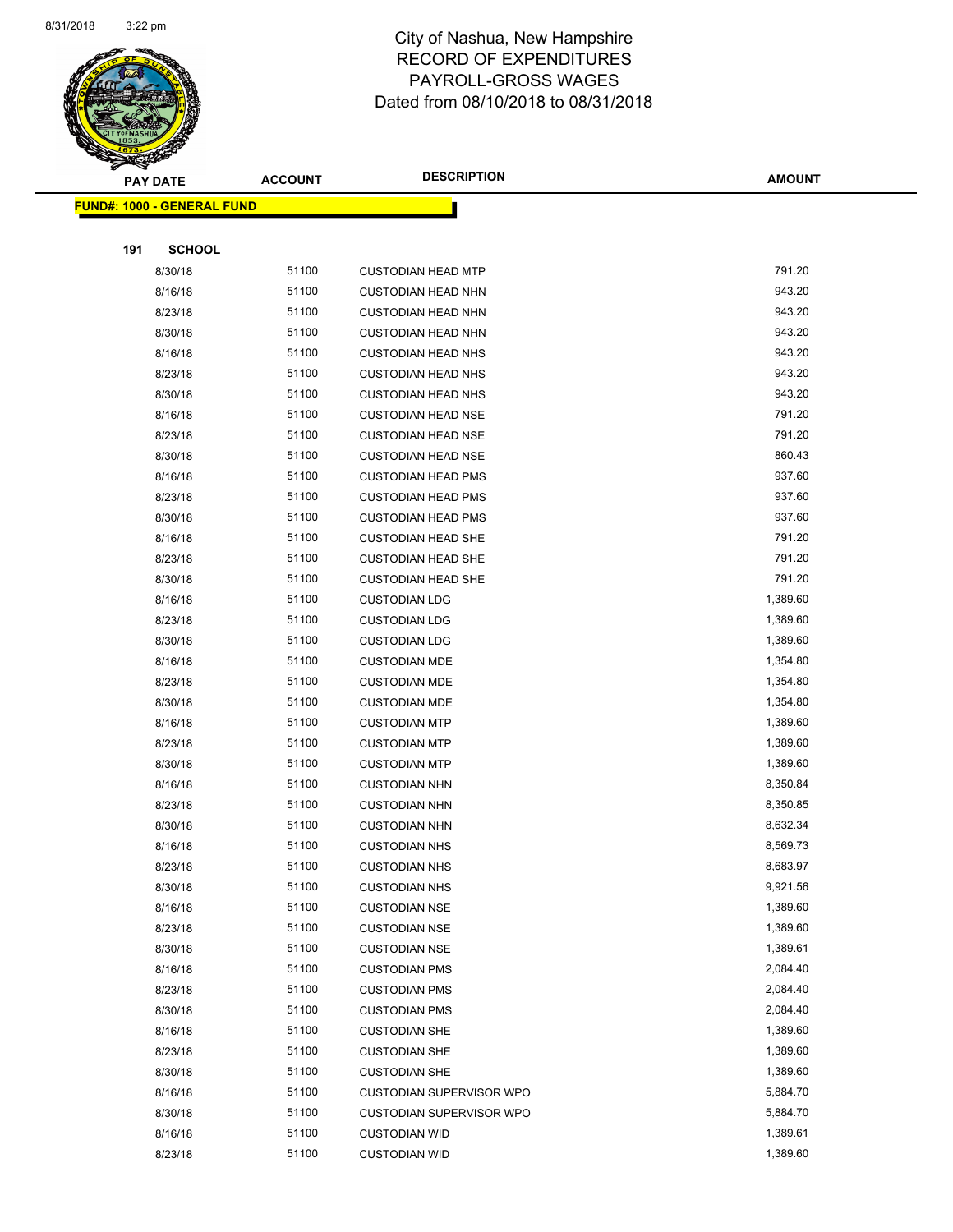

|     | <b>FUND#: 1000 - GENERAL FUND</b> |       |                               |           |
|-----|-----------------------------------|-------|-------------------------------|-----------|
|     |                                   |       |                               |           |
| 191 | <b>SCHOOL</b>                     |       |                               |           |
|     | 8/30/18                           | 51100 | <b>CUSTODIAN WID</b>          | 1,389.60  |
|     | 8/16/18                           | 51100 | <b>DIRECTOR ATHLETICS</b>     | 3,554.60  |
|     | 8/30/18                           | 51100 | <b>DIRECTOR ATHLETICS</b>     | 3,554.60  |
|     | 8/16/18                           | 51100 | DIRECTOR COM GRANTS           | 1,580.00  |
|     | 8/30/18                           | 51100 | DIRECTOR COM GRANTS           | 1,580.00  |
|     | 8/16/18                           | 51100 | <b>DIRECTOR GUIDANCE</b>      | 6,379.10  |
|     | 8/30/18                           | 51100 | <b>DIRECTOR GUIDANCE</b>      | 3,225.20  |
|     | 8/16/18                           | 51100 | DIRECTOR HUMAN RESOURCES      | 3,355.40  |
|     | 8/30/18                           | 51100 | DIRECTOR HUMAN RESOURCES      | 3,355.40  |
|     | 8/16/18                           | 51100 | DIRECTOR PLANT OPS            | 3,689.80  |
|     | 8/30/18                           | 51100 | DIRECTOR PLANT OPS            | 3,689.80  |
|     | 8/16/18                           | 51100 | DIRECTOR SPECIAL ED           | 3,768.10  |
|     | 8/30/18                           | 51100 | DIRECTOR SPECIAL ED           | 3,768.10  |
|     | 8/16/18                           | 51100 | DIRECTOR STUDENT SERVICES     | 3,294.90  |
|     | 8/30/18                           | 51100 | DIRECTOR STUDENT SERVICES     | 3,294.90  |
|     | 8/16/18                           | 51100 | DIRECTOR TECHNOLOGY           | 4,150.10  |
|     | 8/30/18                           | 51100 | DIRECTOR TECHNOLOGY           | 4,150.10  |
|     | 8/16/18                           | 51100 | DIRECTOR TRANSPORTATION       | 3,136.50  |
|     | 8/30/18                           | 51100 | DIRECTOR TRANSPORTATION       | 3,136.50  |
|     | 8/16/18                           | 51100 | DIRECTOR VOCATIONAL           | 6,116.35  |
|     | 8/30/18                           | 51100 | DIRECTOR VOCATIONAL           | 6,717.70  |
|     | 8/16/18                           | 51100 | E-BLOCK TECHNICAL PARA        | 1,161.12  |
|     | 8/23/18                           | 51100 | E-BLOCK TECHNICAL PARA        | 688.80    |
|     | 8/30/18                           | 51100 | E-BLOCK TECHNICAL PARA        | 639.60    |
|     | 8/16/18                           | 51100 | ELL OUTREACH WORKER           | 1,689.20  |
|     | 8/30/18                           | 51100 | ELL OUTREACH WORKER           | 1,689.20  |
|     | 8/30/18                           | 51100 | GUIDANCE COUNSELOR AMH        | 2,358.14  |
|     | 8/16/18                           | 51100 | GUIDANCE COUNSELOR BIC        | 2,001.58  |
|     | 8/30/18                           | 51100 | GUIDANCE COUNSELOR BIC        | 2,026.27  |
|     | 8/30/18                           | 51100 | <b>GUIDANCE COUNSELOR BIR</b> | 2,977.35  |
|     | 8/16/18                           | 51100 | GUIDANCE COUNSELOR BRO        | 1,927.85  |
|     | 8/30/18                           | 51100 | GUIDANCE COUNSELOR BRO        | 1,942.00  |
|     | 8/16/18                           | 51100 | GUIDANCE COUNSELOR CHA        | 2,947.85  |
|     | 8/30/18                           | 51100 | GUIDANCE COUNSELOR CHA        | 2,977.35  |
|     | 8/30/18                           | 51100 | GUIDANCE COUNSELOR DRC        | 2,885.23  |
|     | 8/16/18                           | 51100 | <b>GUIDANCE COUNSELOR ELM</b> | 5,713.30  |
|     | 8/30/18                           | 51100 | <b>GUIDANCE COUNSELOR ELM</b> | 20,805.60 |
|     | 8/16/18                           | 51100 | <b>GUIDANCE COUNSELOR FES</b> | 2,856.65  |
|     | 8/30/18                           | 51100 | <b>GUIDANCE COUNSELOR FES</b> | 2,885.23  |
|     | 8/16/18                           | 51100 | <b>GUIDANCE COUNSELOR FMS</b> | 5,466.54  |
|     | 8/30/18                           | 51100 | <b>GUIDANCE COUNSELOR FMS</b> | 7,896.09  |
|     | 8/16/18                           | 51100 | <b>GUIDANCE COUNSELOR LDG</b> | 1,725.27  |
|     | 8/30/18                           | 51100 | <b>GUIDANCE COUNSELOR LDG</b> | 2,977.35  |
|     | 8/16/18                           | 51100 | <b>GUIDANCE COUNSELOR MDE</b> | 2,735.58  |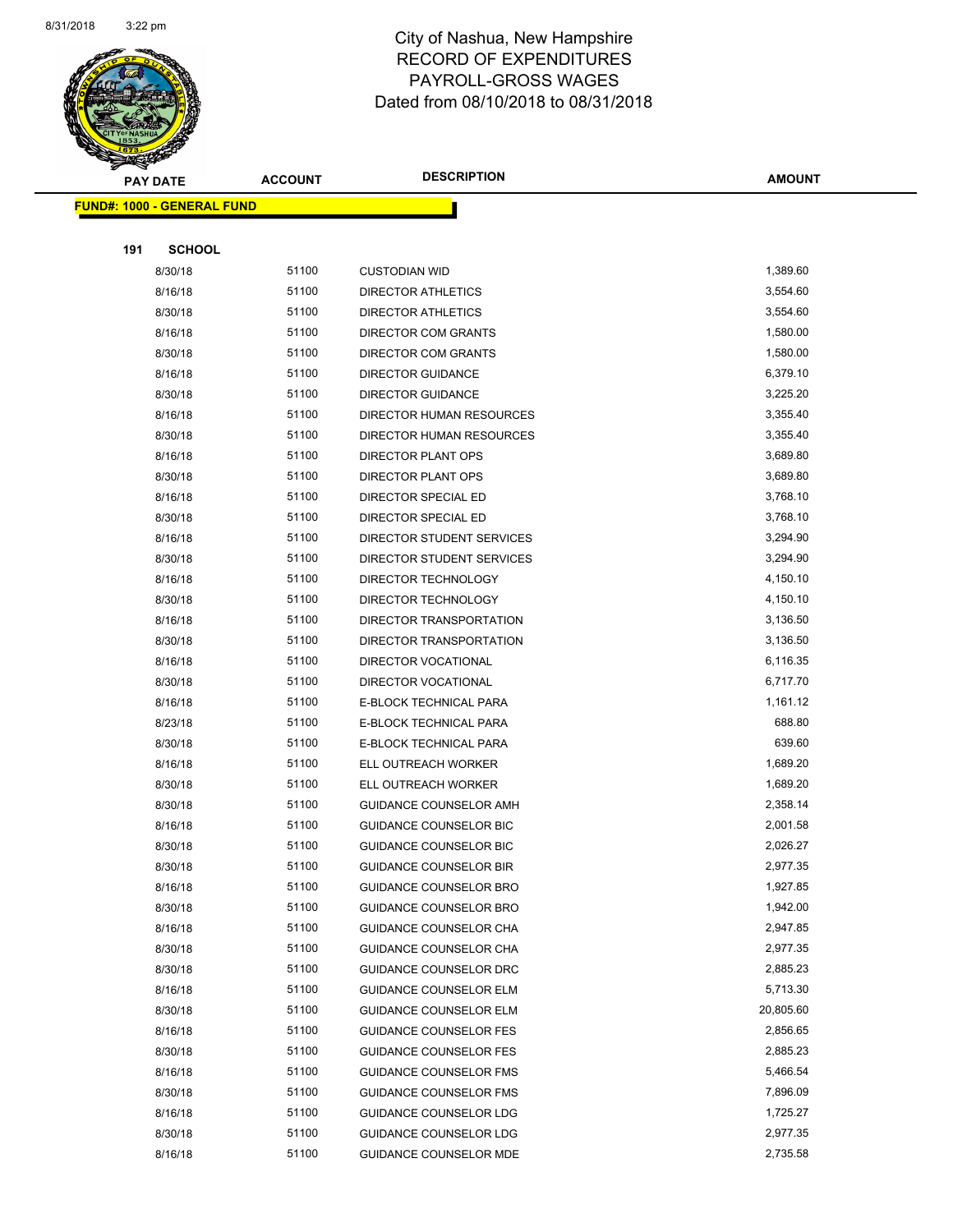

| <b>FUND#: 1000 - GENERAL FUND</b> |                |                                                       |                      |
|-----------------------------------|----------------|-------------------------------------------------------|----------------------|
|                                   |                |                                                       |                      |
| 191<br><b>SCHOOL</b>              |                |                                                       |                      |
| 8/30/18                           | 51100          | <b>GUIDANCE COUNSELOR MDE</b>                         | 2,856.65             |
| 8/30/18                           | 51100          | <b>GUIDANCE COUNSELOR MTP</b>                         | 2,885.23             |
| 8/16/18                           | 51100          | GUIDANCE COUNSELOR NHN                                | 17,438.84            |
| 8/30/18                           | 51100          | GUIDANCE COUNSELOR NHN                                | 15,719.22            |
| 8/16/18                           | 51100          | GUIDANCE COUNSELOR NHS                                | 15,951.52            |
| 8/30/18                           | 51100          | GUIDANCE COUNSELOR NHS                                | 18,800.40            |
| 8/16/18                           | 51100          | <b>GUIDANCE COUNSELOR NSE</b>                         | 2,856.65             |
| 8/30/18                           | 51100          | GUIDANCE COUNSELOR NSE                                | 2,885.23             |
| 8/16/18                           | 51100          | <b>GUIDANCE COUNSELOR PMS</b>                         | 6,219.31             |
| 8/30/18                           | 51100          | <b>GUIDANCE COUNSELOR PMS</b>                         | 12,559.52            |
| 8/30/18                           | 51100          | GUIDANCE COUNSELOR SHE                                | 2,885.23             |
| 8/30/18                           | 51100          | JOB DEVELOPER SPED NHN                                | 2,977.35             |
| 8/16/18                           | 51100          | <b>LIBRARIAN AMH</b>                                  | 2,856.65             |
| 8/30/18                           | 51100          | <b>LIBRARIAN AMH</b>                                  | 1,951.08             |
| 8/16/18                           | 51100          | <b>LIBRARIAN BIC</b>                                  | 1,670.27             |
| 8/30/18                           | 51100          | <b>LIBRARIAN BIC</b>                                  | 1,730.42             |
| 8/30/18                           | 51100          | <b>LIBRARIAN BIR</b>                                  | 2,110.19             |
| 8/30/18                           | 51100          | LIBRARIAN BRO                                         | 2,048.08             |
| 8/30/18                           | 51100          | <b>LIBRARIAN CHA</b>                                  | 2,977.35             |
| 8/30/18                           | 51100          | <b>LIBRARIAN DRC</b>                                  | 2,205.05             |
| 8/16/18                           | 51100          | <b>LIBRARIAN ELM</b>                                  | 1,951.08             |
| 8/30/18                           | 51100          | <b>LIBRARIAN ELM</b>                                  | 2,001.58             |
| 8/16/18                           | 51100          | LIBRARIAN FES                                         | 2,856.65             |
| 8/30/18                           | 51100          | LIBRARIAN FES                                         | 2,885.23             |
| 8/30/18                           | 51100          | <b>LIBRARIAN FMS</b>                                  | 2,885.23             |
| 8/16/18                           | 51100          | <b>LIBRARIAN LDG</b>                                  | 2,178.35             |
| 8/30/18                           | 51100          | <b>LIBRARIAN LDG</b>                                  | 2,257.04             |
| 8/16/18                           | 51100          | LIBRARIAN MDE                                         | 2,735.58             |
| 8/30/18                           | 51100          | <b>LIBRARIAN MDE</b>                                  | 2,856.65             |
| 8/30/18                           | 51100          | <b>LIBRARIAN MTP</b>                                  | 1,629.00             |
| 8/16/18                           | 51100          | <b>LIBRARIAN NHN</b>                                  | 2,085.04             |
| 8/30/18                           | 51100          | <b>LIBRARIAN NHN</b>                                  | 4,811.34             |
| 8/16/18                           | 51100          | <b>LIBRARIAN NHS</b>                                  | 2,179.42             |
| 8/30/18                           | 51100          | LIBRARIAN NHS                                         | 5,900.78             |
| 8/30/18                           | 51100          | <b>LIBRARIAN NSE</b>                                  | 2,856.65             |
| 8/16/18                           | 51100          | <b>LIBRARIAN PMS</b>                                  | 1,951.08             |
| 8/30/18                           | 51100          | <b>LIBRARIAN PMS</b>                                  | 2,001.58             |
| 8/16/18                           | 51100          | LIBRARIAN SHE                                         | 2,856.65             |
| 8/30/18                           | 51100          | LIBRARIAN SHE                                         | 2,885.23             |
| 8/30/18                           | 51100<br>51100 | LICENSED PRACTICAL NURSE AMH                          | 1,545.45<br>1,386.84 |
| 8/30/18                           | 51100          | LICENSED PRACTICAL NURSE ELM                          | 2,045.45             |
| 8/30/18<br>8/16/18                | 51100          | LICENSED PRACTICAL NURSE NHS<br>MAINTENANCE ALARM WPO | 998.80               |
| 8/23/18                           | 51100          | MAINTENANCE ALARM WPO                                 | 998.80               |
|                                   |                |                                                       |                      |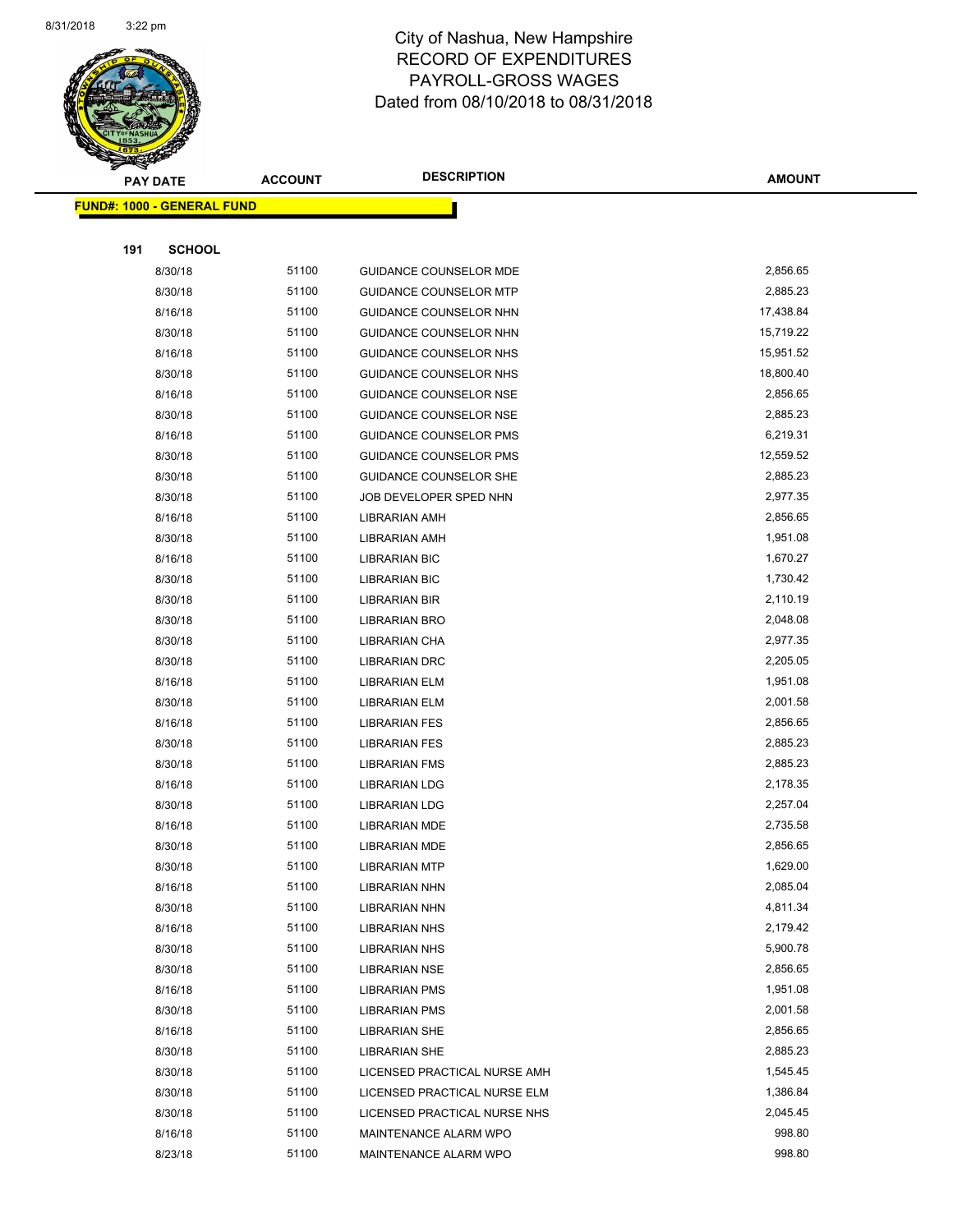

| <b>PAY DATE</b>                    | <b>ACCOUNT</b> | <b>DESCRIPTION</b>            | <b>AMOUNT</b> |
|------------------------------------|----------------|-------------------------------|---------------|
| <u> FUND#: 1000 - GENERAL FUND</u> |                |                               |               |
|                                    |                |                               |               |
| 191<br><b>SCHOOL</b>               |                |                               |               |
| 8/30/18                            | 51100          | MAINTENANCE ALARM WPO         | 998.80        |
| 8/16/18                            | 51100          | MAINTENANCE ASST GRDS WPO     | 24.40         |
| 8/23/18                            | 51100          | MAINTENANCE ASST GRDS WPO     | 1,926.81      |
| 8/30/18                            | 51100          | MAINTENANCE ASST GRDS WPO     | 951.20        |
| 8/16/18                            | 51100          | MAINTENANCE CARPENTER WPO     | 975.60        |
| 8/23/18                            | 51100          | MAINTENANCE CARPENTER WPO     | 975.60        |
| 8/30/18                            | 51100          | MAINTENANCE CARPENTER WPO     | 975.60        |
| 8/16/18                            | 51100          | MAINTENANCE ELECTRICIAN WPO   | 1,997.60      |
| 8/23/18                            | 51100          | MAINTENANCE ELECTRICIAN WPO   | 1,997.61      |
| 8/30/18                            | 51100          | MAINTENANCE ELECTRICIAN WPO   | 1,997.60      |
| 8/16/18                            | 51100          | MAINTENANCE GRDS FORMEN WPO   | 975.60        |
| 8/23/18                            | 51100          | MAINTENANCE GRDS FORMEN WPO   | 396.35        |
| 8/30/18                            | 51100          | MAINTENANCE GRDS FORMEN WPO   | 1,554.86      |
| 8/16/18                            | 51100          | MAINTENANCE GROUNDS WPO       | 2,359.80      |
| 8/23/18                            | 51100          | MAINTENANCE GROUNDS WPO       | 2,075.10      |
| 8/30/18                            | 51100          | MAINTENANCE GROUNDS WPO       | 2,075.10      |
| 8/16/18                            | 51100          | MAINTENANCE HVAC WPO          | 5,239.55      |
| 8/23/18                            | 51100          | MAINTENANCE HVAC WPO          | 5,208.95      |
| 8/30/18                            | 51100          | MAINTENANCE HVAC WPO          | 5,239.55      |
| 8/16/18                            | 51100          | MAINTENANCE MESSENGER WPO     | 937.60        |
| 8/23/18                            | 51100          | MAINTENANCE MESSENGER WPO     | 937.60        |
| 8/30/18                            | 51100          | MAINTENANCE MESSENGER WPO     | 937.60        |
| 8/16/18                            | 51100          | MAINTENANCE PLUMBER WPO       | 1,002.80      |
| 8/23/18                            | 51100          | MAINTENANCE PLUMBER WPO       | 1,002.80      |
| 8/30/18                            | 51100          | MAINTENANCE PLUMBER WPO       | 1,002.80      |
| 8/16/18                            | 51100          | <b>MAINTENANCE TRADES WPO</b> | 1,970.40      |
| 8/23/18                            | 51100          | <b>MAINTENANCE TRADES WPO</b> | 3,921.62      |
| 8/30/18                            | 51100          | <b>MAINTENANCE TRADES WPO</b> | 2,946.00      |
| 8/30/18                            | 51100          | <b>MARKETING TEACHER NHS</b>  | 2,799.89      |
| 8/30/18                            | 51100          | NURSE AMH                     | 2,701.15      |
| 8/16/18                            | 51100          | <b>NURSE BIC</b>              | 2,674.38      |
| 8/30/18                            | 51100          | <b>NURSE BIC</b>              | 2,701.15      |
| 8/16/18                            | 51100          | <b>NURSE BIR</b>              | 2,555.77      |
| 8/30/18                            | 51100          | <b>NURSE BIR</b>              | 2,674.39      |
| 8/16/18                            | 51100          | <b>NURSE BRO</b>              | 2,674.38      |
| 8/30/18                            | 51100          | <b>NURSE BRO</b>              | 2,701.15      |
| 8/16/18                            | 51100          | <b>NURSE CHA</b>              | 2,674.38      |
| 8/30/18                            | 51100          | <b>NURSE CHA</b>              | 2,701.15      |
| 8/16/18                            | 51100          | <b>NURSE DRC</b>              | 2,674.38      |
| 8/30/18                            | 51100          | <b>NURSE DRC</b>              | 2,701.15      |
| 8/30/18                            | 51100          | <b>NURSE ELM</b>              | 3,192.27      |
| 8/16/18                            | 51100          | <b>NURSE FES</b>              | 1,819.65      |
| 8/30/18                            | 51100          | <b>NURSE FES</b>              | 1,868.31      |
| 8/16/18                            | 51100          | <b>NURSE FMS</b>              | 4,396.30      |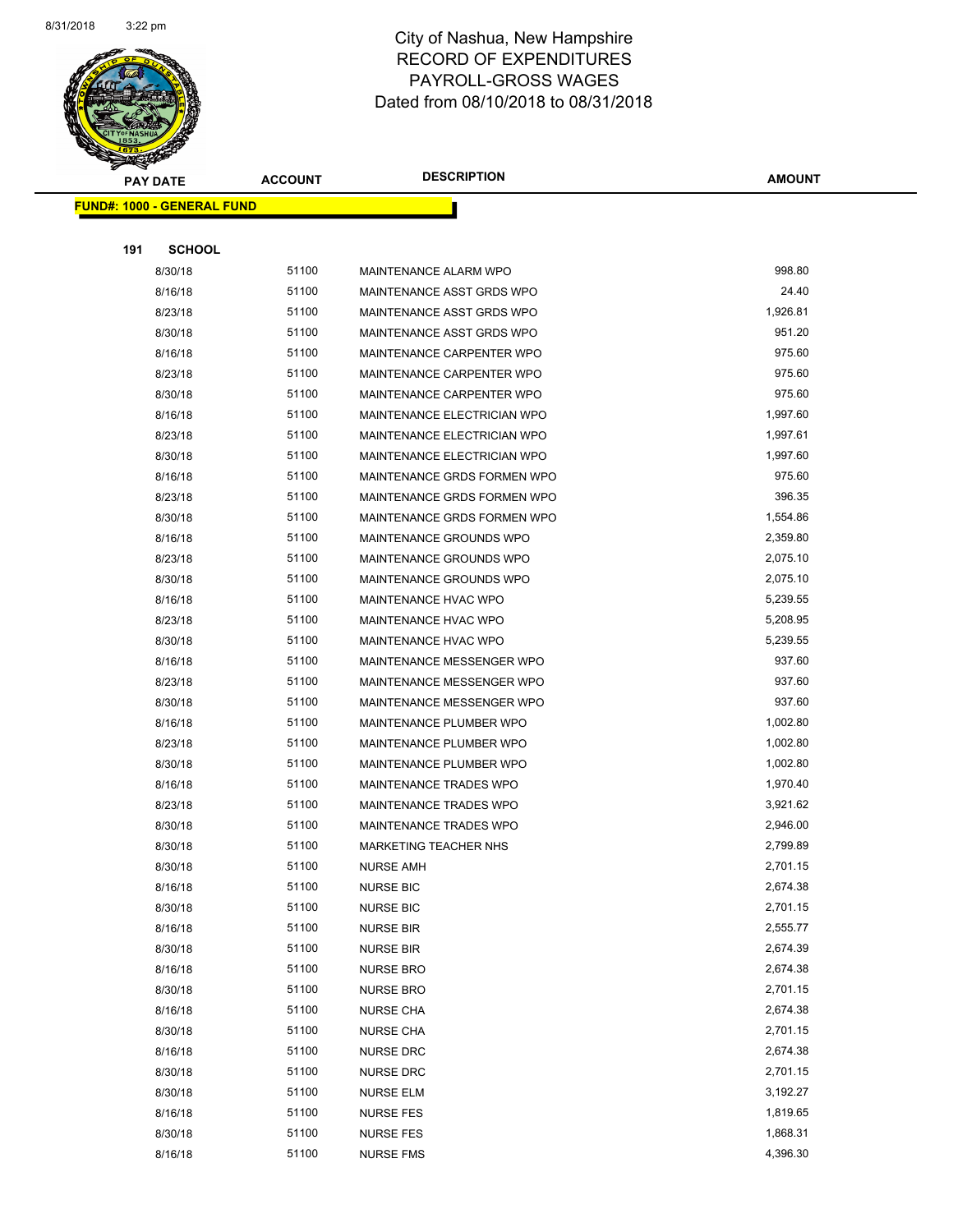

|     | <b>PAY DATE</b>                    | <b>ACCOUNT</b> | <b>DESCRIPTION</b>             | <b>AMOUNT</b> |
|-----|------------------------------------|----------------|--------------------------------|---------------|
|     | <u> FUND#: 1000 - GENERAL FUND</u> |                |                                |               |
|     |                                    |                |                                |               |
| 191 | <b>SCHOOL</b>                      |                |                                |               |
|     | 8/30/18                            | 51100          | <b>NURSE FMS</b>               | 4,431.57      |
|     | 8/16/18                            | 51100          | <b>NURSE LDG</b>               | 2,357.23      |
|     | 8/30/18                            | 51100          | <b>NURSE LDG</b>               | 2,555.77      |
|     | 8/30/18                            | 51100          | <b>NURSE MDE</b>               | 2,208.00      |
|     | 8/16/18                            | 51100          | <b>NURSE MTP</b>               | 1,809.54      |
|     | 8/30/18                            | 51100          | <b>NURSE MTP</b>               | 1,819.65      |
|     | 8/16/18                            | 51100          | <b>NURSE NHN</b>               | 3,443.84      |
|     | 8/30/18                            | 51100          | <b>NURSE NHN</b>               | 3,460.84      |
|     | 8/16/18                            | 51100          | <b>NURSE NHS</b>               | 1,660.88      |
|     | 8/30/18                            | 51100          | <b>NURSE NHS</b>               | 3,400.69      |
|     | 8/16/18                            | 51100          | <b>NURSE NSE</b>               | 2,674.38      |
|     | 8/30/18                            | 51100          | <b>NURSE NSE</b>               | 2,701.15      |
|     | 8/16/18                            | 51100          | <b>NURSE PMS</b>               | 1,549.38      |
|     | 8/30/18                            | 51100          | <b>NURSE PMS</b>               | 1,561.39      |
|     | 8/16/18                            | 51100          | <b>NURSE SHE</b>               | 1,737.73      |
|     | 8/30/18                            | 51100          | <b>NURSE SHE</b>               | 1,794.54      |
|     | 8/16/18                            | 51100          | OFFICE MANAGER BUSINESS        | 2,509.20      |
|     | 8/30/18                            | 51100          | OFFICE MANAGER BUSINESS        | 2,509.20      |
|     | 8/16/18                            | 51100          | OFFICE MANAGER HUMAN RESOURCES | 1,863.20      |
|     | 8/30/18                            | 51100          | OFFICE MANAGER HUMAN RESOURCES | 1,863.20      |
|     | 8/16/18                            | 51100          | OFFICE MANAGER SPED            | 1,923.40      |
|     | 8/30/18                            | 51100          | OFFICE MANAGER SPED            | 1,923.40      |
|     | 8/16/18                            | 51100          | OFFICE MANAGER TITLE 1         | 1,619.32      |
|     | 8/30/18                            | 51100          | OFFICE MANAGER TITLE 1         | 1,619.30      |
|     | 8/16/18                            | 51100          | OUT DISTRICT COORDINATOR       | 3,153.79      |
|     | 8/30/18                            | 51100          | OUT DISTRICT COORDINATOR       | 3,153.79      |
|     | 8/16/18                            | 51100          | PEER COACH                     | 2,947.85      |
|     | 8/30/18                            | 51100          | PEER COACH                     | 5,862.58      |
|     | 8/16/18                            | 51100          | PRINCIPAL AMH                  | 3,639.40      |
|     | 8/30/18                            | 51100          | PRINCIPAL AMH                  | 3,639.40      |
|     | 8/16/18                            | 51100          | PRINCIPAL BIC                  | 3,639.40      |
|     | 8/30/18                            | 51100          | PRINCIPAL BIC                  | 3,639.40      |
|     | 8/16/18                            | 51100          | PRINCIPAL BIR                  | 3,745.20      |
|     | 8/30/18                            | 51100          | PRINCIPAL BIR                  | 3,745.20      |
|     | 8/16/18                            | 51100          | PRINCIPAL BRO                  | 3,533.70      |
|     | 8/30/18                            | 51100          | PRINCIPAL BRO                  | 3,533.70      |
|     | 8/16/18                            | 51100          | PRINCIPAL CHA                  | 3,692.30      |
|     | 8/30/18                            | 51100          | PRINCIPAL CHA                  | 3,692.30      |
|     | 8/16/18                            | 51100          | PRINCIPAL DRC                  | 3,692.30      |
|     | 8/30/18                            | 51100          | PRINCIPAL DRC                  | 3,692.30      |
|     | 8/16/18                            | 51100          | PRINCIPAL ELM                  | 3,721.20      |
|     | 8/30/18                            | 51100          | PRINCIPAL ELM                  | 3,721.20      |
|     | 8/16/18                            | 51100          | PRINCIPAL FES                  | 3,639.40      |
|     | 8/30/18                            | 51100          | PRINCIPAL FES                  | 3,639.40      |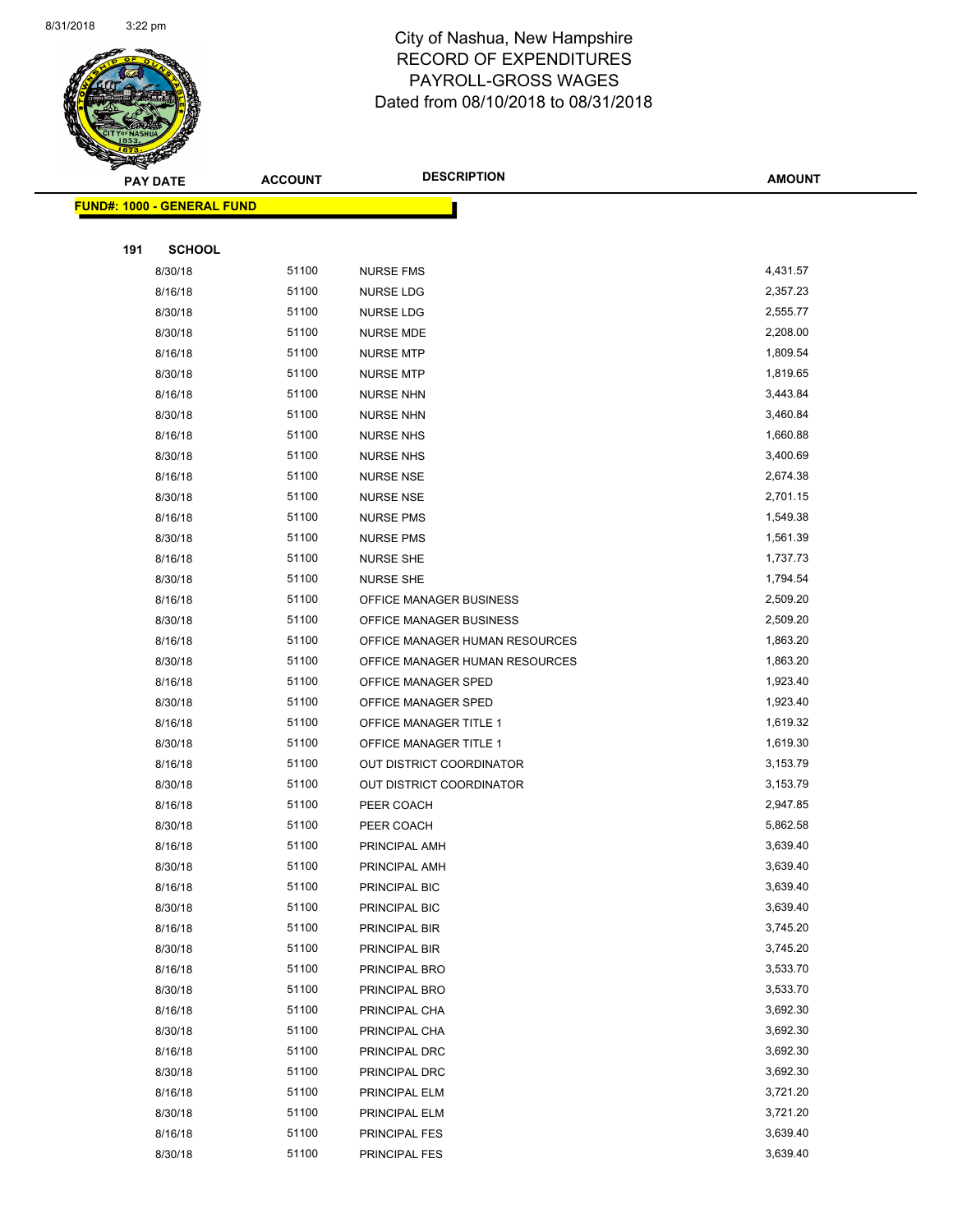

| <b>FUND#: 1000 - GENERAL FUND</b> |       |                                |           |
|-----------------------------------|-------|--------------------------------|-----------|
|                                   |       |                                |           |
| 191<br><b>SCHOOL</b>              |       |                                |           |
| 8/16/18                           | 51100 | PRINCIPAL FMS                  | 3,769.20  |
| 8/30/18                           | 51100 | PRINCIPAL FMS                  | 3,769.20  |
| 8/16/18                           | 51100 | PRINCIPAL LDG                  | 3,973.10  |
| 8/30/18                           | 51100 | PRINCIPAL LDG                  | 3,973.10  |
| 8/16/18                           | 51100 | PRINCIPAL MDE                  | 3,692.30  |
| 8/30/18                           | 51100 | PRINCIPAL MDE                  | 3,692.30  |
| 8/16/18                           | 51100 | PRINCIPAL MTP                  | 3,639.40  |
| 8/30/18                           | 51100 | PRINCIPAL MTP                  | 3,639.40  |
| 8/16/18                           | 51100 | PRINCIPAL NHN                  | 3,942.30  |
| 8/30/18                           | 51100 | PRINCIPAL NHN                  | 3,942.30  |
| 8/16/18                           | 51100 | PRINCIPAL NHS                  | 4,201.90  |
| 8/30/18                           | 51100 | PRINCIPAL NHS                  | 4,201.90  |
| 8/16/18                           | 51100 | PRINCIPAL NSE                  | 3,480.80  |
| 8/30/18                           | 51100 | PRINCIPAL NSE                  | 3,916.60  |
| 8/16/18                           | 51100 | PRINCIPAL PMS                  | 3,480.78  |
| 8/30/18                           | 51100 | PRINCIPAL PMS                  | 3,480.80  |
| 8/16/18                           | 51100 | PRINCIPAL SHE                  | 3,586.50  |
| 8/30/18                           | 51100 | PRINCIPAL SHE                  | 3,586.50  |
| 8/16/18                           | 51100 | SCHOOL PSYCHOLOGIST WID        | 24,532.13 |
| 8/30/18                           | 51100 | SCHOOL PSYCHOLOGIST WID        | 34,632.53 |
| 8/30/18                           | 51100 | SECURITY MONITOR NHN           | 360.44    |
| 8/30/18                           | 51100 | <b>SECURITY MONITOR NHS</b>    | 864.17    |
| 8/16/18                           | 51100 | <b>SOCIAL WORKER</b>           | 1,861.54  |
| 8/30/18                           | 51100 | SOCIAL WORKER                  | 1,927.85  |
| 8/16/18                           | 51100 | SOCIAL WORKER FMS              | 2,001.58  |
| 8/30/18                           | 51100 | SOCIAL WORKER FMS              | 2,026.27  |
| 8/16/18                           | 51100 | SPECIAL SERVICES ADMINISTRATOR | 2,711.50  |
| 8/30/18                           | 51100 | SPECIAL SERVICES ADMINISTRATOR | 5,154.68  |
| 8/16/18                           | 51100 | SPEECH LANG PATHOLOGIST WID    | 31,036.92 |
| 8/30/18                           | 51100 | SPEECH LANG PATHOLOGIST WID    | 58,718.14 |
| 8/30/18                           | 51100 | STUDENT ACTIVITY COORD NHN     | 1,071.59  |
| 8/16/18                           | 51100 | STUDENT INFO COORDINATOR       | 1,817.70  |
| 8/30/18                           | 51100 | STUDENT INFO COORDINATOR       | 1,817.70  |
| 8/16/18                           | 51100 | SUB TEACHER                    | 1,755.07  |
| 8/16/18                           | 51100 | SUPERINTENDENT                 | 6,105.80  |
| 8/30/18                           | 51100 | SUPERINTENDENT                 | 6,105.80  |
| 8/16/18                           | 51100 | SYSTEMS ADMIN FULL YEAR        | 10,028.60 |
| 8/30/18                           | 51100 | SYSTEMS ADMIN FULL YEAR        | 10,028.60 |
| 8/30/18                           | 51100 | <b>TEACHER ART AMH</b>         | 2,701.15  |
| 8/16/18                           | 51100 | <b>TEACHER ART BIC</b>         | 2,085.04  |
| 8/30/18                           | 51100 | <b>TEACHER ART BIC</b>         | 2,110.19  |
| 8/30/18                           | 51100 | <b>TEACHER ART BIR</b>         | 2,701.15  |
| 8/30/18                           | 51100 | <b>TEACHER ART BRO</b>         | 3,518.68  |
| 8/16/18                           | 51100 | TEACHER ART CHA                | 2,026.27  |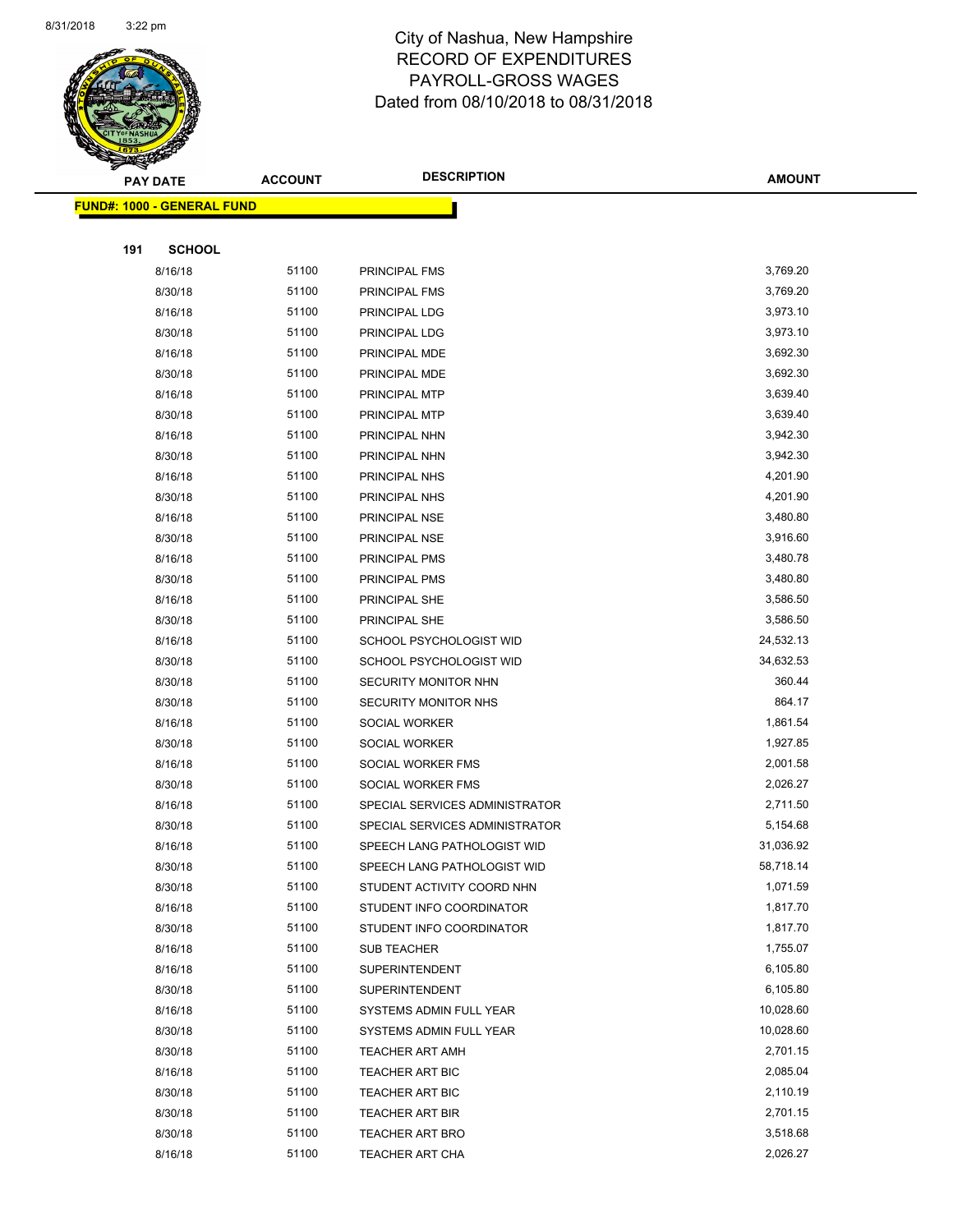

| <b>FUND#: 1000 - GENERAL FUND</b> |       |                                  |           |
|-----------------------------------|-------|----------------------------------|-----------|
|                                   |       |                                  |           |
| 191<br><b>SCHOOL</b>              |       |                                  |           |
| 8/30/18                           | 51100 | <b>TEACHER ART CHA</b>           | 2,085.04  |
| 8/16/18                           | 51100 | <b>TEACHER ART DRC</b>           | 2,001.58  |
| 8/30/18                           | 51100 | <b>TEACHER ART DRC</b>           | 2,026.27  |
| 8/16/18                           | 51100 | <b>TEACHER ART ELM</b>           | 4,784.50  |
| 8/30/18                           | 51100 | <b>TEACHER ART ELM</b>           | 4,827.23  |
| 8/16/18                           | 51100 | <b>TEACHER ART FES</b>           | 1,602.77  |
| 8/30/18                           | 51100 | <b>TEACHER ART FES</b>           | 1,670.27  |
| 8/16/18                           | 51100 | <b>TEACHER ART LDG</b>           | 2,674.38  |
| 8/30/18                           | 51100 | <b>TEACHER ART LDG</b>           | 2,701.15  |
| 8/16/18                           | 51100 | <b>TEACHER ART MDE</b>           | 2,001.58  |
| 8/30/18                           | 51100 | <b>TEACHER ART MDE</b>           | 2,026.27  |
| 8/16/18                           | 51100 | <b>TEACHER ART NHN</b>           | 4,601.15  |
| 8/30/18                           | 51100 | <b>TEACHER ART NHN</b>           | 10,627.93 |
| 8/16/18                           | 51100 | <b>TEACHER ART NHS</b>           | 5,713.30  |
| 8/30/18                           | 51100 | <b>TEACHER ART NHS</b>           | 10,418.08 |
| 8/30/18                           | 51100 | <b>TEACHER ART NSE</b>           | 2,977.35  |
| 8/16/18                           | 51100 | <b>TEACHER ART PMS</b>           | 2,001.58  |
| 8/30/18                           | 51100 | <b>TEACHER ART PMS</b>           | 3,985.50  |
| 8/16/18                           | 51100 | <b>TEACHER ART SHE</b>           | 2,357.23  |
| 8/30/18                           | 51100 | <b>TEACHER ART SHE</b>           | 2,555.77  |
| 8/30/18                           | 51100 | <b>TEACHER AUTO NHN</b>          | 2,701.15  |
| 8/16/18                           | 51100 | TEACHER BEHAVIOR SPEC WID        | 5,713.30  |
| 8/30/18                           | 51100 | <b>TEACHER BEHAVIOR SPEC WID</b> | 5,770.46  |
| 8/30/18                           | 51100 | TEACHER BIO TEC NHN              | 2,453.32  |
| 8/16/18                           | 51100 | TEACHER BUILD CONST NHS          | 2,674.38  |
| 8/30/18                           | 51100 | TEACHER BUILD CONST NHS          | 2,701.15  |
| 8/16/18                           | 51100 | TEACHER BUSINESS NHN             | 2,947.85  |
| 8/30/18                           | 51100 | <b>TEACHER BUSINESS NHN</b>      | 5,954.70  |
| 8/16/18                           | 51100 | <b>TEACHER BUSINESS NHS</b>      | 5,204.89  |
| 8/30/18                           | 51100 | <b>TEACHER BUSINESS NHS</b>      | 11,352.74 |
| 8/16/18                           | 51100 | TEACHER COMPUTER ELM             | 1,549.39  |
| 8/30/18                           | 51100 | <b>TEACHER COMPUTER ELM</b>      | 3,587.66  |
| 8/16/18                           | 51100 | <b>TEACHER COMPUTER FMS</b>      | 2,856.65  |
| 8/30/18                           | 51100 | <b>TEACHER COMPUTER FMS</b>      | 5,322.73  |
| 8/30/18                           | 51100 | TEACHER COMPUTER NHN             | 5,293.75  |
| 8/16/18                           | 51100 | TEACHER COMPUTER NHS             | 1,532.54  |
| 8/30/18                           | 51100 | TEACHER COMPUTER NHS             | 1,561.39  |
| 8/16/18                           | 51100 | <b>TEACHER COMPUTER PMS</b>      | 2,856.65  |
| 8/30/18                           | 51100 | <b>TEACHER COMPUTER PMS</b>      | 6,077.50  |
| 8/16/18                           | 51100 | TEACHER COSMETOLOGY NHN          | 4,412.11  |
| 8/30/18                           | 51100 | TEACHER COSMETOLOGY NHN          | 4,495.69  |
| 8/16/18                           | 51100 | <b>TEACHER CULINARY NHN</b>      | 5,399.34  |
| 8/30/18                           | 51100 | <b>TEACHER CULINARY NHN</b>      | 5,466.69  |
| 8/16/18                           | 51100 | TEACHER DEAF NSE                 | 4,594.19  |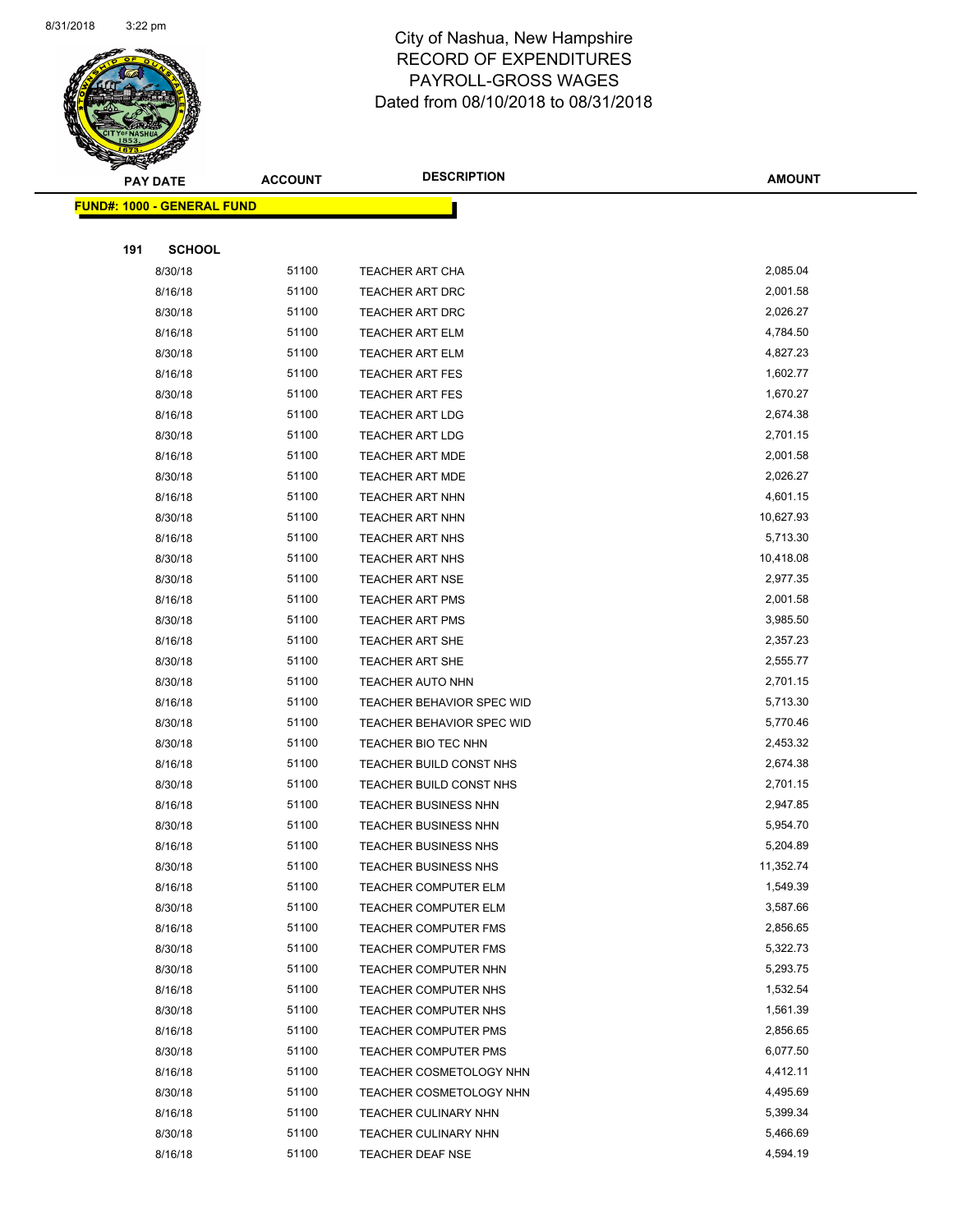

|     | <b>PAY DATE</b>                    | <b>ACCOUNT</b> | <b>DESCRIPTION</b>      | <b>AMOUNT</b> |
|-----|------------------------------------|----------------|-------------------------|---------------|
|     | <u> FUND#: 1000 - GENERAL FUND</u> |                |                         |               |
|     |                                    |                |                         |               |
| 191 | <b>SCHOOL</b>                      |                |                         |               |
|     | 8/30/18                            | 51100          | <b>TEACHER DEAF NSE</b> | 4,690.92      |
|     | 8/16/18                            | 51100          | <b>TEACHER DEAF WID</b> | 2,856.65      |
|     | 8/30/18                            | 51100          | <b>TEACHER DEAF WID</b> | 5,770.46      |
|     | 8/16/18                            | 51100          | <b>TEACHER DWSE AMH</b> | 2,856.65      |
|     | 8/30/18                            | 51100          | <b>TEACHER DWSE AMH</b> | 2,885.23      |
|     | 8/16/18                            | 51100          | <b>TEACHER DWSE BIR</b> | 2,674.38      |
|     | 8/30/18                            | 51100          | <b>TEACHER DWSE BIR</b> | 4,727.42      |
|     | 8/16/18                            | 51100          | TEACHER DWSE BRO        | 4,898.93      |
|     | 8/30/18                            | 51100          | <b>TEACHER DWSE BRO</b> | 2,977.35      |
|     | 8/16/18                            | 51100          | TEACHER DWSE ELM        | 10,209.30     |
|     | 8/30/18                            | 51100          | <b>TEACHER DWSE ELM</b> | 14,987.81     |
|     | 8/16/18                            | 51100          | <b>TEACHER DWSE FMS</b> | 4,801.46      |
|     | 8/30/18                            | 51100          | <b>TEACHER DWSE FMS</b> | 4,974.12      |
|     | 8/16/18                            | 51100          | TEACHER DWSE MDE        | 2,856.65      |
|     | 8/30/18                            | 51100          | TEACHER DWSE MDE        | 4,836.31      |
|     | 8/16/18                            | 51100          | <b>TEACHER DWSE SHE</b> | 1,865.81      |
|     | 8/30/18                            | 51100          | <b>TEACHER DWSE SHE</b> | 5,871.70      |
|     | 8/16/18                            | 51100          | TEACHER ECE NHS         | 5,713.30      |
|     | 8/30/18                            | 51100          | TEACHER ECE NHS         | 5,770.46      |
|     | 8/30/18                            | 51100          | TEACHER ELECTRICAL NHS  | 2,701.15      |
|     | 8/30/18                            | 51100          | <b>TEACHER ELL AMH</b>  | 2,178.35      |
|     | 8/16/18                            | 51100          | TEACHER ELL BIC         | 1,217.36      |
|     | 8/30/18                            | 51100          | TEACHER ELL BIC         | 1,927.85      |
|     | 8/16/18                            | 51100          | TEACHER ELL BIR         | 2,856.65      |
|     | 8/30/18                            | 51100          | TEACHER ELL BIR         | 2,885.23      |
|     | 8/16/18                            | 51100          | <b>TEACHER ELL DRC</b>  | 2,856.65      |
|     | 8/30/18                            | 51100          | TEACHER ELL DRC         | 5,678.42      |
|     | 8/16/18                            | 51100          | TEACHER ELL ELM         | 4,724.96      |
|     | 8/30/18                            | 51100          | TEACHER ELL ELM         | 4,778.12      |
|     | 8/16/18                            | 51100          | TEACHER ELL FES         | 4,593.69      |
|     | 8/30/18                            | 51100          | TEACHER ELL FES         | 7,567.61      |
|     | 8/16/18                            | 51100          | <b>TEACHER ELL FMS</b>  | 1,805.69      |
|     | 8/30/18                            | 51100          | <b>TEACHER ELL FMS</b>  | 1,865.81      |
|     | 8/16/18                            | 51100          | TEACHER ELL LDG         | 1,737.54      |
|     | 8/30/18                            | 51100          | TEACHER ELL LDG         | 6,069.22      |
|     | 8/16/18                            | 51100          | <b>TEACHER ELL MTP</b>  | 2,856.65      |
|     | 8/30/18                            | 51100          | TEACHER ELL MTP         | 2,885.23      |
|     | 8/16/18                            | 51100          | TEACHER ELL NHN         | 5,399.11      |
|     | 8/30/18                            | 51100          | TEACHER ELL NHN         | 5,665.62      |
|     | 8/16/18                            | 51100          | TEACHER ELL NHS         | 11,021.81     |
|     | 8/30/18                            | 51100          | TEACHER ELL NHS         | 11,189.01     |
|     | 8/30/18                            | 51100          | TEACHER ELL PMS         | 2,110.19      |
|     | 8/16/18                            | 51100          | TEACHER ELL SHE         | 1,959.23      |
|     | 8/30/18                            | 51100          | TEACHER ELL SHE         | 2,016.89      |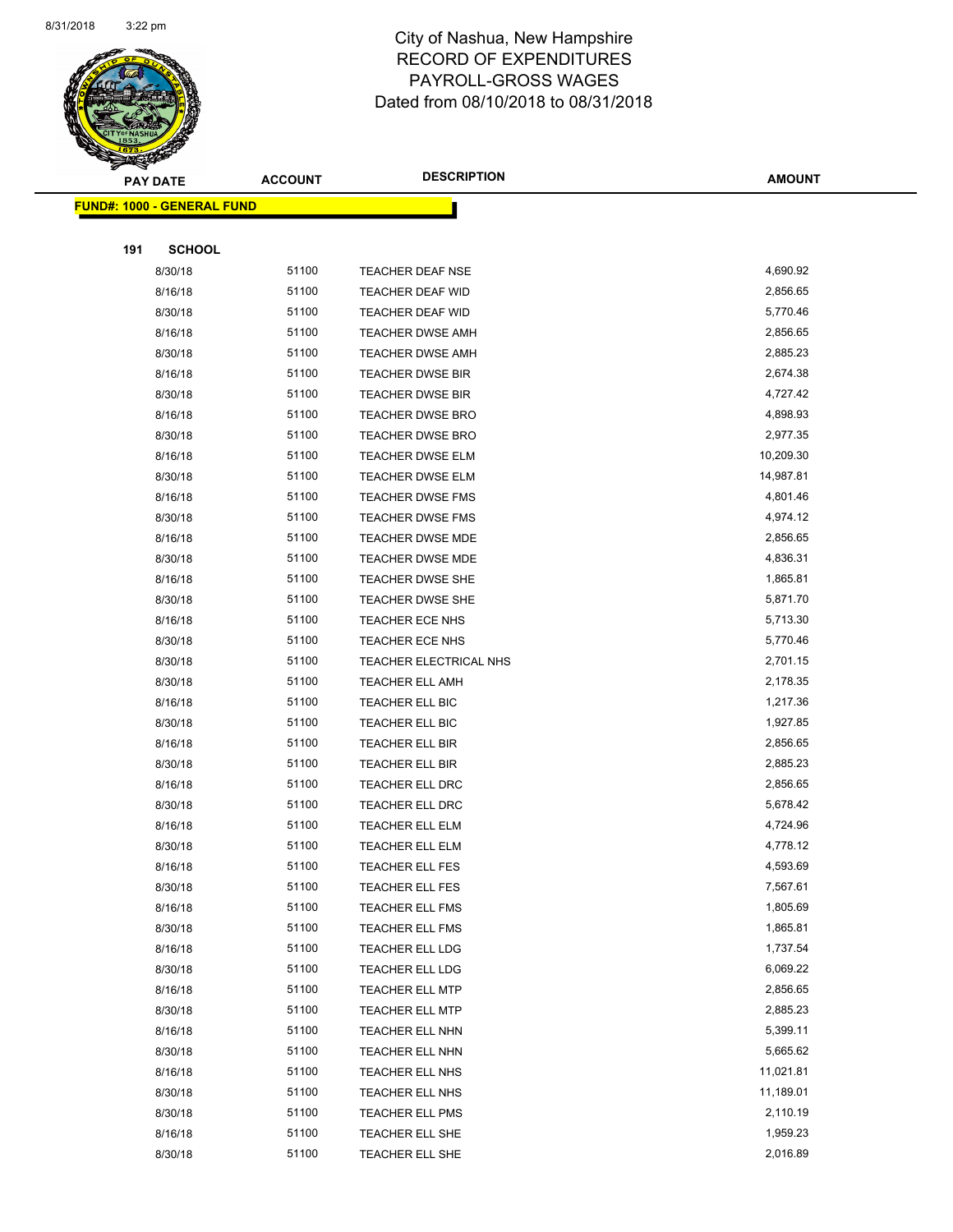

|     | <u> FUND#: 1000 - GENERAL FUND</u> |       |                            |           |
|-----|------------------------------------|-------|----------------------------|-----------|
|     |                                    |       |                            |           |
| 191 | <b>SCHOOL</b>                      |       |                            |           |
|     | 8/16/18                            | 51100 | TEACHER ENGLISH ELM        | 11,599.43 |
|     | 8/30/18                            | 51100 | <b>TEACHER ENGLISH ELM</b> | 25,409.20 |
|     | 8/16/18                            | 51100 | <b>TEACHER ENGLISH FMS</b> | 6,058.62  |
|     | 8/30/18                            | 51100 | <b>TEACHER ENGLISH FMS</b> | 16,511.70 |
|     | 8/16/18                            | 51100 | <b>TEACHER ENGLISH NHN</b> | 30,910.09 |
|     | 8/30/18                            | 51100 | <b>TEACHER ENGLISH NHN</b> | 44,137.53 |
|     | 8/16/18                            | 51100 | <b>TEACHER ENGLISH NHS</b> | 43,243.32 |
|     | 8/30/18                            | 51100 | TEACHER ENGLISH NHS        | 46,056.92 |
|     | 8/16/18                            | 51100 | <b>TEACHER ENGLISH PMS</b> | 9,380.88  |
|     | 8/30/18                            | 51100 | <b>TEACHER ENGLISH PMS</b> | 17,109.46 |
|     | 8/30/18                            | 51100 | <b>TEACHER FACS ELM</b>    | 2,048.08  |
|     | 8/16/18                            | 51100 | <b>TEACHER FACS FMS</b>    | 4,594.38  |
|     | 8/30/18                            | 51100 | <b>TEACHER FACS FMS</b>    | 4,679.77  |
|     | 8/16/18                            | 51100 | <b>TEACHER FACS NHN</b>    | 6,421.67  |
|     | 8/30/18                            | 51100 | <b>TEACHER FACS NHN</b>    | 6,610.69  |
|     | 8/16/18                            | 51100 | TEACHER FACS NHS           | 5,535.46  |
|     | 8/30/18                            | 51100 | TEACHER FACS NHS           | 8,689.73  |
|     | 8/16/18                            | 51100 | <b>TEACHER FACS PMS</b>    | 3,167.78  |
|     | 8/30/18                            | 51100 | <b>TEACHER FACS PMS</b>    | 3,190.39  |
|     | 8/30/18                            | 51100 | TEACHER FOREIGN LANG ELM   | 5,954.70  |
|     | 8/16/18                            | 51100 | TEACHER FOREIGN LANG FMS   | 2,856.65  |
|     | 8/30/18                            | 51100 | TEACHER FOREIGN LANG FMS   | 2,885.23  |
|     | 8/16/18                            | 51100 | TEACHER FOREIGN LANG NHN   | 6,921.80  |
|     | 8/30/18                            | 51100 | TEACHER FOREIGN LANG NHN   | 13,632.37 |
|     | 8/16/18                            | 51100 | TEACHER FOREIGN LANG NHS   | 10,406.76 |
|     | 8/30/18                            | 51100 | TEACHER FOREIGN LANG NHS   | 18,232.76 |
|     | 8/16/18                            | 51100 | TEACHER FOREIGN LANG PMS   | 5,134.27  |
|     | 8/30/18                            | 51100 | TEACHER FOREIGN LANG PMS   | 4,955.38  |
|     | 8/16/18                            | 51100 | <b>TEACHER GR1 AMH</b>     | 5,961.31  |
|     | 8/30/18                            | 51100 | <b>TEACHER GR1 AMH</b>     | 8,886.11  |
|     | 8/16/18                            | 51100 | TEACHER GR1 BIC            | 5,905.85  |
|     | 8/30/18                            | 51100 | <b>TEACHER GR1 BIC</b>     | 7,772.46  |
|     | 8/16/18                            | 51100 | TEACHER GR1 BIR            | 2,856.65  |
|     | 8/30/18                            | 51100 | <b>TEACHER GR1 BIR</b>     | 8,655.69  |
|     | 8/16/18                            | 51100 | <b>TEACHER GR1 BRO</b>     | 4,734.12  |
|     | 8/30/18                            | 51100 | <b>TEACHER GR1 BRO</b>     | 7,816.66  |
|     | 8/16/18                            | 51100 | TEACHER GR1 CHA            | 9,693.41  |
|     | 8/30/18                            | 51100 | TEACHER GR1 CHA            | 9,833.87  |
|     | 8/16/18                            | 51100 | TEACHER GR1 DRC            | 3,671.85  |
|     | 8/30/18                            | 51100 | TEACHER GR1 DRC            | 3,679.61  |
|     | 8/16/18                            | 51100 | <b>TEACHER GR1 FES</b>     | 7,200.42  |
|     | 8/30/18                            | 51100 | TEACHER GR1 FES            | 8,457.34  |
|     | 8/16/18                            | 51100 | TEACHER GR1 LDG            | 7,462.99  |
|     | 8/30/18                            | 51100 | TEACHER GR1 LDG            | 6,428.25  |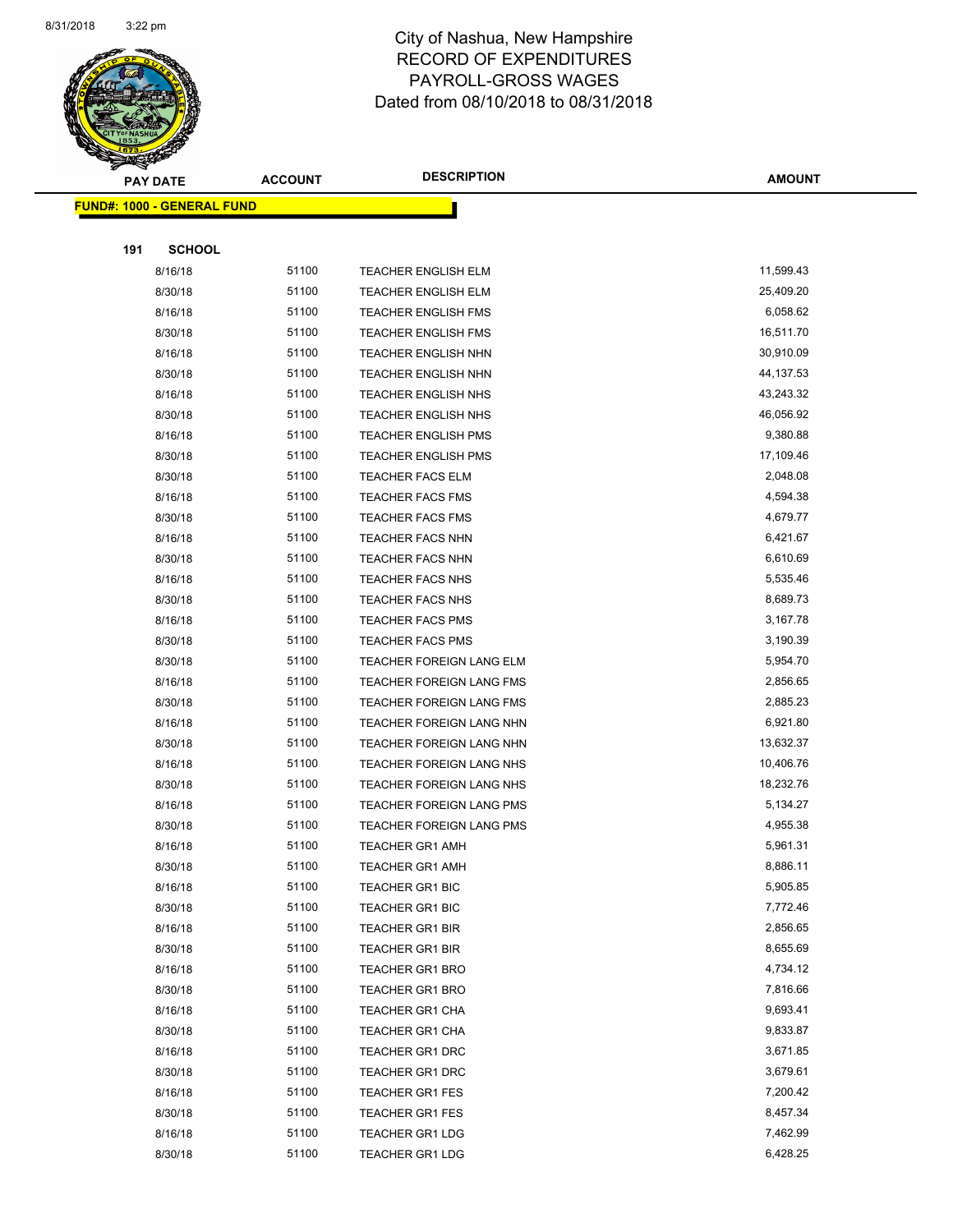

|     | <b>PAY DATE</b>                   | <b>ACCOUNT</b> | <b>DESCRIPTION</b>     | <b>AMOUNT</b> |
|-----|-----------------------------------|----------------|------------------------|---------------|
|     | <b>FUND#: 1000 - GENERAL FUND</b> |                |                        |               |
|     |                                   |                |                        |               |
| 191 | <b>SCHOOL</b>                     |                |                        |               |
|     | 8/16/18                           | 51100          | <b>TEACHER GR1 MDE</b> | 3,997.27      |
|     | 8/30/18                           | 51100          | <b>TEACHER GR1 MDE</b> | 8,842.19      |
|     | 8/16/18                           | 51100          | <b>TEACHER GR1 MTP</b> | 3,539.12      |
|     | 8/30/18                           | 51100          | <b>TEACHER GR1 MTP</b> | 6,543.50      |
|     | 8/16/18                           | 51100          | <b>TEACHER GR1 NSE</b> | 4,594.38      |
|     | 8/30/18                           | 51100          | <b>TEACHER GR1 NSE</b> | 7,536.42      |
|     | 8/16/18                           | 51100          | <b>TEACHER GR1 SHE</b> | 7,518.99      |
|     | 8/30/18                           | 51100          | TEACHER GR1 SHE        | 6,619.89      |
|     | 8/16/18                           | 51100          | <b>TEACHER GR2 AMH</b> | 2,674.38      |
|     | 8/30/18                           | 51100          | <b>TEACHER GR2 AMH</b> | 4,250.53      |
|     | 8/16/18                           | 51100          | TEACHER GR2 BIC        | 3,430.14      |
|     | 8/30/18                           | 51100          | <b>TEACHER GR2 BIC</b> | 11,015.16     |
|     | 8/16/18                           | 51100          | TEACHER GR2 BIR        | 4,798.65      |
|     | 8/30/18                           | 51100          | TEACHER GR2 BIR        | 9,459.27      |
|     | 8/16/18                           | 51100          | <b>TEACHER GR2 BRO</b> | 2,856.65      |
|     | 8/30/18                           | 51100          | <b>TEACHER GR2 BRO</b> | 5,586.38      |
|     | 8/16/18                           | 51100          | TEACHER GR2 CHA        | 5,893.66      |
|     | 8/30/18                           | 51100          | TEACHER GR2 CHA        | 5,980.16      |
|     | 8/16/18                           | 51100          | <b>TEACHER GR2 DRC</b> | 6,366.73      |
|     | 8/30/18                           | 51100          | <b>TEACHER GR2 DRC</b> | 8,448.08      |
|     | 8/16/18                           | 51100          | <b>TEACHER GR2 FES</b> | 6,132.08      |
|     | 8/30/18                           | 51100          | <b>TEACHER GR2 FES</b> | 8,888.65      |
|     | 8/16/18                           | 51100          | TEACHER GR2 LDG        | 4,662.34      |
|     | 8/30/18                           | 51100          | <b>TEACHER GR2 LDG</b> | 12,674.69     |
|     | 8/16/18                           | 51100          | TEACHER GR2 MDE        | 6,983.97      |
|     | 8/30/18                           | 51100          | <b>TEACHER GR2 MDE</b> | 9,945.77      |
|     | 8/16/18                           | 51100          | <b>TEACHER GR2 MTP</b> | 2,085.04      |
|     | 8/30/18                           | 51100          | <b>TEACHER GR2 MTP</b> | 6,864.27      |
|     | 8/16/18                           | 51100          | <b>TEACHER GR2 NSE</b> | 7,375.03      |
|     | 8/30/18                           | 51100          | TEACHER GR2 NSE        | 9,036.72      |
|     | 8/16/18                           | 51100          | TEACHER GR2 SHE        | 6,485.50      |
|     | 8/30/18                           | 51100          | <b>TEACHER GR2 SHE</b> | 6,669.42      |
|     | 8/16/18                           | 51100          | <b>TEACHER GR3 AMH</b> | 2,674.38      |
|     | 8/30/18                           | 51100          | <b>TEACHER GR3 AMH</b> | 5,678.50      |
|     | 8/16/18                           | 51100          | <b>TEACHER GR3 BIC</b> | 1,670.27      |
|     | 8/30/18                           | 51100          | <b>TEACHER GR3 BIC</b> | 5,266.08      |
|     | 8/16/18                           | 51100          | <b>TEACHER GR3 BIR</b> | 5,807.20      |
|     | 8/30/18                           | 51100          | <b>TEACHER GR3 BIR</b> | 8,803.77      |
|     | 8/16/18                           | 51100          | <b>TEACHER GR3 BRO</b> | 2,674.38      |
|     | 8/30/18                           | 51100          | <b>TEACHER GR3 BRO</b> | 5,586.38      |
|     | 8/16/18                           | 51100          | <b>TEACHER GR3 CHA</b> | 6,915.96      |
|     | 8/30/18                           | 51100          | <b>TEACHER GR3 CHA</b> | 9,153.69      |
|     | 8/16/18                           | 51100          | TEACHER GR3 DRC        | 5,070.73      |
|     | 8/30/18                           | 51100          | TEACHER GR3 DRC        | 7,033.34      |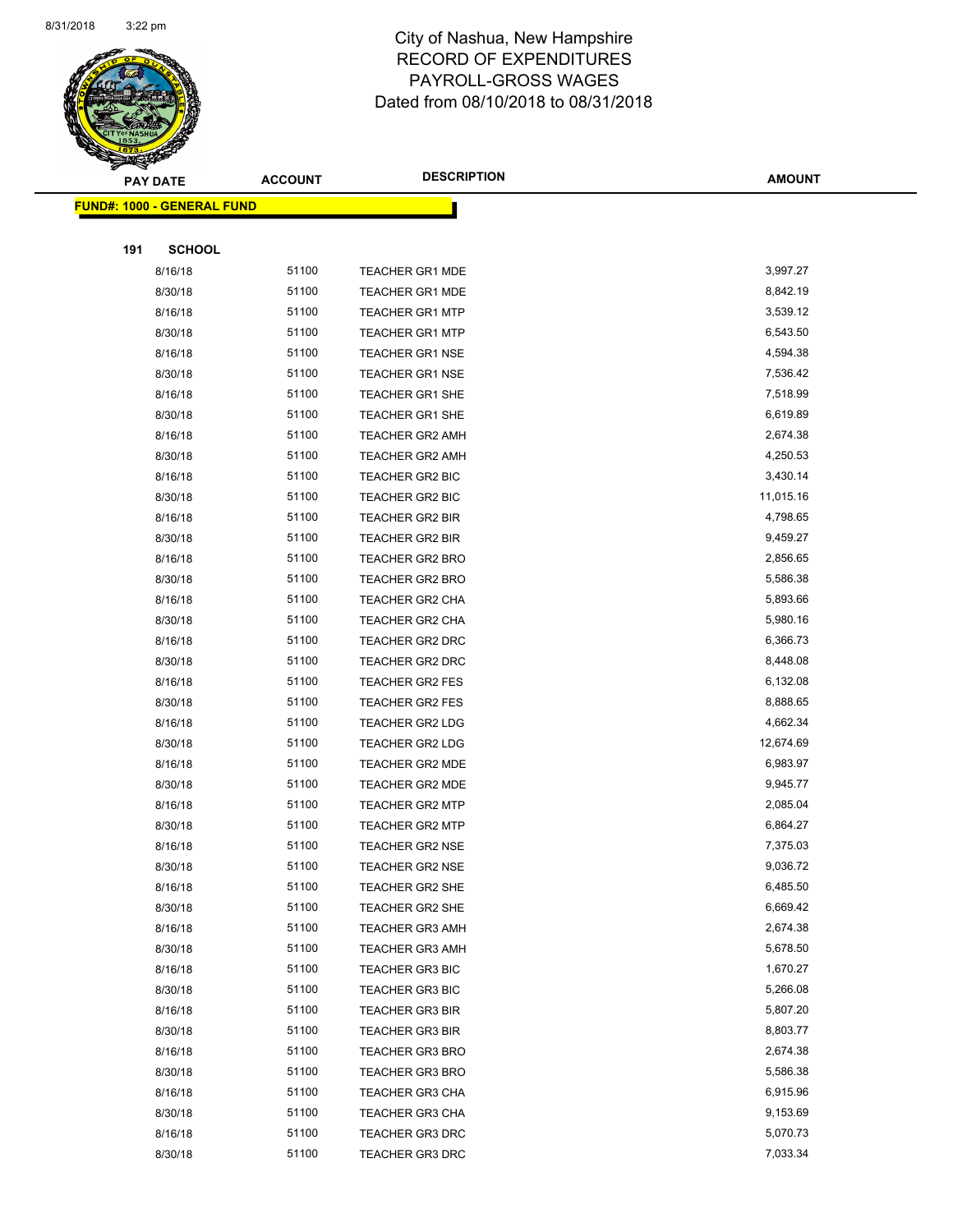

|     | <b>PAY DATE</b>                    | <b>ACCOUNT</b> | <b>DESCRIPTION</b>     | <b>AMOUNT</b> |
|-----|------------------------------------|----------------|------------------------|---------------|
|     | <u> FUND#: 1000 - GENERAL FUND</u> |                |                        |               |
|     |                                    |                |                        |               |
| 191 | <b>SCHOOL</b>                      |                |                        |               |
|     | 8/16/18                            | 51100          | <b>TEACHER GR3 FES</b> | 7,359.92      |
|     | 8/30/18                            | 51100          | <b>TEACHER GR3 FES</b> | 7,472.96      |
|     | 8/16/18                            | 51100          | <b>TEACHER GR3 LDG</b> | 4,604.43      |
|     | 8/30/18                            | 51100          | <b>TEACHER GR3 LDG</b> | 7,485.65      |
|     | 8/16/18                            | 51100          | <b>TEACHER GR3 MDE</b> | 2,856.65      |
|     | 8/30/18                            | 51100          | <b>TEACHER GR3 MDE</b> | 10,005.19     |
|     | 8/16/18                            | 51100          | <b>TEACHER GR3 MTP</b> | 3,943.58      |
|     | 8/30/18                            | 51100          | <b>TEACHER GR3 MTP</b> | 6,678.50      |
|     | 8/16/18                            | 51100          | <b>TEACHER GR3 NSE</b> | 4,759.42      |
|     | 8/30/18                            | 51100          | <b>TEACHER GR3 NSE</b> | 7,576.88      |
|     | 8/16/18                            | 51100          | <b>TEACHER GR3 SHE</b> | 2,001.58      |
|     | 8/30/18                            | 51100          | <b>TEACHER GR3 SHE</b> | 7,704.77      |
|     | 8/16/18                            | 51100          | <b>TEACHER GR4 AMH</b> | 5,562.28      |
|     | 8/30/18                            | 51100          | <b>TEACHER GR4 AMH</b> | 5,613.58      |
|     | 8/16/18                            | 51100          | <b>TEACHER GR4 BIC</b> | 13,144.96     |
|     | 8/30/18                            | 51100          | <b>TEACHER GR4 BIC</b> | 14,948.00     |
|     | 8/16/18                            | 51100          | <b>TEACHER GR4 BIR</b> | 3,471.62      |
|     | 8/30/18                            | 51100          | <b>TEACHER GR4 BIR</b> | 6,153.89      |
|     | 8/16/18                            | 51100          | <b>TEACHER GR4 BRO</b> | 2,179.42      |
|     | 8/30/18                            | 51100          | <b>TEACHER GR4 BRO</b> | 5,192.11      |
|     | 8/16/18                            | 51100          | <b>TEACHER GR4 CHA</b> | 4,737.16      |
|     | 8/30/18                            | 51100          | <b>TEACHER GR4 CHA</b> | 10,653.46     |
|     | 8/16/18                            | 51100          | <b>TEACHER GR4 DRC</b> | 5,600.12      |
|     | 8/30/18                            | 51100          | TEACHER GR4 DRC        | 3,577.62      |
|     | 8/16/18                            | 51100          | <b>TEACHER GR4 FES</b> | 7,844.24      |
|     | 8/30/18                            | 51100          | <b>TEACHER GR4 FES</b> | 9,801.05      |
|     | 8/16/18                            | 51100          | <b>TEACHER GR4 LDG</b> | 1,861.54      |
|     | 8/30/18                            | 51100          | <b>TEACHER GR4 LDG</b> | 8,387.77      |
|     | 8/16/18                            | 51100          | <b>TEACHER GR4 MDE</b> | 8,667.22      |
|     | 8/30/18                            | 51100          | TEACHER GR4 MDE        | 9,950.57      |
|     | 8/16/18                            | 51100          | <b>TEACHER GR4 MTP</b> | 4,492.54      |
|     | 8/30/18                            | 51100          | TEACHER GR4 MTP        | 6,846.89      |
|     | 8/16/18                            | 51100          | <b>TEACHER GR4 NSE</b> | 2,856.65      |
|     | 8/30/18                            | 51100          | TEACHER GR4 NSE        | 7,663.35      |
|     | 8/16/18                            | 51100          | <b>TEACHER GR4 SHE</b> | 8,216.52      |
|     | 8/30/18                            | 51100          | TEACHER GR4 SHE        | 6,780.35      |
|     | 8/16/18                            | 51100          | <b>TEACHER GR5 AMH</b> | 5,531.03      |
|     | 8/30/18                            | 51100          | <b>TEACHER GR5 AMH</b> | 7,535.57      |
|     | 8/16/18                            | 51100          | <b>TEACHER GR5 BIC</b> | 8,569.95      |
|     | 8/30/18                            | 51100          | <b>TEACHER GR5 BIC</b> | 10,703.77     |
|     | 8/16/18                            | 51100          | <b>TEACHER GR5 BIR</b> | 6,784.38      |
|     | 8/30/18                            | 51100          | <b>TEACHER GR5 BIR</b> | 9,773.01      |
|     | 8/16/18                            | 51100          | <b>TEACHER GR5 BRO</b> | 2,856.65      |
|     | 8/30/18                            | 51100          | TEACHER GR5 BRO        | 5,770.46      |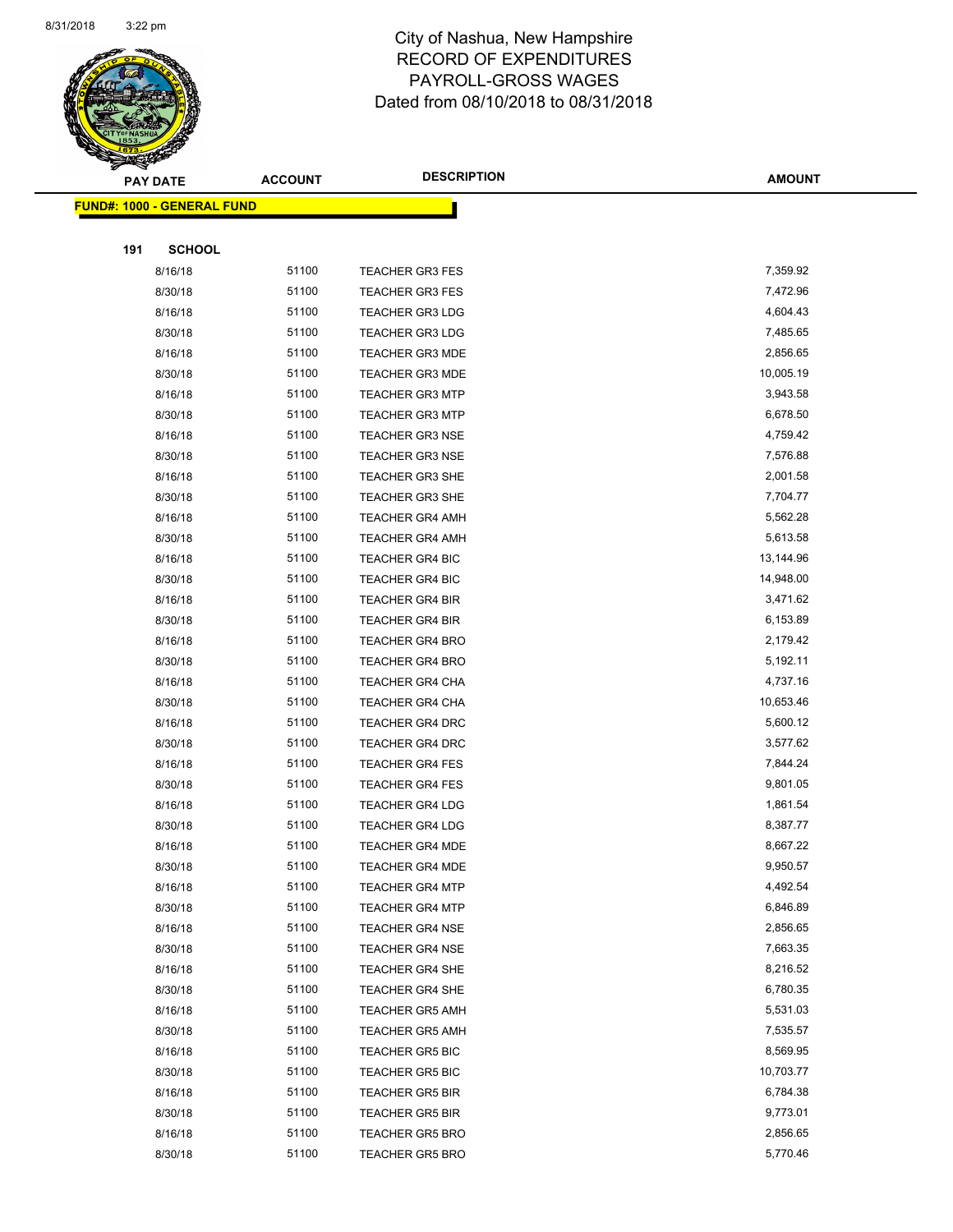

|     | <b>FUND#: 1000 - GENERAL FUND</b> |       |                               |           |
|-----|-----------------------------------|-------|-------------------------------|-----------|
|     |                                   |       |                               |           |
| 191 | <b>SCHOOL</b>                     |       |                               |           |
|     | 8/16/18                           | 51100 | <b>TEACHER GR5 CHA</b>        | 6,363.05  |
|     | 8/30/18                           | 51100 | <b>TEACHER GR5 CHA</b>        | 13,880.63 |
|     | 8/16/18                           | 51100 | <b>TEACHER GR5 DRC</b>        | 3,764.00  |
|     | 8/30/18                           | 51100 | <b>TEACHER GR5 DRC</b>        | 8,792.58  |
|     | 8/16/18                           | 51100 | <b>TEACHER GR5 FES</b>        | 3,909.84  |
|     | 8/30/18                           | 51100 | <b>TEACHER GR5 FES</b>        | 10,035.16 |
|     | 8/16/18                           | 51100 | <b>TEACHER GR5 LDG</b>        | 7,581.61  |
|     | 8/30/18                           | 51100 | <b>TEACHER GR5 LDG</b>        | 10,548.58 |
|     | 8/16/18                           | 51100 | <b>TEACHER GR5 MDE</b>        | 7,124.26  |
|     | 8/30/18                           | 51100 | <b>TEACHER GR5 MDE</b>        | 11,538.43 |
|     | 8/16/18                           | 51100 | <b>TEACHER GR5 MTP</b>        | 1,805.69  |
|     | 8/30/18                           | 51100 | <b>TEACHER GR5 MTP</b>        | 6,845.32  |
|     | 8/16/18                           | 51100 | <b>TEACHER GR5 NSE</b>        | 5,622.19  |
|     | 8/30/18                           | 51100 | <b>TEACHER GR5 NSE</b>        | 8,563.65  |
|     | 8/16/18                           | 51100 | <b>TEACHER GR5 SHE</b>        | 2,490.96  |
|     | 8/30/18                           | 51100 | <b>TEACHER GR5 SHE</b>        | 8,506.04  |
|     | 8/16/18                           | 51100 | <b>TEACHER GR6 ELM</b>        | 25,649.81 |
|     | 8/30/18                           | 51100 | <b>TEACHER GR6 ELM</b>        | 37,840.55 |
|     | 8/16/18                           | 51100 | <b>TEACHER GR6 FMS</b>        | 18,497.46 |
|     | 8/30/18                           | 51100 | <b>TEACHER GR6 FMS</b>        | 20,783.23 |
|     | 8/16/18                           | 51100 | <b>TEACHER GR6 PMS</b>        | 20,087.88 |
|     | 8/30/18                           | 51100 | <b>TEACHER GR6 PMS</b>        | 19,318.16 |
|     | 8/16/18                           | 51100 | <b>TEACHER GRAPH NHS</b>      | 3,352.40  |
|     | 8/30/18                           | 51100 | <b>TEACHER GRAPH NHS</b>      | 3,475.78  |
|     | 8/16/18                           | 51100 | <b>TEACHER GRAPHICS NHN</b>   | 2,674.38  |
|     | 8/30/18                           | 51100 | <b>TEACHER GRAPHICS NHN</b>   | 5,893.42  |
|     | 8/30/18                           | 51100 | <b>TEACHER HEALTH NHN</b>     | 3,518.68  |
|     | 8/16/18                           | 51100 | TEACHER HEALTH NHS            | 2,674.38  |
|     | 8/30/18                           | 51100 | TEACHER HEALTH NHS            | 2,701.15  |
|     | 8/16/18                           | 51100 | TEACHER HEALTHOC NHS          | 5,008.77  |
|     | 8/30/18                           | 51100 | TEACHER HEALTHOC NHS          | 5,058.38  |
|     | 8/16/18                           | 51100 | TEACHER HVAC NHS              | 1,942.00  |
|     | 8/30/18                           | 51100 | TEACHER HVAC NHS              | 1,951.08  |
|     | 8/16/18                           | 51100 | TEACHER IN SCH SUSPENSION ELM | 1,800.58  |
|     | 8/30/18                           | 51100 | TEACHER IN SCH SUSPENSION ELM | 1,805.69  |
|     | 8/16/18                           | 51100 | TEACHER IN SCH SUSPENSION NHN | 2,856.65  |
|     | 8/30/18                           | 51100 | TEACHER IN SCH SUSPENSION NHN | 2,885.23  |
|     | 8/16/18                           | 51100 | TEACHER INST SPED WID         | 2,856.65  |
|     | 8/30/18                           | 51100 | TEACHER INST SPED WID         | 2,885.23  |
|     | 8/16/18                           | 51100 | <b>TEACHER KIND AMH</b>       | 2,856.65  |
|     | 8/30/18                           | 51100 | <b>TEACHER KIND AMH</b>       | 5,770.46  |
|     | 8/16/18                           | 51100 | <b>TEACHER KIND BIC</b>       | 4,480.07  |
|     | 8/30/18                           | 51100 | <b>TEACHER KIND BIC</b>       | 10,337.42 |
|     | 8/16/18                           | 51100 | TEACHER KIND BIR              | 5,035.00  |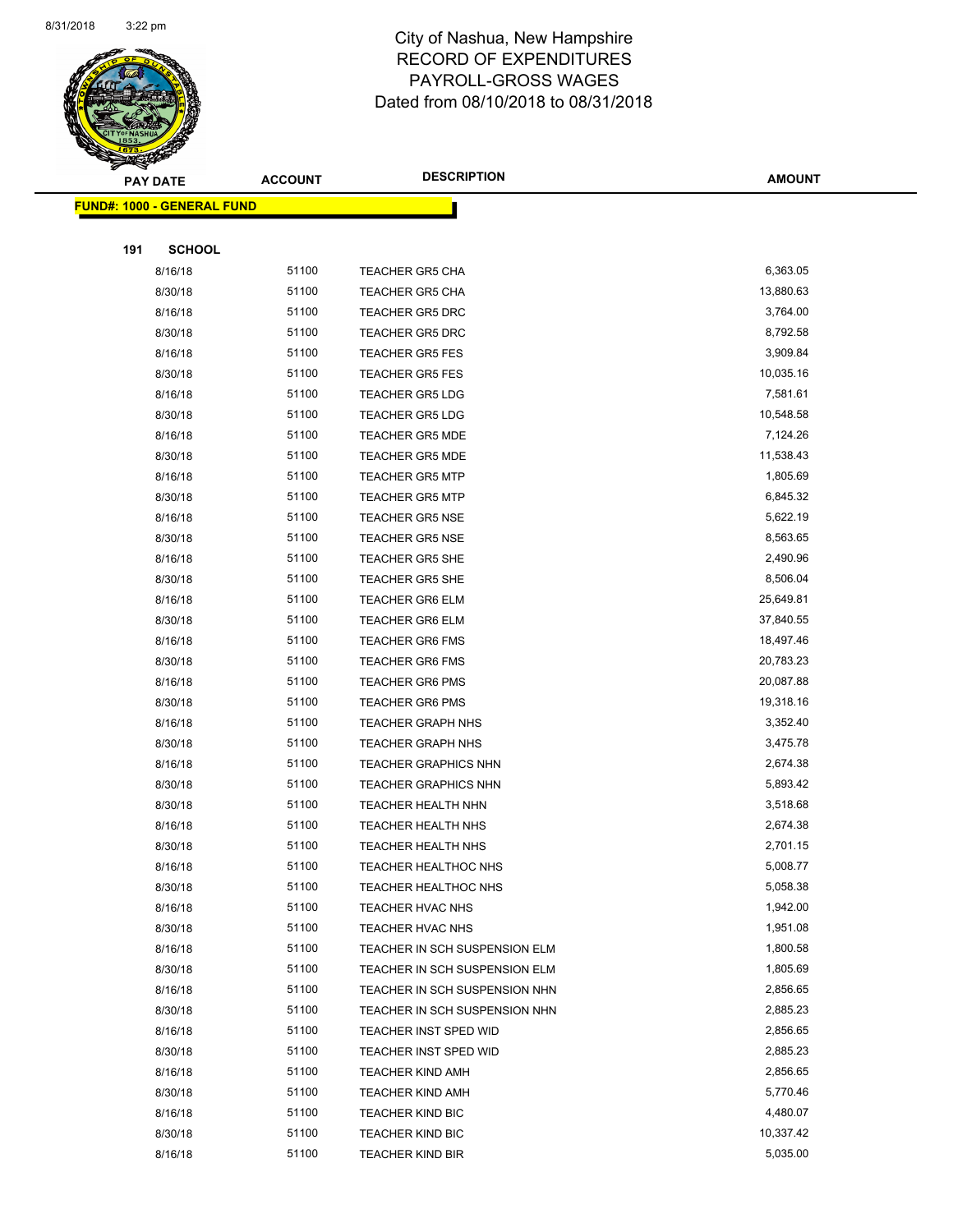

|     | <b>PAY DATE</b>                    | <b>ACCOUNT</b> | <b>DESCRIPTION</b>       | <b>AMOUNT</b> |  |
|-----|------------------------------------|----------------|--------------------------|---------------|--|
|     | <u> FUND#: 1000 - GENERAL FUND</u> |                |                          |               |  |
|     |                                    |                |                          |               |  |
| 191 | <b>SCHOOL</b>                      |                |                          |               |  |
|     | 8/30/18                            | 51100          | <b>TEACHER KIND BIR</b>  | 7,070.12      |  |
|     | 8/16/18                            | 51100          | <b>TEACHER KIND BRO</b>  | 2,947.85      |  |
|     | 8/30/18                            | 51100          | <b>TEACHER KIND BRO</b>  | 5,678.50      |  |
|     | 8/16/18                            | 51100          | <b>TEACHER KIND CHA</b>  | 6,667.50      |  |
|     | 8/30/18                            | 51100          | TEACHER KIND CHA         | 8,692.01      |  |
|     | 8/16/18                            | 51100          | <b>TEACHER KIND DRC</b>  | 9,497.11      |  |
|     | 8/30/18                            | 51100          | <b>TEACHER KIND DRC</b>  | 9,760.54      |  |
|     | 8/16/18                            | 51100          | <b>TEACHER KIND FES</b>  | 5,701.51      |  |
|     | 8/30/18                            | 51100          | <b>TEACHER KIND FES</b>  | 10,360.08     |  |
|     | 8/16/18                            | 51100          | <b>TEACHER KIND LDG</b>  | 5,897.69      |  |
|     | 8/30/18                            | 51100          | <b>TEACHER KIND LDG</b>  | 10,682.61     |  |
|     | 8/16/18                            | 51100          | <b>TEACHER KIND MDE</b>  | 8,540.08      |  |
|     | 8/30/18                            | 51100          | TEACHER KIND MDE         | 8,719.23      |  |
|     | 8/16/18                            | 51100          | <b>TEACHER KIND MTP</b>  | 5,608.19      |  |
|     | 8/30/18                            | 51100          | <b>TEACHER KIND MTP</b>  | 7,703.77      |  |
|     | 8/16/18                            | 51100          | <b>TEACHER KIND NSE</b>  | 4,966.84      |  |
|     | 8/30/18                            | 51100          | <b>TEACHER KIND NSE</b>  | 5,064.65      |  |
|     | 8/16/18                            | 51100          | TEACHER KIND SHE         | 7,093.19      |  |
|     | 8/30/18                            | 51100          | <b>TEACHER KIND SHE</b>  | 7,378.73      |  |
|     | 8/16/18                            | 51100          | TEACHER MATH ELM         | 10,063.65     |  |
|     | 8/30/18                            | 51100          | <b>TEACHER MATH ELM</b>  | 19,718.64     |  |
|     | 8/16/18                            | 51100          | <b>TEACHER MATH FMS</b>  | 11,552.75     |  |
|     | 8/30/18                            | 51100          | <b>TEACHER MATH FMS</b>  | 14,605.74     |  |
|     | 8/16/18                            | 51100          | <b>TEACHER MATH NHN</b>  | 24,755.39     |  |
|     | 8/30/18                            | 51100          | <b>TEACHER MATH NHN</b>  | 38,271.84     |  |
|     | 8/16/18                            | 51100          | <b>TEACHER MATH NHS</b>  | 27,232.19     |  |
|     | 8/30/18                            | 51100          | <b>TEACHER MATH NHS</b>  | 49,069.57     |  |
|     | 8/16/18                            | 51100          | <b>TEACHER MATH PMS</b>  | 7,221.71      |  |
|     | 8/30/18                            | 51100          | <b>TEACHER MATH PMS</b>  | 13,915.66     |  |
|     | 8/16/18                            | 51100          | TEACHER MUSIC AMH        | 1,809.54      |  |
|     | 8/30/18                            | 51100          | <b>TEACHER MUSIC AMH</b> | 1,819.65      |  |
|     | 8/30/18                            | 51100          | <b>TEACHER MUSIC BIC</b> | 2,701.15      |  |
|     | 8/16/18                            | 51100          | <b>TEACHER MUSIC BIR</b> | 1,670.27      |  |
|     | 8/30/18                            | 51100          | <b>TEACHER MUSIC BIR</b> | 1,730.42      |  |
|     | 8/16/18                            | 51100          | <b>TEACHER MUSIC BRO</b> | 2,856.65      |  |
|     | 8/30/18                            | 51100          | <b>TEACHER MUSIC BRO</b> | 4,488.00      |  |
|     | 8/16/18                            | 51100          | TEACHER MUSIC DRC        | 2,765.54      |  |
|     | 8/30/18                            | 51100          | <b>TEACHER MUSIC DRC</b> | 2,793.19      |  |
|     | 8/16/18                            | 51100          | <b>TEACHER MUSIC ELM</b> | 1,721.92      |  |
|     | 8/30/18                            | 51100          | <b>TEACHER MUSIC ELM</b> | 4,615.65      |  |
|     | 8/16/18                            | 51100          | <b>TEACHER MUSIC FES</b> | 1,660.88      |  |
|     | 8/30/18                            | 51100          | <b>TEACHER MUSIC FES</b> | 1,670.27      |  |
|     | 8/16/18                            | 51100          | <b>TEACHER MUSIC FMS</b> | 5,713.30      |  |
|     | 8/30/18                            | 51100          | <b>TEACHER MUSIC FMS</b> | 5,770.46      |  |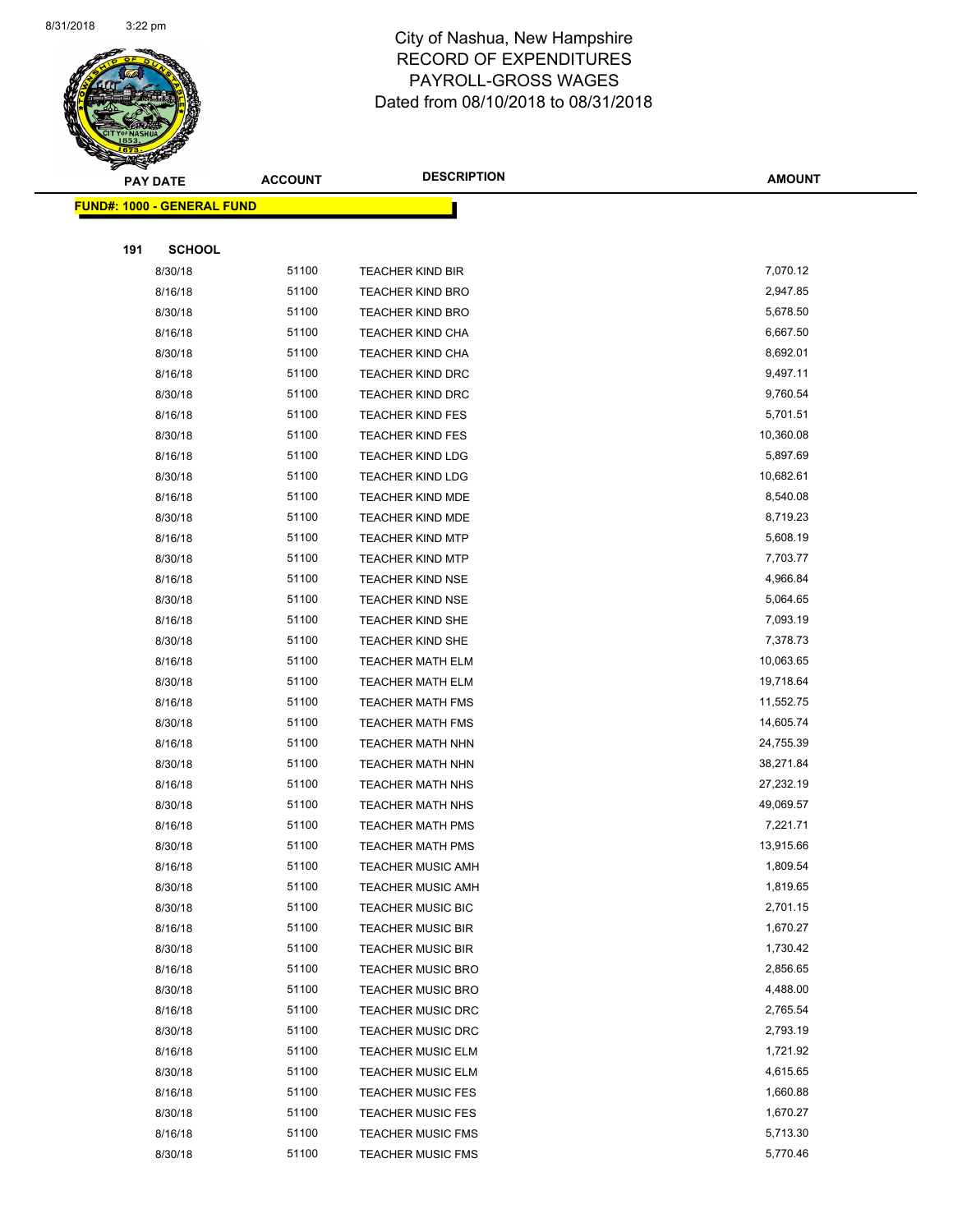

|     | <b>PAY DATE</b>                    | <b>ACCOUNT</b> | <b>DESCRIPTION</b>       | <b>AMOUNT</b> |
|-----|------------------------------------|----------------|--------------------------|---------------|
|     | <u> FUND#: 1000 - GENERAL FUND</u> |                |                          |               |
|     |                                    |                |                          |               |
| 191 | <b>SCHOOL</b>                      |                |                          |               |
|     | 8/16/18                            | 51100          | <b>TEACHER MUSIC LDG</b> | 1,737.73      |
|     | 8/30/18                            | 51100          | <b>TEACHER MUSIC LDG</b> | 1,794.54      |
|     | 8/16/18                            | 51100          | <b>TEACHER MUSIC MDE</b> | 2,085.04      |
|     | 8/30/18                            | 51100          | <b>TEACHER MUSIC MDE</b> | 2,110.19      |
|     | 8/16/18                            | 51100          | TEACHER MUSIC NHN        | 4,594.19      |
|     | 8/30/18                            | 51100          | TEACHER MUSIC NHN        | 4,690.92      |
|     | 8/30/18                            | 51100          | TEACHER MUSIC NHS        | 5,402.30      |
|     | 8/30/18                            | 51100          | <b>TEACHER MUSIC NSE</b> | 2,626.81      |
|     | 8/16/18                            | 51100          | <b>TEACHER MUSIC PMS</b> | 4,530.86      |
|     | 8/30/18                            | 51100          | <b>TEACHER MUSIC PMS</b> | 4,250.54      |
|     | 8/30/18                            | 51100          | <b>TEACHER MUSIC SHE</b> | 2,701.15      |
|     | 8/30/18                            | 51100          | TEACHER PE BIC           | 2,490.96      |
|     | 8/16/18                            | 51100          | TEACHER PE BIR           | 2,947.85      |
|     | 8/30/18                            | 51100          | TEACHER PE BIR           | 2,977.35      |
|     | 8/16/18                            | 51100          | <b>TEACHER PE BRO</b>    | 2,765.54      |
|     | 8/30/18                            | 51100          | TEACHER PE BRO           | 2,793.19      |
|     | 8/16/18                            | 51100          | TEACHER PE CHA           | 2,674.38      |
|     | 8/30/18                            | 51100          | TEACHER PE CHA           | 2,674.38      |
|     | 8/16/18                            | 51100          | TEACHER PE DRC           | 2,856.65      |
|     | 8/30/18                            | 51100          | TEACHER PE DRC           | 2,885.23      |
|     | 8/16/18                            | 51100          | TEACHER PE ELM           | 9,356.00      |
|     | 8/30/18                            | 51100          | TEACHER PE ELM           | 9,536.97      |
|     | 8/16/18                            | 51100          | TEACHER PE FES           | 1,670.27      |
|     | 8/30/18                            | 51100          | TEACHER PE FES           | 1,730.42      |
|     | 8/16/18                            | 51100          | <b>TEACHER PE FMS</b>    | 2,674.38      |
|     | 8/30/18                            | 51100          | <b>TEACHER PE FMS</b>    | 5,402.30      |
|     | 8/16/18                            | 51100          | TEACHER PE LDG           | 1,949.19      |
|     | 8/30/18                            | 51100          | <b>TEACHER PE LDG</b>    | 1,974.27      |
|     | 8/30/18                            | 51100          | <b>TEACHER PE MDE</b>    | 2,977.35      |
|     | 8/16/18                            | 51100          | TEACHER PE MTP           | 1,951.08      |
|     | 8/30/18                            | 51100          | <b>TEACHER PE MTP</b>    | 3,739.31      |
|     | 8/16/18                            | 51100          | TEACHER PE NHN           | 7,220.18      |
|     | 8/30/18                            | 51100          | TEACHER PE NHN           | 10,585.78     |
|     | 8/16/18                            | 51100          | TEACHER PE NHS           | 9,481.88      |
|     | 8/30/18                            | 51100          | TEACHER PE NHS           | 7,455.23      |
|     | 8/30/18                            | 51100          | <b>TEACHER PE NSE</b>    | 2,943.86      |
|     | 8/16/18                            | 51100          | TEACHER PE PMS           | 4,648.65      |
|     | 8/30/18                            | 51100          | TEACHER PE PMS           | 3,597.46      |
|     | 8/30/18                            | 51100          | TEACHER PE SHE           | 2,735.58      |
|     | 8/16/18                            | 51100          | TEACHER PRE SCHOOL BIR   | 4,223.76      |
|     | 8/30/18                            | 51100          | TEACHER PRE SCHOOL BIR   | 6,131.39      |
|     | 8/16/18                            | 51100          | TEACHER PRESCHOOL BIC    | 5,622.19      |
|     | 8/30/18                            | 51100          | TEACHER PRESCHOOL BIC    | 5,678.42      |
|     | 8/16/18                            | 51100          | TEACHER PRESCHOOL BRO    | 5,979.41      |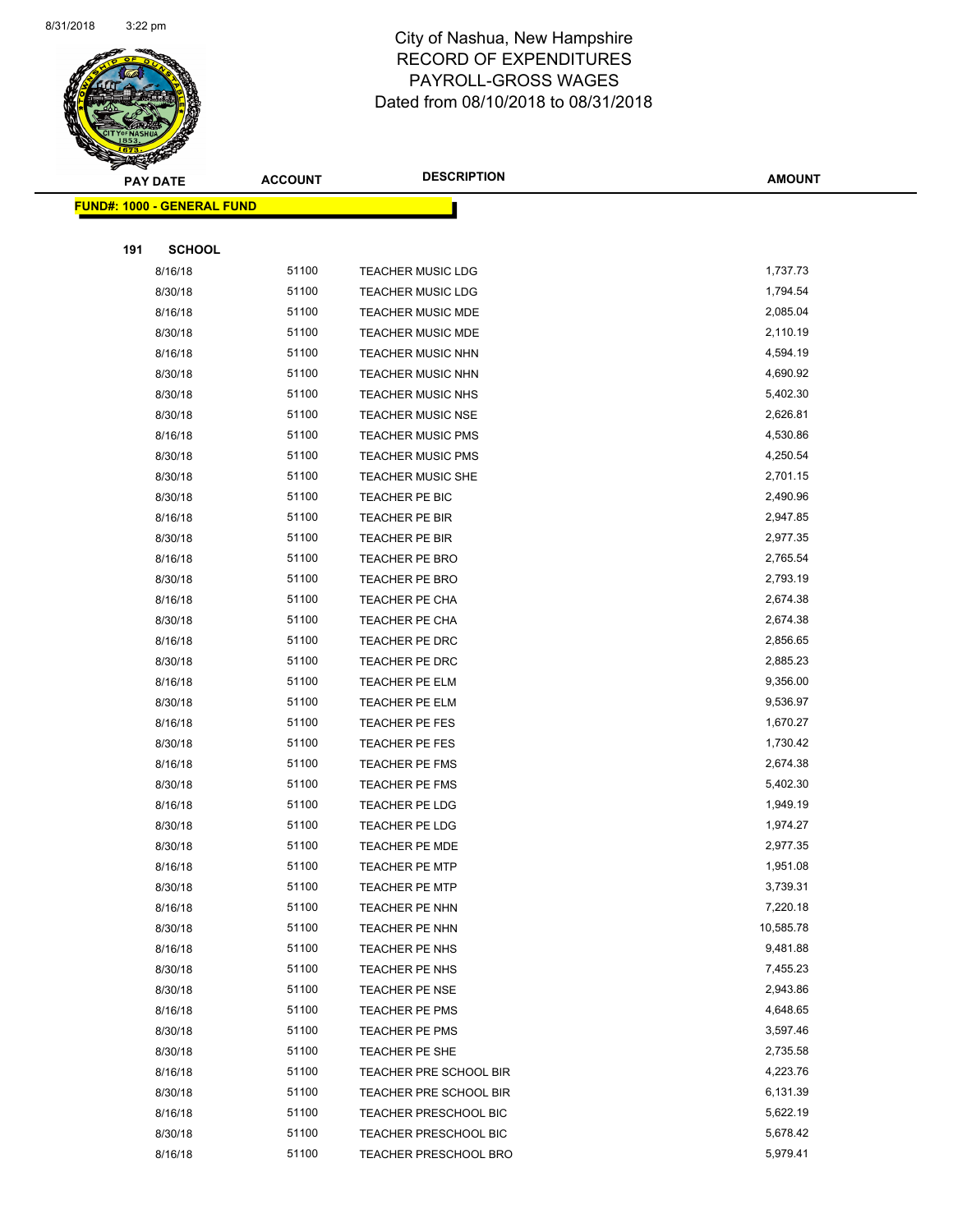

|     | <b>PAY DATE</b>                   | <b>ACCOUNT</b> | <b>DESCRIPTION</b>           | <b>AMOUNT</b> |  |
|-----|-----------------------------------|----------------|------------------------------|---------------|--|
|     | <b>FUND#: 1000 - GENERAL FUND</b> |                |                              |               |  |
|     |                                   |                |                              |               |  |
| 191 | <b>SCHOOL</b>                     |                |                              |               |  |
|     | 8/23/18                           | 51100          | <b>TEACHER PRESCHOOL BRO</b> | 2,139.51      |  |
|     | 8/30/18                           | 51100          | <b>TEACHER PRESCHOOL BRO</b> | 9,539.51      |  |
|     | 8/16/18                           | 51100          | <b>TEACHER PRESCHOOL DRC</b> | 1,892.88      |  |
|     | 8/30/18                           | 51100          | <b>TEACHER PRESCHOOL DRC</b> | 2,016.89      |  |
|     | 8/16/18                           | 51100          | TEACHER PRESCHOOL MTP        | 1,670.27      |  |
|     | 8/30/18                           | 51100          | <b>TEACHER PRESCHOOL MTP</b> | 1,730.42      |  |
|     | 8/16/18                           | 51100          | TEACHER PRESCHOOL NHS        | 1,150.10      |  |
|     | 8/30/18                           | 51100          | <b>TEACHER PRESCHOOL NHS</b> | 802.32        |  |
|     | 8/16/18                           | 51100          | <b>TEACHER PRESCHOOL NSE</b> | 6,276.77      |  |
|     | 8/30/18                           | 51100          | <b>TEACHER PRESCHOOL NSE</b> | 6,887.35      |  |
|     | 8/30/18                           | 51100          | <b>TEACHER READ AMH</b>      | 2,977.35      |  |
|     | 8/16/18                           | 51100          | TEACHER READ BIC             | 2,856.65      |  |
|     | 8/30/18                           | 51100          | <b>TEACHER READ BIC</b>      | 2,885.23      |  |
|     | 8/16/18                           | 51100          | <b>TEACHER READ BIR</b>      | 2,856.65      |  |
|     | 8/30/18                           | 51100          | <b>TEACHER READ BIR</b>      | 2,885.23      |  |
|     | 8/16/18                           | 51100          | <b>TEACHER READ BRO</b>      | 2,856.70      |  |
|     | 8/30/18                           | 51100          | <b>TEACHER READ BRO</b>      | 2,885.23      |  |
|     | 8/16/18                           | 51100          | <b>TEACHER READ CHA</b>      | 2,026.27      |  |
|     | 8/30/18                           | 51100          | TEACHER READ CHA             | 2,085.04      |  |
|     | 8/30/18                           | 51100          | <b>TEACHER READ DRC</b>      | 2,977.35      |  |
|     | 8/16/18                           | 51100          | <b>TEACHER READ ELM</b>      | 2,947.85      |  |
|     | 8/30/18                           | 51100          | <b>TEACHER READ ELM</b>      | 5,862.58      |  |
|     | 8/16/18                           | 51100          | <b>TEACHER READ FES</b>      | 2,856.65      |  |
|     | 8/30/18                           | 51100          | <b>TEACHER READ FES</b>      | 2,885.23      |  |
|     | 8/16/18                           | 51100          | <b>TEACHER READ FMS</b>      | 2,856.65      |  |
|     | 8/30/18                           | 51100          | <b>TEACHER READ FMS</b>      | 2,885.23      |  |
|     | 8/30/18                           | 51100          | <b>TEACHER READ LDG</b>      | 3,518.68      |  |
|     | 8/16/18                           | 51100          | TEACHER READ MDE             | 2,856.65      |  |
|     | 8/30/18                           | 51100          | <b>TEACHER READ MDE</b>      | 2,885.23      |  |
|     | 8/16/18                           | 51100          | TEACHER READ MTP             | 2,178.35      |  |
|     | 8/30/18                           | 51100          | <b>TEACHER READ MTP</b>      | 2,257.04      |  |
|     | 8/16/18                           | 51100          | TEACHER READ NHN             | 1,942.00      |  |
|     | 8/30/18                           | 51100          | TEACHER READ NHN             | 1,951.08      |  |
|     | 8/30/18                           | 51100          | TEACHER READ NHS             | 2,885.23      |  |
|     | 8/30/18                           | 51100          | <b>TEACHER READ NSE</b>      | 2,885.23      |  |
|     | 8/16/18                           | 51100          | <b>TEACHER READ PMS</b>      | 4,858.23      |  |
|     | 8/30/18                           | 51100          | <b>TEACHER READ PMS</b>      | 2,885.23      |  |
|     | 8/16/18                           | 51100          | <b>TEACHER READ SHE</b>      | 1,433.05      |  |
|     | 8/30/18                           | 51100          | <b>TEACHER READ SHE</b>      | 2,885.23      |  |
|     | 8/16/18                           | 51100          | <b>TEACHER ROTC NHN</b>      | 5,656.53      |  |
|     | 8/30/18                           | 51100          | <b>TEACHER ROTC NHN</b>      | 4,904.73      |  |
|     | 8/16/18                           | 51100          | <b>TEACHER SCIENCE ELM</b>   | 16,597.39     |  |
|     | 8/30/18                           | 51100          | <b>TEACHER SCIENCE ELM</b>   | 20,056.01     |  |
|     | 8/16/18                           | 51100          | <b>TEACHER SCIENCE FMS</b>   | 11,435.27     |  |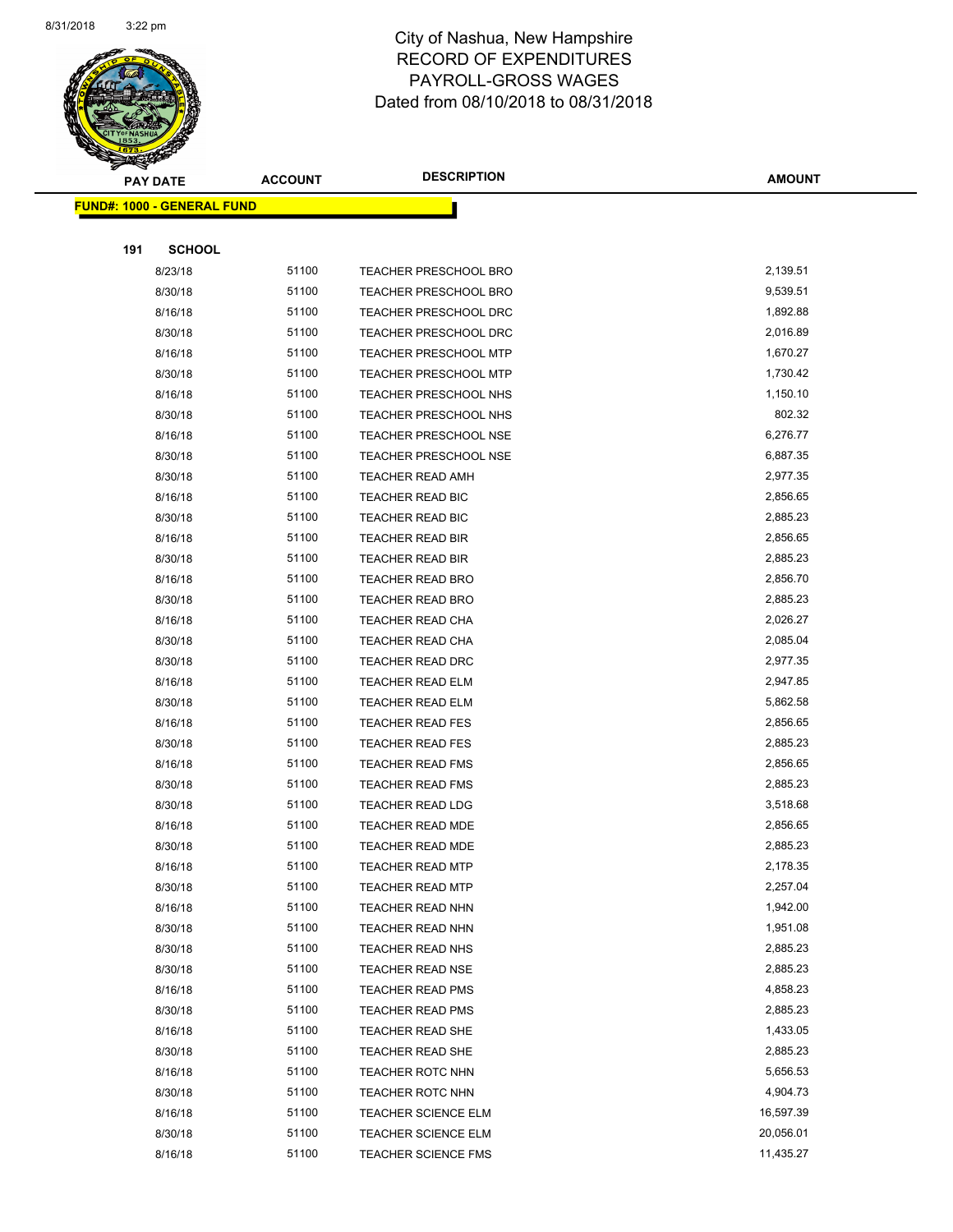

|     | <u> FUND#: 1000 - GENERAL FUND</u> |       |                            |           |
|-----|------------------------------------|-------|----------------------------|-----------|
|     |                                    |       |                            |           |
| 191 | <b>SCHOOL</b>                      |       |                            |           |
|     | 8/30/18                            | 51100 | <b>TEACHER SCIENCE FMS</b> | 12,081.01 |
|     | 8/16/18                            | 51100 | <b>TEACHER SCIENCE NHN</b> | 22,942.50 |
|     | 8/30/18                            | 51100 | <b>TEACHER SCIENCE NHN</b> | 30,772.82 |
|     | 8/16/18                            | 51100 | <b>TEACHER SCIENCE NHS</b> | 23,341.91 |
|     | 8/30/18                            | 51100 | TEACHER SCIENCE NHS        | 35,641.08 |
|     | 8/16/18                            | 51100 | TEACHER SCIENCE PMS        | 9,550.42  |
|     | 8/30/18                            | 51100 | <b>TEACHER SCIENCE PMS</b> | 12,712.51 |
|     | 8/16/18                            | 51100 | TEACHER SOCIAL STUDIES ELM | 6,615.38  |
|     | 8/30/18                            | 51100 | TEACHER SOCIAL STUDIES ELM | 16,957.27 |
|     | 8/16/18                            | 51100 | TEACHER SOCIAL STUDIES FMS | 3,218.65  |
|     | 8/30/18                            | 51100 | TEACHER SOCIAL STUDIES FMS | 12,469.97 |
|     | 8/16/18                            | 51100 | TEACHER SOCIAL STUDIES NHN | 26,246.34 |
|     | 8/30/18                            | 51100 | TEACHER SOCIAL STUDIES NHN | 33,358.64 |
|     | 8/16/18                            | 51100 | TEACHER SOCIAL STUDIES NHS | 18,585.71 |
|     | 8/30/18                            | 51100 | TEACHER SOCIAL STUDIES NHS | 41,341.27 |
|     | 8/16/18                            | 51100 | TEACHER SOCIAL STUDIES PMS | 7,413.68  |
|     | 8/30/18                            | 51100 | TEACHER SOCIAL STUDIES PMS | 13,227.89 |
|     | 8/16/18                            | 51100 | <b>TEACHER SPED AMH</b>    | 6,304.86  |
|     | 8/30/18                            | 51100 | <b>TEACHER SPED AMH</b>    | 11,015.50 |
|     | 8/16/18                            | 51100 | TEACHER SPED BIC           | 5,173.08  |
|     | 8/30/18                            | 51100 | <b>TEACHER SPED BIC</b>    | 5,483.46  |
|     | 8/16/18                            | 51100 | <b>TEACHER SPED BIR</b>    | 5,531.03  |
|     | 8/30/18                            | 51100 | <b>TEACHER SPED BIR</b>    | 5,586.38  |
|     | 8/16/18                            | 51100 | <b>TEACHER SPED BRO</b>    | 4,646.20  |
|     | 8/30/18                            | 51100 | TEACHER SPED BRO           | 8,143.66  |
|     | 8/16/18                            | 51100 | <b>TEACHER SPED CHA</b>    | 6,769.15  |
|     | 8/30/18                            | 51100 | <b>TEACHER SPED CHA</b>    | 9,695.11  |
|     | 8/16/18                            | 51100 | <b>TEACHER SPED DRC</b>    | 2,856.65  |
|     | 8/30/18                            | 51100 | <b>TEACHER SPED DRC</b>    | 5,483.38  |
|     | 8/16/18                            | 51100 | TEACHER SPED ELM           | 7,269.46  |
|     | 8/30/18                            | 51100 | TEACHER SPED ELM           | 17,228.04 |
|     | 8/16/18                            | 51100 | <b>TEACHER SPED FES</b>    | 4,685.39  |
|     | 8/30/18                            | 51100 | TEACHER SPED FES           | 7,052.69  |
|     | 8/16/18                            | 51100 | <b>TEACHER SPED FMS</b>    | 7,121.11  |
|     | 8/30/18                            | 51100 | <b>TEACHER SPED FMS</b>    | 14,838.69 |
|     | 8/16/18                            | 51100 | <b>TEACHER SPED LDG</b>    | 4,221.38  |
|     | 8/30/18                            | 51100 | <b>TEACHER SPED LDG</b>    | 4,622.96  |
|     | 8/16/18                            | 51100 | TEACHER SPED MDE           | 4,650.31  |
|     | 8/30/18                            | 51100 | TEACHER SPED MDE           | 4,727.69  |
|     | 8/30/18                            | 51100 | <b>TEACHER SPED MTP</b>    | 1,868.85  |
|     | 8/16/18                            | 51100 | <b>TEACHER SPED NHN</b>    | 16,156.64 |
|     | 8/30/18                            | 51100 | <b>TEACHER SPED NHN</b>    | 25,498.66 |
|     | 8/16/18                            | 51100 | TEACHER SPED NHS           | 32,766.59 |
|     | 8/30/18                            | 51100 | TEACHER SPED NHS           | 36,851.74 |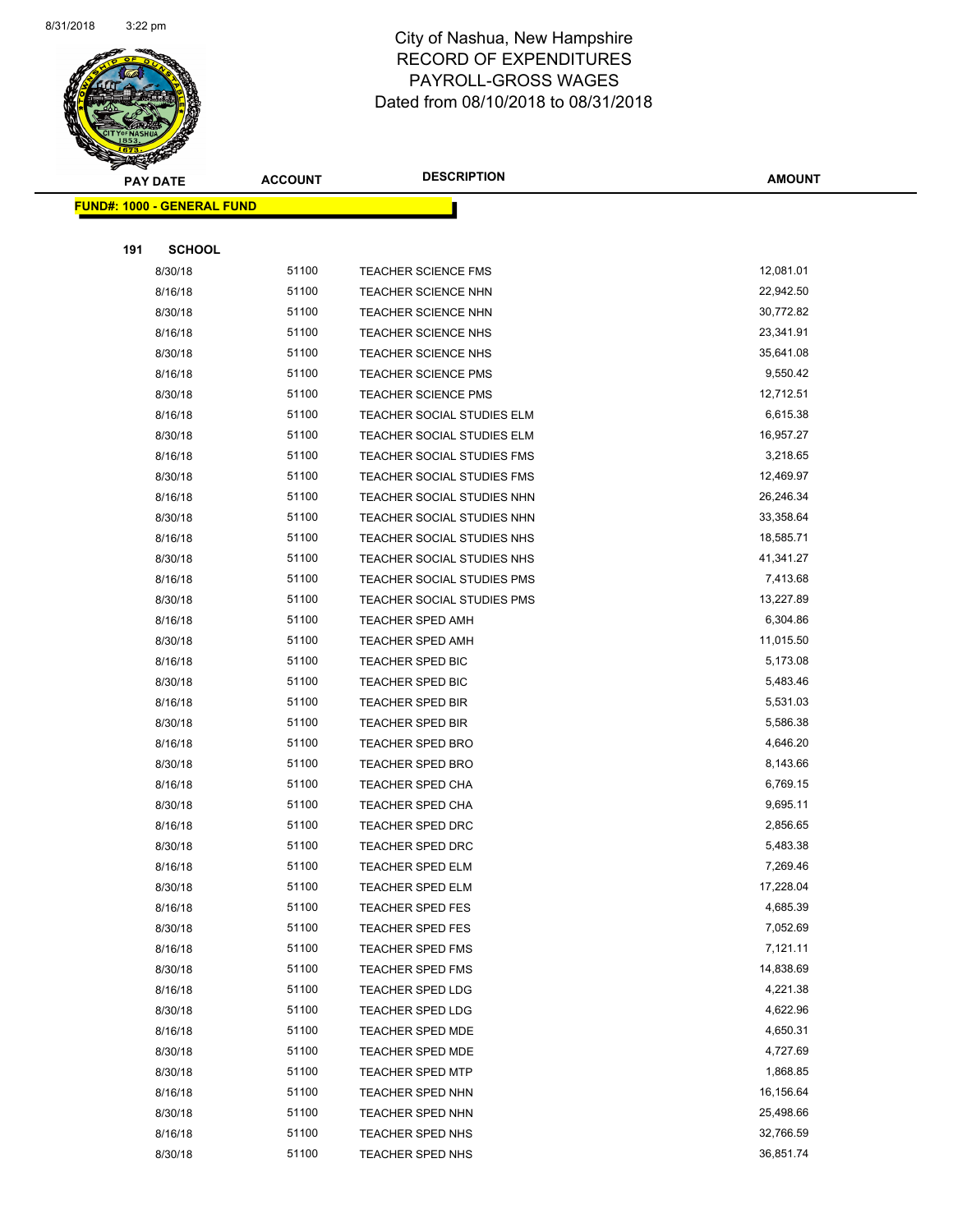

|     | <u> FUND#: 1000 - GENERAL FUND</u> |       |                             |           |
|-----|------------------------------------|-------|-----------------------------|-----------|
|     |                                    |       |                             |           |
| 191 | <b>SCHOOL</b>                      |       |                             |           |
|     | 8/16/18                            | 51100 | <b>TEACHER SPED PMS</b>     | 5,713.30  |
|     | 8/30/18                            | 51100 | <b>TEACHER SPED PMS</b>     | 10,698.89 |
|     | 8/16/18                            | 51100 | <b>TEACHER SPED SHE</b>     | 4,459.42  |
|     | 8/30/18                            | 51100 | <b>TEACHER SPED SHE</b>     | 7,256.65  |
|     | 8/16/18                            | 51100 | <b>TEACHER TECHED ELM</b>   | 5,503.62  |
|     | 8/30/18                            | 51100 | <b>TEACHER TECHED ELM</b>   | 5,651.74  |
|     | 8/16/18                            | 51100 | <b>TEACHER TECHED FMS</b>   | 4,587.07  |
|     | 8/30/18                            | 51100 | <b>TEACHER TECHED FMS</b>   | 6,417.50  |
|     | 8/30/18                            | 51100 | <b>TEACHER TECHED NHN</b>   | 6,837.33  |
|     | 8/16/18                            | 51100 | TEACHER TECHED NHS          | 11,153.26 |
|     | 8/30/18                            | 51100 | <b>TEACHER TECHED NHS</b>   | 11,264.88 |
|     | 8/16/18                            | 51100 | <b>TEACHER TECHED PMS</b>   | 5,713.30  |
|     | 8/30/18                            | 51100 | <b>TEACHER TECHED PMS</b>   | 5,770.46  |
|     | 8/16/18                            | 51100 | TEACHER TV PROD NHS         | 2,856.65  |
|     | 8/30/18                            | 51100 | TEACHER TV PROD NHS         | 2,885.23  |
|     | 8/16/18                            | 51100 | <b>TEACHER VISION WID</b>   | 962.42    |
|     | 8/30/18                            | 51100 | <b>TEACHER VISION WID</b>   | 5,324.37  |
|     | 8/16/18                            | 51200 | CLERICAL BOARD OF ED SUP    | 622.72    |
|     | 8/23/18                            | 51200 | CLERICAL BOARD OF ED SUP    | 695.00    |
|     | 8/30/18                            | 51200 | CLERICAL BOARD OF ED SUP    | 717.24    |
|     | 8/16/18                            | 51200 | DIRECTOR ADULT ED           | 2,520.40  |
|     | 8/30/18                            | 51200 | DIRECTOR ADULT ED           | 2,520.40  |
|     | 8/30/18                            | 51200 | GUIDANCE COUNSELOR NHS      | 1,704.91  |
|     | 8/16/18                            | 51200 | SCHOOL PSYCHOLOGIST WID     | 2,431.17  |
|     | 8/30/18                            | 51200 | SCHOOL PSYCHOLOGIST WID     | 3,880.02  |
|     | 8/16/18                            | 51200 | SPEECH LANG PATHOLOGIST WID | 4,936.38  |
|     | 8/30/18                            | 51200 | SPEECH LANG PATHOLOGIST WID | 7,110.02  |
|     | 8/30/18                            | 51200 | STUDENT ACTIVITY COORD NHS  | 1,045.45  |
|     | 8/16/18                            | 51200 | <b>SUB CLERICAL</b>         | 503.16    |
|     | 8/23/18                            | 51200 | <b>SUB CLERICAL</b>         | 497.17    |
|     | 8/30/18                            | 51200 | SUB CLERICAL                | 602.00    |
|     | 8/23/18                            | 51200 | SUMMER SCHOOL TEACHER       | 500.00    |
|     | 8/30/18                            | 51200 | SUMMER SCHOOL TEACHER       | 250.00    |
|     | 8/30/18                            | 51200 | <b>TEACHER ART FMS</b>      | 2,846.04  |
|     | 8/16/18                            | 51200 | <b>TEACHER ART NHS</b>      | 971.00    |
|     | 8/30/18                            | 51200 | <b>TEACHER ART NHS</b>      | 975.54    |
|     | 8/30/18                            | 51200 | TEACHER BIO TEC NHN         | 551.26    |
|     | 8/16/18                            | 51200 | <b>TEACHER DWSE BRO</b>     | 350.00    |
|     | 8/16/18                            | 51200 | <b>TEACHER DWSE ELM</b>     | 287.50    |
|     | 8/30/18                            | 51200 | TEACHER DWSE ELM            | 175.00    |
|     | 8/16/18                            | 51200 | <b>TEACHER DWSE SHE</b>     | 62.50     |
|     | 8/16/18                            | 51200 | <b>TEACHER ENGLISH NHN</b>  | 200.00    |
|     | 8/30/18                            | 51200 | <b>TEACHER ENGLISH NHN</b>  | 300.00    |
|     | 8/30/18                            | 51200 | TEACHER FOREIGN LANG FMS    | 1,165.20  |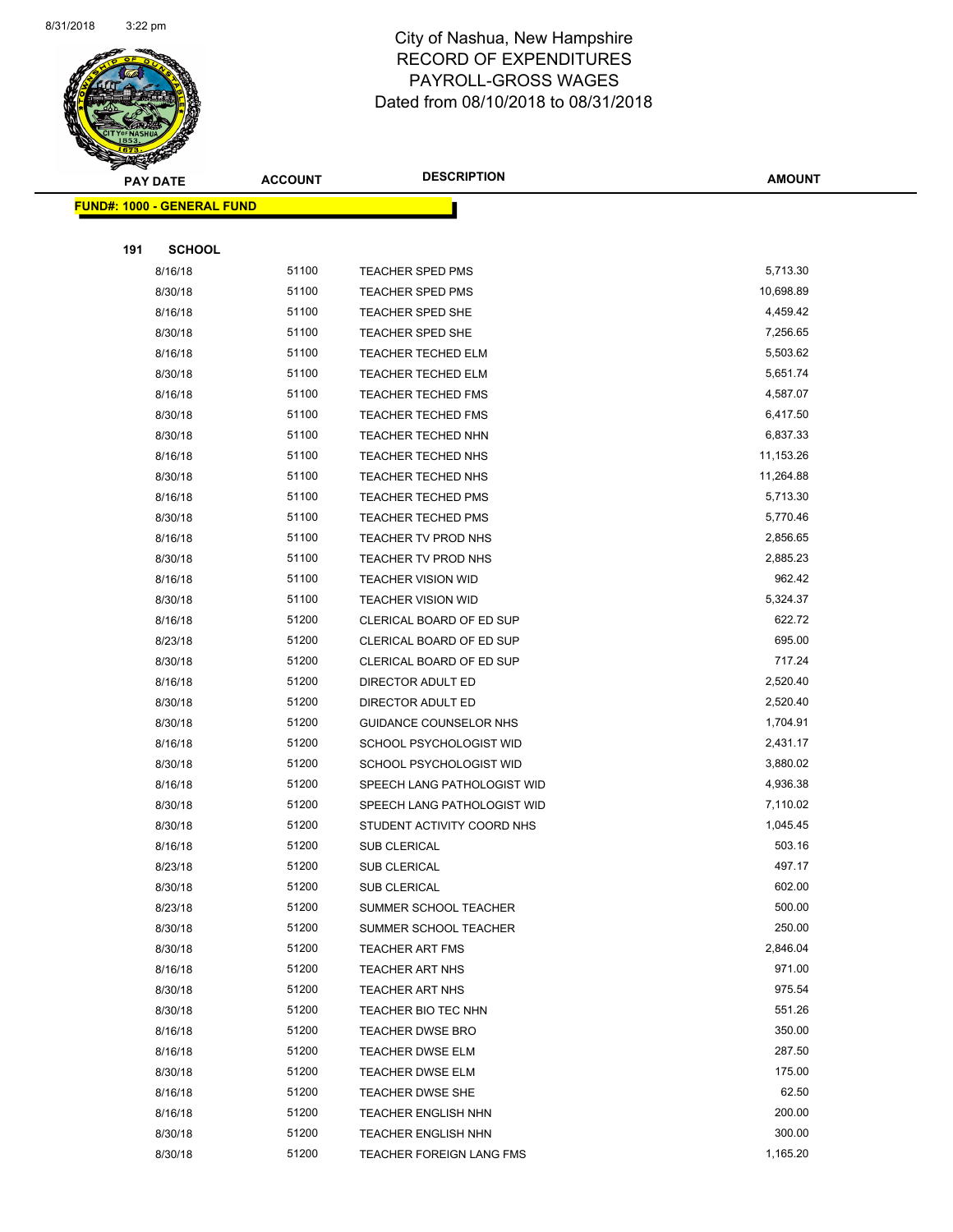

| <b>PAY DATE</b>                   | <b>ACCOUNT</b> | <b>DESCRIPTION</b>                     | <b>AMOUNT</b> |
|-----------------------------------|----------------|----------------------------------------|---------------|
| <b>FUND#: 1000 - GENERAL FUND</b> |                |                                        |               |
|                                   |                |                                        |               |
| 191<br><b>SCHOOL</b>              |                |                                        |               |
| 8/16/18                           | 51200          | <b>TEACHER GR3 BIR</b>                 | 50.00         |
| 8/30/18                           | 51200          | <b>TEACHER GR3 BIR</b>                 | 25.00         |
| 8/30/18                           | 51200          | TEACHER IN SCH SUSPENSION NHN          | 564.00        |
| 8/16/18                           | 51200          | TEACHER MATH NHN                       | 774.69        |
| 8/16/18                           | 51200          | <b>TEACHER MUSIC ELM</b>               | 1,874.35      |
| 8/30/18                           | 51200          | <b>TEACHER MUSIC ELM</b>               | 1,934.42      |
| 8/30/18                           | 51200          | <b>TEACHER MUSIC MTP</b>               | 1,350.58      |
| 8/16/18                           | 51200          | TEACHER PE BIR                         | 400.00        |
| 8/30/18                           | 51200          | <b>TEACHER READ ELM</b>                | 1,704.91      |
| 8/16/18                           | 51200          | TEACHER SCIENCE NHS                    | 835.40        |
| 8/30/18                           | 51200          | TEACHER SCIENCE NHS                    | 774.69        |
| 8/16/18                           | 51200          | TEACHER SOCIAL STUDIES NHN             | 1,075.00      |
| 8/30/18                           | 51200          | TEACHER SOCIAL STUDIES NHN             | 1,175.00      |
| 8/16/18                           | 51200          | TEACHER SOCIAL STUDIES NHS             | 844.58        |
| 8/16/18                           | 51200          | <b>TEACHER SPED AMH</b>                | 112.50        |
| 8/16/18                           | 51200          | <b>TEACHER SPED BRO</b>                | 300.00        |
| 8/30/18                           | 51200          | <b>TEACHER SPED NHN</b>                | 1,786.41      |
| 8/16/18                           | 51200          | TEACHER SPED NHS                       | 250.00        |
| 8/30/18                           | 51200          | TEACHER SPED NHS                       | 1,442.62      |
| 8/30/18                           | 51200          | <b>TEACHER VISION WID</b>              | 802.29        |
| 8/16/18                           | 51300          | OVERTIME-REGULAR                       | 3,175.51      |
| 8/23/18                           | 51300          | OVERTIME-REGULAR                       | 3,451.89      |
| 8/30/18                           | 51300          | OVERTIME-REGULAR                       | 6,835.19      |
| 8/16/18                           | 51400          | WAGES TEMPORARY-SEASONAL               | 3,223.00      |
| 8/23/18                           | 51400          | WAGES TEMPORARY-SEASONAL               | 3,641.00      |
| 8/30/18                           | 51400          | WAGES TEMPORARY-SEASONAL               | 1,784.75      |
| 8/16/18                           | 51412          | WAGES PER DIEM                         | 8,272.76      |
| 8/23/18                           | 51412          | <b>WAGES PER DIEM</b>                  | 4,524.51      |
| 8/30/18                           | 51412          | <b>WAGES PER DIEM</b>                  | 3,531.04      |
| 8/16/18                           | 51600          | LONGEVITY                              | 39.27         |
| 8/23/18                           | 51600          | <b>LONGEVITY</b>                       | (58.00)       |
| 8/30/18                           | 51600          | <b>LONGEVITY</b>                       | (145.00)      |
| 8/16/18                           | 51650          | ADDITIONAL HOURS                       | 64,211.76     |
| 8/23/18                           | 51650          | ADDITIONAL HOURS                       | 900.00        |
| 8/30/18                           | 51650          | ADDITIONAL HOURS                       | 12,815.16     |
| 8/16/18                           | 51700          | <b>STIPENDS</b>                        | 2,092.97      |
| 8/30/18                           | 51700          | <b>STIPENDS</b>                        | 2,361.19      |
| 8/23/18                           | 51750          | <b>RETIREMENT &amp; SEPARATION PAY</b> | 195,839.87    |
| 8/30/18                           | 51750          | RETIREMENT & SEPARATION PAY            | 46,460.99     |
| 8/30/18                           | 52800          | EDUCATIONAL ASSISTANCE                 | 2,107.20      |
| 8/30/18                           | 55118          | TELEPHONE-CELLULAR                     | 2,220.00      |

#### **TOTAL 191 - SCHOOL \$5,003,442.20**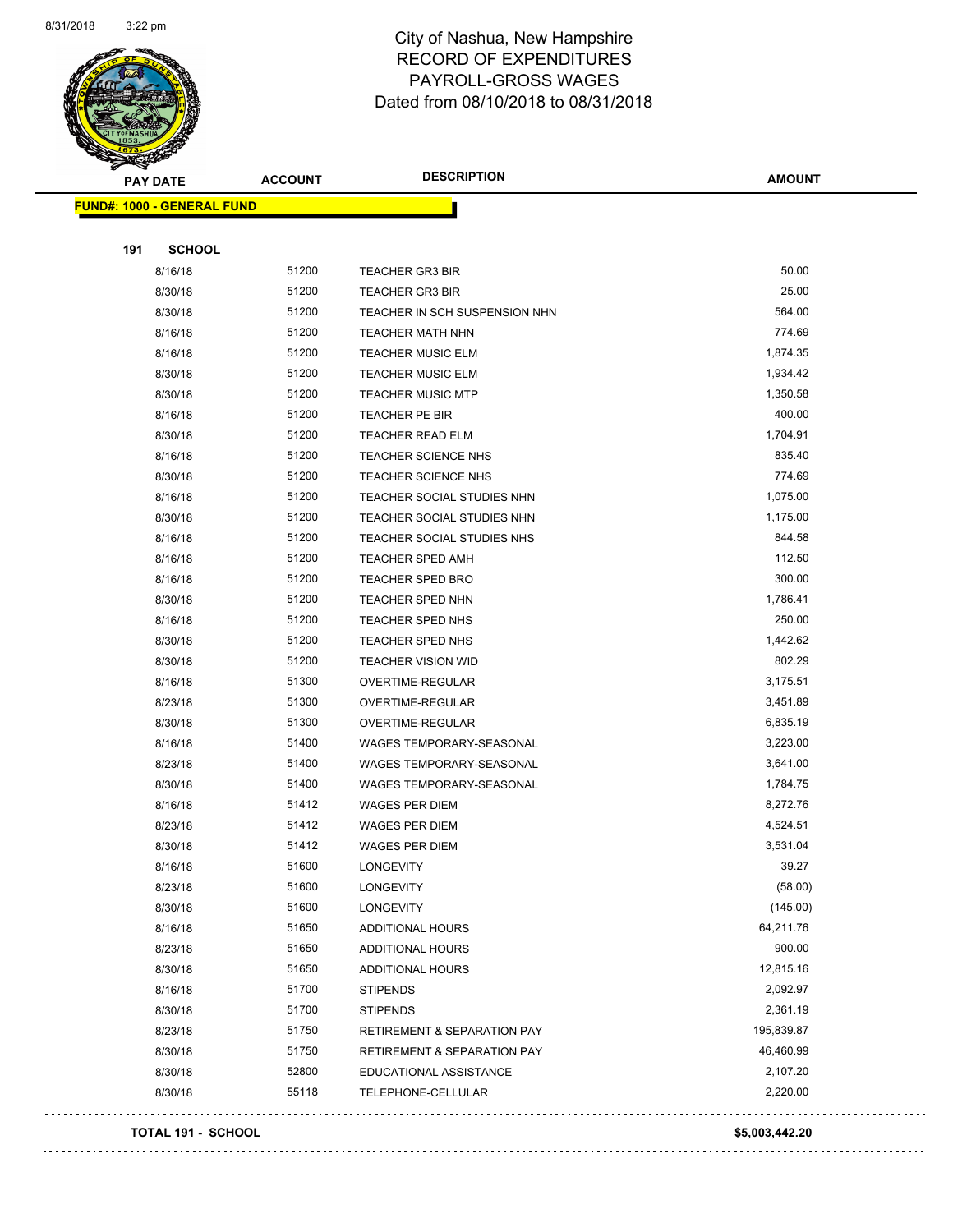|                                                                             |                     | City of Nashua, New Hampshire<br><b>RECORD OF EXPENDITURES</b><br>PAYROLL-GROSS WAGES<br>Dated from 08/10/2018 to 08/31/2018 | Page 92 of 108       |
|-----------------------------------------------------------------------------|---------------------|------------------------------------------------------------------------------------------------------------------------------|----------------------|
| <b>PAY DATE</b>                                                             | <b>ACCOUNT</b>      | <b>DESCRIPTION</b>                                                                                                           | <b>AMOUNT</b>        |
| <b>TOTAL FUND 1000 - GENERAL FUND</b>                                       |                     |                                                                                                                              | \$7,944,545.75       |
| <b>FUND#: 1010 - GF-PRIOR YEAR ENC &amp; ESCROWS</b><br><b>MAYOR</b><br>101 |                     |                                                                                                                              |                      |
| 8/16/18<br>8/23/18                                                          | 51400<br>51400      | WAGES TEMPORARY-SEASONAL<br>WAGES TEMPORARY-SEASONAL                                                                         | 2,317.50<br>2,077.50 |
| 8/30/18<br><b>TOTAL 101 - MAYOR</b>                                         | 51400               | <b>WAGES TEMPORARY-SEASONAL</b>                                                                                              | 230.00<br>\$4,625.00 |
| 166                                                                         | <b>PARKING LOTS</b> |                                                                                                                              |                      |
| 8/16/18                                                                     |                     | 51400 WAGES TEMPORARY-SEASONAL                                                                                               | 145.00               |
| 8/23/18                                                                     | 51400               | <b>WAGES TEMPORARY-SEASONAL</b>                                                                                              | 147.50               |

### TOTAL FUND 1010 - GF-PRIOR YEAR ENC & ESCROWS **\$4,917.50**

# **FUND#: 2100 - FOOD SERVICES FUND**

| 8/16/18 | 51100 | CLERICAL FOOD SERVICE NHS            | 773.25   |
|---------|-------|--------------------------------------|----------|
| 8/23/18 | 51100 | CLERICAL FOOD SERVICE NHS            | 773.25   |
| 8/30/18 | 51100 | CLERICAL FOOD SERVICE NHS            | 773.25   |
| 8/23/18 | 51100 | DELIVERY DRIVER FOOD SERVICE         | 288.00   |
| 8/30/18 | 51100 | DELIVERY DRIVER FOOD SERVICE         | 720.00   |
| 8/16/18 | 51100 | <b>FOOD SERVICE BUSINESS MANAGER</b> | 2,132.50 |
| 8/30/18 | 51100 | <b>FOOD SERVICE BUSINESS MANAGER</b> | 2,132.50 |
| 8/30/18 | 51100 | FOOD SERVICE COOK AMH                | 197.40   |
| 8/30/18 | 51100 | <b>FOOD SERVICE COOK BIC</b>         | 202.44   |
| 8/30/18 | 51100 | FOOD SERVICE COOK BIR                | 204.40   |
| 8/30/18 | 51100 | <b>FOOD SERVICE COOK BRO</b>         | 202.44   |
| 8/30/18 | 51100 | FOOD SERVICE COOK CHA                | 200.75   |
| 8/30/18 | 51100 | FOOD SERVICE COOK DRC                | 204.40   |
| 8/30/18 | 51100 | <b>FOOD SERVICE COOK ELM</b>         | 208.60   |
| 8/30/18 | 51100 | FOOD SERVICE COOK FES                | 259.15   |
| 8/30/18 | 51100 | FOOD SERVICE COOK FMS                | 199.64   |
| 8/30/18 | 51100 | FOOD SERVICE COOK MDE                | 197.40   |
| 8/30/18 | 51100 | FOOD SERVICE COOK NHN                | 884.10   |
| 8/30/18 | 51100 | <b>FOOD SERVICE COOK NHS</b>         | 605.47   |
| 8/30/18 | 51100 | <b>FOOD SERVICE COOK NSE</b>         | 202.44   |
| 8/30/18 | 51100 | <b>FOOD SERVICE COOK PMS</b>         | 208.60   |
| 8/30/18 | 51100 | FOOD SERVICE COOK SHE                | 197.40   |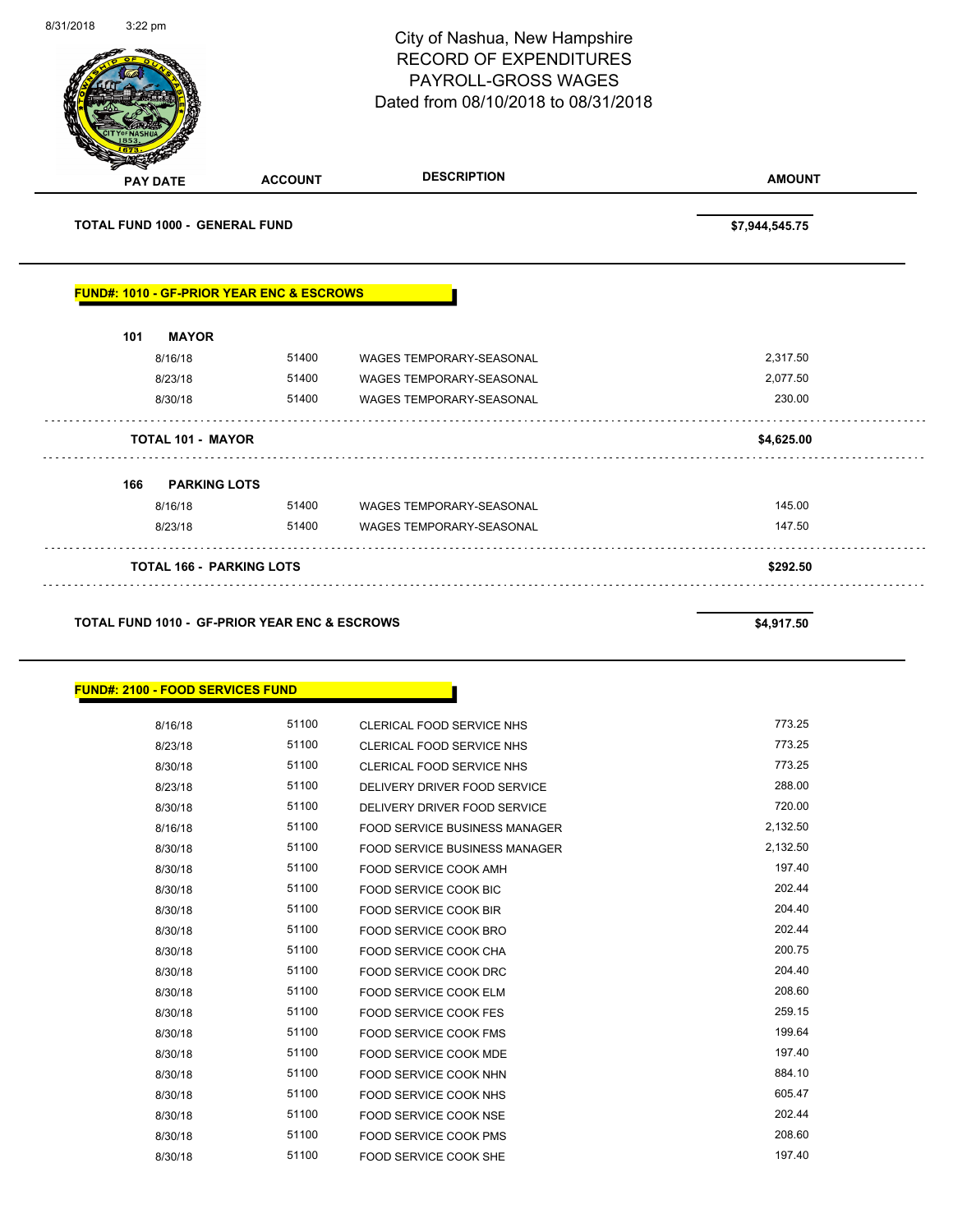

| <b>PAY DATE</b>                                  | <b>ACCOUNT</b> |                                 | <b>AMOUNT</b> |
|--------------------------------------------------|----------------|---------------------------------|---------------|
| <b>FUND#: 2100 - FOOD SERVICES FUND</b>          |                |                                 |               |
| 8/30/18                                          | 51100          | FOOD SERVICE SITE CORD          | 11,698.10     |
| 8/30/18                                          | 51100          | <b>FOOD SERVICECOOK MTP</b>     | 183.29        |
| 8/30/18                                          | 51200          | <b>FOOD SERVICE ASST PT ELM</b> | 163.80        |
| 8/30/18                                          | 51200          | <b>FOOD SERVICE ASST PT NHS</b> | 85.33         |
| 8/30/18                                          | 51200          | FOOD SERVICE ASST PT PMS        | 51.85         |
| 8/16/18                                          | 51300          | OVERTIME-REGULAR                | 15.48         |
| 8/23/18                                          | 51300          | <b>OVERTIME-REGULAR</b>         | 131.48        |
| 8/30/18                                          | 51300          | OVERTIME-REGULAR                | 110.58        |
| 8/30/18                                          | 55118          | TELEPHONE-CELLULAR              | 40.00         |
| <b>TOTAL FUND 2100 - FOOD SERVICES FUND</b>      |                |                                 | \$24,247.29   |
| <b>FUND#: 2120 - SUMMER FEEDING PROGRAM FUND</b> |                |                                 |               |
| 8/16/18                                          | 51100          | FOOD SERVICE ASST PT NHS        | 648.43        |
| 8/16/18                                          | 51100          | FOOD SERVICE ASST PT SHE        | 304.75        |
| 8/16/18                                          | 51100          | FOOD SERVICE COOK FMS           | 427.80        |
| 8/16/18                                          | 51100          | <b>FOOD SERVICE SITE CORD</b>   | 1,000.00      |
| 8/16/18                                          | 51100          | <b>FOOD SERVICECOOK MTP</b>     | 399.90        |
| 8/16/18                                          | 51100          | <b>SUB FOOD SERVICE</b>         | 292.50        |

| <u> FUND#. ZZUI - DRIVERS EDUCATION FUND</u>    |       |                           |          |
|-------------------------------------------------|-------|---------------------------|----------|
| 8/16/18                                         | 51200 | <b>TEACHER TECHED ELM</b> | 455.00   |
| 8/16/18                                         | 51200 | <b>TEACHER TECHED PMS</b> | 420.00   |
| <b>TOTAL FUND 2201 - DRIVERS EDUCATION FUND</b> |       |                           | \$875.00 |

| 8/23/18 | 51100 | CLERICAL ADULT ED NHN | 762.95 |
|---------|-------|-----------------------|--------|
| 8/30/18 | 51100 | CLERICAL ADULT ED NHN | 773.26 |
|         |       |                       |        |

| FUND#: 2222 - AFTER SCHOOL PROGRAM |  |
|------------------------------------|--|
|------------------------------------|--|

8/16/18 51100 21 CENTURY COORDINATOR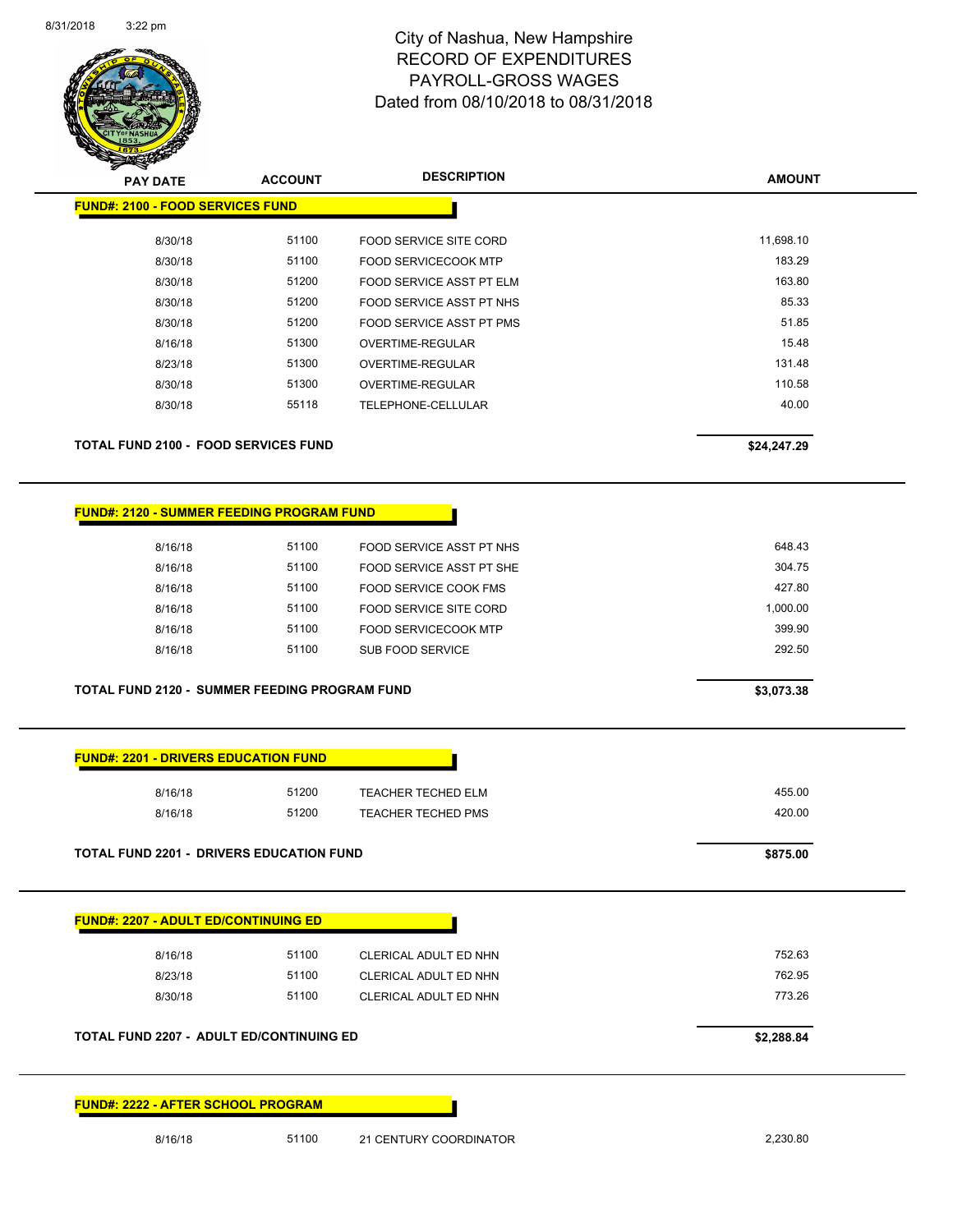$\overline{a}$ 



# City of Nashua, New Hampshire RECORD OF EXPENDITURES PAYROLL-GROSS WAGES Dated from 08/10/2018 to 08/31/2018

Page 94 of 108

| <b>PAY DATE</b>                                                                                                                                                                                            | <b>ACCOUNT</b>                                | <b>DESCRIPTION</b>                                             | <b>AMOUNT</b>        |
|------------------------------------------------------------------------------------------------------------------------------------------------------------------------------------------------------------|-----------------------------------------------|----------------------------------------------------------------|----------------------|
| <b>FUND#: 2222 - AFTER SCHOOL PROGRAM</b>                                                                                                                                                                  |                                               |                                                                |                      |
| 8/30/18                                                                                                                                                                                                    | 51100                                         | 21 CENTURY COORDINATOR                                         | 2,230.80             |
| 8/30/18                                                                                                                                                                                                    | 55118                                         | TELEPHONE-CELLULAR                                             | 40.00                |
|                                                                                                                                                                                                            | <b>TOTAL FUND 2222 - AFTER SCHOOL PROGRAM</b> |                                                                | \$4,501.60           |
| <b>FUND#: 2252 - DAY CARE</b>                                                                                                                                                                              |                                               |                                                                |                      |
| 8/16/18                                                                                                                                                                                                    | 51100                                         | PANTHER PRESCHOOL DIRECTOR                                     | 910.93               |
| 8/30/18                                                                                                                                                                                                    | 51100                                         | PANTHER PRESCHOOL DIRECTOR                                     | 910.93               |
| <b>TOTAL FUND 2252 - DAY CARE</b>                                                                                                                                                                          |                                               |                                                                | \$1,821.86           |
|                                                                                                                                                                                                            | 51100                                         |                                                                | 79.32                |
|                                                                                                                                                                                                            |                                               |                                                                | \$79.32              |
|                                                                                                                                                                                                            |                                               |                                                                |                      |
| 8/16/18                                                                                                                                                                                                    | 51100                                         | PROGRAM COORDINATOR                                            | 382.71               |
| 8/23/18                                                                                                                                                                                                    | 51100                                         | PROGRAM COORDINATOR                                            | 382.70               |
| 8/30/18                                                                                                                                                                                                    | 51100                                         | PROGRAM COORDINATOR                                            | 382.70               |
| 8/23/18                                                                                                                                                                                                    | 51300                                         | OVERTIME-REGULAR                                               | 150.70               |
| 8/30/18                                                                                                                                                                                                    | 51300                                         | <b>OVERTIME-REGULAR</b>                                        | 32.30                |
| 8/16/18                                                                                                                                                                                                    | 51400                                         | WAGES TEMPORARY-SEASONAL                                       | 1,350.00             |
| 8/23/18                                                                                                                                                                                                    | 51400                                         | <b>WAGES TEMPORARY-SEASONAL</b>                                | 6,720.00             |
| 8/30/18                                                                                                                                                                                                    | 51400                                         | WAGES TEMPORARY-SEASONAL                                       | 180.00               |
|                                                                                                                                                                                                            |                                               |                                                                | \$9,581.11           |
|                                                                                                                                                                                                            |                                               |                                                                |                      |
|                                                                                                                                                                                                            |                                               |                                                                |                      |
| <b>TOTAL FUND 2257 - SPECIAL ED LOCAL</b><br><b>FUND#: 2503 - PARKS &amp; REC PROGRAMS FUND</b><br>TOTAL FUND 2503 - PARKS & REC PROGRAMS FUND<br><b>FUND#: 2505 - PEG ACCESS CHANNELS FUND</b><br>8/16/18 | 51100                                         | ECHANNEL ACCESS ADMINISTRATOR                                  | 1,164.25             |
| 8/23/18<br>8/30/18                                                                                                                                                                                         | 51100<br>51100                                | ECHANNEL ACCESS ADMINISTRATOR<br>ECHANNEL ACCESS ADMINISTRATOR | 1,164.25<br>1,164.25 |

8/16/18 61100 PEG PROGRAM MANAGER 1,261.25 8/23/18 51100 PEG PROGRAM MANAGER 1,261.25 8/30/18 51100 PEG PROGRAM MANAGER 1,261.25 8/16/18 51200 TEACHER PE NHN 60.00 8/16/18 51200 VIDEOGRAPHER 300.00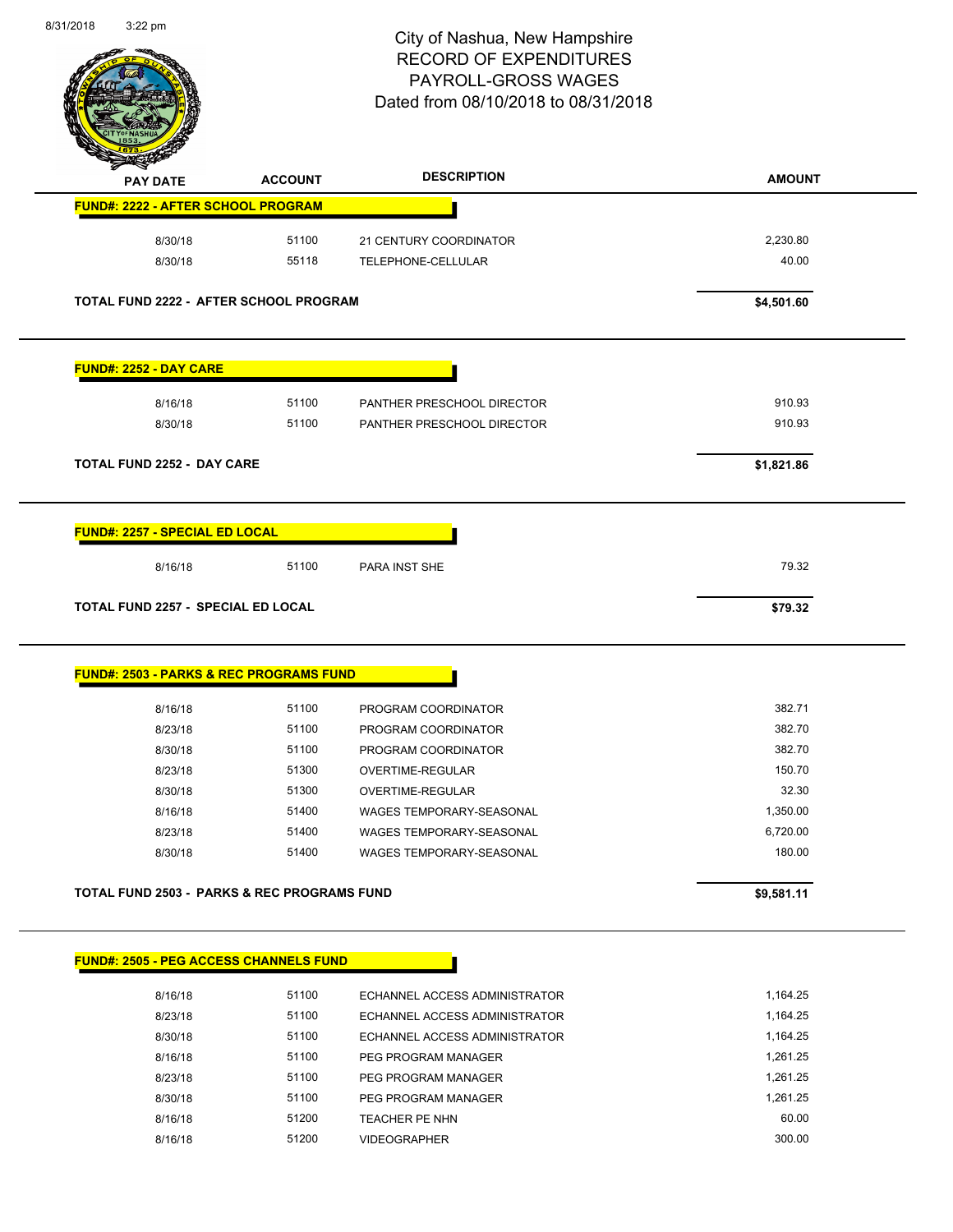

| <b>STATERS</b>                                          |                                           |                                                                                                                                            |                                                |
|---------------------------------------------------------|-------------------------------------------|--------------------------------------------------------------------------------------------------------------------------------------------|------------------------------------------------|
| <b>PAY DATE</b>                                         | <b>ACCOUNT</b>                            | <b>DESCRIPTION</b>                                                                                                                         | <b>AMOUNT</b>                                  |
| <b>FUND#: 2505 - PEG ACCESS CHANNELS FUND</b>           |                                           |                                                                                                                                            |                                                |
| 8/23/18                                                 | 51200                                     | <b>VIDEOGRAPHER</b>                                                                                                                        | 495.00                                         |
| 8/30/18                                                 | 51200                                     | <b>VIDEOGRAPHER</b>                                                                                                                        | 450.00                                         |
| 8/30/18                                                 | 55118                                     | TELEPHONE-CELLULAR                                                                                                                         | 100.00                                         |
| <b>TOTAL FUND 2505 - PEG ACCESS CHANNELS FUND</b>       |                                           |                                                                                                                                            | \$8,681.50                                     |
| <b>FUND#: 2506 - HUNT BLDG FACILITY RENTAL FUND</b>     |                                           |                                                                                                                                            |                                                |
| 8/30/18                                                 | 55118                                     | TELEPHONE-CELLULAR                                                                                                                         | 17.00                                          |
| <b>TOTAL FUND 2506 - HUNT BLDG FACILITY RENTAL FUND</b> |                                           |                                                                                                                                            | \$17.00                                        |
| 8/30/18<br>8/30/18<br>8/30/18<br>8/16/18<br>8/23/18     | 51100<br>51100<br>51100<br>51200<br>51200 | <b>DEPUTY FIRE CHIEF</b><br>FIRE DISPATCH ALL RANKS<br>FIRE LIEUTENANT<br>EMERGENCY MANAGEMENT COORDINAT<br>EMERGENCY MANAGEMENT COORDINAT | 601.36<br>146.82<br>244.68<br>718.17<br>718.17 |
| 8/30/18<br>8/30/18                                      | 51200<br>51300                            | EMERGENCY MANAGEMENT COORDINAT<br>OVERTIME-REGULAR                                                                                         | 718.17<br>5,876.40                             |
| <b>TOTAL FUND 3030 - EMERGENCY MGMT GRANTS FUND</b>     |                                           |                                                                                                                                            | \$9,023.77                                     |
| <b>FUND#: 3050 - POLICE GRANTS FUND</b>                 |                                           |                                                                                                                                            |                                                |
| 8/16/18                                                 | 51100                                     | DOMESTIC VIOLENCE ADVOCATE                                                                                                                 | 863.00                                         |
| 8/23/18                                                 | 51100                                     | DOMESTIC VIOLENCE ADVOCATE                                                                                                                 | 863.00                                         |
| 8/30/18                                                 | 51100                                     | DOMESTIC VIOLENCE ADVOCATE                                                                                                                 | 863.00                                         |
| 8/16/18                                                 | 51100                                     | PATROLMAN ALL RANKS                                                                                                                        | 1,447.30                                       |
| 8/23/18                                                 | 51100                                     | PATROLMAN ALL RANKS                                                                                                                        | 1,447.30                                       |

8/30/18 51100 PATROLMAN ALL RANKS 1,476.25 8/16/18 51300 OVERTIME-REGULAR 2,168.66 8/23/18 51300 OVERTIME-REGULAR 1,424.32 8/30/18 51300 OVERTIME-REGULAR 2,019.86

**TOTAL FUND 3050 - POLICE GRANTS FUND \$12,572.69** 

**FUND#: 3068 - COMMUNITY SERVICES GRANTS FUND** 8/16/18 51100 EPIDEMIOLOGIST 51100 51100 51100 51100 51100 51100 51100 51100 51100 51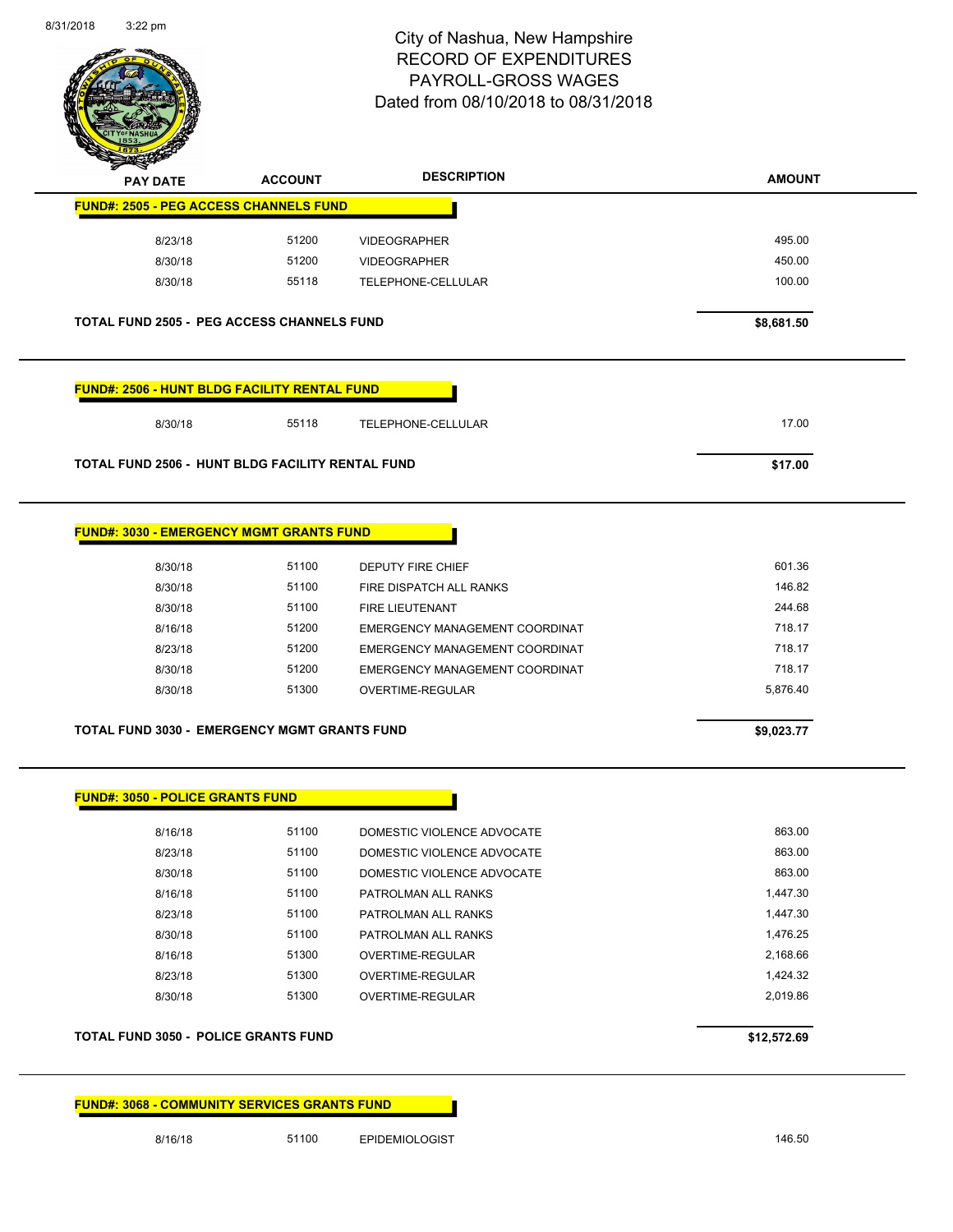

| <b>PAY DATE</b>                                      | <b>ACCOUNT</b> | <b>DESCRIPTION</b>             | <b>AMOUNT</b> |
|------------------------------------------------------|----------------|--------------------------------|---------------|
| <u> FUND#: 3068 - COMMUNITY SERVICES GRANTS FUND</u> |                |                                |               |
| 8/23/18                                              | 51100          | <b>EPIDEMIOLOGIST</b>          | 146.50        |
| 8/30/18                                              | 51100          | <b>EPIDEMIOLOGIST</b>          | 146.50        |
| 8/16/18                                              | 51100          | PHNS PROGRAM ASSISTANT         | 807.65        |
| 8/23/18                                              | 51100          | PHNS PROGRAM ASSISTANT         | 807.65        |
| 8/30/18                                              | 51100          | PHNS PROGRAM ASSISTANT         | 807.66        |
| 8/16/18                                              | 51100          | PROGRAM ASSISTANT              | 211.79        |
| 8/23/18                                              | 51100          | PROGRAM ASSISTANT              | 211.82        |
| 8/30/18                                              | 51100          | PROGRAM ASSISTANT              | 211.82        |
| 8/16/18                                              | 51100          | PUB HEALTH NET SVS COORD       | 1,317.40      |
| 8/23/18                                              | 51100          | PUB HEALTH NET SVS COORD       | 1,317.40      |
| 8/30/18                                              | 51100          | PUB HEALTH NET SVS COORD       | 1,317.40      |
| 8/16/18                                              | 51100          | PUB HEALTH PREPAREDNESS COORD  | 1,033.40      |
| 8/23/18                                              | 51100          | PUB HEALTH PREPAREDNESS COORD  | 1,033.40      |
| 8/30/18                                              | 51100          | PUB HEALTH PREPAREDNESS COORD  | 1,033.40      |
| 8/23/18                                              | 51100          | <b>SMP PROGRAM COORDINATOR</b> | 121.92        |
| 8/30/18                                              | 51100          | SMP PROGRAM COORDINATOR        | 365.76        |
| 8/9/18                                               | 51300          | OVERTIME-REGULAR               | 3.01          |
| 8/30/18                                              | 55118          | TELEPHONE-CELLULAR             | 100.00        |
|                                                      |                |                                |               |

**TOTAL FUND 3068 - COMMUNITY SERVICES GRANTS FUND \$11,140.98** 

### **FUND#: 3070 - COMMUNITY HEALTH GRANTS FUND**

| 8/16/18 | 51100 | PROGRAM ASSISTANT     | 635.40 |
|---------|-------|-----------------------|--------|
| 8/23/18 | 51100 | PROGRAM ASSISTANT     | 635.38 |
| 8/30/18 | 51100 | PROGRAM ASSISTANT     | 635.37 |
| 8/16/18 | 51200 | PUB HEALTH NURSE      | 651.73 |
| 8/23/18 | 51200 | PUB HEALTH NURSE      | 616.20 |
| 8/30/18 | 51200 | PUB HEALTH NURSE      | 726.57 |
| 8/16/18 | 51412 | <b>WAGES PER DIEM</b> | 123.00 |
| 8/23/18 | 51412 | <b>WAGES PER DIEM</b> | 133.25 |
| 8/30/18 | 51412 | <b>WAGES PER DIEM</b> | 143.50 |
|         |       |                       |        |

**TOTAL FUND 3070 - COMMUNITY HEALTH GRANTS FUND \$4,300.40** 

#### **FUND#: 3090 - URBAN PROGRAM GRANTS FUND**

| 8/16/18 | 51100 | CODE ENFORCEMENT OFFICER II  | 498.21   |
|---------|-------|------------------------------|----------|
| 8/23/18 | 51100 | CODE ENFORCEMENT OFFICER II  | 498.20   |
| 8/30/18 | 51100 | CODE ENFORCEMENT OFFICER II  | 498.20   |
| 8/16/18 | 51100 | <b>GRANT MGMT SPECIALIST</b> | 1.080.35 |
| 8/23/18 | 51100 | <b>GRANT MGMT SPECIALIST</b> | 1.080.35 |
| 8/30/18 | 51100 | <b>GRANT MGMT SPECIALIST</b> | 1.080.35 |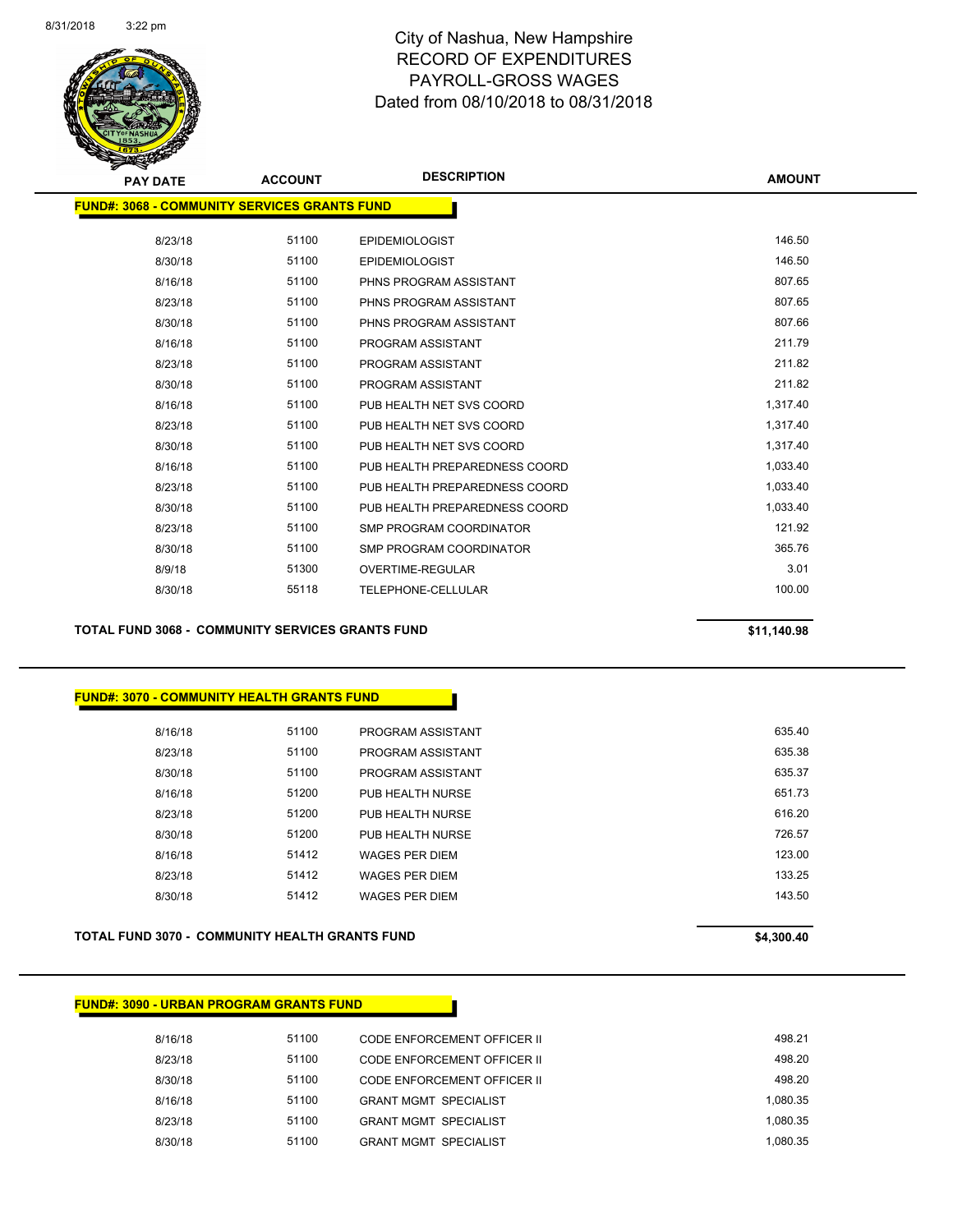

| <b>PAY DATE</b> | <b>ACCOUNT</b>                                  | <b>DESCRIPTION</b>             | <b>AMOUNT</b> |
|-----------------|-------------------------------------------------|--------------------------------|---------------|
|                 | <u> FUND#: 3090 - URBAN PROGRAM GRANTS FUND</u> |                                |               |
| 8/16/18         | 51100                                           | <b>MANAGER URBAN PROGRAMS</b>  | 1,649.35      |
| 8/23/18         | 51100                                           | <b>MANAGER URBAN PROGRAMS</b>  | 1,649.35      |
| 8/30/18         | 51100                                           | <b>MANAGER URBAN PROGRAMS</b>  | 1,649.35      |
| 8/16/18         | 51100                                           | PROGRAM COORDINATOR LP&HH      | 1,255.30      |
| 8/23/18         | 51100                                           | PROGRAM COORDINATOR LP&HH      | 1,255.30      |
| 8/30/18         | 51100                                           | PROGRAM COORDINATOR LP&HH      | 1,255.30      |
| 8/16/18         | 51100                                           | PROJECT ADMINISTRATOR          | 1,306.00      |
| 8/23/18         | 51100                                           | PROJECT ADMINISTRATOR          | 1,306.00      |
| 8/30/18         | 51100                                           | PROJECT ADMINISTRATOR          | 1,306.00      |
| 8/16/18         | 51100                                           | PROJECT ADMINISTRATOR LP&HH    | 1,230.70      |
| 8/23/18         | 51100                                           | PROJECT ADMINISTRATOR LP&HH    | 1,230.70      |
| 8/30/18         | 51100                                           | PROJECT ADMINISTRATOR LP&HH    | 1,230.70      |
| 8/16/18         | 51100                                           | PROJECT SPECIALIST URBAN PROGR | 1,171.10      |
| 8/23/18         | 51100                                           | PROJECT SPECIALIST URBAN PROGR | 1,171.10      |
| 8/30/18         | 51100                                           | PROJECT SPECIALIST URBAN PROGR | 1,171.10      |
| 8/30/18         | 55118                                           | <b>TELEPHONE-CELLULAR</b>      | 134.00        |
|                 |                                                 |                                |               |

TOTAL FUND 3090 - URBAN PROGRAM GRANTS FUND<br>
\$24,707.01

## **FUND#: 3120 - TRANSIT GRANTS FUND**

| 8/16/18 | 51100 | <b>COMMUNICATION SPEC</b>             | 880.75   |
|---------|-------|---------------------------------------|----------|
| 8/23/18 | 51100 | <b>COMMUNICATION SPEC</b>             | 880.75   |
| 8/16/18 | 51100 | <b>TRANSIT FINANCE COORDINATOR</b>    | 1,280.40 |
| 8/23/18 | 51100 | <b>TRANSIT FINANCE COORDINATOR</b>    | 1,280.40 |
| 8/30/18 | 51100 | <b>TRANSIT FINANCE COORDINATOR</b>    | 1,280.40 |
| 8/16/18 | 51100 | <b>TRANSIT FLEET FACILITIES SUPV</b>  | 1,080.36 |
| 8/23/18 | 51100 | <b>TRANSIT FLEET FACILITIES SUPV</b>  | 1,080.35 |
| 8/30/18 | 51100 | <b>TRANSIT FLEET FACILITIES SUPV</b>  | 1,080.35 |
| 8/16/18 | 51100 | <b>TRANSIT MECHANICS</b>              | 1,959.40 |
| 8/23/18 | 51100 | <b>TRANSIT MECHANICS</b>              | 1,996.51 |
| 8/30/18 | 51100 | <b>TRANSIT MECHANICS</b>              | 1,959.40 |
| 8/16/18 | 51100 | <b>TRANSIT OPERATIONS COORDINATOR</b> | 970.00   |
| 8/23/18 | 51100 | <b>TRANSIT OPERATIONS COORDINATOR</b> | 970.00   |
| 8/30/18 | 51100 | <b>TRANSIT OPERATIONS COORDINATOR</b> | 970.00   |
| 8/16/18 | 51100 | <b>TRANSIT OPERATIONS SUPERVISOR</b>  | 1,161.20 |
| 8/23/18 | 51100 | <b>TRANSIT OPERATIONS SUPERVISOR</b>  | 1,161.20 |
| 8/30/18 | 51100 | <b>TRANSIT OPERATIONS SUPERVISOR</b>  | 1,161.20 |
| 8/16/18 | 51100 | <b>TRANSIT UTILITY SERVICE WORKER</b> | 1,442.65 |
| 8/23/18 | 51100 | <b>TRANSIT UTILITY SERVICE WORKER</b> | 1,442.65 |
| 8/30/18 | 51100 | <b>TRANSIT UTILITY SERVICE WORKER</b> | 1,496.15 |
| 8/16/18 | 51100 | <b>TRANSPORTATION DEPT MANAGER</b>    | 1,746.35 |
| 8/23/18 | 51100 | <b>TRANSPORTATION DEPT MANAGER</b>    | 1,746.35 |
| 8/30/18 | 51100 | <b>TRANSPORTATION DEPT MANAGER</b>    | 1,746.35 |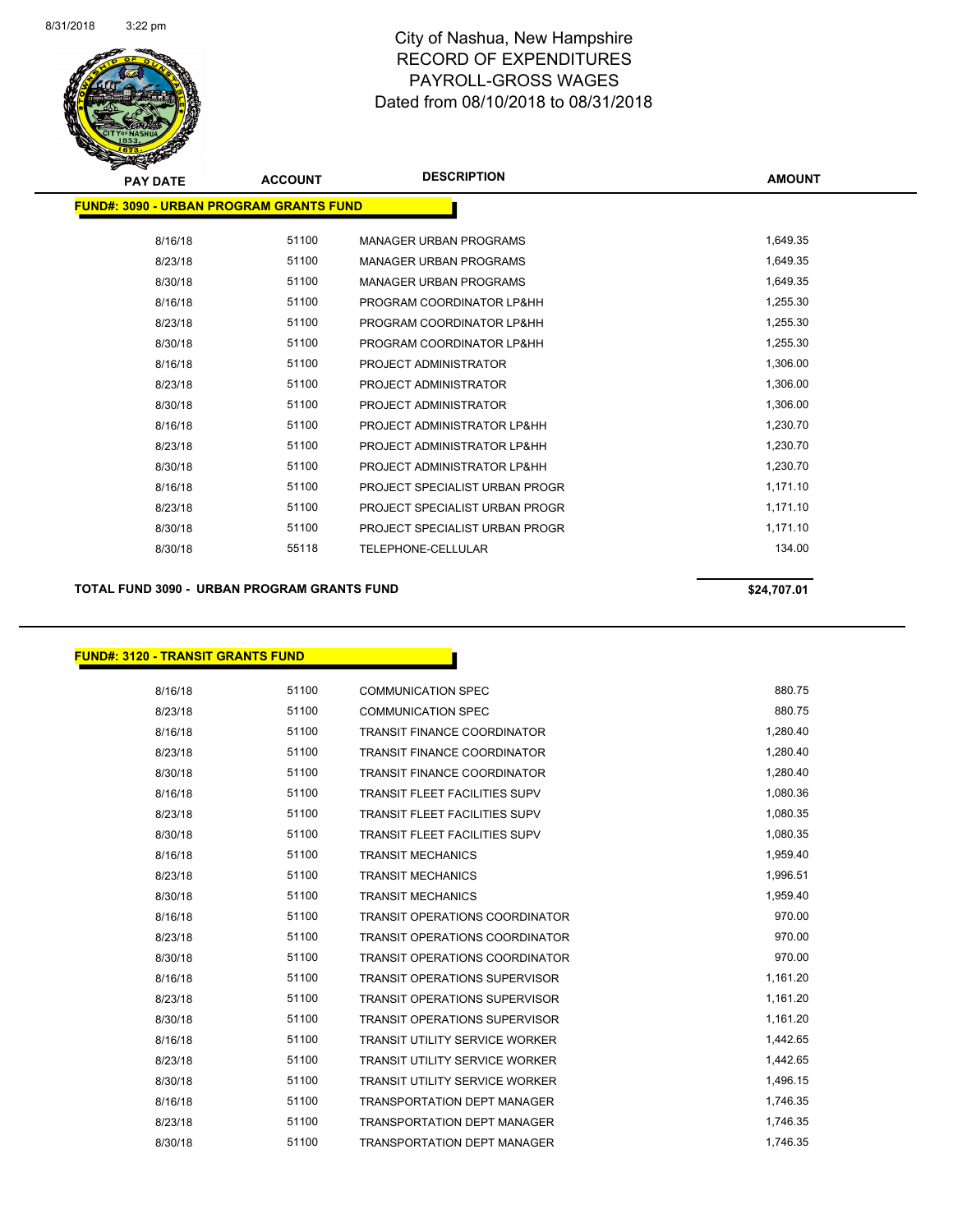

| $\mathscr{D} \mathscr{A}$<br><b>PAY DATE</b> | <b>ACCOUNT</b> | <b>DESCRIPTION</b>                     | <b>AMOUNT</b> |
|----------------------------------------------|----------------|----------------------------------------|---------------|
| <b>FUND#: 3120 - TRANSIT GRANTS FUND</b>     |                |                                        |               |
| 8/23/18                                      | 51750          | <b>RETIREMENT &amp; SEPARATION PAY</b> | 1,465.38      |
| 8/30/18                                      | 55118          | TELEPHONE-CELLULAR                     | 67.00         |
| 8/30/18                                      | 61107          | <b>CLOTHING &amp; UNIFORMS</b>         | 100.00        |
|                                              |                |                                        |               |

### **TOTAL FUND 3120 - TRANSIT GRANTS FUND \$32,405.55**

### **FUND#: 3800 - SCHOOL GRANTS FUND**

| 8/16/18 | 51100 | 21 CENTURY ELEM MFAM RES COORD | 4,191.49 |
|---------|-------|--------------------------------|----------|
| 8/30/18 | 51100 | 21 CENTURY ELEM MFAM RES COORD | 3,848.84 |
| 8/16/18 | 51100 | ASSISTANT PRINCIPAL AMH        | 1,437.50 |
| 8/30/18 | 51100 | ASSISTANT PRINCIPAL AMH        | 1,437.50 |
| 8/16/18 | 51100 | ASSISTANT PRINCIPAL BRO        | 1,640.39 |
| 8/30/18 | 51100 | ASSISTANT PRINCIPAL BRO        | 1,640.40 |
| 8/16/18 | 51100 | ASSISTANT PRINCIPAL DR CRSP    | 1,581.76 |
| 8/30/18 | 51100 | ASSISTANT PRINCIPAL DR CRSP    | 1,581.80 |
| 8/16/18 | 51100 | ASSISTANT PRINCIPAL SHE        | 1,413.47 |
| 8/30/18 | 51100 | ASSISTANT PRINCIPAL SHE        | 1,413.50 |
| 8/16/18 | 51100 | <b>CLERICAL 21 CENTURY</b>     | 474.26   |
| 8/23/18 | 51100 | CLERICAL 21 CENTURY            | 541.28   |
| 8/30/18 | 51100 | CLERICAL 21 CENTURY            | 768.10   |
| 8/16/18 | 51100 | CLERICAL STUDENT SERV SUP      | 822.76   |
| 8/23/18 | 51100 | CLERICAL STUDENT SERV SUP      | 822.76   |
| 8/16/18 | 51100 | <b>DIRECTOR TITLE 1</b>        | 3,220.10 |
| 8/30/18 | 51100 | <b>DIRECTOR TITLE 1</b>        | 3,220.10 |
| 8/30/18 | 51100 | DW TECHNOLOGY PEER COACH       | 3,068.84 |
| 8/16/18 | 51100 | <b>INTRUCTIONAL LEADER FES</b> | 2,947.84 |
| 8/30/18 | 51100 | <b>INTRUCTIONAL LEADER FES</b> | 2,947.81 |
| 8/30/18 | 51100 | PEER COACH                     | 4,956.93 |
| 8/16/18 | 51100 | SOCIAL WORKER                  | 4,748.24 |
| 8/30/18 | 51100 | SOCIAL WORKER                  | 2,885.23 |
| 8/16/18 | 51100 | SPECIAL SERVICES ADMINISTRATOR | 1,865.81 |
| 8/16/18 | 51100 | <b>TEACHER DWSE BRO</b>        | 3,739.31 |
| 8/30/18 | 51100 | <b>TEACHER DWSE BRO</b>        | 1,794.54 |
| 8/16/18 | 51100 | <b>TEACHER DWSE CHA</b>        | 3,806.96 |
| 8/30/18 | 51100 | TEACHER DWSE CHA               | 3,840.61 |
| 8/16/18 | 51100 | <b>TEACHER ELL MTP</b>         | 1,520.76 |
| 8/16/18 | 51100 | <b>TEACHER ELL NHN</b>         | 150.00   |
| 8/16/18 | 51100 | TEACHER ELL NHS                | 125.00   |
| 8/16/18 | 51100 | TEACHER PRESCHOOL NHS          | 1,405.67 |
| 8/30/18 | 51100 | TEACHER PRESCHOOL NHS          | 1,872.07 |
| 8/16/18 | 51100 | <b>TEACHER SPED AMH</b>        | 2,026.27 |
| 8/30/18 | 51100 | <b>TEACHER SPED AMH</b>        | 2,085.04 |
| 8/16/18 | 51100 | TEACHER SPED BIC               | 1,892.88 |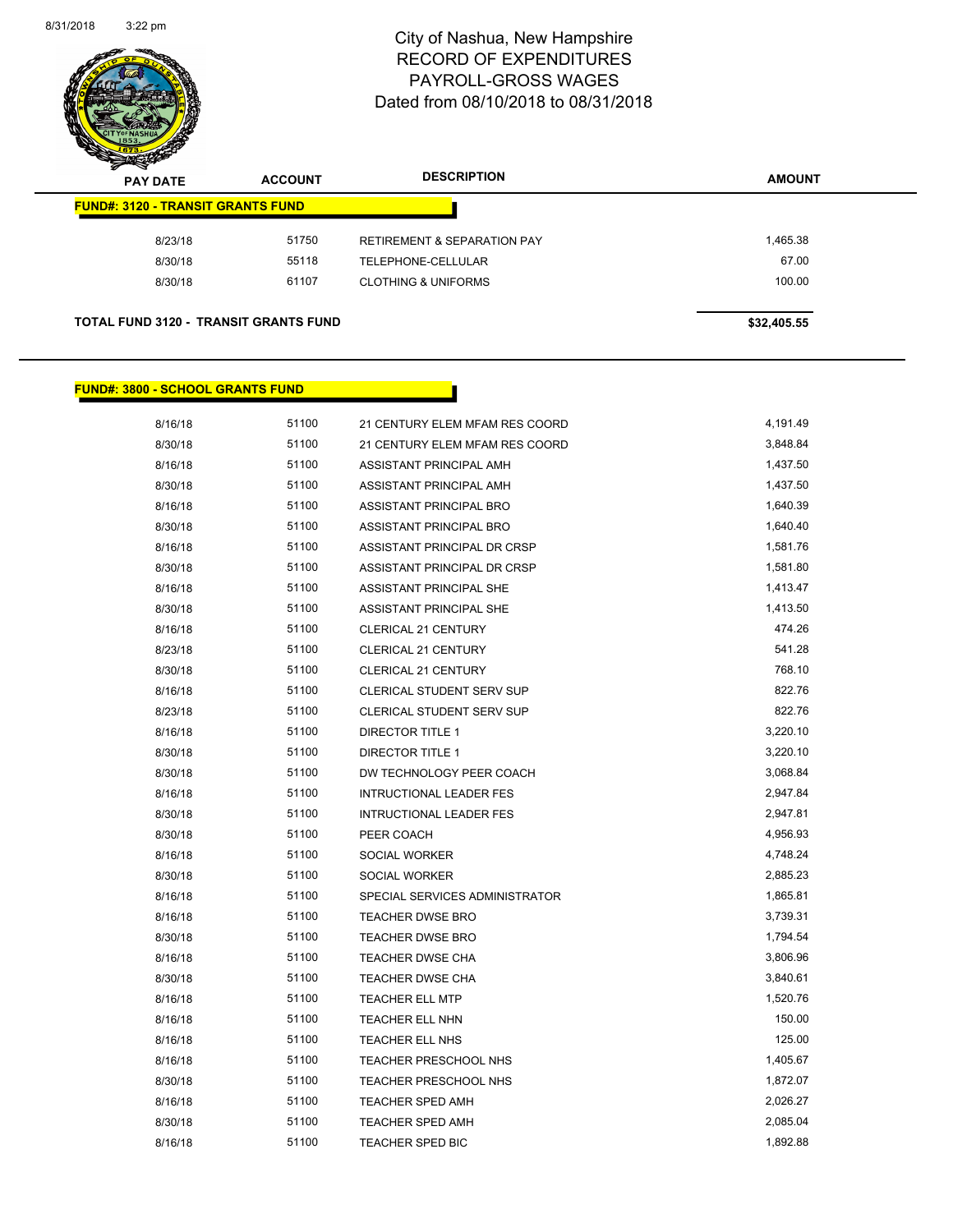

| <b>PAY DATE</b>                         | <b>ACCOUNT</b> | <b>DESCRIPTION</b>          | <b>AMOUNT</b> |
|-----------------------------------------|----------------|-----------------------------|---------------|
| <b>FUND#: 3800 - SCHOOL GRANTS FUND</b> |                |                             |               |
|                                         |                |                             |               |
| 8/30/18                                 | 51100          | TEACHER SPED BIC            | 1,949.19      |
| 8/16/18                                 | 51100          | TEACHER SPED DRC            | 1,852.10      |
| 8/30/18                                 | 51100          | TEACHER SPED DRC            | 1,805.69      |
| 8/16/18                                 | 51100          | <b>TEACHER SPED FES</b>     | 3,550.97      |
| 8/30/18                                 | 51100          | <b>TEACHER SPED FES</b>     | 3,587.66      |
| 8/16/18                                 | 51100          | TEACHER SPED LDG            | 2,085.04      |
| 8/30/18                                 | 51100          | TEACHER SPED LDG            | 1,797.15      |
| 8/16/18                                 | 51100          | <b>TEACHER SPED MDE</b>     | 1,951.08      |
| 8/16/18                                 | 51100          | TEACHER SPED NHN            | 7,731.16      |
| 8/30/18                                 | 51100          | <b>TEACHER SPED NHN</b>     | 9,724.50      |
| 8/16/18                                 | 51100          | TEACHER SPED NHS            | 3,855.70      |
| 8/30/18                                 | 51100          | TEACHER SPED NHS            | 7,359.16      |
| 8/16/18                                 | 51100          | TEACHER SPED NSE            | 4,492.54      |
| 8/30/18                                 | 51100          | TEACHER SPED NSE            | 6,712.93      |
| 8/16/18                                 | 51100          | <b>TEACHER SPED PMS</b>     | 3,493.69      |
| 8/30/18                                 | 51100          | TEACHER SPED PMS            | 5,465.04      |
| 8/16/18                                 | 51100          | TEACHER TV PROD NHS         | 650.00        |
| 8/16/18                                 | 51200          | ELL OUTREACH WORKER         | 600.00        |
| 8/16/18                                 | 51200          | GUIDANCE COUNSELOR NHS      | 675.00        |
| 8/23/18                                 | 51200          | SPECIAL EDUCATION TUTOR     | 175.00        |
| 8/16/18                                 | 51200          | SUB TEACHER LONG TERM       | 1,239.51      |
| 8/16/18                                 | 51200          | <b>TEACHER BUSINESS NHS</b> | 500.00        |
| 8/16/18                                 | 51200          | <b>TEACHER DWSE BIR</b>     | 500.00        |
| 8/16/18                                 | 51200          | <b>TEACHER ELL BIR</b>      | 500.00        |
| 8/16/18                                 | 51200          | <b>TEACHER ELL ELM</b>      | 500.00        |
| 8/16/18                                 | 51200          | TEACHER ELL FMS             | 500.00        |
| 8/16/18                                 | 51200          | TEACHER ELL LDG             | 1,000.00      |
| 8/16/18                                 | 51200          | <b>TEACHER ELL MTP</b>      | 800.00        |
| 8/16/18                                 | 51200          | TEACHER ELL NHN             | 500.00        |
| 8/16/18                                 | 51200          | <b>TEACHER GR1 BIR</b>      | 500.00        |
| 8/16/18                                 | 51200          | <b>TEACHER GR3 BIR</b>      | 500.00        |
| 8/16/18                                 | 51200          | TEACHER GR4 DRC             | 475.00        |
| 8/30/18                                 | 51200          | <b>TEACHER GR4 DRC</b>      | 300.00        |
| 8/16/18                                 | 51200          | <b>TEACHER GR5 BIC</b>      | 500.00        |
| 8/16/18                                 | 51200          | <b>TEACHER KIND DRC</b>     | 1,454.02      |
| 8/16/18                                 | 51200          | <b>TEACHER KIND LDG</b>     | 500.00        |
| 8/16/18                                 | 51200          | <b>TEACHER MATH FMS</b>     | 500.00        |
| 8/16/18                                 | 51200          | <b>TEACHER TTI AMH</b>      | 3,571.17      |
| 8/30/18                                 | 51200          | TEACHER TTI AMH             | 8,602.36      |
| 8/16/18                                 | 51200          | <b>TEACHER TTI FES</b>      | 2,285.32      |
| 8/30/18                                 | 51200          | <b>TEACHER TTI FES</b>      | 2,308.19      |
| 8/30/18                                 | 51200          | <b>TEACHER TTI LDG</b>      | 8,265.69      |
| 8/16/18                                 | 51200          | <b>TEACHER TTI MTP</b>      | 3,950.40      |
| 8/30/18                                 | 51200          | <b>TEACHER TTI MTP</b>      | 3,873.01      |
| 8/16/18                                 | 51200          | <b>TEACHER TTI NURSERY</b>  | 2,808.38      |
|                                         |                |                             |               |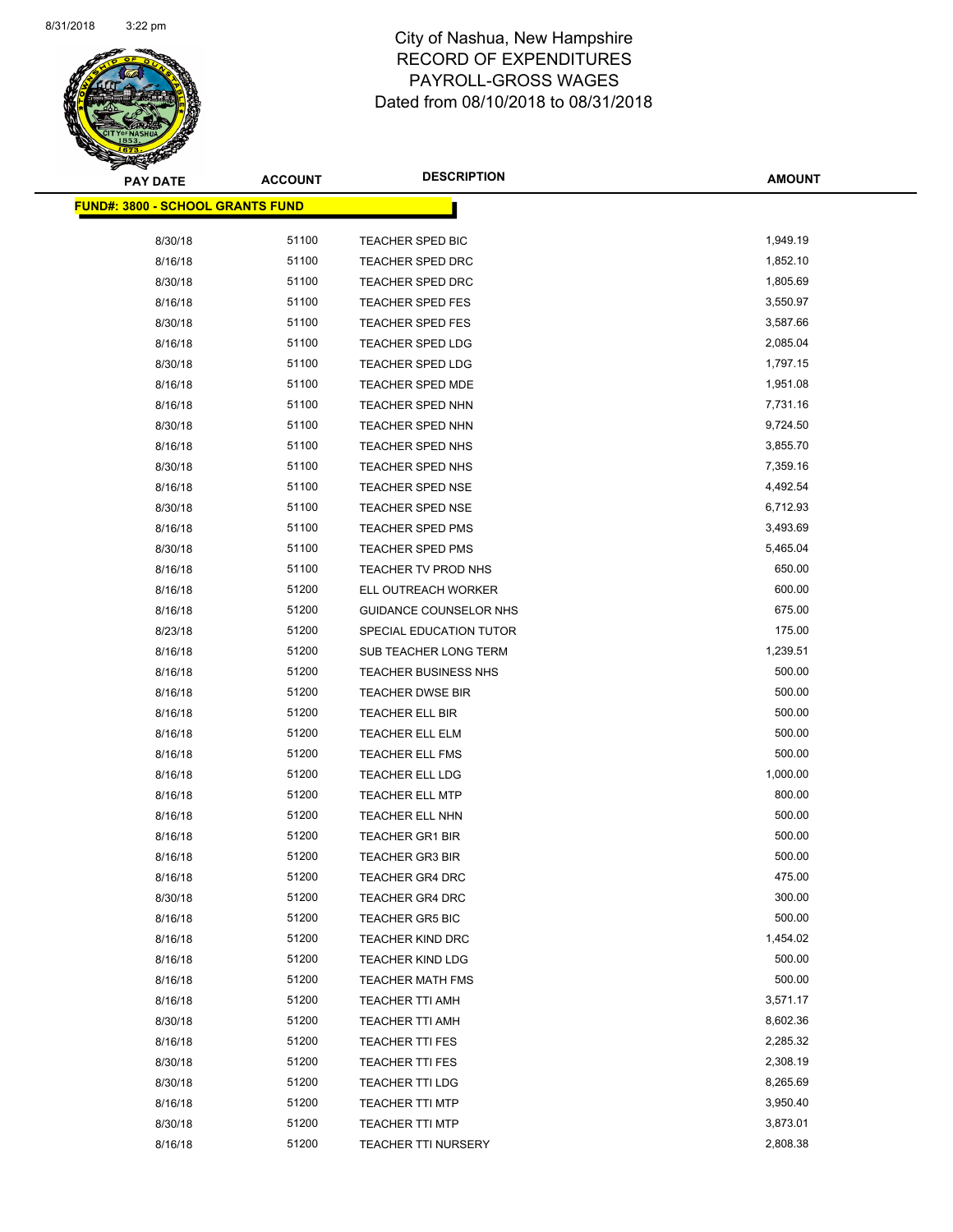

| s<br>$\tilde{\phantom{a}}$<br><b>PAY DATE</b> | <b>ACCOUNT</b> | <b>DESCRIPTION</b>         | <b>AMOUNT</b> |
|-----------------------------------------------|----------------|----------------------------|---------------|
| <b>FUND#: 3800 - SCHOOL GRANTS FUND</b>       |                |                            |               |
| 8/30/18                                       | 51200          | <b>TEACHER TTI NURSERY</b> | 4,885.76      |
| 8/16/18                                       | 51200          | <b>TEACHER TTIDRC</b>      | 2,224.87      |
| 8/30/18                                       | 51200          | <b>TEACHER TTIDRC</b>      | 6,107.57      |
| 8/16/18                                       | 51650          | <b>ADDITIONAL HOURS</b>    | 11.456.25     |
| 8/30/18                                       | 51650          | <b>ADDITIONAL HOURS</b>    | 7,318.75      |
|                                               |                |                            |               |
| <b>TOTAL FUND 3800 - SCHOOL GRANTS FUND</b>   |                |                            | \$225,675.67  |

# **FUND#: 4005 - TRAFFIC VIOLATIONS FUND**

| 8/16/18 | 51100 | <b>MVR CLERK II</b>                    | 320.50  |
|---------|-------|----------------------------------------|---------|
| 8/23/18 | 51100 | <b>MVR CLERK II</b>                    | 320.50  |
| 8/30/18 | 51100 | <b>MVR CLERK II</b>                    | 320.50  |
| 8/16/18 | 51100 | PARKING ENFORCEMENT SPECIALIST         | 812.57  |
| 8/23/18 | 51100 | PARKING ENFORCEMENT SPECIALIST         | 668.57  |
| 8/16/18 | 51100 | PARKING MANAGER                        | 298.80  |
| 8/23/18 | 51100 | <b>PARKING MANAGER</b>                 | 298.80  |
| 8/30/18 | 51100 | <b>PARKING MANAGER</b>                 | 298.80  |
| 8/16/18 | 51200 | PARKING ENFORCEMENT SPECIALIST         | 186.85  |
| 8/23/18 | 51200 | PARKING ENFORCEMENT SPECIALIST         | 240.75  |
| 8/30/18 | 51200 | PARKING ENFORCEMENT SPECIALIST         | 352.14  |
| 8/16/18 | 51200 | <b>VEHICLE REGISTRATION CLERK</b>      | 394.40  |
| 8/23/18 | 51200 | <b>VEHICLE REGISTRATION CLERK</b>      | 398.30  |
| 8/30/18 | 51200 | <b>VEHICLE REGISTRATION CLERK</b>      | 398.31  |
| 8/23/18 | 51300 | OVERTIME-REGULAR                       | (21.83) |
| 8/30/18 | 51300 | <b>OVERTIME-REGULAR</b>                | 3.01    |
| 8/16/18 | 51400 | <b>WAGES TEMPORARY-SEASONAL</b>        | 560.00  |
| 8/23/18 | 51400 | <b>WAGES TEMPORARY-SEASONAL</b>        | 560.00  |
| 8/30/18 | 51400 | <b>WAGES TEMPORARY-SEASONAL</b>        | 560.00  |
| 8/23/18 | 51750 | <b>RETIREMENT &amp; SEPARATION PAY</b> | 477.26  |
|         |       |                                        |         |

**TOTAL FUND 4005 - TRAFFIC VIOLATIONS FUND \$7,448.23** 

| <b>FUND#: 4030 - POLICE SPECIAL DETAILS FUND</b> |       |                                |          |
|--------------------------------------------------|-------|--------------------------------|----------|
| 8/16/18                                          | 51710 | SPECIAL DETAIL-NON PENSIONABLE | 8,396.58 |
| 8/23/18                                          | 51710 | SPECIAL DETAIL-NON PENSIONABLE | 4,973.60 |
| 8/30/18                                          | 51710 | SPECIAL DETAIL-NON PENSIONABLE | 7.822.17 |
| 8/16/18                                          | 51712 | SPECIAL DETAIL-PENSIONABLE     | 4.789.70 |
| 8/23/18                                          | 51712 | SPECIAL DETAIL-PENSIONABLE     | 2.892.82 |
| 8/30/18                                          | 51712 | SPECIAL DETAIL-PENSIONABLE     | 2.384.97 |
|                                                  |       |                                |          |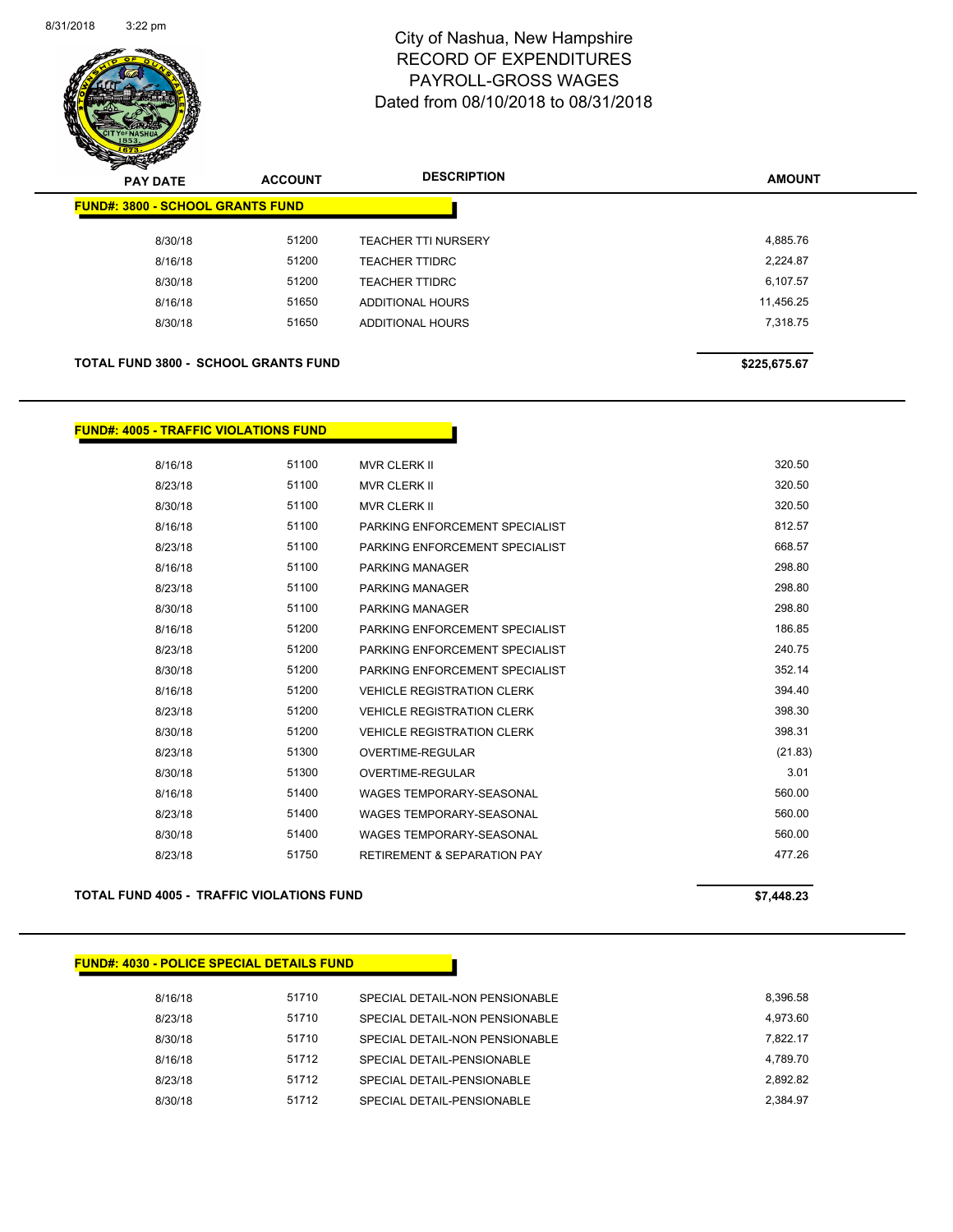|                                                                                                        |                | City of Nashua, New Hampshire<br><b>RECORD OF EXPENDITURES</b><br>PAYROLL-GROSS WAGES<br>Dated from 08/10/2018 to 08/31/2018 | Page 101 of 108 |
|--------------------------------------------------------------------------------------------------------|----------------|------------------------------------------------------------------------------------------------------------------------------|-----------------|
| <b>PAY DATE</b>                                                                                        | <b>ACCOUNT</b> | <b>DESCRIPTION</b>                                                                                                           | <b>AMOUNT</b>   |
| TOTAL FUND 4030 - POLICE SPECIAL DETAILS FUND                                                          |                |                                                                                                                              | \$31,259.84     |
| <b>FUND#: 4035 - POLICE OVERTIME BILLING FUND</b>                                                      |                |                                                                                                                              |                 |
| 8/16/18                                                                                                | 51300          | <b>OVERTIME-REGULAR</b>                                                                                                      | 1,700.00        |
| 8/23/18                                                                                                | 51300          | OVERTIME-REGULAR                                                                                                             | 1,457.14        |
| 8/30/18                                                                                                | 51300          | OVERTIME-REGULAR                                                                                                             | 1,920.13        |
| TOTAL FUND 4035 - POLICE OVERTIME BILLING FUND                                                         |                |                                                                                                                              | \$5,077.27      |
| <b>FUND#: 4065 - FIRE WATCHGUARDS FUND</b>                                                             |                |                                                                                                                              |                 |
| 8/16/18                                                                                                | 51712          | SPECIAL DETAIL-PENSIONABLE                                                                                                   | 252.05          |
| <b>TOTAL FUND 4065 - FIRE WATCHGUARDS FUND</b>                                                         |                |                                                                                                                              | \$252.05        |
| <b>FUND#: 4068 - ENGINEERING SERVICES FUND</b>                                                         |                |                                                                                                                              |                 |
| 8/23/18                                                                                                | 51300          | OVERTIME-REGULAR                                                                                                             | 57.08           |
|                                                                                                        |                |                                                                                                                              |                 |
|                                                                                                        |                |                                                                                                                              | \$57.08         |
| <b>TOTAL FUND 4068 - ENGINEERING SERVICES FUND</b><br><b>FUND#: 4600 - ECON DEV-GREATER NASHUA RLF</b> |                |                                                                                                                              |                 |
| 8/16/18                                                                                                | 51100          | DWNTWN SPCLST & OED PGRM COOR                                                                                                | 131.95          |
| 8/23/18                                                                                                | 51100          | DWNTWN SPCLST & OED PGRM COOR                                                                                                | 131.95          |
| 8/30/18                                                                                                | 51100          | DWNTWN SPCLST & OED PGRM COOR                                                                                                | 131.95          |
| 8/30/18                                                                                                | 55118          | TELEPHONE-CELLULAR                                                                                                           | 1.87            |
| TOTAL FUND 4600 - ECON DEV-GREATER NASHUA RLF                                                          |                |                                                                                                                              | \$397.72        |
| FUND#: 4610 - ECON DEV-BROWNFIELDS RLF                                                                 |                |                                                                                                                              |                 |
| 8/16/18                                                                                                | 51100          | DWNTWN SPCLST & OED PGRM COOR                                                                                                | 143.90          |
| 8/23/18                                                                                                | 51100          | DWNTWN SPCLST & OED PGRM COOR                                                                                                | 143.90          |
| 8/30/18                                                                                                | 51100          | DWNTWN SPCLST & OED PGRM COOR                                                                                                | 143.90          |
| 8/30/18                                                                                                | 55118          | TELEPHONE-CELLULAR                                                                                                           | 2.04            |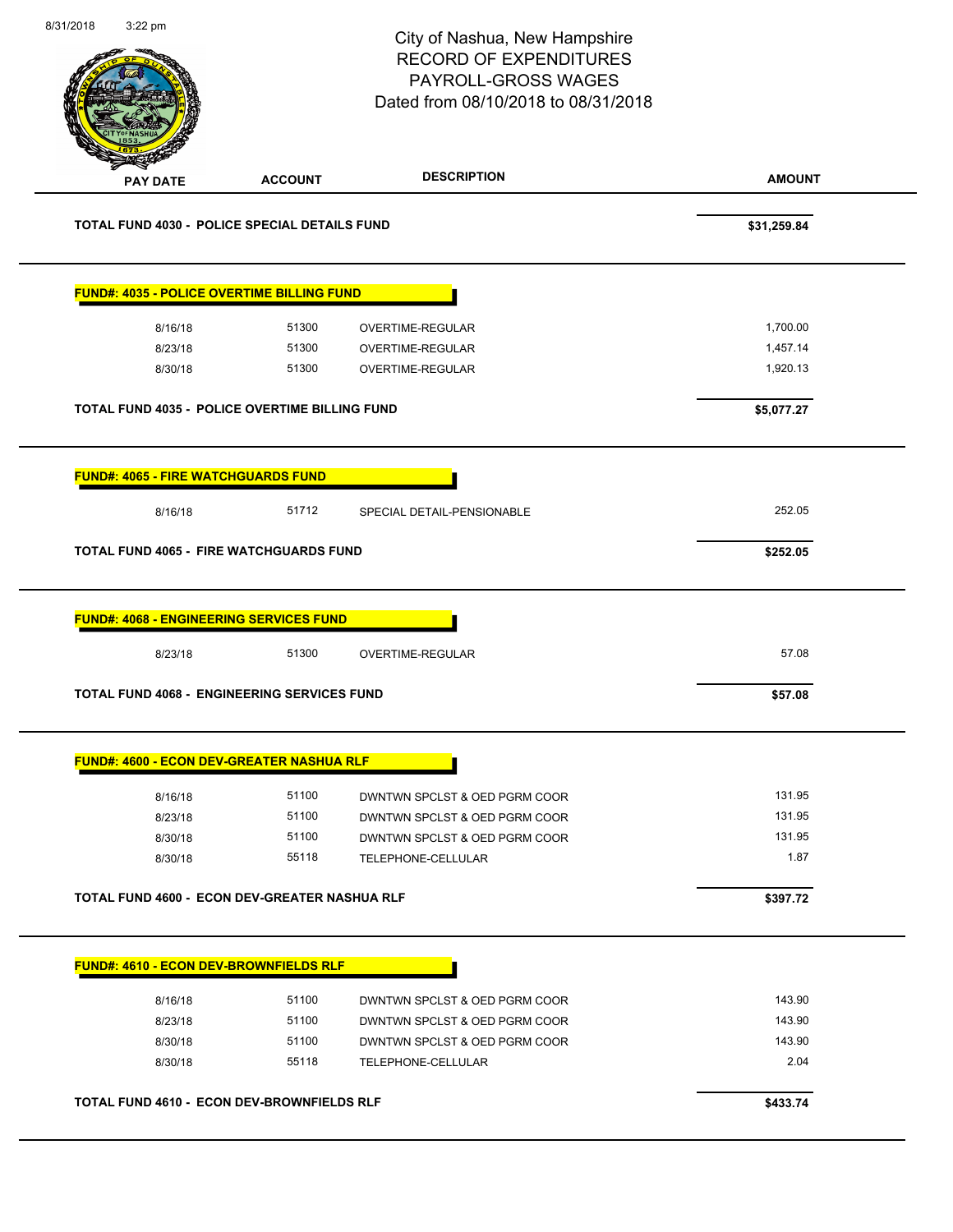

| <u> FUND#: 6000 - SOLID WASTE FUND</u> |       |                                      |          |
|----------------------------------------|-------|--------------------------------------|----------|
| 8/16/18                                | 51100 | ADMINISTRATIVE ASSISTANT I           | 721.95   |
| 8/23/18                                | 51100 | ADMINISTRATIVE ASSISTANT I           | 721.95   |
| 8/30/18                                | 51100 | ADMINISTRATIVE ASSISTANT I           | 721.95   |
| 8/16/18                                | 51100 | ADMINISTRATIVE ASSISTANT II          | 815.95   |
| 8/23/18                                | 51100 | ADMINISTRATIVE ASSISTANT II          | 858.90   |
| 8/30/18                                | 51100 | ADMINISTRATIVE ASSISTANT II          | 1,044.15 |
| 8/16/18                                | 51100 | ASSIST DIRECTOR PUBLIC WORKS         | 202.40   |
| 8/23/18                                | 51100 | ASSIST DIRECTOR PUBLIC WORKS         | 202.40   |
| 8/30/18                                | 51100 | ASSIST DIRECTOR PUBLIC WORKS         | 202.40   |
| 8/16/18                                | 51100 | AUTOMATED TRASH COLLECTION OPR       | 4,898.00 |
| 8/23/18                                | 51100 | AUTOMATED TRASH COLLECTION OPR       | 4,898.00 |
| 8/30/18                                | 51100 | AUTOMATED TRASH COLLECTION OPR       | 4,898.00 |
| 8/16/18                                | 51100 | <b>CITY ENGINEER</b>                 | 343.40   |
| 8/23/18                                | 51100 | <b>CITY ENGINEER</b>                 | 343.40   |
| 8/30/18                                | 51100 | <b>CITY ENGINEER</b>                 | 343.40   |
| 8/16/18                                | 51100 | <b>COLLECTION EQUIP OPR</b>          | 8,348.24 |
| 8/23/18                                | 51100 | <b>COLLECTION EQUIP OPR</b>          | 8,337.88 |
| 8/30/18                                | 51100 | <b>COLLECTION EQUIP OPR</b>          | 8,337.60 |
| 8/16/18                                | 51100 | <b>COLLECTION EQUIP OPR LANDFILL</b> | 970.40   |
| 8/23/18                                | 51100 | <b>COLLECTION EQUIP OPR LANDFILL</b> | 970.40   |
| 8/30/18                                | 51100 | COLLECTION EQUIP OPR LANDFILL        | 970.41   |
| 8/16/18                                | 51100 | DEP TREASURER TAX COLLECTOR          | 261.95   |
| 8/23/18                                | 51100 | DEP TREASURER TAX COLLECTOR          | 261.95   |
| 8/30/18                                | 51100 | DEP TREASURER TAX COLLECTOR          | 261.95   |
| 8/16/18                                | 51100 | DEPUTY CITY ENGINEER                 | 82.05    |
| 8/23/18                                | 51100 | DEPUTY CITY ENGINEER                 | 82.05    |
| 8/30/18                                | 51100 | DEPUTY CITY ENGINEER                 | 82.04    |
| 8/16/18                                | 51100 | DIRECTOR PUBLIC WORKS                | 261.20   |
| 8/23/18                                | 51100 | <b>DIRECTOR PUBLIC WORKS</b>         | 261.20   |
| 8/30/18                                | 51100 | DIRECTOR PUBLIC WORKS                | 261.20   |
| 8/16/18                                | 51100 | DPW BILLING ACCOUNTANT               | 499.05   |
| 8/23/18                                | 51100 | DPW BILLING ACCOUNTANT               | 499.05   |
| 8/30/18                                | 51100 | DPW BILLING ACCOUNTANT               | 499.06   |
| 8/16/18                                | 51100 | DPW COLLECTIONS SPEC III             | 406.05   |
| 8/23/18                                | 51100 | DPW COLLECTIONS SPEC III             | 406.05   |
| 8/30/18                                | 51100 | DPW COLLECTIONS SPEC III             | 406.05   |
| 8/16/18                                | 51100 | DPW CONTRACT ADMINISTRATOR           | 121.65   |
| 8/23/18                                | 51100 | DPW CONTRACT ADMINISTRATOR           | 121.65   |
| 8/30/18                                | 51100 | DPW CONTRACT ADMINISTRATOR           | 121.65   |
| 8/16/18                                | 51100 | <b>ENVIRONMENTAL ENGINEER</b>        | 1,480.85 |
| 8/23/18                                | 51100 | <b>ENVIRONMENTAL ENGINEER</b>        | 1,480.85 |
| 8/30/18                                | 51100 | <b>ENVIRONMENTAL ENGINEER</b>        | 1,480.85 |
| 8/16/18                                | 51100 | <b>EQUIPMENT OPR LANDFILL</b>        | 4,932.00 |
| 8/23/18                                | 51100 | EQUIPMENT OPR LANDFILL               | 4,932.00 |
| 8/30/18                                | 51100 | EQUIPMENT OPR LANDFILL               | 4,930.80 |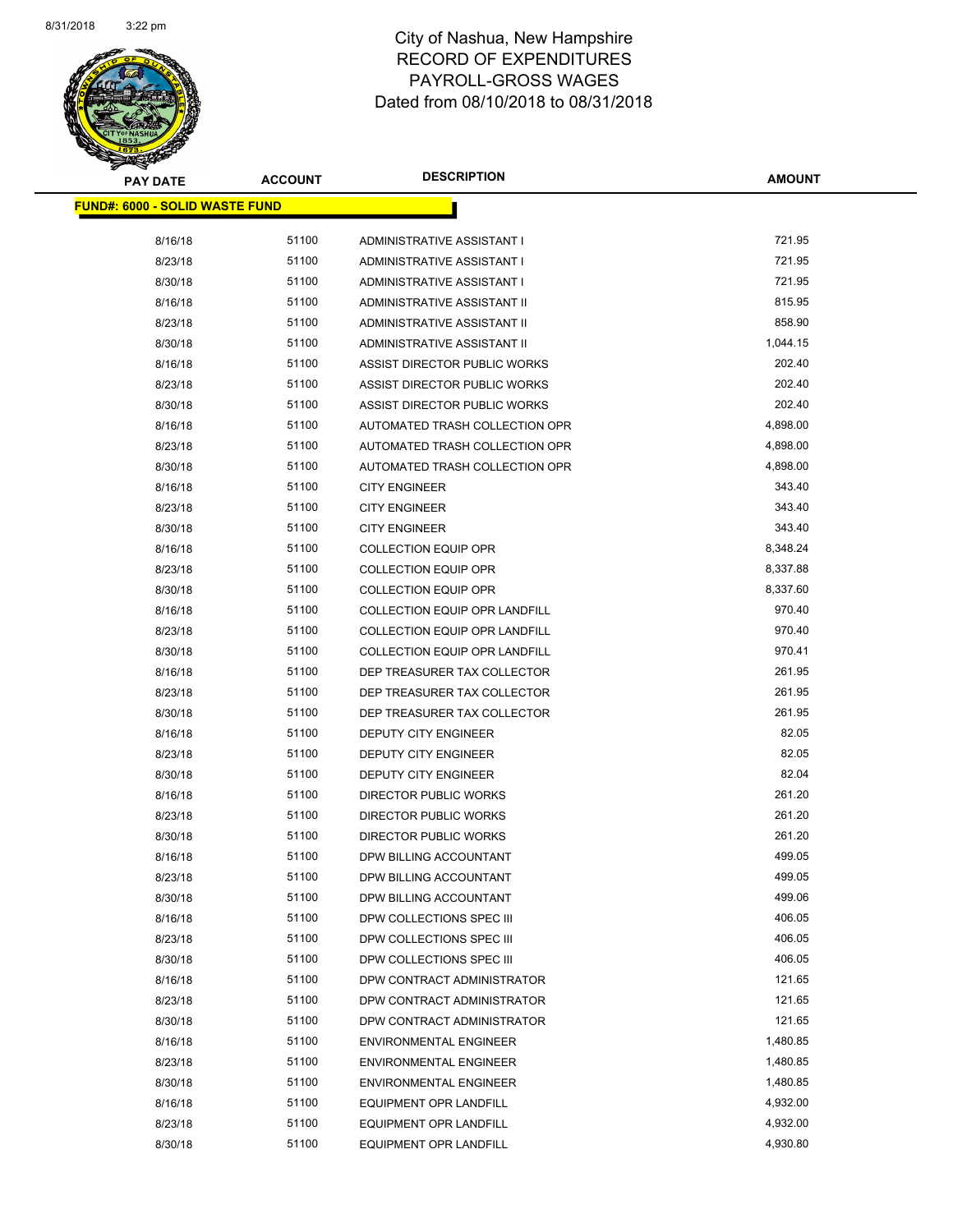

| <b>PAY DATE</b>                        | <b>ACCOUNT</b> | <b>DESCRIPTION</b>             | <b>AMOUNT</b> |
|----------------------------------------|----------------|--------------------------------|---------------|
| <u> FUND#: 6000 - SOLID WASTE FUND</u> |                |                                |               |
| 8/16/18                                | 51100          | <b>EXECUTIVE ASSISTANT</b>     | 164.35        |
| 8/23/18                                | 51100          | <b>EXECUTIVE ASSISTANT</b>     | 164.35        |
| 8/30/18                                | 51100          | <b>EXECUTIVE ASSISTANT</b>     | 164.35        |
| 8/16/18                                | 51100          | FINANCE AND ADMIN MANAGER      | 436.60        |
| 8/23/18                                | 51100          | FINANCE AND ADMIN MANAGER      | 436.60        |
| 8/30/18                                | 51100          | FINANCE AND ADMIN MANAGER      | 436.60        |
| 8/16/18                                | 51100          | FLEET MANAGER STREET DEPT      | 346.35        |
| 8/23/18                                | 51100          | FLEET MANAGER STREET DEPT      | 346.35        |
| 8/30/18                                | 51100          | FLEET MANAGER STREET DEPT      | 346.35        |
| 8/16/18                                | 51100          | LICENSED SCALE OPERATOR        | 757.70        |
| 8/23/18                                | 51100          | LICENSED SCALE OPERATOR        | 757.70        |
| 8/30/18                                | 51100          | LICENSED SCALE OPERATOR        | 757.70        |
| 8/16/18                                | 51100          | PUBLIC RELATIONS ADMINISTRATOR | 164.40        |
| 8/23/18                                | 51100          | PUBLIC RELATIONS ADMINISTRATOR | 164.40        |
| 8/30/18                                | 51100          | PUBLIC RELATIONS ADMINISTRATOR | 164.40        |
| 8/16/18                                | 51100          | RECYCLING COORDINATOR          | 1,192.80      |
| 8/23/18                                | 51100          | RECYCLING COORDINATOR          | 1,192.80      |
| 8/30/18                                | 51100          | RECYCLING COORDINATOR          | 1,192.80      |
| 8/16/18                                | 51100          | <b>SENIOR STAFF ENGINEER</b>   | 143.80        |
| 8/23/18                                | 51100          | <b>SENIOR STAFF ENGINEER</b>   | 143.80        |
| 8/30/18                                | 51100          | <b>SENIOR STAFF ENGINEER</b>   | 143.80        |
| 8/16/18                                | 51100          | SOLID WASTE FOREMAN            | 1,945.00      |
| 8/23/18                                | 51100          | SOLID WASTE FOREMAN            | 1,945.00      |
| 8/30/18                                | 51100          | SOLID WASTE FOREMAN            | 1,945.00      |
| 8/16/18                                | 51100          | SOLID WASTE TECHNICIAN         | 1,128.30      |
| 8/23/18                                | 51100          | SOLID WASTE TECHNICIAN         | 1,128.30      |
| 8/30/18                                | 51100          | SOLID WASTE TECHNICIAN         | 1,128.31      |
| 8/16/18                                | 51100          | SR MGR ACCT FIN REPORTING      | 191.25        |
| 8/23/18                                | 51100          | SR MGR ACCT FIN REPORTING      | 191.25        |
| 8/30/18                                | 51100          | SR MGR ACCT FIN REPORTING      | 191.25        |
| 8/16/18                                | 51100          | SUPERINTENDENT OF SOLID WASTE  | 1,804.30      |
| 8/23/18                                | 51100          | SUPERINTENDENT OF SOLID WASTE  | 1,804.30      |
| 8/30/18                                | 51100          | SUPERINTENDENT OF SOLID WASTE  | 1,804.30      |
| 8/16/18                                | 51300          | <b>OVERTIME-REGULAR</b>        | 2,225.56      |
| 8/23/18                                | 51300          | OVERTIME-REGULAR               | 2,564.29      |
| 8/30/18                                | 51300          | OVERTIME-REGULAR               | 2,417.05      |
| 8/16/18                                | 51400          | WAGES TEMPORARY-SEASONAL       | 4,237.50      |
| 8/23/18                                | 51400          | WAGES TEMPORARY-SEASONAL       | 4,653.75      |
| 8/30/18                                | 51400          | WAGES TEMPORARY-SEASONAL       | 3,832.50      |
| 8/30/18                                | 55118          | TELEPHONE-CELLULAR             | 128.00        |
|                                        |                |                                |               |

### **TOTAL FUND 6000 - SOLID WASTE FUND \$118,167.59**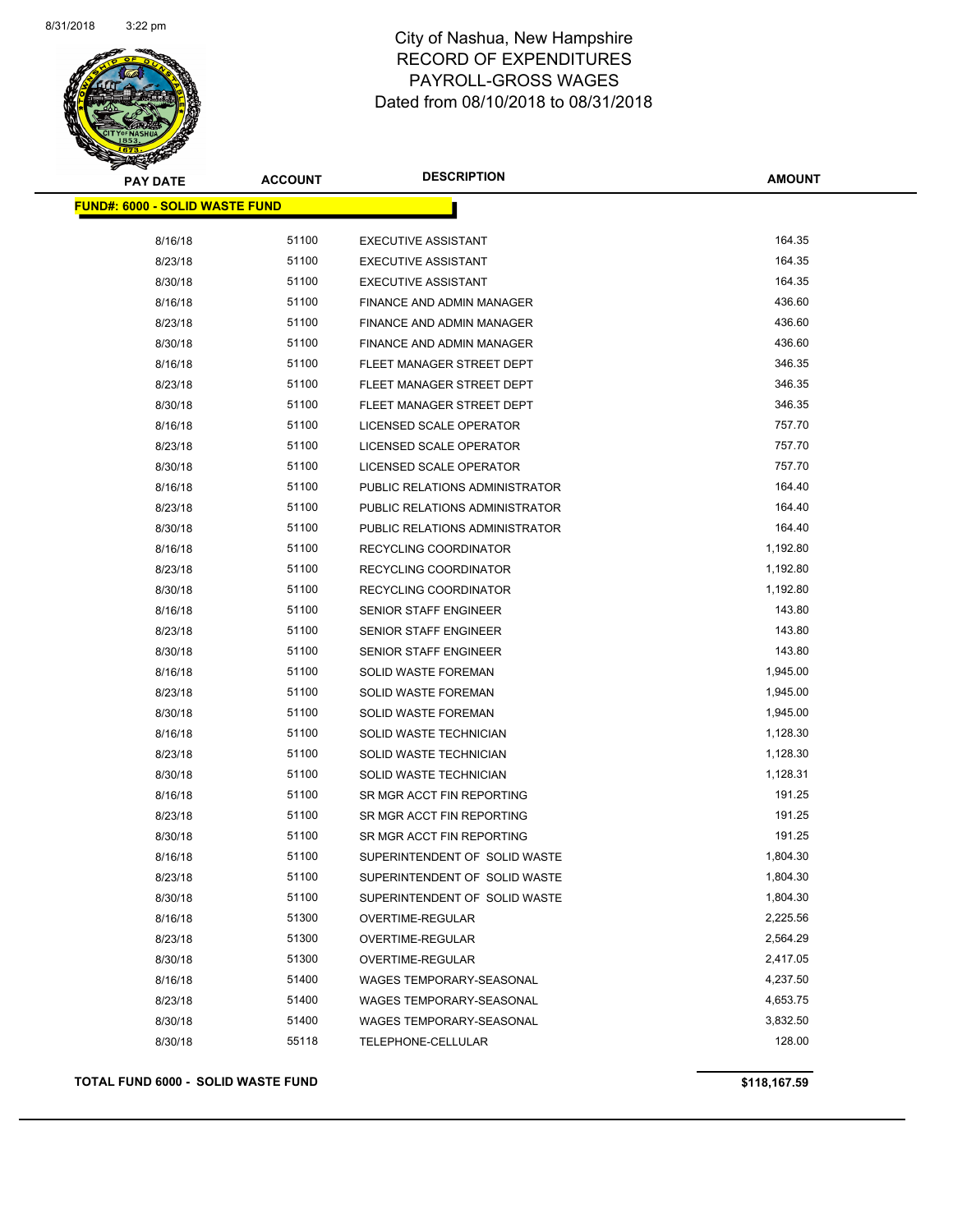

| <b>PAY DATE</b>                       | <b>ACCOUNT</b> | <b>DESCRIPTION</b>                 | <b>AMOUNT</b> |
|---------------------------------------|----------------|------------------------------------|---------------|
| <u> FUND#: 6200 - WASTEWATER FUND</u> |                |                                    |               |
|                                       |                |                                    |               |
| 8/16/18                               | 51100          | <b>ANALYTICAL CHEMIST</b>          | 861.95        |
| 8/23/18                               | 51100          | ANALYTICAL CHEMIST                 | 861.95        |
| 8/30/18                               | 51100          | <b>ANALYTICAL CHEMIST</b>          | 861.95        |
| 8/16/18                               | 51100          | ASSIST DIRECTOR PUBLIC WORKS       | 202.35        |
| 8/23/18                               | 51100          | ASSIST DIRECTOR PUBLIC WORKS       | 202.35        |
| 8/30/18                               | 51100          | ASSIST DIRECTOR PUBLIC WORKS       | 202.35        |
| 8/16/18                               | 51100          | ASSISTANT CONSTRUCTION ENGINEER    | 1,339.75      |
| 8/23/18                               | 51100          | ASSISTANT CONSTRUCTION ENGINEER    | 1,339.75      |
| 8/30/18                               | 51100          | ASSISTANT CONSTRUCTION ENGINEER    | 1,339.75      |
| 8/16/18                               | 51100          | <b>CITY ENGINEER</b>               | 801.30        |
| 8/23/18                               | 51100          | <b>CITY ENGINEER</b>               | 801.30        |
| 8/30/18                               | 51100          | <b>CITY ENGINEER</b>               | 801.30        |
| 8/16/18                               | 51100          | <b>COLLECTION SYSTEMS OPERATOR</b> | 2,953.20      |
| 8/23/18                               | 51100          | <b>COLLECTION SYSTEMS OPERATOR</b> | 2,742.88      |
| 8/30/18                               | 51100          | <b>COLLECTION SYSTEMS OPERATOR</b> | 2,967.60      |
| 8/16/18                               | 51100          | COLLECTION SYSTEMS TECHNICIAN      | 2,103.20      |
| 8/23/18                               | 51100          | COLLECTION SYSTEMS TECHNICIAN      | 2,103.20      |
| 8/30/18                               | 51100          | COLLECTION SYSTEMS TECHNICIAN      | 2,103.20      |
| 8/16/18                               | 51100          | <b>COLLECTIONS SPEC II</b>         | 854.85        |
| 8/23/18                               | 51100          | <b>COLLECTIONS SPEC II</b>         | 854.85        |
| 8/30/18                               | 51100          | <b>COLLECTIONS SPEC II</b>         | 854.85        |
| 8/16/18                               | 51100          | DEP TREASURER TAX COLLECTOR        | 261.95        |
| 8/23/18                               | 51100          | DEP TREASURER TAX COLLECTOR        | 261.95        |
| 8/30/18                               | 51100          | DEP TREASURER TAX COLLECTOR        | 261.95        |
| 8/16/18                               | 51100          | DEPUTY CITY ENGINEER               | 820.35        |
| 8/23/18                               | 51100          | DEPUTY CITY ENGINEER               | 820.35        |
| 8/30/18                               | 51100          | DEPUTY CITY ENGINEER               | 820.36        |
| 8/16/18                               | 51100          | DIRECTOR PUBLIC WORKS              | 522.40        |
| 8/23/18                               | 51100          | DIRECTOR PUBLIC WORKS              | 522.40        |
| 8/30/18                               | 51100          | DIRECTOR PUBLIC WORKS              | 522.40        |
| 8/16/18                               | 51100          | DPW BILLING ACCOUNTANT             | 499.04        |
| 8/23/18                               | 51100          | DPW BILLING ACCOUNTANT             | 499.05        |
| 8/30/18                               | 51100          | DPW BILLING ACCOUNTANT             | 499.04        |
| 8/16/18                               | 51100          | DPW COLLECTIONS SPEC III           | 406.10        |
| 8/23/18                               | 51100          | DPW COLLECTIONS SPEC III           | 406.10        |
| 8/30/18                               | 51100          | DPW COLLECTIONS SPEC III           | 406.10        |
| 8/16/18                               | 51100          | DPW CONTRACT ADMINISTRATOR         | 730.00        |
| 8/23/18                               | 51100          | DPW CONTRACT ADMINISTRATOR         | 730.00        |
| 8/30/18                               | 51100          | DPW CONTRACT ADMINISTRATOR         | 730.00        |
| 8/16/18                               | 51100          | ELECTRICAL DIAGNOSTIC TECH I       | 2,240.00      |
| 8/23/18                               | 51100          | ELECTRICAL DIAGNOSTIC TECH I       | 2,240.00      |
| 8/30/18                               | 51100          | ELECTRICAL DIAGNOSTIC TECH I       | 2,240.00      |
| 8/16/18                               | 51100          | <b>EXECUTIVE ASSISTANT</b>         | 164.40        |
| 8/23/18                               | 51100          | <b>EXECUTIVE ASSISTANT</b>         | 164.40        |
| 8/30/18                               | 51100          | <b>EXECUTIVE ASSISTANT</b>         | 164.40        |
|                                       |                |                                    |               |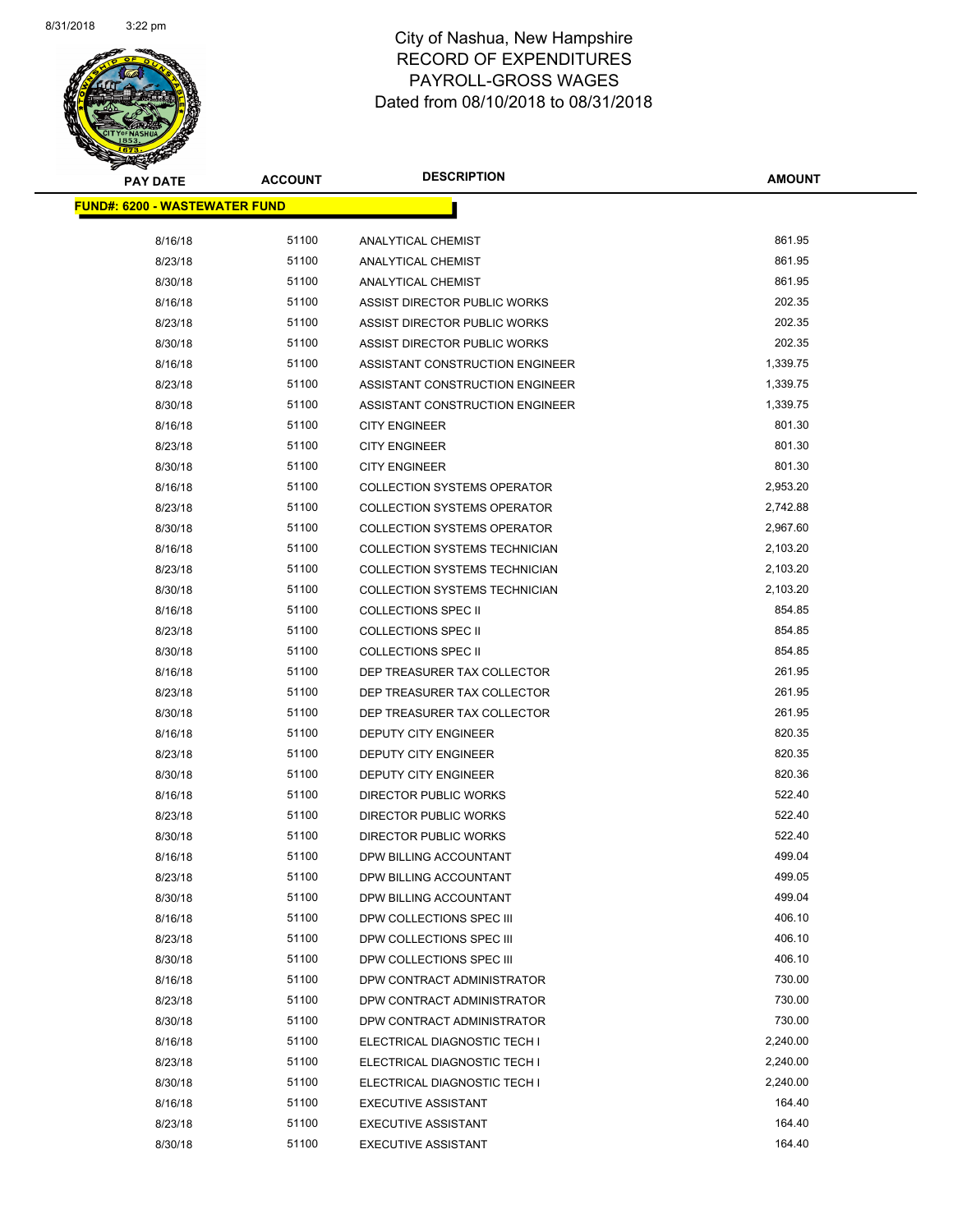

| <b>PAY DATE</b>                       | <b>ACCOUNT</b> | <b>DESCRIPTION</b>             | <b>AMOUNT</b> |
|---------------------------------------|----------------|--------------------------------|---------------|
| <u> FUND#: 6200 - WASTEWATER FUND</u> |                |                                |               |
|                                       |                |                                |               |
| 8/16/18                               | 51100          | FINANCE AND ADMIN MANAGER      | 436.60        |
| 8/23/18                               | 51100          | FINANCE AND ADMIN MANAGER      | 436.60        |
| 8/30/18                               | 51100          | FINANCE AND ADMIN MANAGER      | 436.60        |
| 8/16/18                               | 51100          | FLEET MANAGER STREET DEPT      | 115.45        |
| 8/23/18                               | 51100          | FLEET MANAGER STREET DEPT      | 115.45        |
| 8/30/18                               | 51100          | FLEET MANAGER STREET DEPT      | 115.45        |
| 8/16/18                               | 51100          | MECHANIC WWTP 1ST CLASS        | 4,315.20      |
| 8/23/18                               | 51100          | MECHANIC WWTP 1ST CLASS        | 4,315.22      |
| 8/30/18                               | 51100          | MECHANIC WWTP 1ST CLASS        | 3,236.40      |
| 8/16/18                               | 51100          | OPERATOR II WWTP 1st           | 4,293.60      |
| 8/23/18                               | 51100          | OPERATOR II WWTP 1st           | 4,293.61      |
| 8/30/18                               | 51100          | OPERATOR II WWTP 1st           | 4,293.61      |
| 8/16/18                               | 51100          | OPERATOR II WWTP 2nd           | 1,086.40      |
| 8/23/18                               | 51100          | OPERATOR II WWTP 2nd           | 1,086.40      |
| 8/30/18                               | 51100          | OPERATOR II WWTP 2nd           | 1,086.40      |
| 8/16/18                               | 51100          | OPERATOR II WWTP 3rd           | 2,180.83      |
| 8/23/18                               | 51100          | OPERATOR II WWTP 3rd           | 2,180.83      |
| 8/30/18                               | 51100          | OPERATOR II WWTP 3rd           | 2,180.83      |
| 8/16/18                               | 51100          | OPERATOR III WWTP 1st          | 3,390.80      |
| 8/23/18                               | 51100          | <b>OPERATOR III WWTP 1st</b>   | 3,390.80      |
| 8/30/18                               | 51100          | OPERATOR III WWTP 1st          | 3,390.80      |
| 8/16/18                               | 51100          | PLANT OPERATIONS SUPERVISOR    | 1,490.15      |
| 8/23/18                               | 51100          | PLANT OPERATIONS SUPERVISOR    | 1,490.15      |
| 8/30/18                               | 51100          | PLANT OPERATIONS SUPERVISOR    | 1,490.15      |
| 8/16/18                               | 51100          | PROCESS CHEMIST                | 1,001.00      |
| 8/23/18                               | 51100          | PROCESS CHEMIST                | 1,001.00      |
| 8/30/18                               | 51100          | <b>PROCESS CHEMIST</b>         | 600.60        |
| 8/16/18                               | 51100          | PUBLIC RELATIONS ADMINISTRATOR | 219.15        |
| 8/23/18                               | 51100          | PUBLIC RELATIONS ADMINISTRATOR | 219.15        |
| 8/30/18                               | 51100          | PUBLIC RELATIONS ADMINISTRATOR | 219.15        |
| 8/16/18                               | 51100          | SENIOR STAFF ENGINEER          | 1,559.20      |
| 8/23/18                               | 51100          | SENIOR STAFF ENGINEER          | 1,559.20      |
| 8/30/18                               | 51100          | SENIOR STAFF ENGINEER          | 1,559.20      |
| 8/16/18                               | 51100          | SR MGR ACCT FIN REPORTING      | 382.70        |
| 8/23/18                               | 51100          | SR MGR ACCT FIN REPORTING      | 382.70        |
| 8/30/18                               | 51100          | SR MGR ACCT FIN REPORTING      | 382.70        |
| 8/16/18                               | 51100          | <b>STAFF ENGINEER</b>          | 1,595.90      |
| 8/23/18                               | 51100          | <b>STAFF ENGINEER</b>          | 1,595.91      |
| 8/30/18                               | 51100          | <b>STAFF ENGINEER</b>          | 1,595.90      |
| 8/16/18                               | 51100          | SUPERINTENDENT OF WASTEWATER   | 1,890.35      |
| 8/23/18                               | 51100          | SUPERINTENDENT OF WASTEWATER   | 1,890.35      |
| 8/30/18                               | 51100          | SUPERINTENDENT OF WASTEWATER   | 1,890.35      |
| 8/16/18                               | 51100          | <b>SUPV LABORATORY</b>         | 1,211.50      |
| 8/23/18                               | 51100          | <b>SUPV LABORATORY</b>         | 1,211.52      |
| 8/30/18                               | 51100          | <b>SUPV LABORATORY</b>         | 1,211.51      |
|                                       |                |                                |               |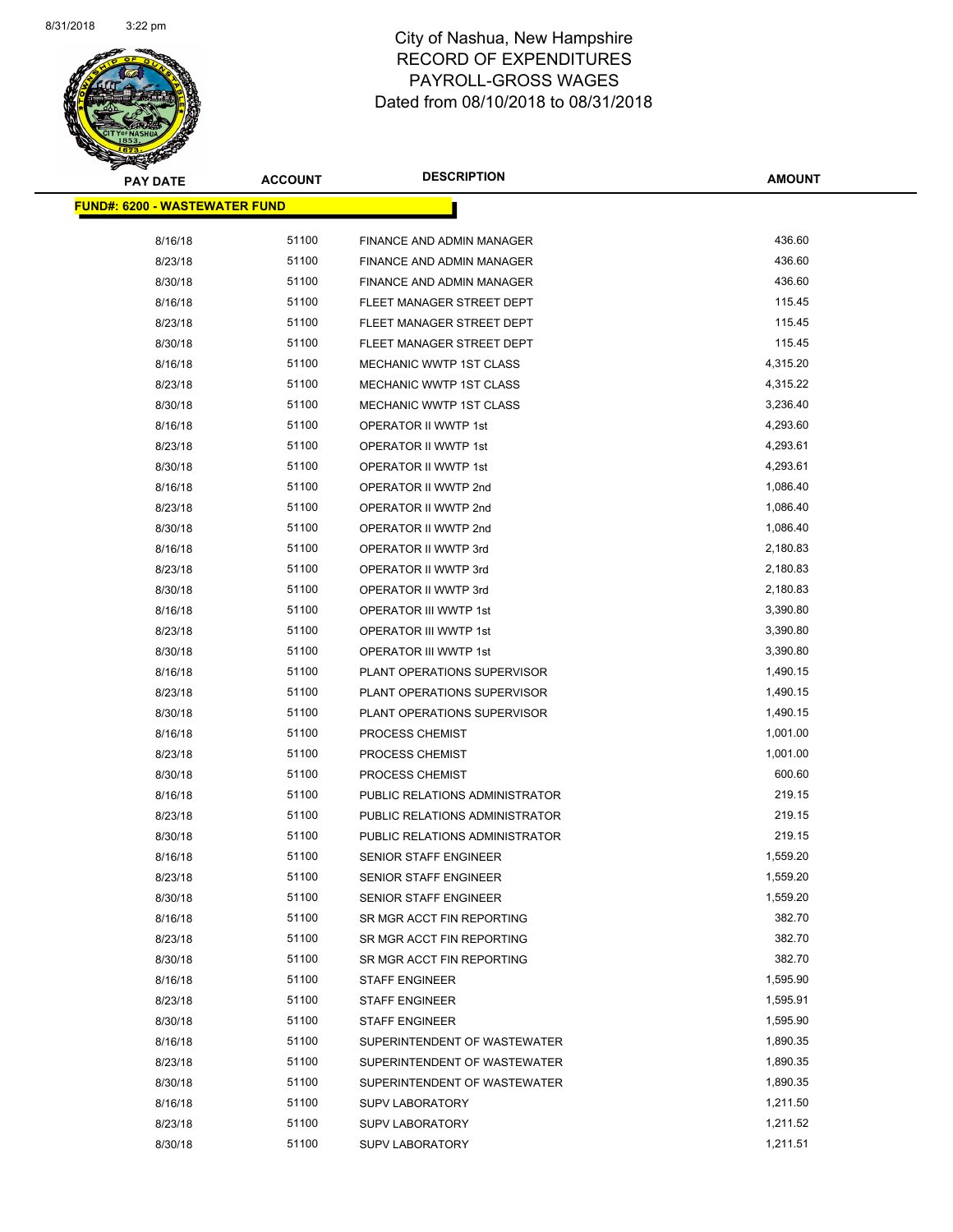

| <b>PAY DATE</b>                       | <b>ACCOUNT</b> | <b>DESCRIPTION</b>                     | <b>AMOUNT</b> |
|---------------------------------------|----------------|----------------------------------------|---------------|
| <u> FUND#: 6200 - WASTEWATER FUND</u> |                |                                        |               |
|                                       | 51100          |                                        | 918.40        |
| 8/16/18                               |                | TRUCK DRIVER STREET REPAIR             |               |
| 8/23/18                               | 51100          | <b>TRUCK DRIVER STREET REPAIR</b>      | 912.40        |
| 8/30/18                               | 51100          | <b>TRUCK DRIVER STREET REPAIR</b>      | 918.41        |
| 8/16/18                               | 51100          | <b>WASTEWATER ASSISTANT</b>            | 2,689.20      |
| 8/23/18                               | 51100          | <b>WASTEWATER ASSISTANT</b>            | 2,689.20      |
| 8/30/18                               | 51100          | <b>WASTEWATER ASSISTANT</b>            | 2,689.20      |
| 8/16/18                               | 51100          | <b>WASTEWATER FOREMAN</b>              | 2,593.32      |
| 8/23/18                               | 51100          | <b>WASTEWATER FOREMAN</b>              | 2,593.30      |
| 8/30/18                               | 51100          | <b>WASTEWATER FOREMAN</b>              | 2,593.30      |
| 8/16/18                               | 51100          | <b>WASTEWATER PROJECT ENGINEER</b>     | 1,524.70      |
| 8/23/18                               | 51100          | <b>WASTEWATER PROJECT ENGINEER</b>     | 1,524.70      |
| 8/30/18                               | 51100          | <b>WASTEWATER PROJECT ENGINEER</b>     | 1,524.70      |
| 8/16/18                               | 51300          | <b>OVERTIME-REGULAR</b>                | 4,018.32      |
| 8/23/18                               | 51300          | <b>OVERTIME-REGULAR</b>                | 6,593.00      |
| 8/30/18                               | 51300          | OVERTIME-REGULAR                       | 8,835.69      |
| 8/16/18                               | 51400          | <b>WAGES TEMPORARY-SEASONAL</b>        | 2,328.00      |
| 8/23/18                               | 51400          | <b>WAGES TEMPORARY-SEASONAL</b>        | 2,318.25      |
| 8/30/18                               | 51400          | <b>WAGES TEMPORARY-SEASONAL</b>        | 520.00        |
| 8/23/18                               | 51600          | <b>LONGEVITY</b>                       | 2,000.00      |
| 8/23/18                               | 51750          | <b>RETIREMENT &amp; SEPARATION PAY</b> | 964.18        |
| 8/30/18                               | 55118          | TELEPHONE-CELLULAR                     | 149.75        |
| 8/23/18                               | 61107          | <b>CLOTHING &amp; UNIFORMS</b>         | 110.00        |

### **TOTAL FUND 6200 - WASTEWATER FUND \$169,122.01**

### **FUND#: 6500 - PROPERTY & CASUALTY FUND**

| 8/16/18 | 51100 | ADMINISTRATIVE ASSISTANT I     | 695.60   |
|---------|-------|--------------------------------|----------|
| 8/23/18 | 51100 | ADMINISTRATIVE ASSISTANT I     | 695.60   |
| 8/30/18 | 51100 | ADMINISTRATIVE ASSISTANT I     | 695.61   |
| 8/16/18 | 51100 | PROGRAM SUPV                   | 1,347.95 |
| 8/23/18 | 51100 | <b>PROGRAM SUPV</b>            | 1,347.95 |
| 8/30/18 | 51100 | <b>PROGRAM SUPV</b>            | 1,347.95 |
| 8/16/18 | 51100 | PROPERTY AND CASUALTY ADJUSTER | 2,356.80 |
| 8/23/18 | 51100 | PROPERTY AND CASUALTY ADJUSTER | 2,356.80 |
| 8/30/18 | 51100 | PROPERTY AND CASUALTY ADJUSTER | 2,356.80 |
| 8/16/18 | 51100 | <b>RISK MANAGER</b>            | 1,808.50 |
| 8/23/18 | 51100 | <b>RISK MANAGER</b>            | 1,808.50 |
| 8/30/18 | 51100 | <b>RISK MANAGER</b>            | 1,808.50 |
| 8/16/18 | 51100 | SAFETY LOSS PREVENTION SPEC    | 1,136.95 |
| 8/23/18 | 51100 | SAFETY LOSS PREVENTION SPEC    | 1,136.95 |
| 8/30/18 | 51100 | SAFETY LOSS PREVENTION SPEC    | 1,136.95 |
| 8/30/18 | 55118 | TELEPHONE-CELLULAR             | 100.00   |
| 8/16/18 | 59207 | WORKERS COMPENSATION CLAIMS    | 6,046.04 |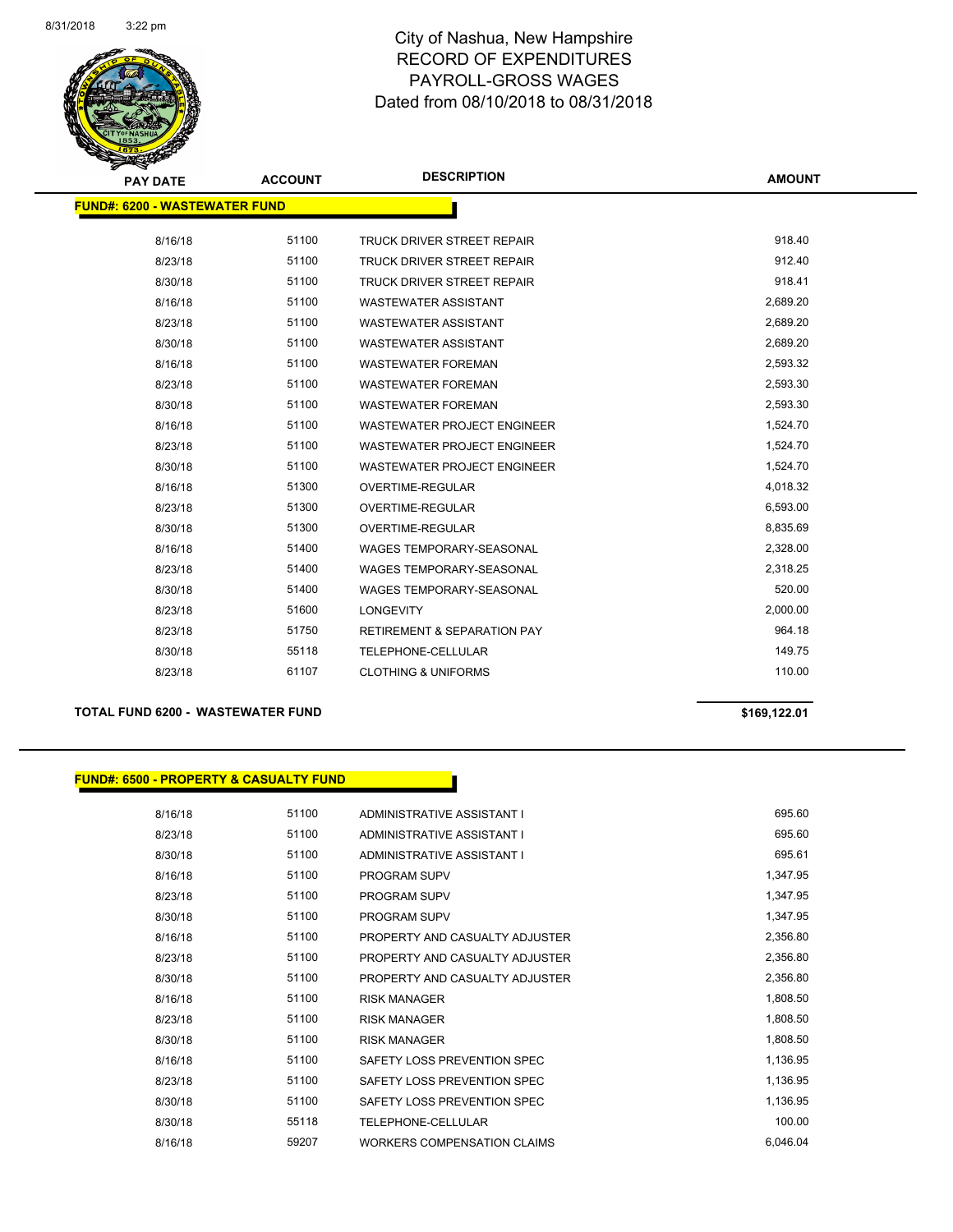

| $\overline{\mathscr{D}}$<br><b>PAY DATE</b>           | <b>ACCOUNT</b> | <b>DESCRIPTION</b>          | <b>AMOUNT</b> |
|-------------------------------------------------------|----------------|-----------------------------|---------------|
| <b>FUND#: 6500 - PROPERTY &amp; CASUALTY FUND</b>     |                |                             |               |
| 8/23/18                                               | 59207          | WORKERS COMPENSATION CLAIMS | 9.147.31      |
| 8/30/18                                               | 59207          | WORKERS COMPENSATION CLAIMS | 7.449.49      |
| 8/16/18                                               | 59290          | LONG TERM DISABILITY CLAIMS | 2.012.10      |
| 8/23/18                                               | 59290          | LONG TERM DISABILITY CLAIMS | 2.012.10      |
| 8/30/18                                               | 59290          | LONG TERM DISABILITY CLAIMS | 1.913.19      |
|                                                       |                |                             |               |
| <b>TOTAL FUND 6500 - PROPERTY &amp; CASUALTY FUND</b> |                |                             | \$50,717.64   |

### **FUND#: 6600 - BENEFITS SELF INSURANCE FUND**

| 8/30/18 | 51100 | EMPLOYEE BENEFITS ASSISTANT      | 728.25   |
|---------|-------|----------------------------------|----------|
| 8/16/18 | 51100 | <b>EMPLOYEE BENEFITS MANAGER</b> | 1.438.15 |
| 8/23/18 | 51100 | <b>FMPLOYEE BENEEITS MANAGER</b> | 1.438.15 |
| 8/30/18 | 51100 | EMPLOYEE BENEFITS MANAGER        | 1.438.15 |
| 8/16/18 | 51100 | EMPLOYEE BENEFITS SPEC           | 1.033.40 |
| 8/23/18 | 51100 | <b>EMPLOYEE BENEEITS SPEC</b>    | 1.033.41 |
| 8/30/18 | 51100 | <b>EMPLOYEE BENEFITS SPEC</b>    | 1.033.40 |
| 8/16/18 | 51100 | HUMAN RESOURCES DIRECTOR         | 318.20   |
| 8/23/18 | 51100 | HUMAN RESOURCES DIRECTOR         | 318.20   |
| 8/30/18 | 51100 | HUMAN RESOURCES DIRECTOR         | 318.20   |
|         |       |                                  |          |

**TOTAL FUND 6600 - BENEFITS SELF INSURANCE FUND \$9,097.51** 

## **FUND#: 7050 - HOLMAN STADIUM IMPROVEMNTS ETF**

| 8/16/18 | 51400 | <b>WAGES TEMPORARY-SEASONAL</b> | 818.00 |
|---------|-------|---------------------------------|--------|
| 8/23/18 | 51400 | WAGES TEMPORARY-SEASONAL        | 800.00 |
| 8/30/18 | 51400 | WAGES TEMPORARY-SEASONAL        | 752.00 |
|         |       |                                 |        |

| <b>TOTAL FUND 7050 - HOLMAN STADIUM IMPROVEMNTS ETF</b> | \$2,370.00 |
|---------------------------------------------------------|------------|
|---------------------------------------------------------|------------|

| 8/16/18 | 51400 | WAGES TEMPORARY-SEASONAL | 660.00 |
|---------|-------|--------------------------|--------|
| 8/23/18 | 51400 | WAGES TEMPORARY-SEASONAL | 440.00 |
| 8/30/18 | 51400 | WAGES TEMPORARY-SEASONAL | 440.00 |

**FUND#: 7512 - FIRE RESCUE PEIPP ETF**